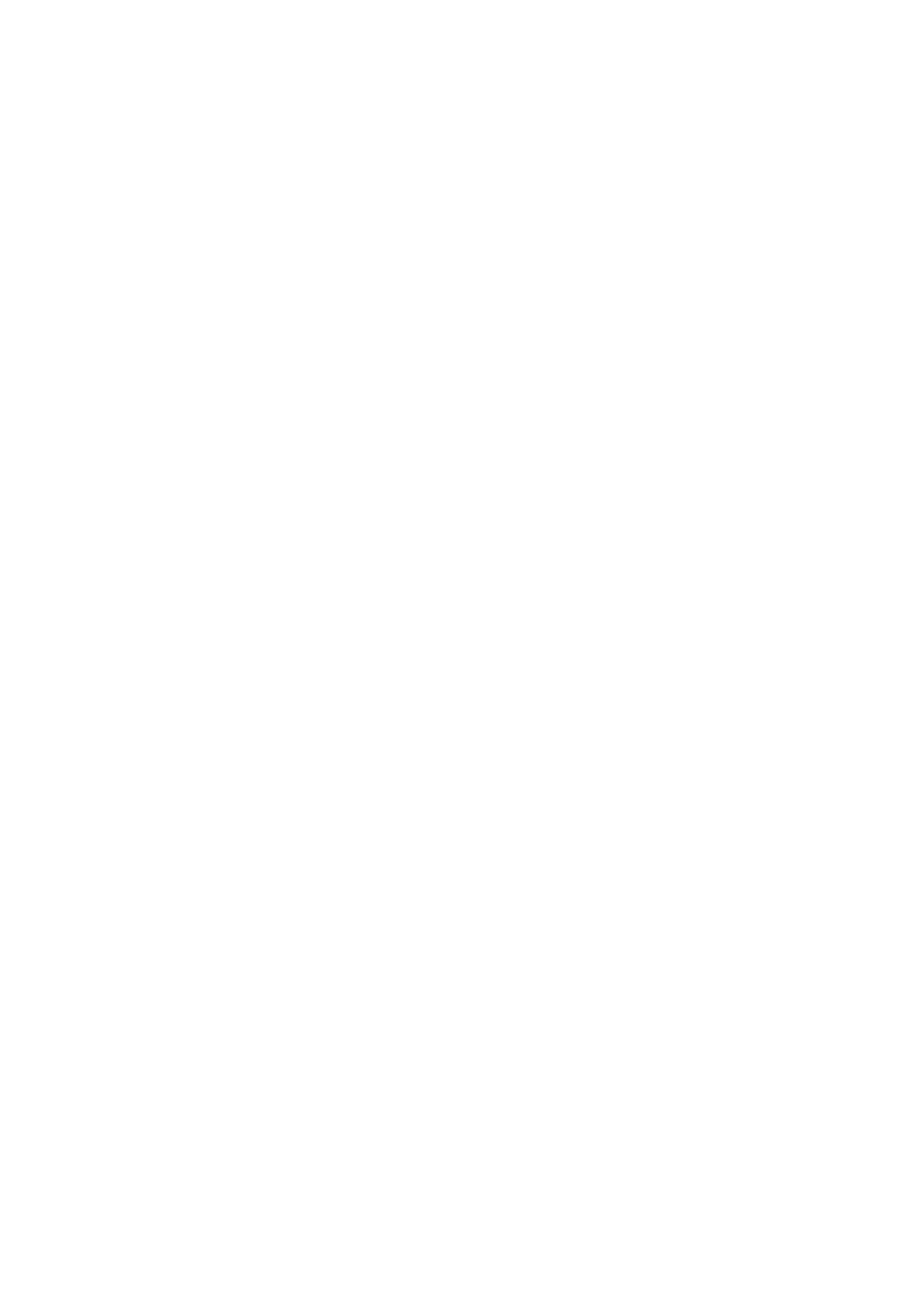# **The Atlanta Review of Journalism History Volume 7 Fall 2007**

 Jennifer Rankine Associate Editor Alexandra Lukas Assistant Editor

Farooq Kperogi Managing Editor

Leonard Ray Teel Faculty Advisor and General Editor

#### Cover Design by John Daigle

#### Printed by Printed Communications, Inc. Tucker, GA

All correspondence should be directed to: *The Atlanta Review of Journalism History* Attention: Farooq Kperogi, Managing Editor Department of Communication Georgia State University One Park Place, South, Suite 630 Atlanta, GA 30303 fkperogil@gsu.edu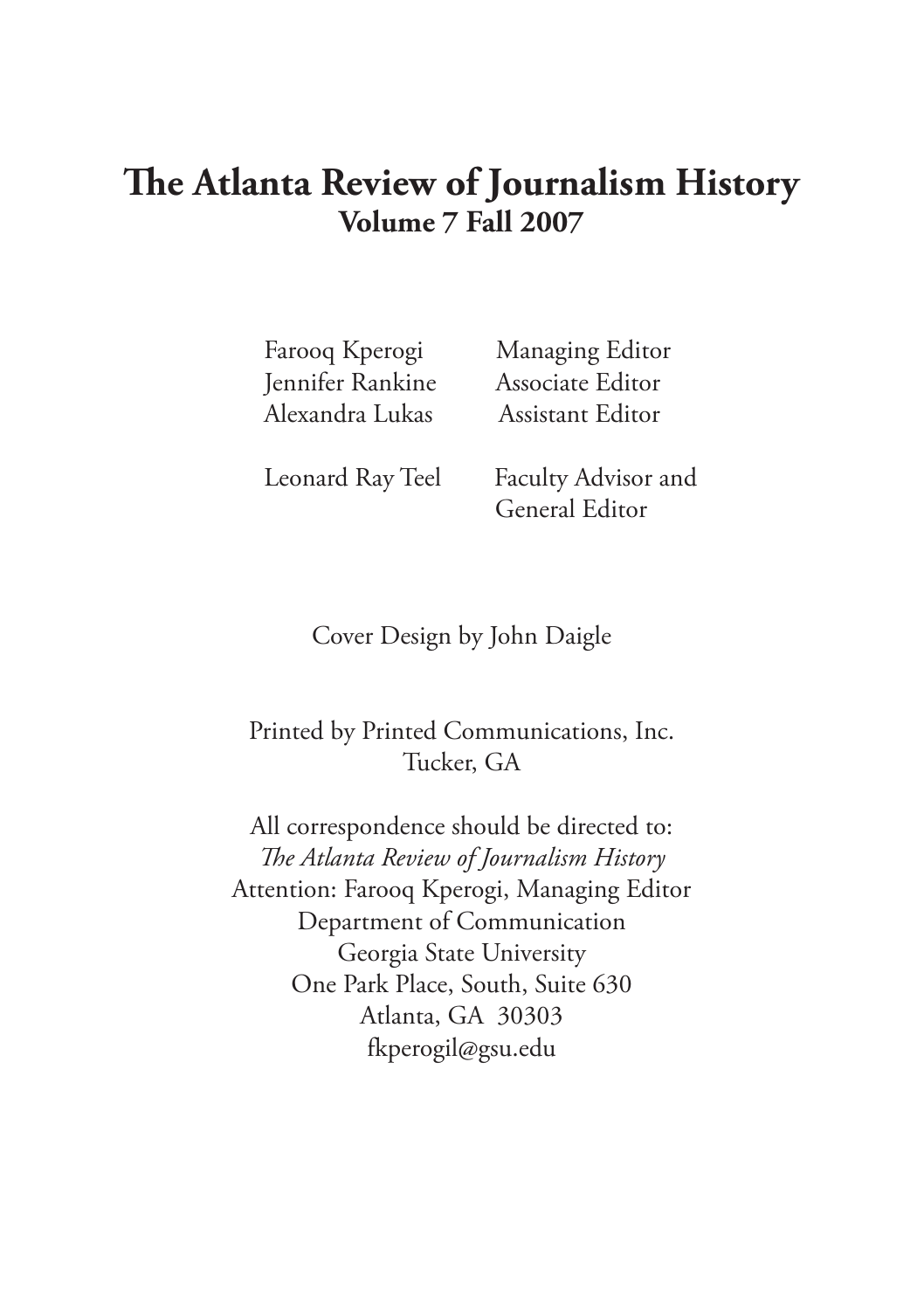# **CONTENTS**

| <b>Editorial Board</b>                                                                                                                                   | V   |
|----------------------------------------------------------------------------------------------------------------------------------------------------------|-----|
| <b>An Editorial Comment</b>                                                                                                                              | vi  |
| <b>Acknowledgements</b>                                                                                                                                  | vii |
| <b>Elizabeth Paul</b><br>The Mystery Men Who Took the Pictures: Civil War Photo-<br>journalists Associated with Mathew Brady's Gallery from<br>1861-1865 | 1   |
| <b>John Carkeet</b><br>Cry "Creel!" and Let Slip the Words of War! American Pro-<br>paganda and The Committee on Public Information 1917-<br>1918        | 33  |
| Erin Robinson<br>Let the Flappers Flap! Press Coverage of Women's Fashions<br>1920-1929                                                                  | 103 |
| <b>Qing Tian</b><br><b>Invisible Forces in Action: Early Coverage of the Korean War</b><br>by People's Daily June-November 1950                          | 125 |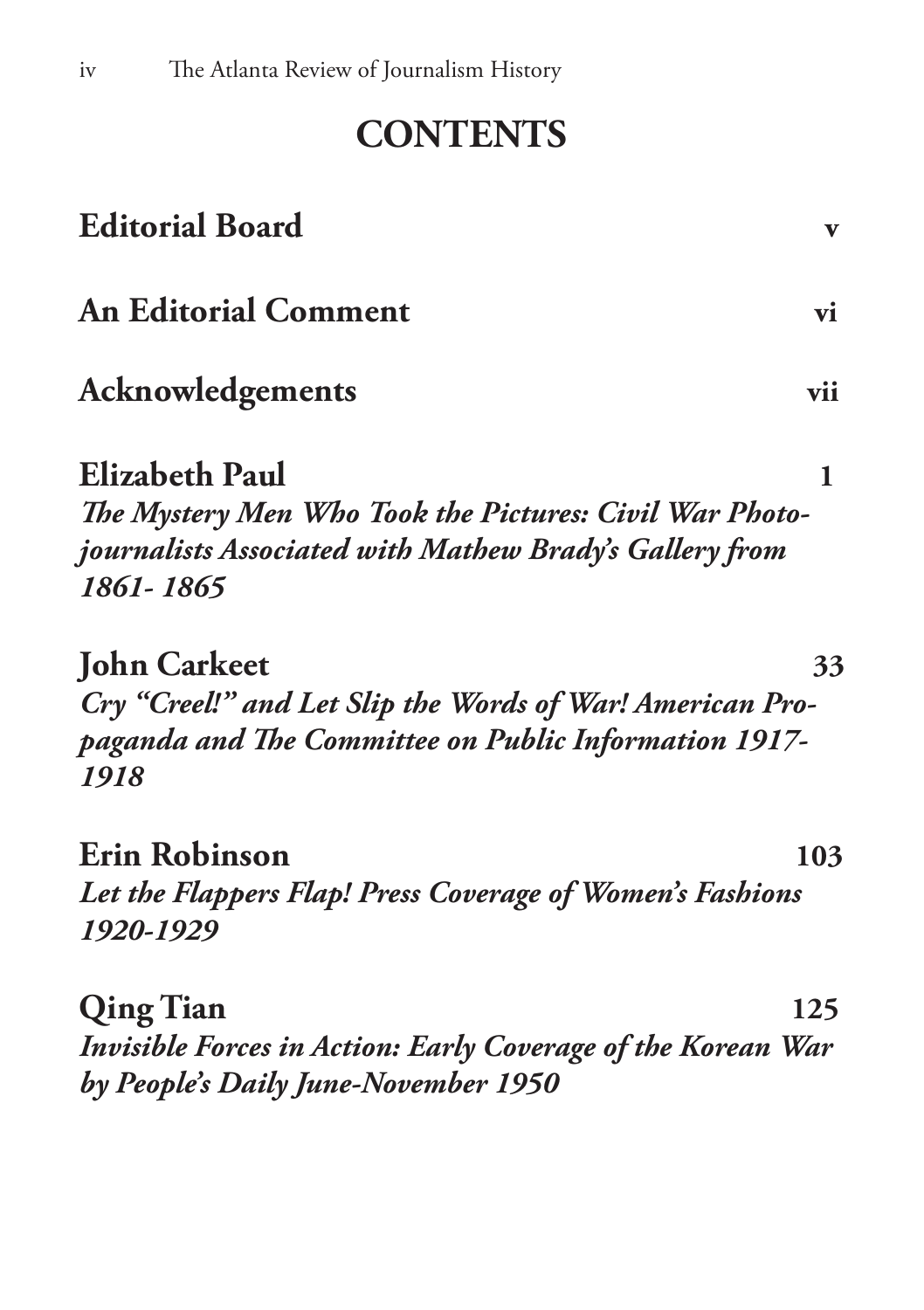# **EDITORIAL BOARD**

*The Atlanta Review of Journalism History* is particularly thankful for the expertise of the scholars of American media history listed below. Their devotion to the field of study and their generous donation of time and talent have been essential contributions to the quality of the essays in the *Review*.

**James Aucoin,** University of South Alabama **John Coward**, University of Tulsa Patrick Cox, University of Texas-Austin **David R. Davies**, University of Southern Mississippi **Wallace Eberhard**, University of Georgia, Emeritus **Mark Edge,** Sam Houston State University **Fred Fedler**, University of Central Florida **Frank Fee**, University of North Carolina-Chapel Hill **Kathy Fuller-Seeley**, Georgia State University **Karla K. Gower**, University of Alabama-Tuscaloosa **William Huntzicker**, St. Cloud State University **Paulette Kilmer,** University of Toledo **Meg Lamme**, University of Florida **Terry Leuck**, University of Akron **Lisa Parcell**, Wichita State University **Kittrell Rushing**, University of Tennessee-Chattanooga **Reed Smith,** Georgia Southern University **Bernell Tripp**, University of Florida **Debbie van Tuyll**, Augusta State University **Patrick Washburn**, Ohio University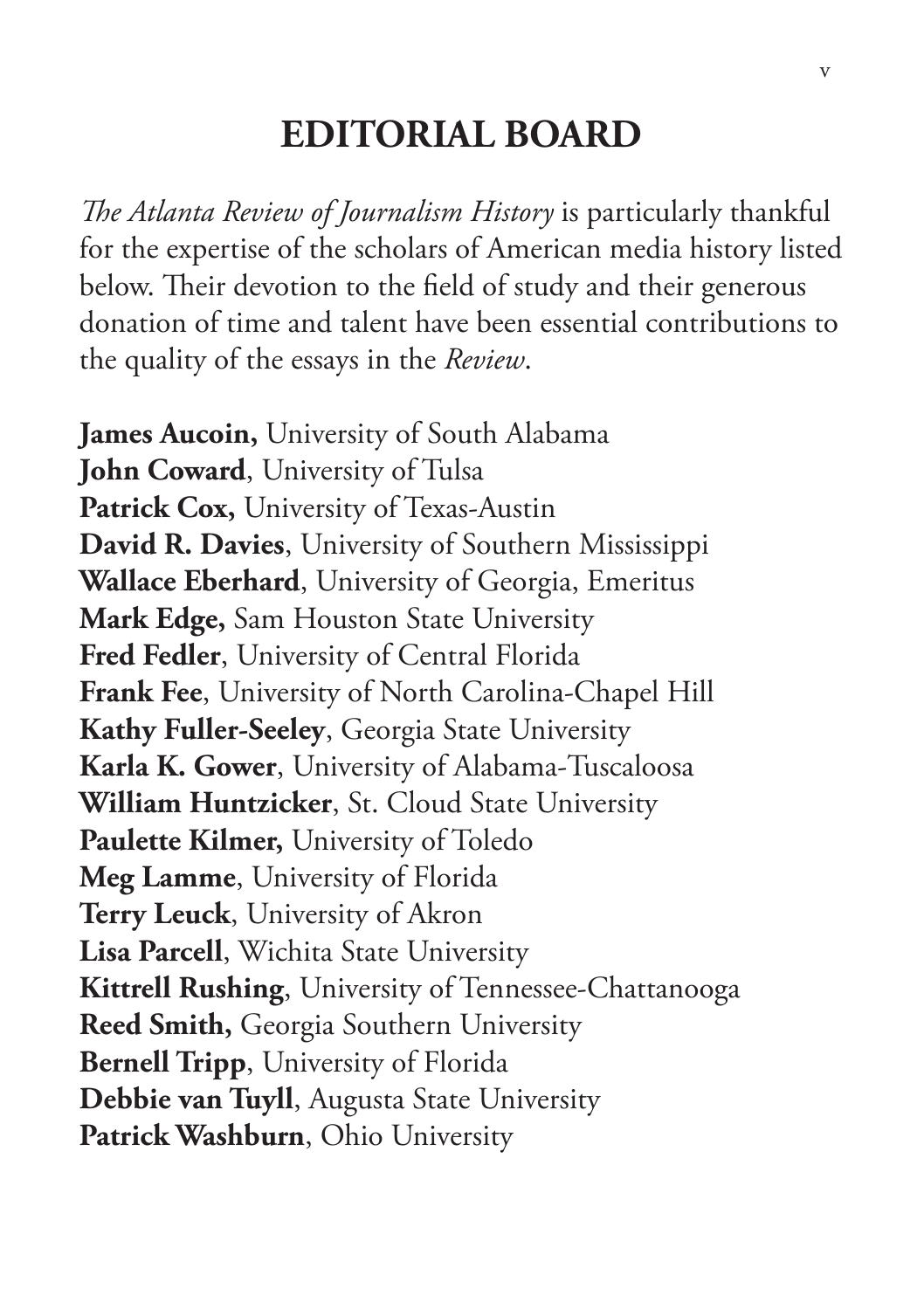# **AN EDITORIAL COMMENT**

The authors of the four well-research historical essays in this issue were all students whose work so excelled that they were selected to present their papers at prestigious scholarly conferences in the field of communication history. Subsequently their essays also passed the rigorous review process of our Editorial Board comprised of outstanding media history scholars.

All four essays contribute something new to ongoing conversations on their topics – Civil War photography, wartime propaganda, and social change. They made valuable discoveries by immersing themselves in their time periods – the 1860s to the 1950s – by finding original sources: newspapers, magazines, letters, documents, speeches, posters, and photographs. They emerged from that experience with fresh insights worthy of sharing with a public beyond the university classroom.

The leadoff essay was written by **Elizabeth Paul,** who as senior at Georgia State University won a Top Three prize at the Antebellum, Civil War and 19<sup>th</sup> Century Press Symposium at the University of Tennessee-Chattanooga in November 2006. The next two studies were presented at the Southeast Symposium of the American Journalism Historians Association in Panama City, Florida: **John L. Carkett IV** of the University of Florida (February 2005) and **Erin Robinson** of Georgia State University (February 2006). The fourth work, by **Qing Tian**, a Ph.D. candidate at Georgia State University, was selected for presentation at the Global Fusion 2004 conference in St. Louis.

All four authors delved into issues which were important in their time periods and are still of interest today. They looked at the role of mass media, words and images, when focused on issues of war and social history.

The *Atlanta Review of Journalism History* is proud to be the forum to showcase this original research.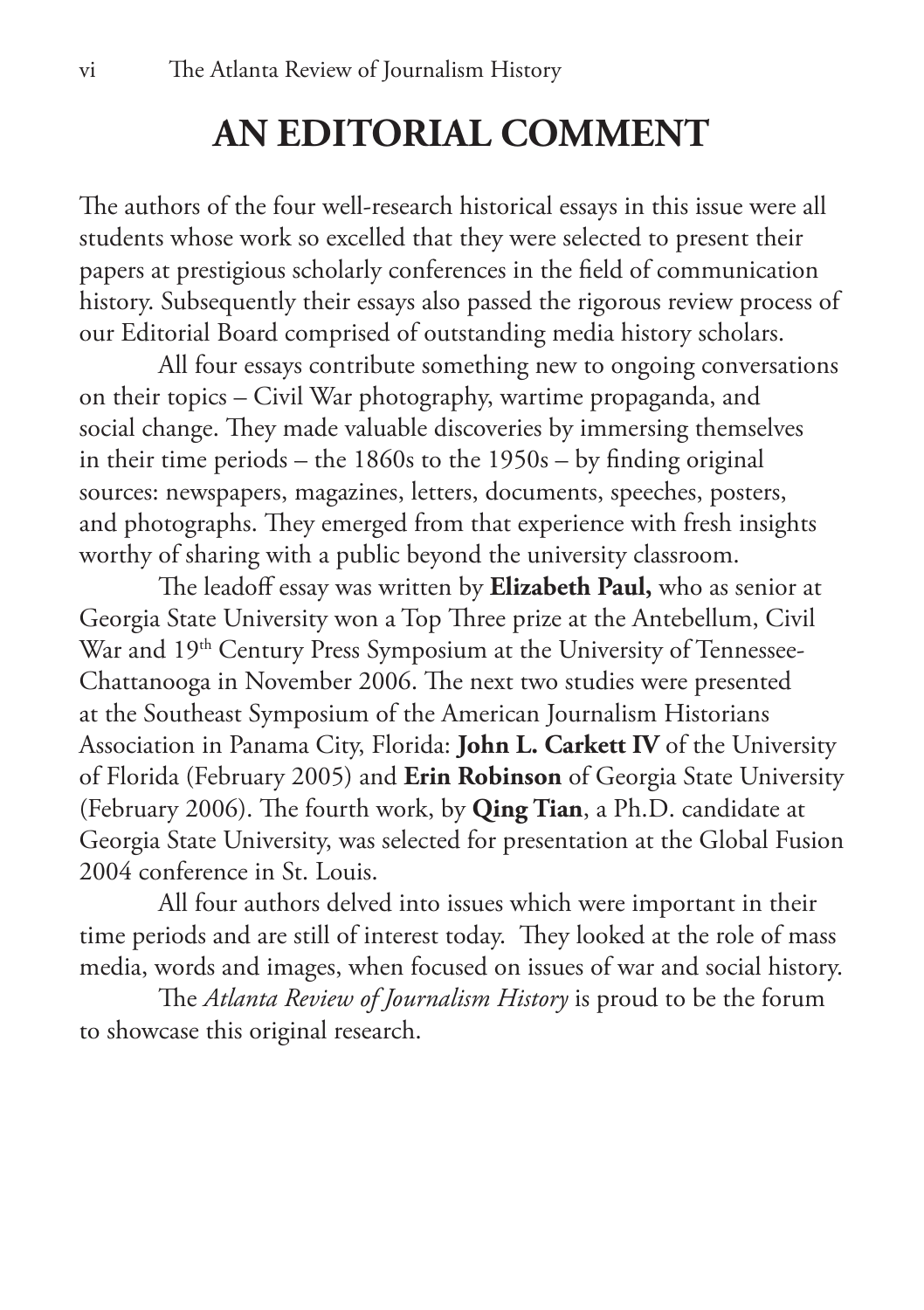# **ACKNOWLEDGEMENTS**

The *Atlanta Review of Journalism History* is a production of the Journalism History Society of Georgia State University and is made possible through the concerted efforts of the authors, editors, readers, and our sponsors. We thank first the authors who did the primary work of the research and writing. As students, they forged their essays in classrooms but carried them far beyond to competitive conferences in the region and the nation.

The *Review* staff thanks the Editorial Board members, all media historians, most of them members of the American Journalism Historians Association, for devoting time and talent to thoughtful critiquing of the essays submitted for this issue. The reviewers were Fred Fedler of Central Florida University, **Wallace Eberhard**, Emeritus of the University of Georgia, **William Huntzicker** of St. Cloud University, **Karla Gower** of the University of Alabama-Tuscaloosa, **Kittrell Rushing** of the University of Tennessee-Chattanooga, **Frank Fee** of the University of North Carolina, **Terry Lueck** of the University of Akron, and **Patrick Washburn** of Ohio University.

Credit for the overall production itself goes to the *Review'*s staff, led by Managing Editor **Farooq Kperogi**, a Ph.D. candidate in Public Communication who came to Georgia State University from Nigeria, where he was a daily newspaper journalist. Farooq coordinated the staff in the composition of the publication, editing the copy and the page proofs. He was assisted by Associate Editor **Jennifer Rankine**, whose skills with InDesign were greatly valued. Also helping was Assistant Editor **Alexandra Lukas**. Additional eyes scanning for errors included Dr. **Hongmei Li**, **Sarah Marske**, **Qing Tian**, **Emma Harger**, **Dan Shui**, **Megan Beall**, and **Jin Zhao.**

Finally, the Review staff is grateful for the essential financial support provided to the Georgia State University Journalism History Society through the Student Activity Fee allocated by the College of Arts and Sciences. The *Review,* as always, appreciates the steady encouragement and support provided by the Department of Communication thorough its chair, Dr. **David M. Cheshier.**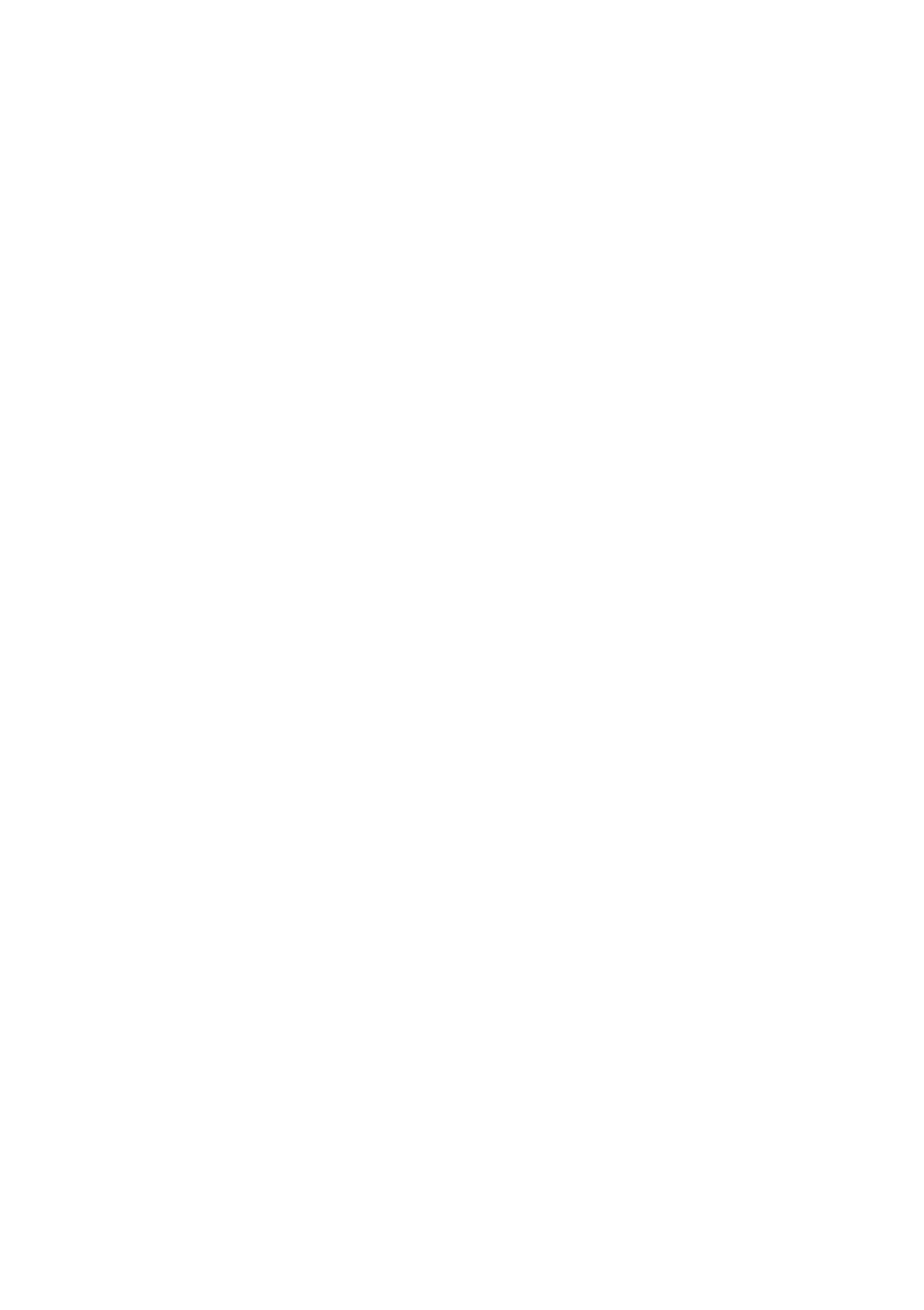# **The Mystery Men Who Took the Pictures: Civil War Photojournalists Associated with Mathew Brady's Gallery from 1861-1865**

## **Elizabeth Paul**

*The technological advances of photography in the 19<sup>th</sup> century from early single-image daguerreotypes to the multiple reproduction collodion process allowed Mathew Brady and other Civil War photographers to document the war and reproduce their vivid images for the public. The advent of the wetplate collodion process in 1851 allowed the photographs to be reproduced as popular stereograph images for the public. Brady and his men became the world's first true photojournalists, providing graphic images of the bloody reality of war to the public and the press.*

 *However, because Brady received credit for work produced by his employees, his name obscured the identities of the men who braved the dangers of war*  to take the pictures. Because of the scrupulous attribution by Alexander *Gardener, manager of Brady's Washington D.C. gallery until 1863, the names of a few photographers emerged from Brady's shadow. Alexander Gardner, Timothy O'Sullivan, James Gibson, and George Barnard took some of the most memorable Civil War photographs.*

 *Identifying the true authors of the photographs attributed to Brady in*  Harper's Weekly *helps give these pioneering photojournalists of war the credit they deserve.* 

 Despite the enormous influence of Mathew Brady's war photographs, history does not name Brady as the father of photojournalism. Roger Fenton, who photographed the Crimean War in 1855, holds that honor. However, the war photographs taken by Brady and his photographers became the first truthful photographs of a war and the gory aftermath of battle.

 Unlike Brady, Roger Fenton photographed only images that would boost morale. Despite this, his pictures were dramatic, real depictions of camp life. Although Fenton used a different process to produce his negatives, the waxed-paper process, his images possibly influenced both Brady and Alexander Gardner, Brady's future gallery manager. Gardner,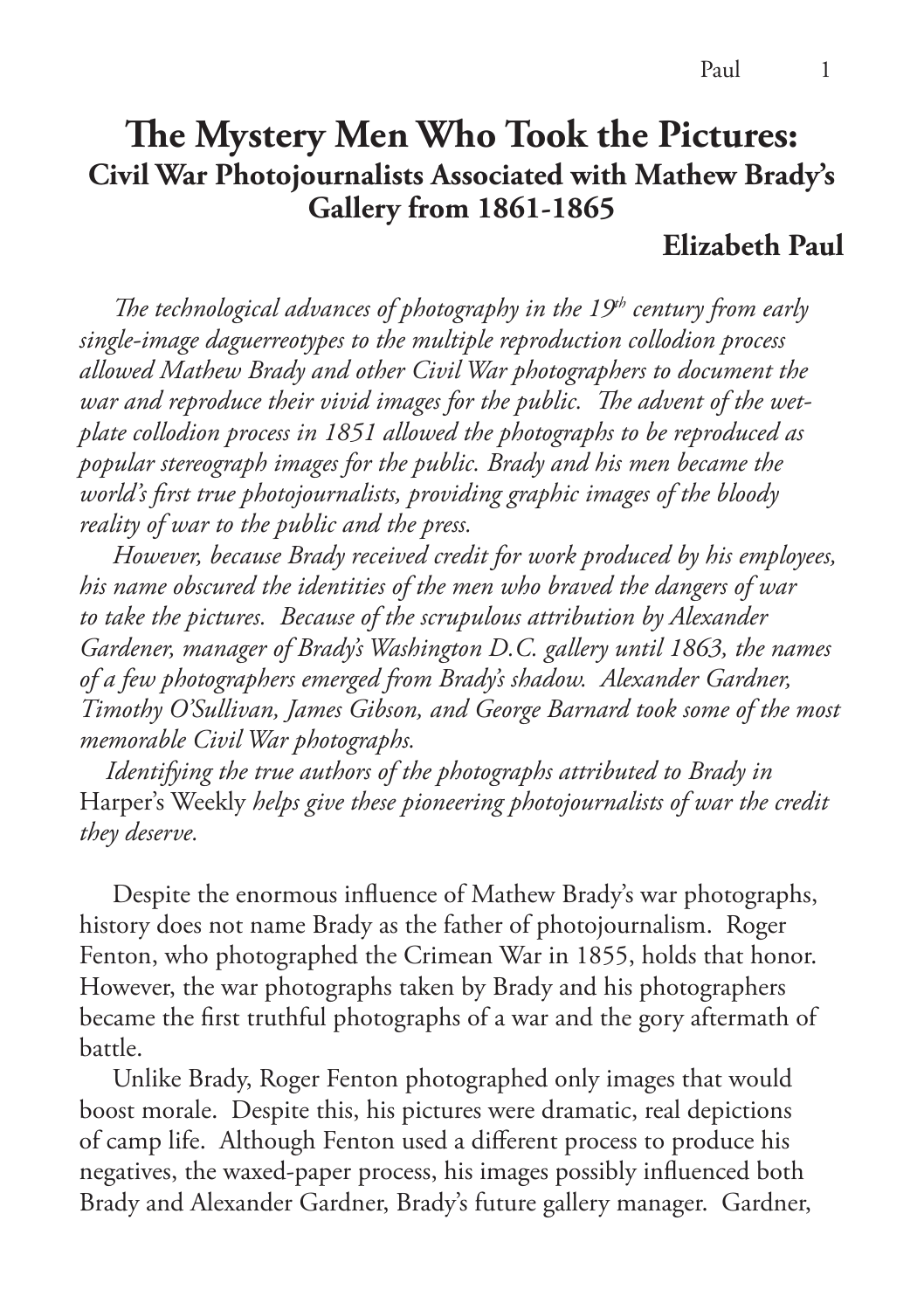editor of the *Sentinel* newspaper in Glasgow, Scotland gave a positive review of Fenton's photographs on display at the Water Colour [sic] Society in London in  $1851.^1$ 

 Fenton's work ignored the bloody reality of war, possibly because of governmental orders, lack of opportunity, or personal aversion. His work focused on the troops, camp life, and the officers, not combat or its aftermath.2 Because of Fenton's omissions, Brady and his photographers became the first real photojournalists. However, simply taking the pictures did not make them photojournalistic; they had to be published as well.

 Printing reproductions of the photographs in the papers wasn't possible during the Civil War. Technology hadn't advanced enough to print the pictures directly in the papers. Artists copied the photographs onto woodblocks for printing by newspapers; despite the possibilities for error in the engraving process, illustrations credited to Brady looked almost exactly like the photographs. This attention to detail helped the photographs bring home the realities of war to a horrified audience, even though the photographs could not capture any action because of long exposure times.

Already famous before the Civil War,<sup>3</sup> Brady seized the opportunities of war to become even more famous, and to document important events. Brady took advantage of a fashion trend to help make his name synonymous with photography. The carte-de-viste, a small photographic calling card, became extremely popular in both America and Europe in the late 1850s. Fashionable people kept albums full of photographs of famous people, as well as calling cards of their own. After the Civil War began in 1861, demand rose for photographs of important people like General McClellan and President Lincoln.

 Even while Brady's fame grew, he began to do less and less of the actual photographic work. Despite his name on everything that came from his galleries, Brady didn't physically take the many pictures attributed to him. He stopped taking pictures early in the 1850s because of his failing eyesight, relying instead on his assistants to do the work for him. His eyesight had become so bad the press remarked on it: "Mr. Brady is not operating himself, a failing eyesight precluding the possibility of his using the camera with any certainty," said an article in the *Photographic Art Journal.*<sup>4</sup> So if Brady actually went to the battlefields during the war,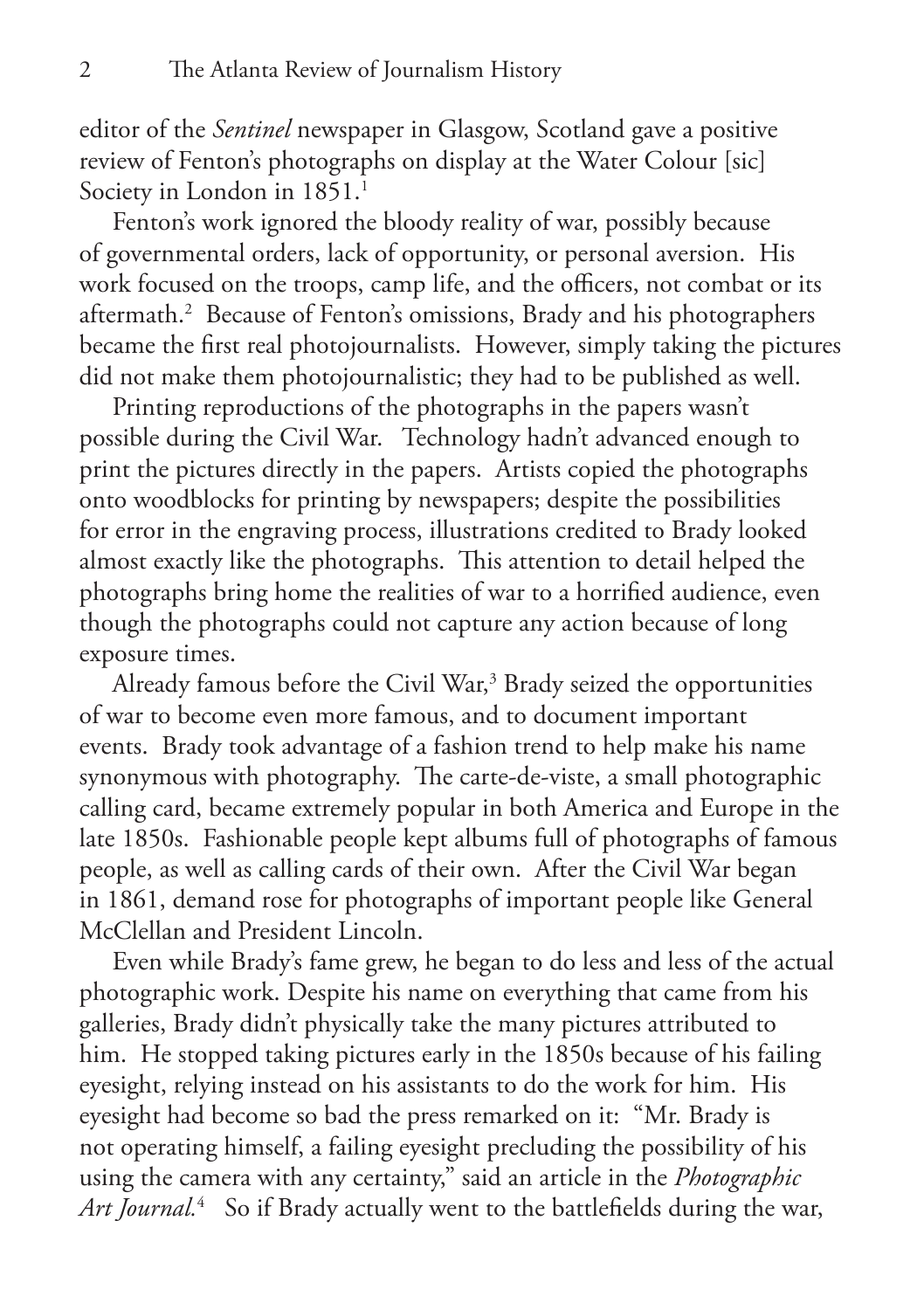he could only direct his many assistants. Brady included his assistant Ned House in his list of companions at the first battle of Bull Run. He reminisced about this first expedition to reporter George A. Townsend:<sup>5</sup> "We made pictures and expected to be in Richmond the next day, but it was not so, and our apparatus was a good deal damaged on the way back to Washington."6 After returning to Washington, Brady promptly had his picture made in his campaign clothes: a linen duster over his suit and a dapper straw hat on his head.7 In an oblique reference to House, Brady referred to "we" when speaking about taking the pictures.

 After the Civil War began in 1861, the troops mustered in Washington, providing a perfect opportunity for Brady. Eager to obtain pictures before the war ended, Brady and his team set out to get every picture they could. Despite his self-proclaimed diffidence: "I never had an excess of confidence, and perhaps my diffidence helped me out with genuine men."8 Brady could certainly be persistent. General George McClellan, then stationed in Washington, sent photographs to his mother and wrote: "I enclose some photographs of your wandering son which the artist insisted upon taking by main force and violence."9

 Despite his small army of assistants, Brady's name appeared in the papers and journals, not the names of the photographers who worked for him. The press enthusiastically applauded 'his' efforts: "From the onset of the war Mr. Brady has been in the field,"10 declared a *New York Times*  article of 1862. A blurb in *Harper's Weekly* of 1864 said, "Mr. Brady, the photographer, has lately returned from the army in Virginia with a series of views of the campaign."11

 Brady claimed any pictures taken by his employees or with his materials.12 Despite the hardworking employees, Brady somewhat arrogantly told the reporter Townsend after the war: "My gallery has been the magazine to illustrate all the publications in the land. The illustrated papers got nearly all their portraits and war scenes from my camera."13 Brady felt that even though he didn't operate the camera, the photographs belonged to him. Despite his exaggeration, Brady supplied the Northern papers and magazines with many photographs.

 Brady made a drastic decision when he decided to add war photographer to his title of celebrity photographer. The dapper little man who built a career from photographing celebrities and who wore Atwood's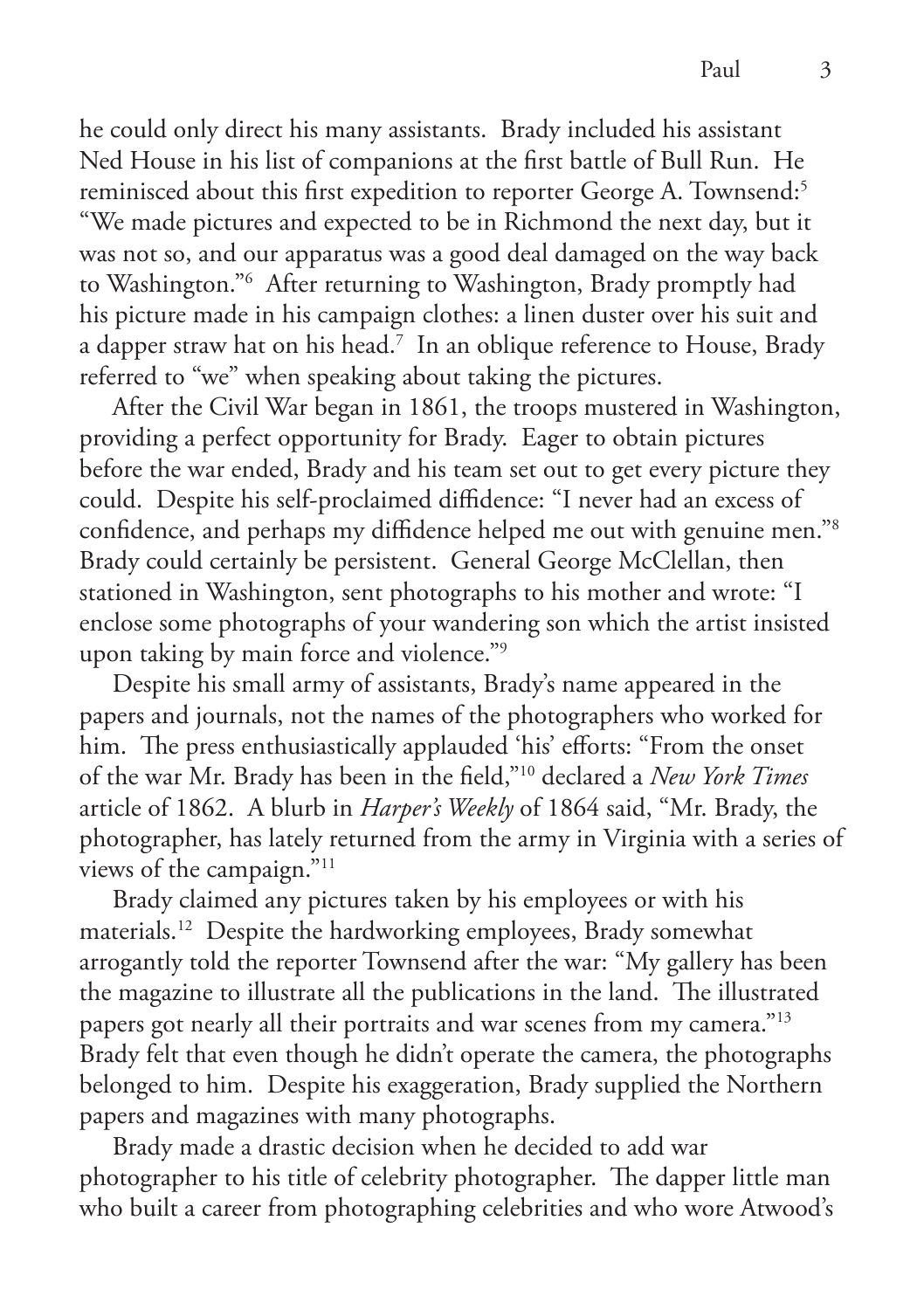cologne and silk scarves decided to leave the comfort of his famous gallery and take a huge financial risk.14 Brady said about his reasons, "I can only describe the destiny that overruled me by saying that, like Euphorion, I felt I had to go. A spirit in my feet said 'Go,' and I went."15 Appeals to destiny aside, his petition to Congress post war attempting to sell war negatives stated his reasons more nobly as: "The collection and preservation of valuable historical material."16 Either way, Brady told Townsend that both his wife, Julia, and his friends did not approve of his venture: "They looked unfavorably upon this departure from commercial business to pictorial war correspondence."<sup>17</sup>

 Brady's considerable influence helped him obtain the permission he needed to photograph the war. He went to President Lincoln, whom he had previously photographed, for access to the troops. According to Lincoln biographer Carl Sandburg, Brady badgered Lincoln for permission, but the permission had a caveat: Brady would have to pay for the venture himself.18

 Lincoln's approval didn't open every door, however. Brady needed a military pass to follow the army. Exasperated by the number of people going through the army lines, General-in-Chief Winfield Scott issued a notice on July 1, 1861, requiring everyone to have a pass signed by him or a military commander.<sup>19</sup> Brady, who claimed he was familiar enough with Scott to bring him his favorite wild ducks, applied to Scott for a pass. According to Brady, Scott confided he was resigning the next day, and sent Brady elsewhere.<sup>20</sup> Brady received his pass and joined the army at the first battle of Bull Run in July of 1861 with two wagons and six assistants.<sup>21</sup> However, because Scott did not officially resign until October of 1861 due to illness, Brady may have mixed up his dates or even fabricated the story.

## **The Life of a Photographer During the Civil War:**

 Whether in the field or the studio, Brady's photographers faced many difficulties. The technical aspects of photography made the job frustrating and demanding, and field work was even worse. None of Brady's men left memoirs about their jobs, but other photographers spoke of the difficulties involved in field work. George Rockwood, also a Civil War photographer, wrote about preparing the glass plates for the negatives: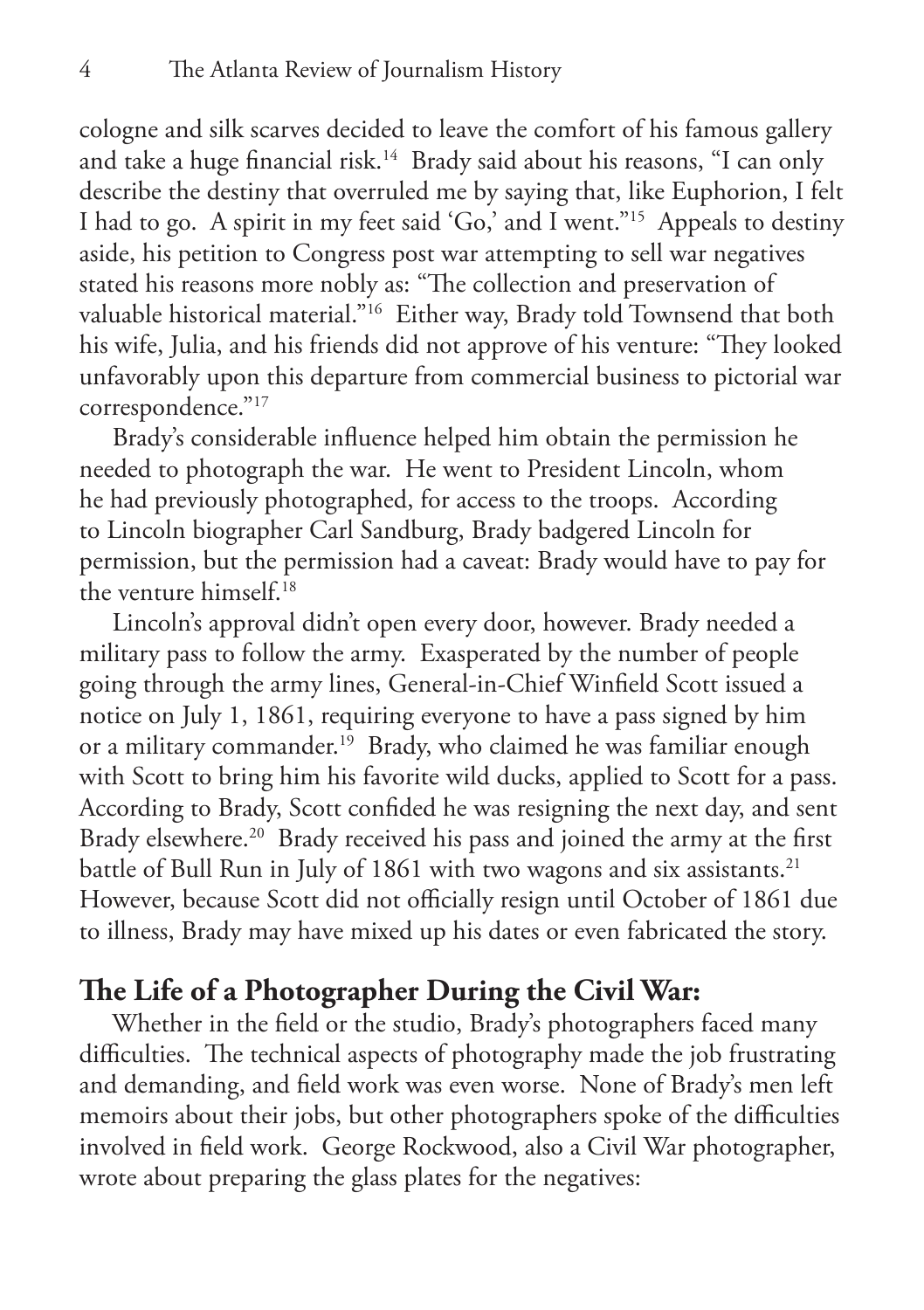When ready for action, the plate was carefully coated with "collodion," which carried in solution the "excitants" bromide and iodide of potassium, or ammonia, or cadmium. Collodion is made by the solution of gun-cotton in about equal parts of sulphuric ether and 95 proof alcohol. The salts above mentioned are then added, making the collodion a vehicle for obtaining the sensitive surface on the glass plate. The coating of the plates was a delicate operation even in the ordinary well-organized studio.<sup>22</sup>

 Developing the negatives offered potential for disaster. Temperatures could ruin the solutions, bugs and debris could stick to the wet glass plates after rinsing, and any stray ray of sunlight could destroy the carefully obtained negative.23 After development, the heavy glass plates could be shattered on uneven roads in bouncing wagons.

 The heavy wooden cameras and tripods made the job more difficult and strenuous as well. The photographers used two main types of cameras: the stereoview and large format camera. The stereoview camera produced negatives for what could be called the television of the  $19<sup>th</sup>$  century. Stereograph viewers gave a three-dimensional viewing experience by putting a double photograph into a special holder. Because of the natural optical illusion of the human eyes, the image looked three dimensional.<sup>24</sup> The stereoview camera had double lenses to imitate eyes, making a double negative on one plate.

 The smaller three-and-one-quarter inch glass plates of the stereoview camera allowed shorter exposure times than the large-format cameras, allowing photographers to almost capture movement. Even so, the average exposure times for a stereoview camera ran about one-tenth of a second.<sup>25</sup> To put this in perspective, a camera needs at least a one-thirtieth of a second exposure to avoid blur.

 While more difficult to use than stereoviews, the large-format cameras offered much larger negatives and prints. The sizes of large-format cameras ranged from 7x9 inches to as large as 17x14 inches. Brady's and Gardner's men used the average folio size, 7x9 and 8x10. Exposure times for the large-format cameras ranged from 15 to 30 seconds long, to a quick 5 or 10 seconds if the sun was bright.<sup>26</sup>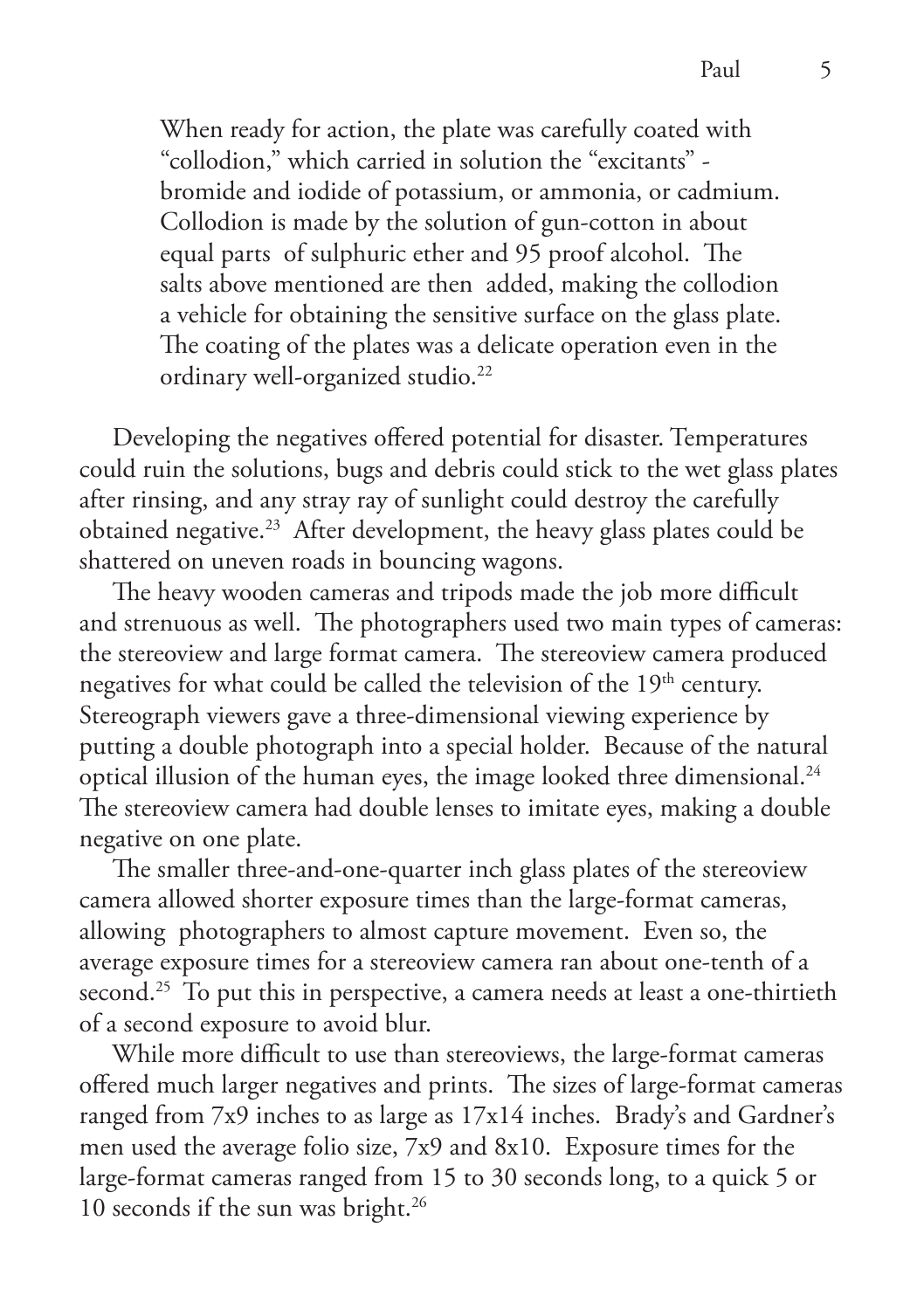From start to finish, making a photograph took about 10 minutes. The photographer coated the glass plate with collodion, placed it in a lightproof holder, and put the holder in the back of the camera. To make an exposure, the photographer removed the interior dark slide covering the wet negative, and then took the lens cap off the camera lens. After exposing the plate, the photographer would replace the lens cap and darkslide. Immediately after exposing the negative, the wet glass plate had to be developed in chemical baths, rinsed with water, and allowed to dry. All chemical work had to be conducted in the dark, or the negative would be exposed and ruined.27

 After capturing the image on a negative, the photographer had to transport the fragile negative back to the gallery and print a positive. Generally, prints were only as large as the negative. The sole exceptions at the time were Brady's "imperials," or enlarged portraits. However, the process didn't produce clear images and wasn't widely adopted.

 To develop a print, the gallery employees coated paper with albumen, or egg white, and silver salts. After the paper dried, the printer would make a contact print by placing the light-sensitive paper in the sun with the glass negative on top. Depending on the brightness of the light, the paper would expose for up to an hour. It would then be developed in a chemical bath, fixed to prevent fading, and dried. The silver salts provided the image and the egg whites gave a glossy coating to the paper.<sup>28</sup> The Albumen process produced a brownish sepia type photograph, not a true black and white.

 Photographers in the field needed a special wagon to carry their materials. Brady and his men used a converted four-wheeled ambulance to carry their chemicals and glass plates.<sup>29</sup> The ambulance had a light-safe door on the back, which allowed the photographer to develop his plates in the dark. The soldiers dubbed the unusual looking contraption the "whatis-it" wagon and it became widely recognized by the troops. $30$ 

 The difficult job of a photographer required the same conditions faced by the soldiers, but with extra problems. Although the photographers had transportation, that transportation could bog down in the mud or make crossing a stream difficult. Worse than the mud was the aftermath of a battlefield. War correspondent Henry Villard wrote about the dead on the battlefield: "I could easily trace the course of the action by the ghastly lines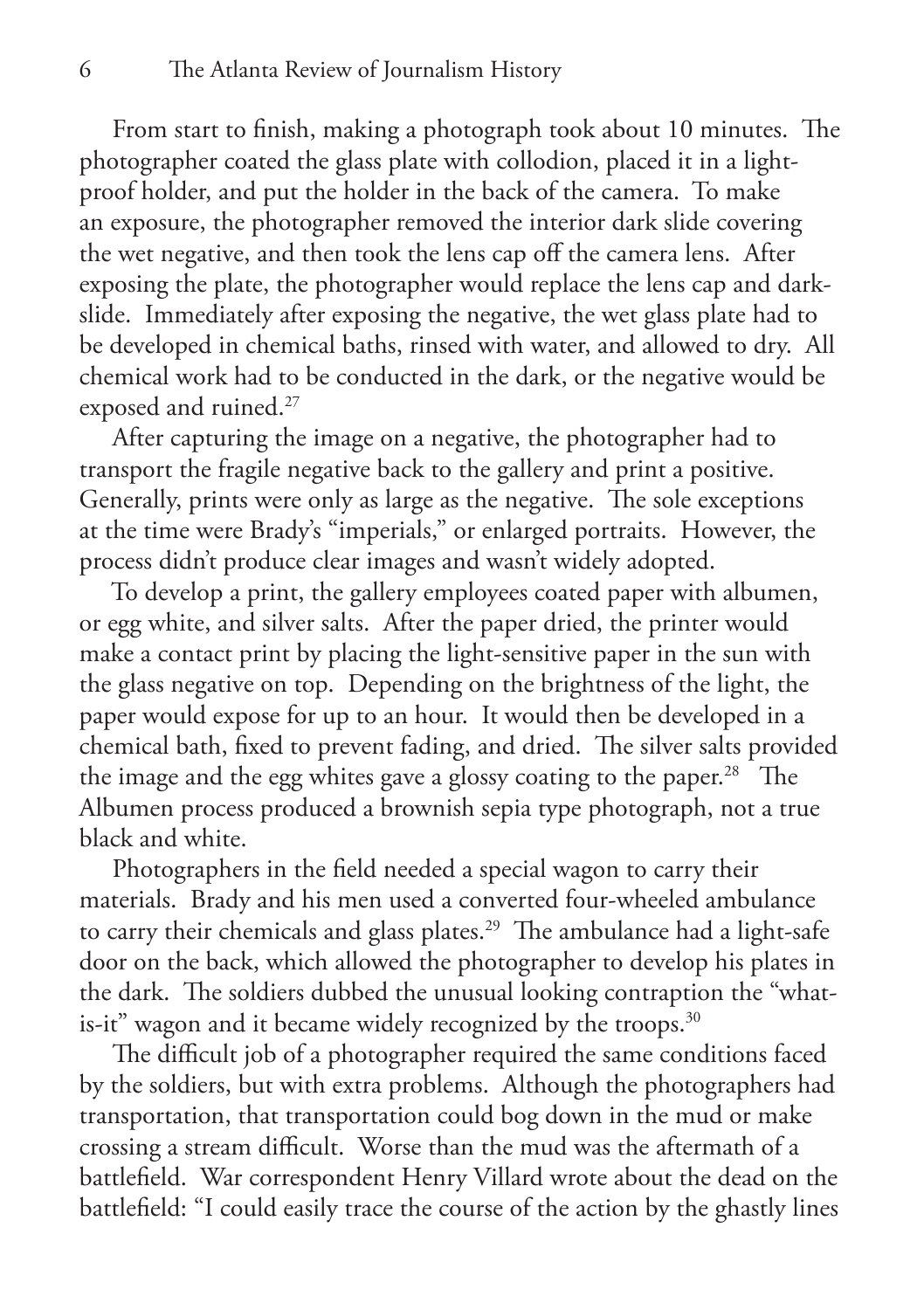of dead and severely wounded from the points of the first rebel attacks to where they stopped in the evening."<sup>31</sup> Another correspondent, George Townsend, spoke of "the sickening smell of mortality,"32 something the photographers endured when photographing the battlefield.

 The job could be dangerous as well as demanding and disgusting. Photographers also faced stray bullets and risked capture. Confederate General J.E.B. Stuart captured Alexander Gardner as Gardner traveled to Gettysburg to retrieve his son at his boarding school.<sup>33</sup> Luckily, Stuart released Gardner that same morning, allowing him to photograph the aftermath of one of the bloodiest battles in the war.

 War photographers braved bullets and artillery to photograph the action. O'Sullivan photographed the artillery at a battery during the siege of Petersburg.34 Eye witness Lt. James Gardner, no relation to Alexander, recalled how O'Sullivan risked injury by standing when the gunners lay down.35

## **Printing and Distributing the Photographs:**

 Once the photographs made it safely back to the gallery, production began almost immediately to provide the latest information to the public. One glass negative offered unlimited potential for reproduction. The stereograph prints, for example, were reproduced literally in the millions. The E. and H. T. Anthony Company in New York published more than 1,000 views a day from the negatives sold to them by photographers in the field.<sup>36</sup> The canny businessman Gardner negotiated a contract with the Anthony Company for Brady before the war began. Brady's contract with the Anthony Company earned him about \$28,000 from the war and brought him fame.37 However, Brady claimed he spent over \$100,000 photographing the war, so he may have actually lost money even though the Anthony Company provided his supplies.<sup>38</sup>

 Photographers who didn't sell their negatives to the Anthony Company could sell the pictures to an illustrated news outlet like *Leslie's*, *Harper's Weekly*, or the *New York Illustrated News*. 39 Although Brady boasted that "The illustrated papers got nearly all their portraits and war scenes from my camera,"40 he never mentioned how much the papers paid him.

 Brady didn't just rely on the papers and the Anthony Company for exposure to the public. Both his New York and Washington galleries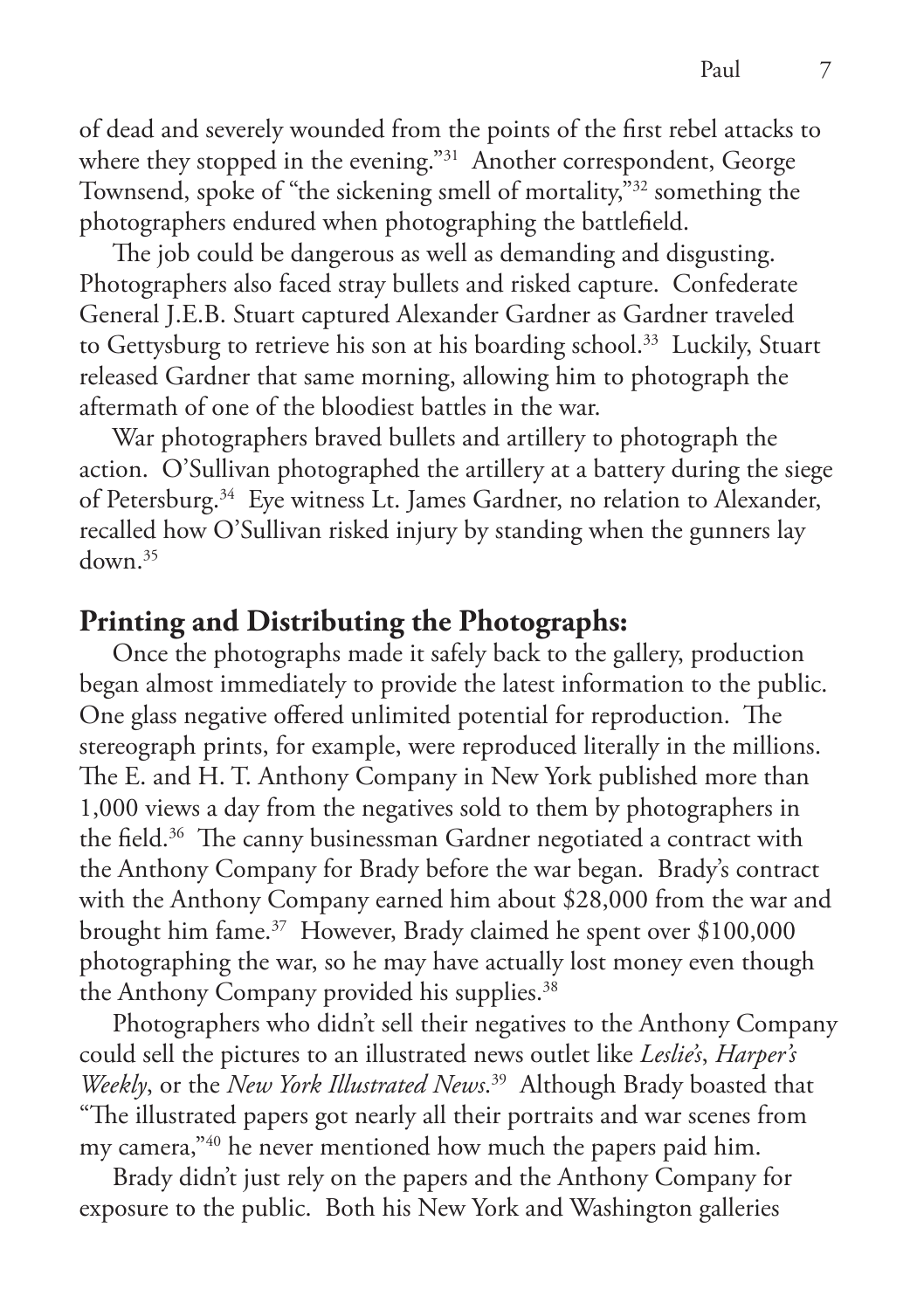prominently displayed pictures taken by his photographers in the field. A reporter for the *New York Times* covered the new photographs of Antietam at Brady's New York Gallery:

> At the door of his gallery hangs a little placard, "The Dead of Antietam." Crowds of people are constantly going up the stairs; follow them, and you find them bending over photographic views of that fearful battlefield, taken immediately after the action. Of all the objects of horror one would think the battlefield should stand preeminent, that it should bear away the palm of repulsiveness. But, on the contrary, there is a terrible fascination about it that draws one near these pictures, and makes him loth to leave them. You will see hushed, reverent groups standing around these weird copies of carnage, bending down to look in the pale faces of the dead, chained by the strange spell that dwells in dead men's eyes.<sup>41</sup>

 A reporter with the *New York Herald* marveled at the accuracy of the Antietam pictures: "Minute as are the features of the dead, and unrecognizable by the naked eye, you can, by bringing a magnifying glass to bear on them, identify not merely their general outline, but actual expression."42 A reporter from the *New York Times* said of Brady's series: "The minuteness with which even features are re-produced in these 'Incidents' is so remarkable that only the microscope can enable one to understand and appreciate it fully."43

 As usual, the *New York Times* reporter who spoke about the 'Incidents of the War' series gave Brady credit, not the photographers, and praised Brady for his pioneering work. Regardless of authorship, the photographs brought home the realities of war. The *New York Times* commented, "We recognize the battle-field as a reality, but it stands as a remote one."<sup>44</sup> Brady's photographers took the first pictures of bodies after a battle. Without these pictures, the full depth and carnage of the war might not have been understood by the public. The *New York Times* reporter said, "Mr. Brady has done something to bring home to us the terrible reality and earnestness of war. If he has not brought bodies and laid them in our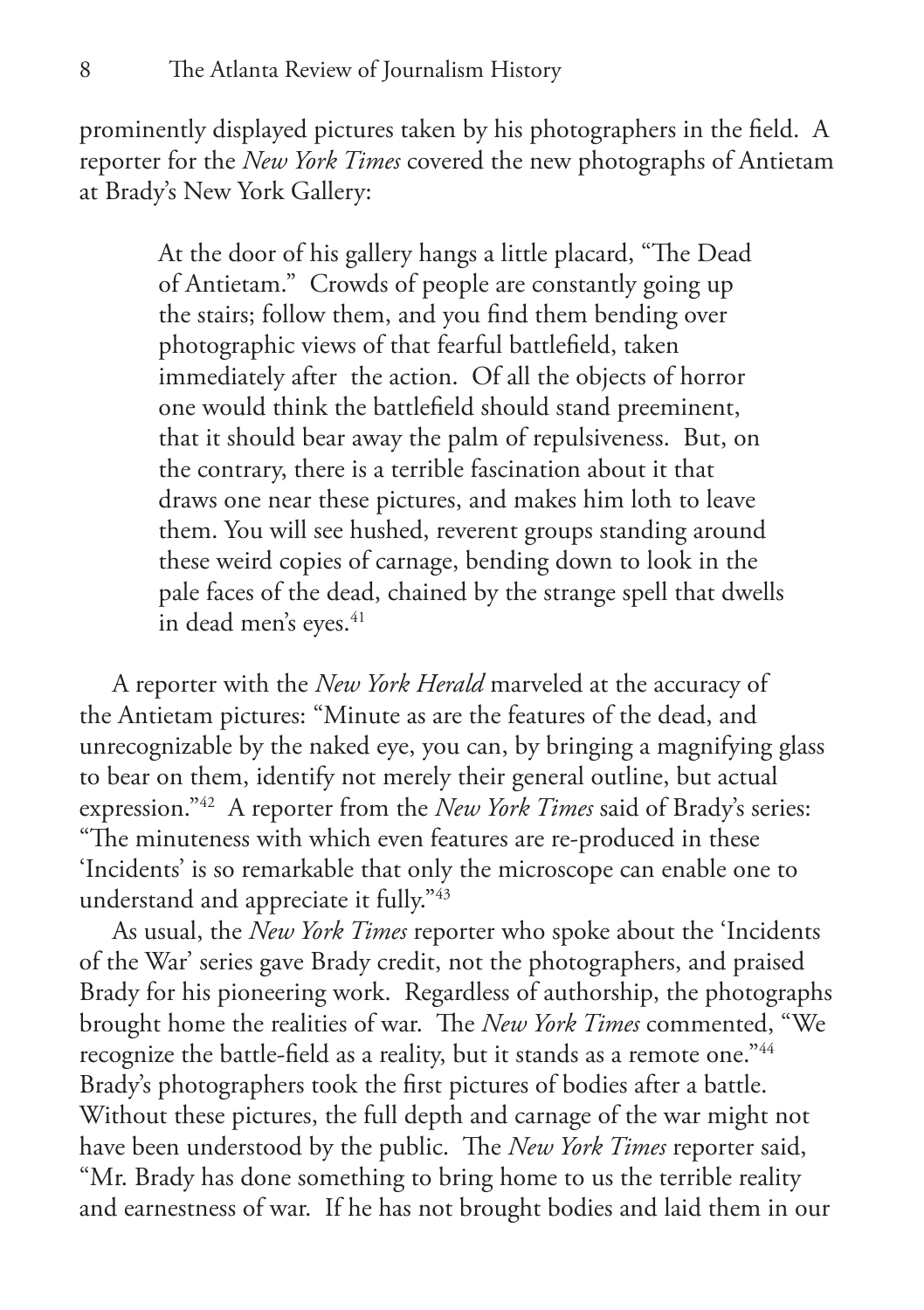dooryards and along the streets, he has done something very like it."45

 Oliver Wendell Holmes Senior recalled his search for his injured son at the Antietam battlefield and compared his memories to the photographs: "Let him who wishes to know what war is look at this series of illustrations."46 He agonized over the photographs:

> It was so nearly like visiting the battle-field to look over these views, that all the emotions excited by the actual sight of the stained and sordid scene, strewed with rags and wrecks, came back to us, and we buried them in the recesses of our cabinet as we would have buried the mutilated remains of the dead they too vividly represented.<sup>47</sup>

 The gruesome photographs of Antietam caused such a reaction that the photographers went looking for more bodies. Only Gettysburg provided photographs with the same impact as those of Antietam.

### **Who Were the Photographers?**

 Of the men who worked with Brady, Alexander Gardner proved to be the most important. Born in Scotland in 1821, Gardner came to America in 1856.<sup>48</sup> He quickly came to work for Mathew Brady, whom he might have met at the Crystal Palace Exhibition in London in 1853.<sup>49</sup> Gardner, an accomplished photographer in his own right, managed Brady's Washington gallery that opened in January of 1858.<sup>50</sup> Despite managing the gallery for Brady, Gardner also spent time in the field photographing the war. Together with James Gibson, Gardner captured the first photographic images of the dead at the Antietam battlefield.51 Gardner left Brady sometime between November of 1862 and March of 1863, and opened his own gallery in Washington.52 The *Washington Daily National Intelligencer* announced the grand opening of their gallery on May 26, 1863 in a building opposite the newspaper on Seventh Street.<sup>53</sup> Gardner and his men, former employees of Brady, competed with Brady's men for pictures of the war. Unlike Brady, Gardner gave full credit to other photographers.

 Thanks to the scrupulous detail of books published by Alexander Gardner, the names of some photographers have been preserved. After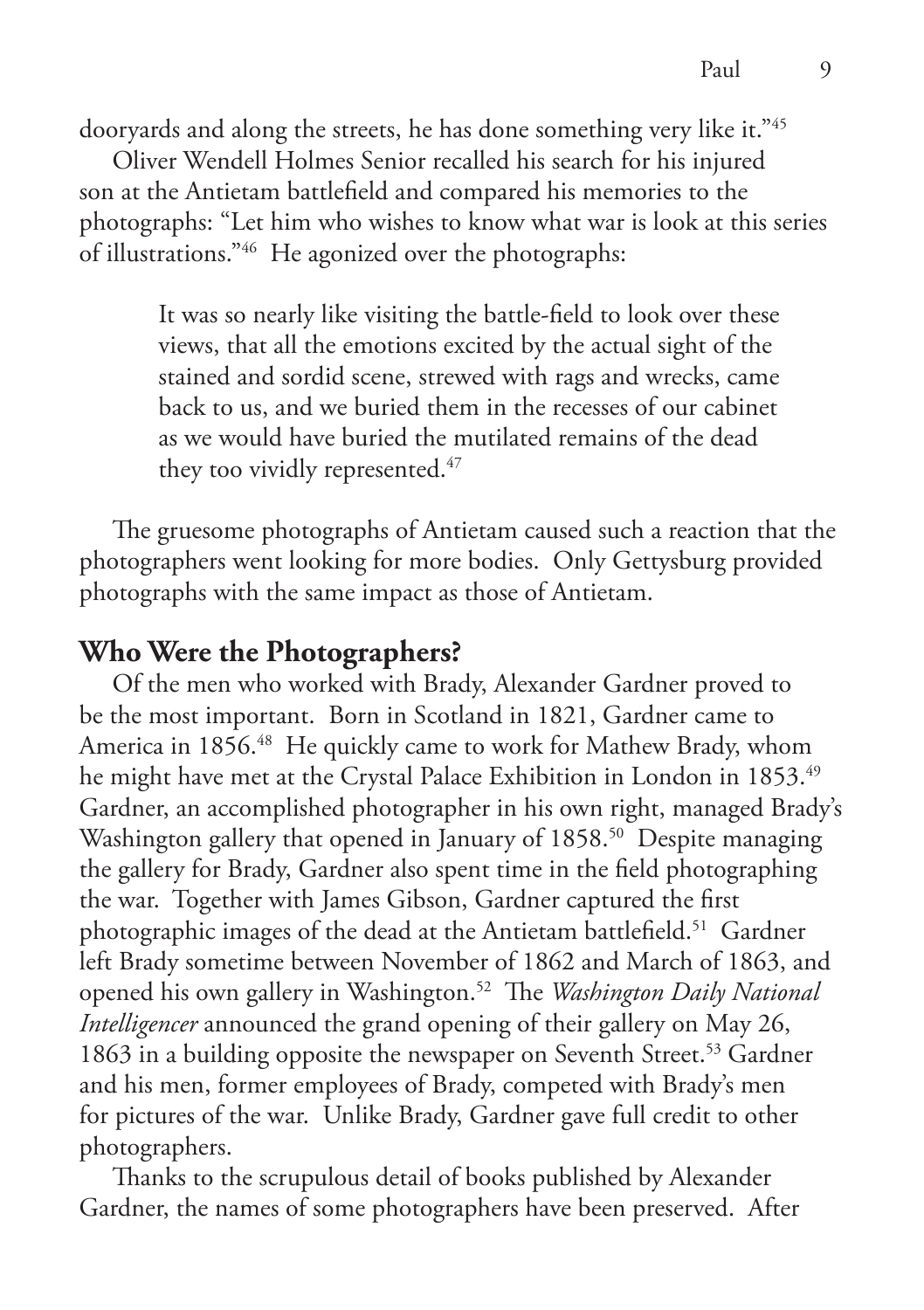Gardner broke with Brady midway through the war<sup>54</sup> he published a catalog of pictures available for reproduction in 1863.<sup>55</sup> He followed this with two books entitled *Gardner's Photographic Sketch Book of the Civil War* and *Memories of the War in 1865*. 56 Each photographer received credit for their pictures in these books, showing that many of the photographers who worked with Brady followed Gardner after he left.

 Alexander didn't come to America alone. His brother, James Gardner, followed him to New York to work for Brady. James followed his brother from Brady's establishment and helped Alexander open his own gallery. The Washington directory labeled him as an "Operator at A. Gardner's, 511 7<sup>th</sup> St."<sup>57</sup> Dated photographs put James at Brandy Station, Va. with the Army of the Potomac in February of 1863. Despite the number of Gardner's operatives at Gettysburg, James did not take any photographs. In April of 1864, James photographed Washington D.C., and then moved to Virginia in May, spending at least 15 days there.<sup>58</sup> James followed the advance to Petersburg in June of 1864 with O'Sullivan, and captured the execution of Private William Johnson for the Gardner gallery on June 20, 1864. James went back to the gallery, and photographed the Harewood hospital in April of 1865 while his brother traveled to Richmond. The pattern of James' photographs indicates that he managed Alexander's gallery in Washington, occasionally going out into the field.

 Like the Gardner brothers, Timothy O'Sullivan worked for Brady and may have learned photography from him. O'Sullivan appeared mostly as a name in Gardner's books, with little else known about him. Born around 1840, the young man in his twenties photographed the war with uncanny sensitivity. Historian Horan contended that Brady lived in the same neighborhood on Staten Island, New York, as O'Sullivan, and that O'Sullivan probably knew Brady before he came to work as an apprentice under Gardner.<sup>59</sup> Dated photographs show that O'Sullivan began photographing early in the war, perhaps accompanying Captain Du Pont in his campaign in South Carolina. The dates put O'Sullivan with the army in South Carolina in November and December of 1861. O'Sullivan went on to photograph General Pope's Virginia Campaign in 1862 and captured the first photographs taken on the same day as a battle. O'Sullivan began working for Gardner's gallery in 1863, but mostly stayed with the Army of the Potomac in the field. A telegram from Gardner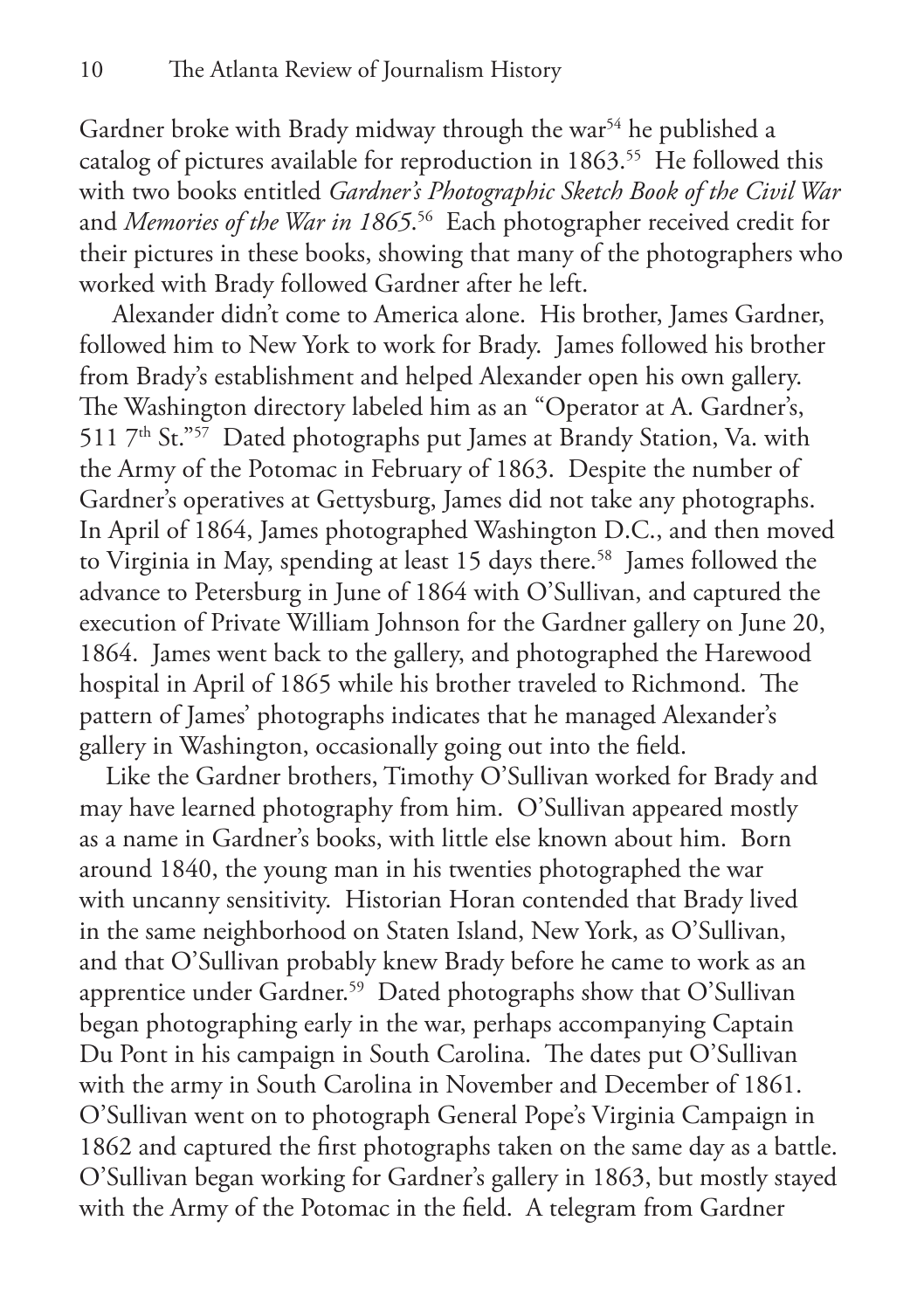in Washington put O'Sullivan with the Army of the Potomac in July of 1863, confirming that O'Sullivan stayed with the army after the battle of Gettysburg.<sup>60</sup>

 Some of Brady's photographers were less well known. William Reddish Pywell, a photographer who worked for both Brady and Gardner, left behind little but his name on photographs in Gardner's books. Born in 1843, Pywell was even younger than O'Sullivan when he photographed the war. According to the Washington directory of 1865, Pywell worked as an "Operator at Gardner's."61 Like O'Sullivan, Pywell followed Gardner from Brady's establishment in 1863. Dated photographs from Gardner's Sketch book placed Pywell in Alexandria, Virginia in August of 1862,<sup>62</sup> and later put him at Vicksburg, Chickasaw Bayou, and Big Black River Station in Mississippi in February of 1864. These sporadic dates may imply that Pywell stayed at the gallery while others went out into the field with the armies.

 George N. Barnard was one of the most interesting photographers who worked with Brady and Gardner. Born in 1819, Barnard began daguerreotyping in the 1840s<sup>63</sup> around the same time as Brady. Barnard opened his own gallery and gained a reputation as an artist. He helped address the technical issues engravers faced in attempting to reproduce photographs. Using the collodion process, he photographed directly onto boxwood, eliminating the artists needed to copy photographs. Barnard received a bronze medal for his technique at the Fair of the American Institute in 1855.<sup>64</sup> However, because of the technical problems involved, including no negatives and the cumbersome wooden blocks, the process didn't catch on very well.

 Barnard worked for the Anthony Company and the U.S. government during the Civil War as well as Brady and Gardner. Gardner's catalog put Barnard in Virginia re-photographing Bull Run and Yorktown in 1862.65 By December of 1863, Barnard no longer worked for Gardner. The Topographical Branch of the Department of Engineers, Army of the Cumberland, hired Barnard to reproduce maps and photograph Confederate cities and fortifications.<sup>66</sup> Barnard followed the army to Atlanta and the sea, capturing images of Southern fortifications, battlefields, and landscapes.<sup>67</sup> Some of these images were published in 1866, in a book entitled *Photographic Views of Sherman's Campaign:*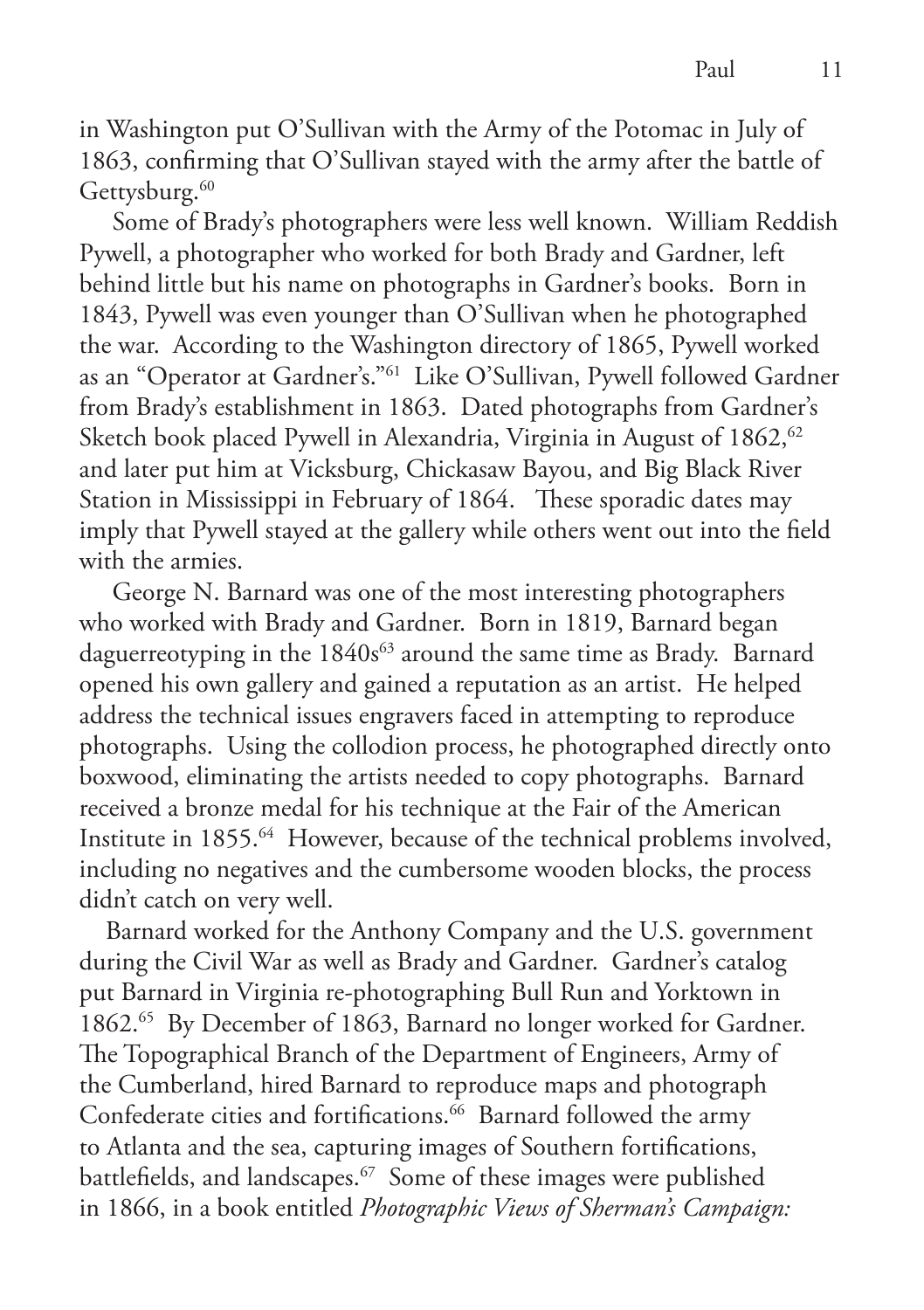*Embracing Scenes of the Occupation of Nashville, the Great Battles around Chattanooga and Lookout Mountain, the Campaign of Atlanta, March to the Sea, and the Great Raid through the Carolinas.* The book included exquisitely formal photographs that clearly showed the destruction of the war. Barnard opened the book with a photograph of Sherman and his generals. However, both Brady and Barnard claimed the photograph.<sup>68</sup>

 Unlike Barnard, James F. Gibson worked closely with Gardner even before they left Brady's establishment. Of all the Civil War photographers associated with Brady, only Gibson comes close to the prolific production of O'Sullivan and Gardner. Gibson, with Barnard and Wood, covered the Peninsular campaign in 1862, photographing Williamsburg, Yorktown, Norfolk, Richmond, and Fair Oaks. These men, including O'Sullivan, began copyrighting their photographs as early as May 5, 1862,<sup>69</sup> perhaps as protection against Brady's grasping habits.

 Gibson recorded the hospital at Savage's Station in Virginia on June 30, 1862 after the battle of Fair Oaks. The slightly blurry picture showed the action of medics tending to injured men who lay on the ground in the shade of a tree. This poignant picture took on new meaning when viewers realized that both the hospital and the wounded faced firing from artillery<sup>70</sup> before being captured by the rebels.<sup>71</sup>

 Gibson provided photographs of the *U.S.S. Monitor,* the North's ironclad ship, on the James River in Virginia, on July 9, 1862.72 Following this, Gardner and Gibson together captured the aftermath of battle at Antietam in September of 1862. Both photographers arrived either during the battle or directly afterward and began photographing immediately.73

 When Gardner left Brady and opened his own gallery in 1863, Gibson followed. He and Gardner joined O'Sullivan in Gettysburg after the battle on July 5, 1863. Gibson photographed the hotel in Emmitsburg, Maryland, where rebel commander J.E.B. Stuart released Gardner after his capture.74 After Gettysburg, Gibson's name does not appear in the *Sketchbook* or on any other photographs. Gibson's astonishing contribution included over 140 photographs credited to him in the Catalog alone.

 Like Gibson, David Knox was little more than a name in Gardner's books. No credits to him appeared in the *Catalog,* and the *Sketchbook*  credits his first photo shown as taken in September of 1864.75 A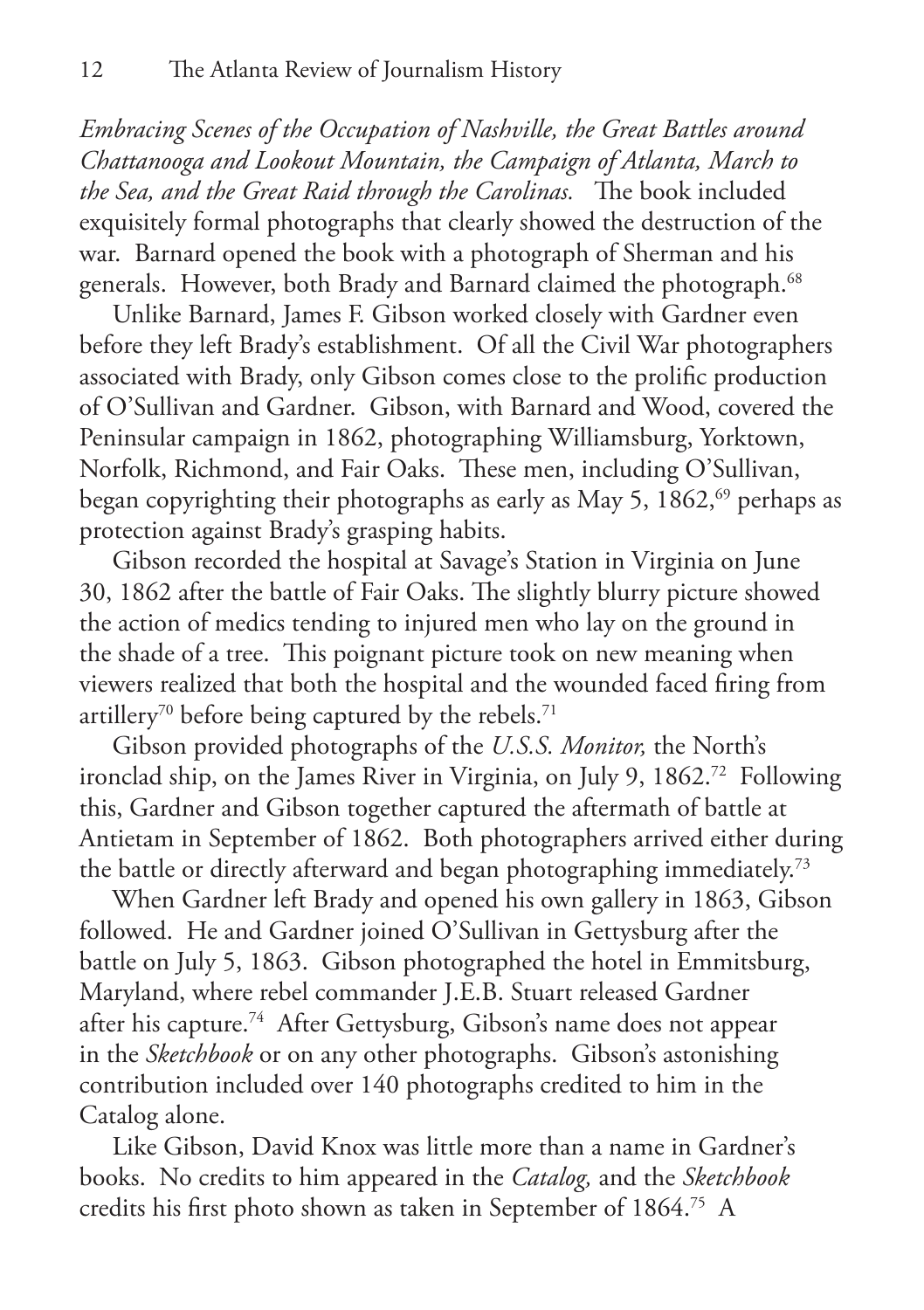telegram from Gardner at Antietam to Knox in Washington put Knox at the Washington gallery, working for Brady in 1862.76 Knox's only photographs published in the *Sketchbook* put him at the Petersburg advance with O'Sullivan and James Gardner. Perhaps Knox worked more as an assistant than a field photographer.

 Other photographers who worked with both Brady and Gardner included John Reekie, William Morris Smith, and John Wood. Although David B. Woodbury continued to work for Brady, his name appeared on five photographs in Gardner's *Catalog*. This could have been a result of the promiscuous sharing of negatives, or Woodbury may have sold his photographs to Gardner. In a telegram after leaving Gettysburg, Gardner confirmed the presence of both Woodbury and A. Berger in the field as Brady's operatives.77

 These photographers were not the only people working for Brady. According to historian Josephine Cobb, other Brady employees included A. Berger, T. Brown, N. Addison, A.B. Foons, R. Meyers, T.C. Roche, James Wright, and B. Meyers.78 These men deserved credit for their work and have been eclipsed by Brady's name. Because of Brady's practice of claiming photographs, any photographs these men took were unidentified.

 Brady's and Gardner's men were only a few of the men photographing the war on both Confederate and Union sides.<sup>79</sup> Although they were probably the most famous, Brady and Gardner's men had competition. According to the records of the Army of the Potomac, more than 300 Union photographers received an army pass. The records include only the names of the photographers, their assistants, and their destinations. 80

## **Brady's Photographs in the Press**

 Even when the newspapers and journals wrote about the photographs' content, they never gave the photographers credit. The phrase "From a photograph by Brady" appeared on every picture from Brady's gallery used by the press before Gardner left, and even on some after he left. *Harper's Weekly* stated, "Mr. Brady, the photographer, has lately returned from the army in Virginia with a series of views of the campaign,"81 and the *New York Times* exclaimed "From the outset of the war Mr. Brady has been in the field."82 However, the photographs used by the press were those of Brady's photographers. An analysis by the author of *Harper's Weekly* from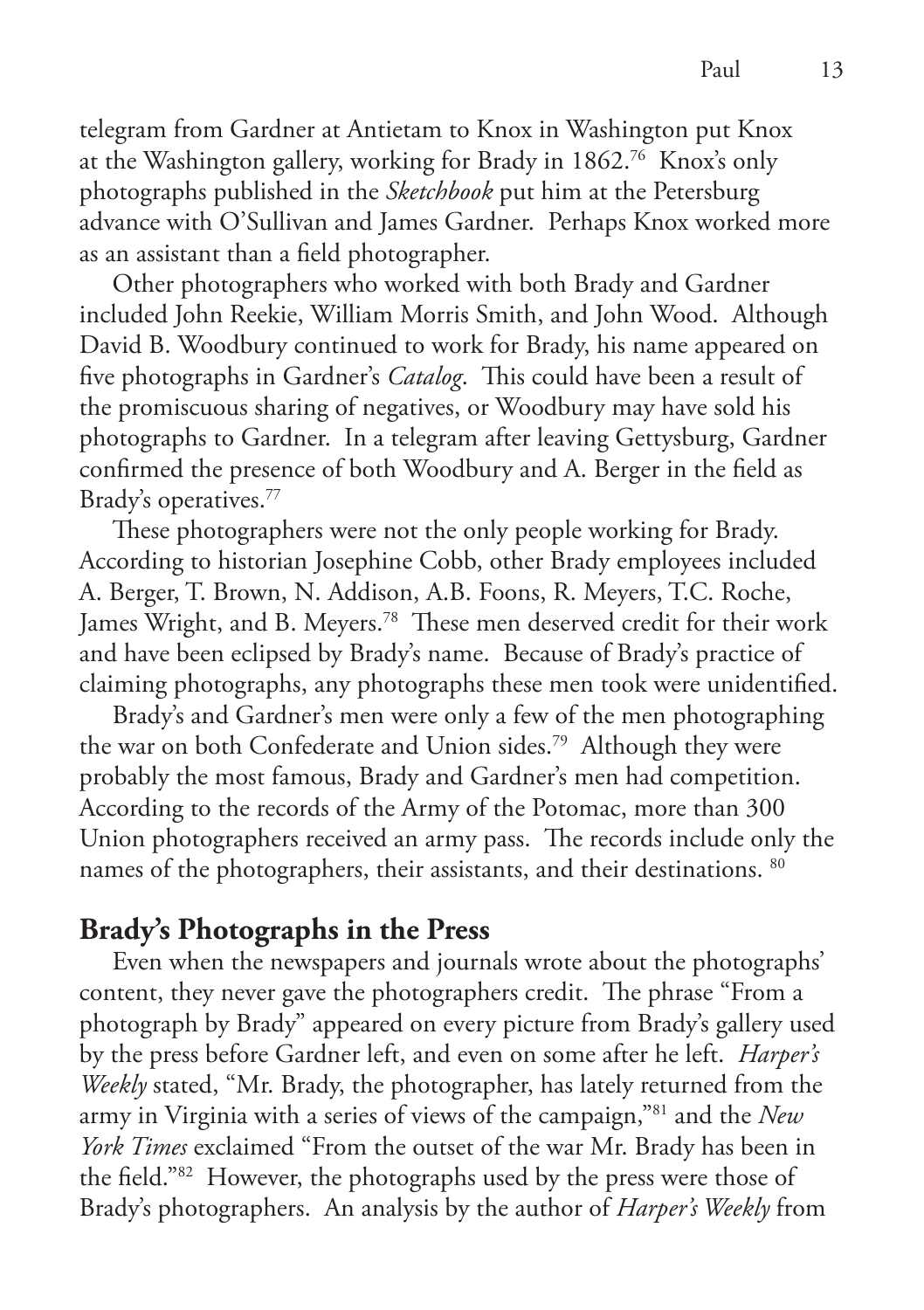1861 to 1866 showed engravings from pictures by Gardner, O'Sullivan, Gibson, Holmes and Woodbury, all credited to Brady. A double-page spread in *Harper's Weekly* on the Antietam battlefield used pictures by Gardner, but credited them all to Brady.83 *Harper's Weekly* credited Brady with a portrait of John Burns after Gettysburg, "The only man in Gettysburg who fought at the battle." However, it was O'Sullivan, not Brady, that photographed Burns.<sup>84</sup>

 Articles in non-illustrated papers also gave Brady credit. The *New York Times* credited Brady with Gardner's and Gibson's Antietam pictures in 1862,<sup>85</sup> and in 1864, credited Brady with pictures probably taken by O'Sullivan and James Gardner.<sup>86</sup> The *Times* commented on Brady's postwar collection in 1867, giving him credit for work done by his employees and other photographers. Included were Gardner and Gibson's Antietam photographs, Barnard's photographs of Tennessee, Georgia, and Sherman's March to the Sea. This collection included pictures of the Andersonville prison, credited to an assistant of Brady captured by the Confederates.<sup>87</sup> These were probably taken by George S. Cook, according to Historian Horan.88

 One instance of Brady receiving credit he might deserve was for the Gettysburg photographs published in 1863. The *New York Herald*  commented on photographs credited to Brady, who did go to the battlefield with his assistants. Some of the pictures appear to be taken by a Brady assistant and most cannot be attributed to Gardner's men. The one exception was a photograph of John Burns's house, taken by O'Sullivan.<sup>89</sup>

 As always, when Brady went to the field he included himself in a picture to prove he followed the action. A photograph by O'Sullivan showed Brady in a wheat field at Gettysburg, wearing his customary white linen duster and straw hat.<sup>90</sup> O'Sullivan worked for Gardner at that time, but remained on good terms with Brady.<sup>91</sup>

 Despite being overshadowed by Brady for many years, Gardner finally saw his byline appear in the papers. Despite Gardner opening his own studio in March of 1863, he saw only Brady's byline in *Harper's Weekly*  until July 9<sup>th</sup>, 1864.<sup>92</sup> Ironically, when Gardner finally saw the line "From a photograph by Gardner" in *Harper's Weekly*, the double-page spread used mostly O'Sullivan's pictures, and only two of Gardner's photographs.<sup>93</sup> This trend of the press using Gardner's byline on his employees'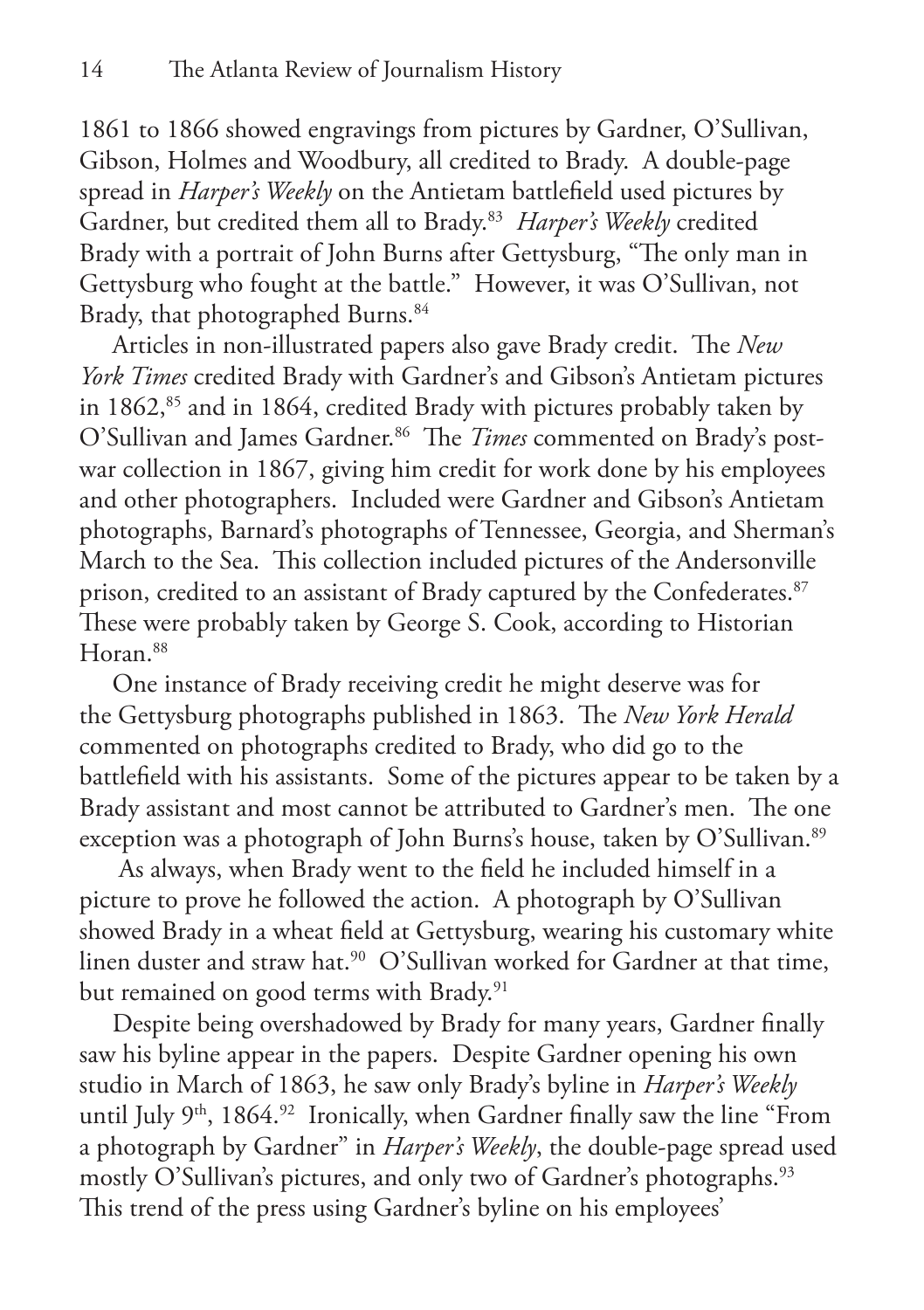photographs continued throughout the war. Although many photographs were taken from Gardner's *Sketchbook* with its clearly detailed credits, Gardner's name appeared on all the illustrations in the press.<sup>94</sup> Perhaps the papers held Brady's view that anything from the gallery should be credited to the owner.

 Some of the period's most compelling pictures came from Gardner's gallery. Brady's byline continued to appear in the papers, but primarily on portraits of great and important men.<sup>95</sup> Gardner and his men captured the portraits of the conspirators in Lincoln's assassination, and Gardener and his assistants were the only photographers allowed at the execution.<sup>96</sup> Instances like these clearly showed that Gardner became a serious competitor for Brady. While Brady's boastful statement that his gallery supplied all the photographs for the papers could have been true before Gardner left, it certainly wasn't true afterward.

 After Gettysburg, the competition between the two galleries could clearly be seen. Brady and Gardner went to the Gettysburg battlefield with their assistants. Gardner and his men arrived earlier than Brady and obtained photographs of the dead. Brady and his men arrived too late to photograph the dead, and instead photographed points of interest. Historian Katz claimed that Brady eclipsed Gardner with his Gettysburg photographs published in the *Harper's Weekly* August 22 issue of 1863.97 A least three of the photographs in that issue were by Gardner's men. The photographs of John Burns and his residence on the front page were taken by O'Sullivan, not Brady.<sup>98</sup> The third mis-labeled photograph of the Gettysburg cemetery gatehouse on page 532 of that issue was taken by Gardner.<sup>99</sup> The remaining seven illustrations credited to Brady were not listed in Gardner's *Catalog* or *Sketchbook*, making the byline plausible.

 The photographs in *Harper's Weekly* provide an analysis of the credit given to photographers. While not a conclusive study, *Harper's Weekly*  reflected the content of the illustrated papers. The author tallied illustrations credited to photographers associated with Brady, printed in approximately 200 editions from 1861 to 1865. Unlabeled illustrations, artist renditions, or other photographer's illustrations were not included in this count. Although bylines were tallied, some bylines included more than one illustration. Gardner's Antietam photographs appeared under one title credited to Brady, but the two-page spread included eight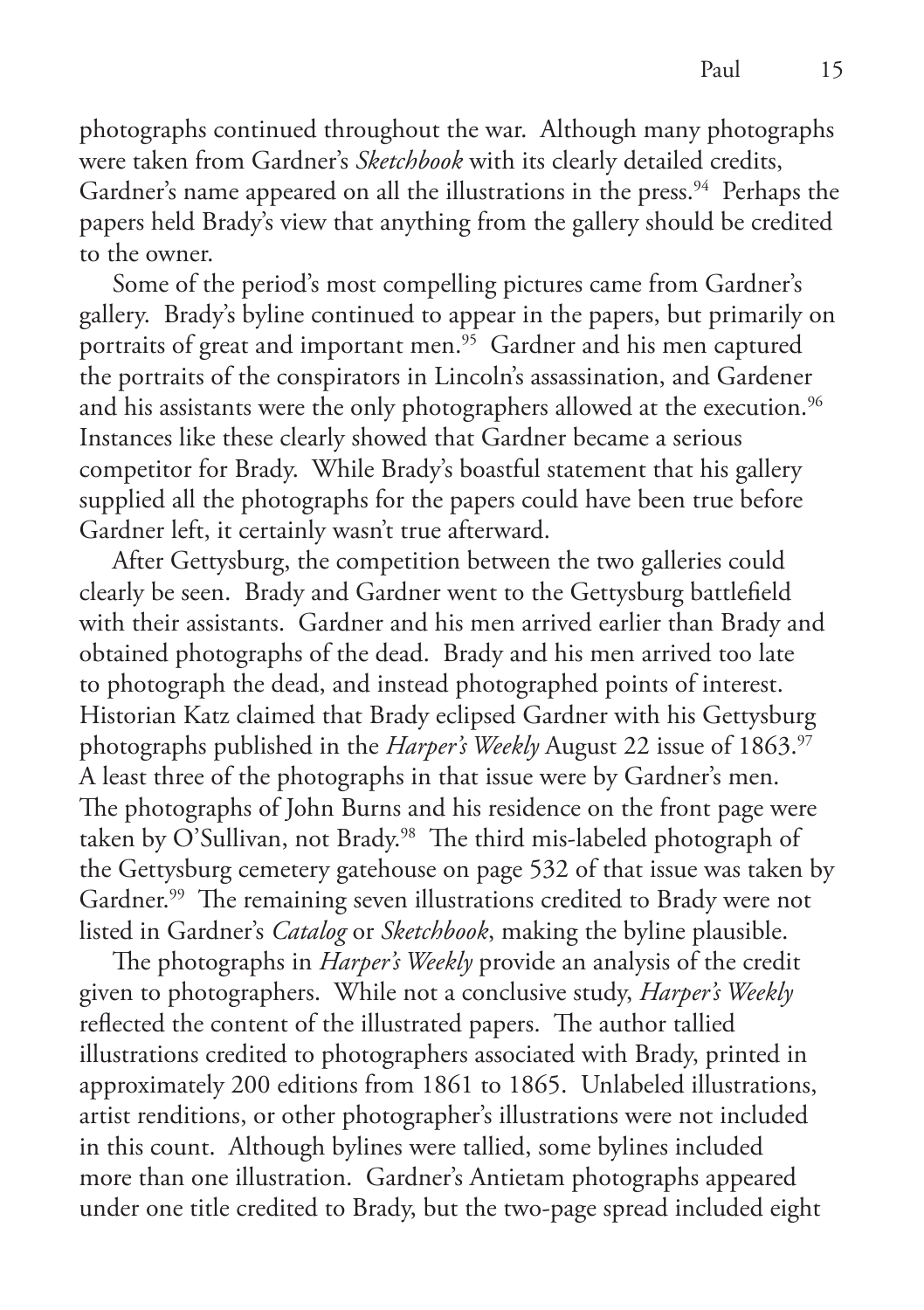#### illustrations.<sup>100</sup>

 Although Brady's byline appeared 150 times, the numbers reflected his preference for remaining at the gallery. While Gardner's byline appeared 37, his illustrations were usually from the field, not the studio. George Barnard, formerly of Brady's gallery, saw his byline only seven times. Timothy O'Sullivan, James Gardner, James Gibson, and the remainder of Brady and Gardner's men never received credit in *Harper's Weekly*. 101

 Of the 150 illustrations credited to Brady, 140 of them were portraits of individuals or groups. Only 10 were not portraits, and these included the Antietam photographs, Lincoln's funeral procession, and views of Gettysburg. By contrast, only 9 of the 37 illustrations credited to Gardner were portraits. The non-portraits included the execution of the conspirators in Lincoln's assassination, the review of the troops at the end of the war, and the execution of Wirz, former commander of Andersonville. Like Gardner's work, most of Barnard's illustrations came from his work with Sherman's army. Scenes of Charleston, Fort Sumter, and Sherman at Savannah were included, as well as a few portraits.<sup>102</sup>

 Any illustration credited to Brady logically could be attributed to someone else because he did not physically operate the camera. Most of the work from Brady's galleries cannot be easily credited. The Antietam illustrations were photographed by Gardner. The illustrations of John Burns were photographed by O'Sullivan, despite Brady's byline and his presence at Gettysburg.103 O'Sullivan also photographed the Fairfax Court House, attributed to Brady in an October issue of 1861.<sup>104</sup> O'Sullivan photographed the execution of Private William Johnson for attempted rape of a white woman, attributed to Brady in the July  $9<sup>th</sup>$  issue of  $1864$ .<sup>105</sup>

 Photographs credited to Gardner included work by photographers W. Morris Smith, Timothy O'Sullivan, James Gardner, and John Reekie, and himself. Reekie's compelling photograph of a burial party collecting skeletal remains wasn't published in *Harper's Weekly* until 1866, despite being photographed in 1865.<sup>106</sup> James Gardner photographed the ruined Norfolk navy yard, but "A. Gardner" received the credit.<sup>107</sup> One of the most prolific photographers of the war, O'Sullivan had a full-page spread of his Gettysburg Harvest of Death photograph printed in *Harper's Weekly*, but it was credited to Gardner.<sup>108</sup> Smith, who photographed the dedication of the monument at the first battle of Bull Run, saw his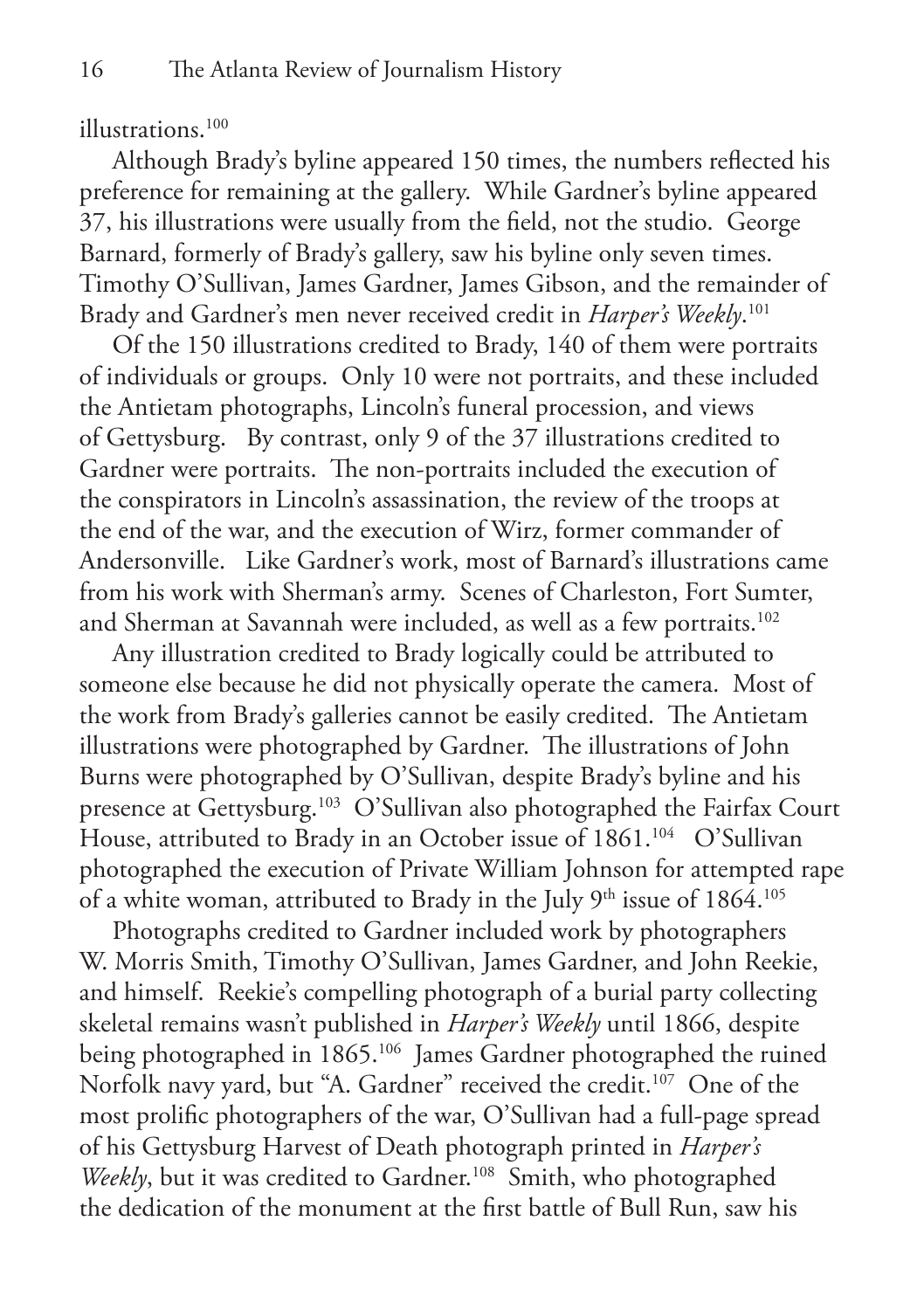photograph on the front page of the July 1, 1865, *Harper's Weekly*, credited to Gardner. $109$ 

 Occasionally, the illustrated papers questioned ownership. An interesting conflict comes from a group portrait of William T. Sherman and his generals. *Harper' Weekly* credits Brady with the studio photograph in 1865, and Brady told an interesting story about how he got the photograph. Immediately after the war, Brady convinced General Sherman to show up for a group photograph at his studio. While waiting for Major General Blair, Sherman played silly games with a little girl waiting with her mother.<sup>110</sup>

 This exact portrait showed up again in Barnard's book, *Photographic Views of Sherman's Campaign.* The title of the photograph included the phrase: "Photo from nature by G.N. Barnard."111 However, Barnard photographed in South Carolina in 1865, and continued photographing the South until June of 1866. He didn't have time to take a picture in Brady's studio, and worked for the U.S. government instead of Brady.

 The disputed photograph was taken in Brady's studio. Sherman sat in a chair seen in many studio photographs. Sometimes called the "Lincoln chair" because Lincoln sat in it for his portraits, the chair had been discarded by Congress.

 Understanding the complexity of how the illustrations were printed in the papers puts emphasis on the choices of photographs. Because the procedures were costly and time-consuming, only the most important photographs made it into the paper. Engravers copied the photographs onto wood by drawing the outlines with a thin pencil. The process was complicated, according to *Harper's New Monthly Magazine*, which described exactly how the woodcut illustrations were made:

> A block of solid wood is cut across the grain, just the height of type (a little less than an inch). The upper surface of this is polished, and upon this the artist, with a fine lead pencil, makes a drawing precisely as though he were making it upon paper, giving every line just as he wishes it to appear. This block is given to the engraver, who cuts away every part of the wood not covered by the artists' line, which are left standing in relief.112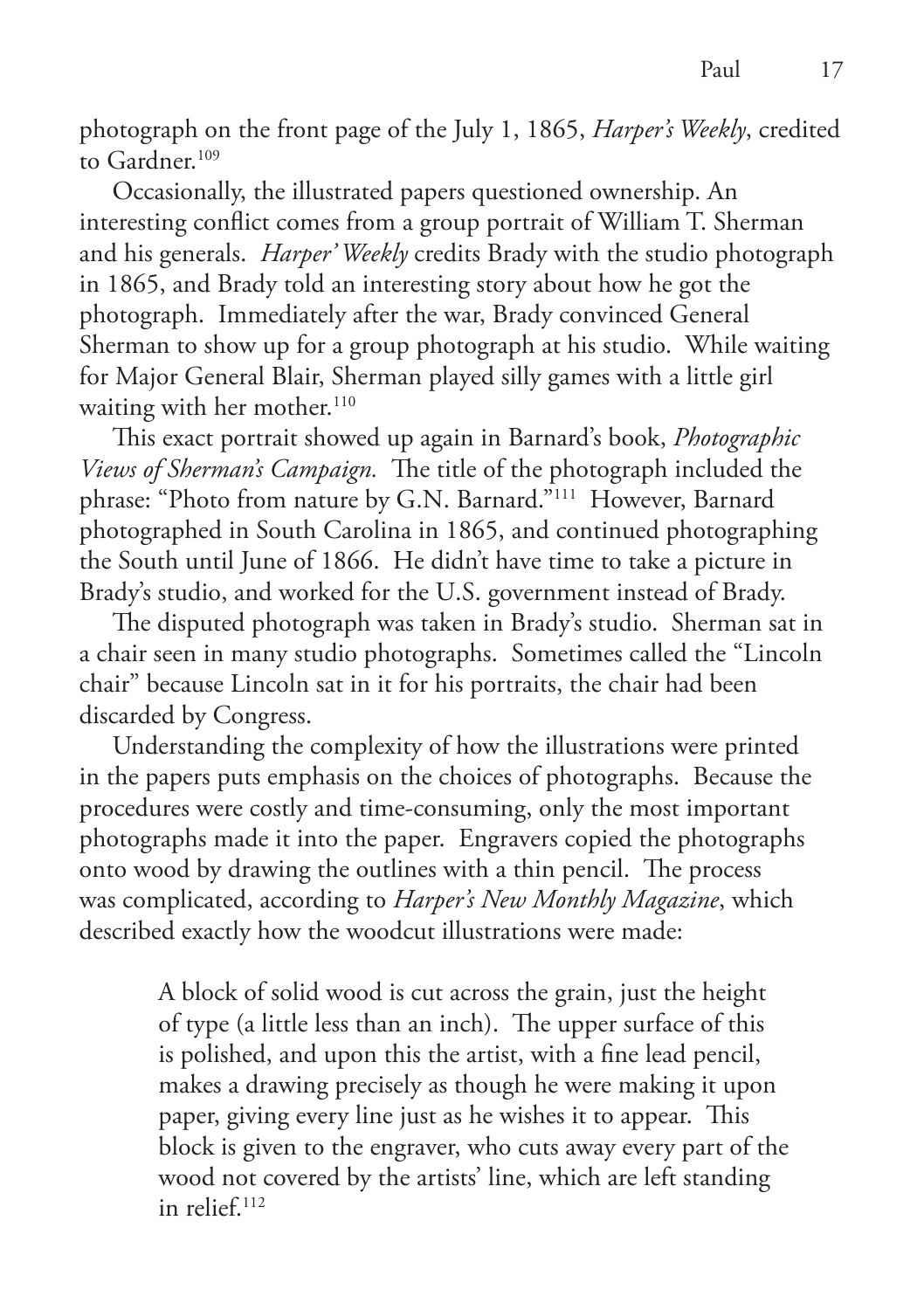An engraving cost about \$30 each in 1865. To put that in perspective, this price was about two and a half months pay for the lowest ranking U.S. soldier.<sup>113</sup> The larger illustrations like the Antietam double-page spread in *Harper's Weekly* were made up of clamped together blocks of boxwood. To speed up the procedure more than one engraver would work on a piece, each doing the job "for which he has a special taste or aptitude."<sup>114</sup>

 The engraving process did not produce an exact copy of the original photograph, but usually resembled it very closely. For example, the double-page spread of Gardner's Antietam photographs placed soldiers in the center photograph of Burnside's Bridge. The original picture shows no soldiers, and the trees are cropped at the top.<sup>115</sup> In general, comparisons of *Harper's Weekly* illustrations with the original photographs showed few changes from the originals. In one frequent deviation from the photographs, engravers placed clouds where the original picture had none due to slow exposures.

 Gardner's labeling revealed at least one anomaly. A controversial picture at Gettysburg's Devil's Den titled "Home of a Rebel Sharpshooter" shows a dead rebel soldier behind a rock wall. Despite Gardner's dramatic captions in his *Sketchbook* claiming authorship,<sup>116</sup> he credited this same picture to O'Sullivan in his 1863 catalog.<sup>117</sup>

 The "Home of a Rebel Sharpshooter" provided an interesting look at how Civil War photographers manipulated their images. The common public perception of photography held that the camera couldn't lie. An article on General Grant's Virginia campaign in *Harper's Weekly* expressed the sentiment of the day: "Of course it is impossible for photography to lie, and we may therefore regard these portraitures as faithful to the minutest feature of the original scene."118 Not every photograph or print remained free from manipulation, though. After the war began and Lee became commander of the Confederate army, Brady frantically looked for a picture of Lee to give to the press. The picture he found showed a younger Lee in a suit of civilian clothes, hardly appropriate for a military commander. Brady had his artists touch up the photograph, painting on a fake uniform with India ink. The resulting image, complete with absurd epaulets on the Napoleonesque uniform, appeared in *Harper's Weekly* of August 1861.<sup>119</sup> Galleries commonly used ink to clean up flaws in the photographs, put in backgrounds, and eliminate wrinkles in clothing. The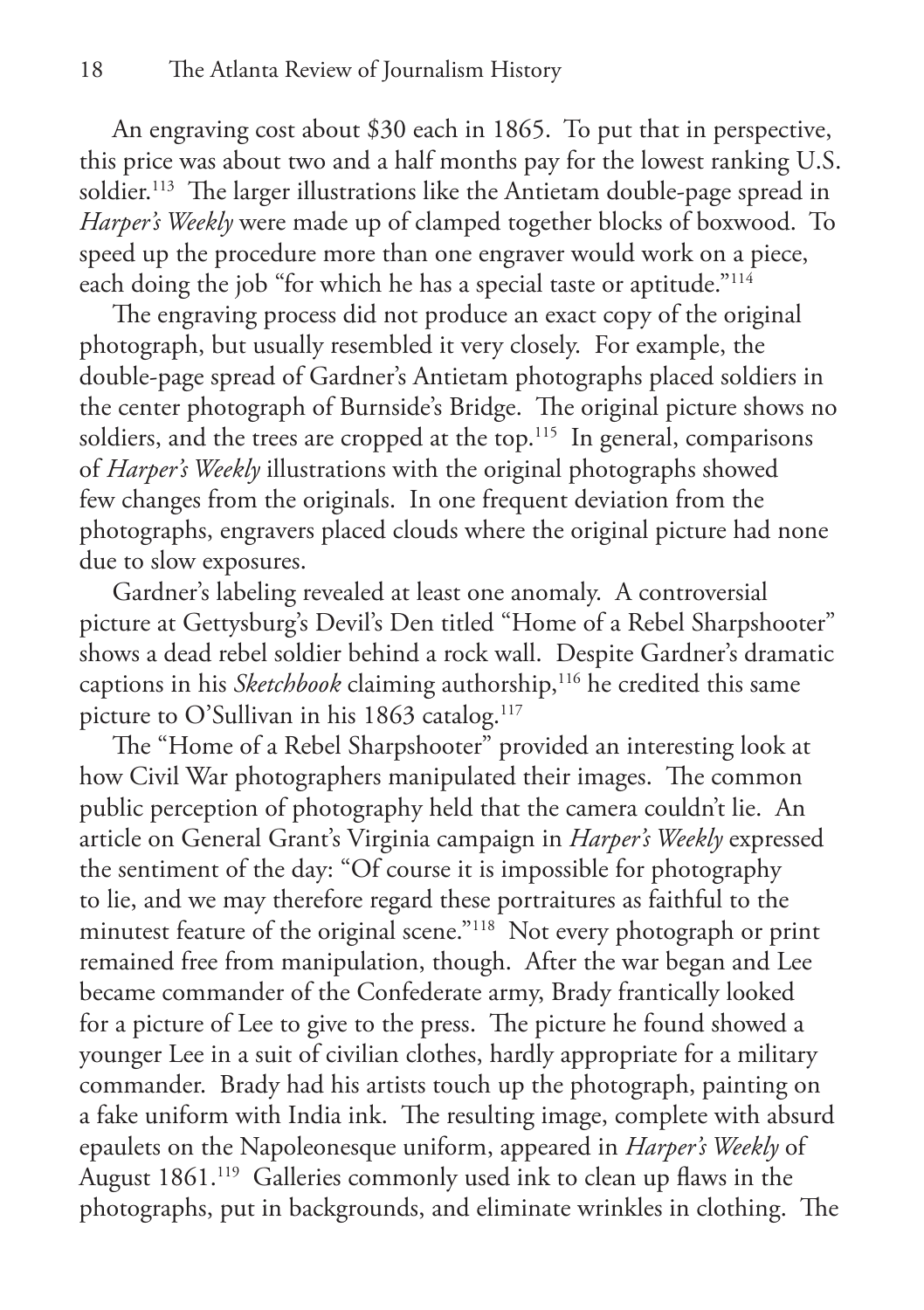Sherman photograph by Brady included a fake background of drapery, clearly added to mask the uneven background.

 Brady wasn't the only one to alter a photograph. The contested "Home of a Rebel Sharpshooter"120 photograph from Gettysburg featured a corpse moved by the photographer. Based on historian Frassanito's work comparing pictures by Gardner and O'Sullivan, the photographer dragged the body some 40 yards and placed it by the stone wall for a more compelling picture. Having photographed the picture of the corpse in "A Sharpshooter's Last Sleep,"121 which showed the same rifle, he then moved the body for "Home of a Rebel Sharpshooter." The common infantry rifle in the photograph, a prop, could be seen in other pictures as well.<sup>122</sup> The caption written by Gardner emphasized the sentimental composition to the point of actual lying:

> On the nineteenth of November, the artist attended the consecration of the Gettysburg Cemetery, and again visited the 'Sharpshooter's Home.' The musket, rusted by many storms, still leaned against the rock, and the skeleton of the soldier lay undisturbed within the mouldering [sic] uniform, as did the cold form of the dead four months before. None of those who went up and down the fields to bury the fallen, had found him.123

Because both O'Sullivan and Gardner photographed Gettysburg,<sup>124</sup> the picture could have been taken by either of them. Given Gardner's use of props at Gettysburg, including a canteen, a rifle, and even a severed hand, he probably arranged the scene, with O'Sullivan possibly photographing it. In conclusion, while Mathew Brady cannot take full credit for the photographic coverage of the Civil War, he should be given credit for his insistence to record history with his camera. Although Brady could not have done any of the work alone, he could be termed the first photojournalist, concerned only with recording and preserving an event, and disseminating it to the public. Of all the photographers associated with Brady, Alexander Gardner deserved the most credit for his persistence

in attempting to record the action and aftermath of the war. Were it not for his determined independence from Brady, the rich photographic details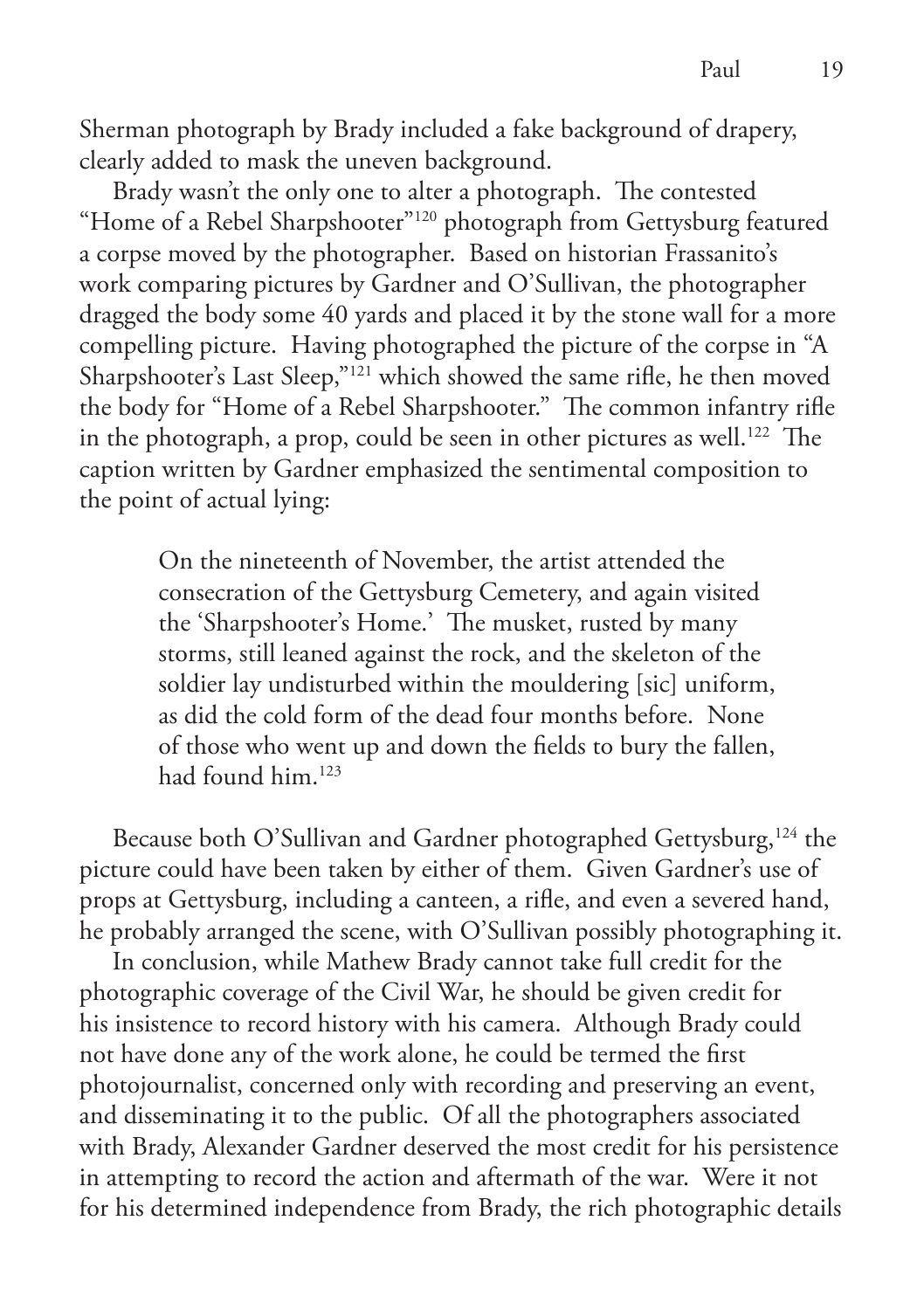of the war and life in the army would not exist in such rich detail. He and his photographers followed the army more closely than Brady's assistants, and produced images with more impact than Brady. More importantly, were it not for Gardner, none of the photographs claimed by Brady could be conclusively identified. His *Sketchbook* and *Catalog* gave credit where it was due.

 While Brady should receive some credit, men like Alexander Gardner, Timothy O'Sullivan, and James Gibson should be remembered for their pioneering work. After all, their hard work gave Brady much of his undeserved fame for photographing the Civil War. Because these photographers never received credit in the newspapers their photographs appeared in, they should now be honored by recognition of authorship.

 Most of all, the individual unnamed photographers should receive credit for the incredible work that they did that has been overshadowed by the looming name of Mathew Brady. Despite the staggering amount of work done to identify the photographers, there remains room for even more study. Understanding as much as possible about the true photographers of the war helps bring to light the truth about the Civil War.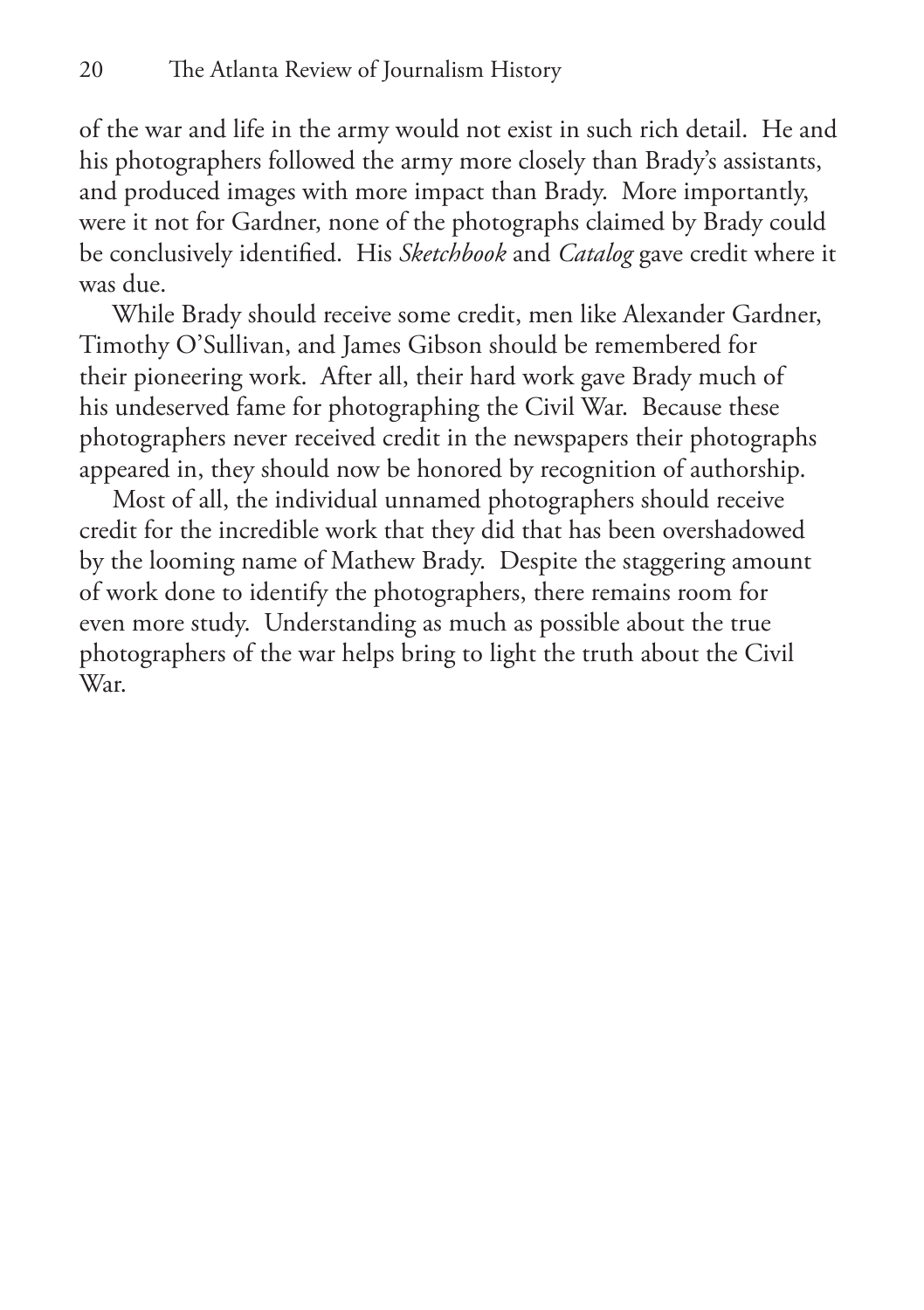# **Endnotes**

1 Mark D. Katz, *Witness to an Era: The Life and Photographs of Alexander Gardner*, (New York: Viking Penguin, 1991), 6; "Background and Scope of the Collection: Fenton Crimean War Photographs," Prints and Photographs Online Catalog, Library of Congress. http://lcweb2. loc.gov/pp/ftncnwhtml/ftncnwback.html

2 Ibid.

<sup>3</sup> Brady won a top prize at the Crystal Palace Exhibition in London, and no less than five top prizes from the American Institute photographic Exhibition; "Industrial Exhibition of 1851: American Awards," *The New York Times*, 29 October 1851, 2; James D. Horan, *Mathew Brady: Historian with a Camera*, (New York: Crown Publishers, 1955), 9.

4 Horan, *Mathew Brady*, 18.

- 5 George A. Townsend (Gath), "Still Taking Pictures. Brady, the Grand Old Man of American Photography - Hard at Work at Sixty-Seven. A Man Who Has Photographed More Prominent Men Than Any Other Artist in the Country - Interesting Experiences with Well-Known Men of Other Days - Looking 'Pleasant'," *New York World*, 12 April 1891, 26. 6 Ibid.
- <sup>7</sup> "Brady, the photographer, returned from Bull Run," The Library of Congress: LC-BH8277- 550[P&P], 22 July 1861, http://lcweb2. loc.gov/cgi-bin/query/D?ils:47:./temp/~pp\_isvm::. Pictures show accompanying information included on the original, negative, or captioning.
- 8 Townsend, "Still Taking Pictures," 26.
- 9 George B. McClellan, 'to Elizabeth B. McClellan,' *The Civil War Papers of George B. McClellan: Selected Correspondence 1861-1865*, Ed. by Stephen W. Sears, (New York: Ticknor & Fields, 1989), 85.
- 10 "Brady's Photographs of the War," *The New York Times*, 26 September 1862, 5.
- 11 "Photographs of the Virginia Campaign," *Harper's Weekly*, 6 August 1864, 499.
- 12 Katz, *Witness to an Era*, 31.
- <sup>13</sup> Townsend, "Still Taking Pictures," 26.
- <sup>14</sup> Josephine Cobb, Mathew B. Brady's Photographic Gallery in Washington,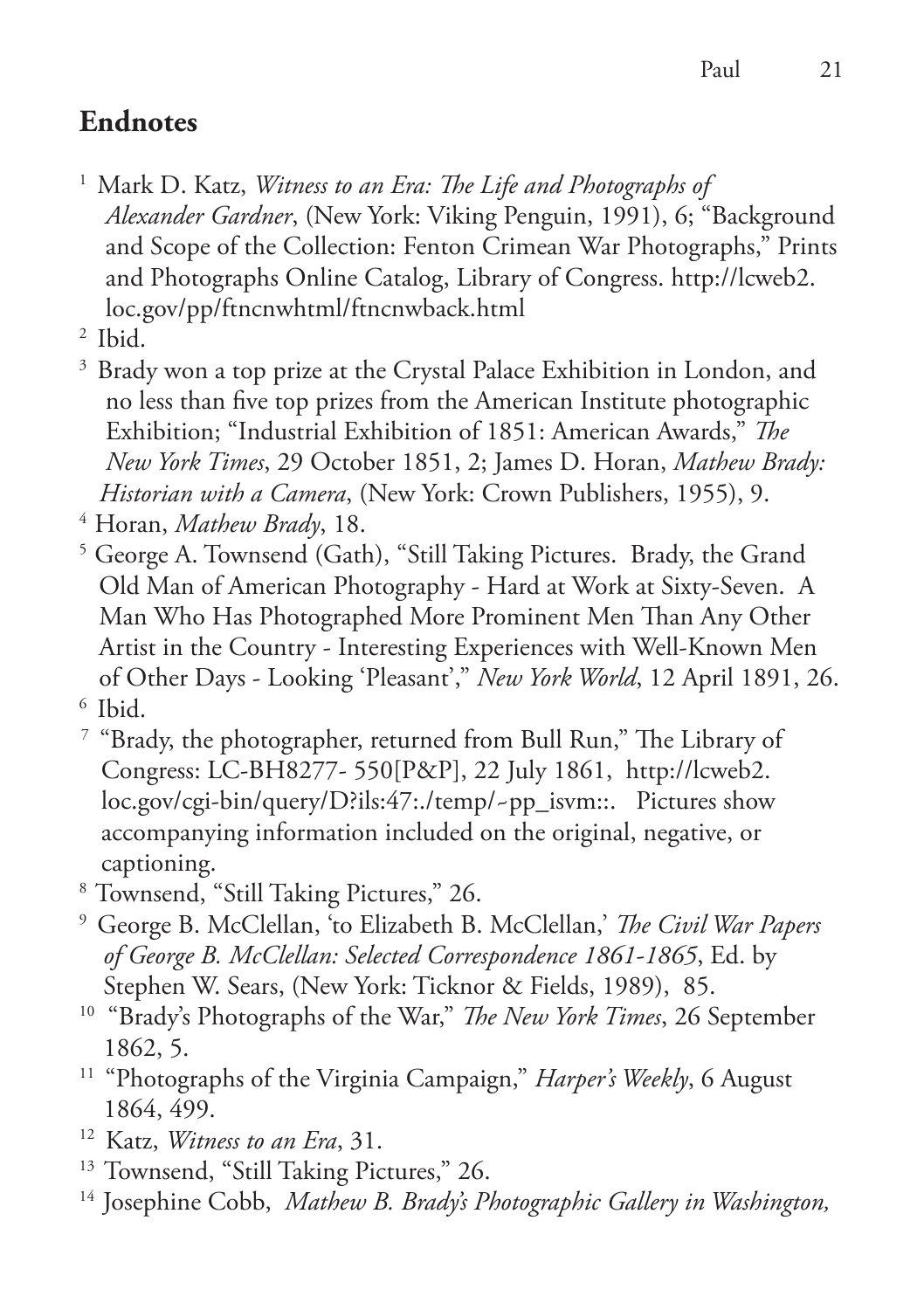*rpt. from the Columbia Historical Society Records, Vol. 53-56*, Washington D.C. 1955, 21. Cobb's information came from Brady's creditors, who used itemized bills in the bankruptcy case which provided much of the little detail we have about Brady.

- <sup>15</sup> Townsend, "Still Taking Pictures," 26.
- 16 Katz, *Witness to an Era*, 21.
- <sup>17</sup> Townsend, "Still Taking Pictures," 26.
- 18 Horan, *Mathew Brady*, 38.
- 19 Brig. General Fred C. Ainsworth and Joseph W. Kirkley, Ed. *The War of the Rebellion: A Compilation of the Official Records of the Union and Confederate Armies: Union Correspondence, Series III, Vol. I.* (1899; rpt. Harrisburg, Pa: Broadfoot Publishing Co., 1985) 310.
- <sup>20</sup> Townsend, "Still Taking Pictures," 26.
- 21 "The Bull's Run Battle." *The New York Herald*, 27 July 1861, 1-2.
- 22 Francis Trevelyn Miller and Tobert S. Lanier, Ed. *The Photographic History of the Civil War, Vol. I* (1912; reprint ed., New York: Thomas Yoseloff, Inc., 1957), 46-50.
- 23 Ibid.; Cobb, "Photographers of the Civil War,"127-135.
- <sup>24</sup> "Photographic Techniques and Processes: What is a Stereograph?" The Smithsonian Institute, The National Portrait Gallery, http://www.npg. si.edu/exh/brady/stereo/stereo.htm.
- <sup>25</sup> Davis, George N Barnard, 48.
- <sup>26</sup> "Photographic Techniques and Processes." The Smithsonian Institute, The National Portrait Gallery, http://www.npg.si.edu/exh/brady/ animate/expimg.html.
- $27$  Ibid.
- 28 Ibid.
- <sup>29</sup> Roger Fenton used a converted wine-merchant's wagon for his supplies. It looked very similar to the wagons Brady and his men used, and may have influenced their choice of vehicle.
- 30 Miller, *Photographic History, Vol. I*, 46-50.
- 31 Henry Villard. *Memoirs of Henry Villard: Journalist and Financier in Two Volumes*, (Cambridge: Houghton and Mifflin and Co. 1904), Vol. I, 327.
- 32 Townsend, *Campaigns of a Non-Combatant*, 109.
- 33 Katz, *Witness to an Era*, 61; Gibson, "Emmitsburg, Maryland. Farmer's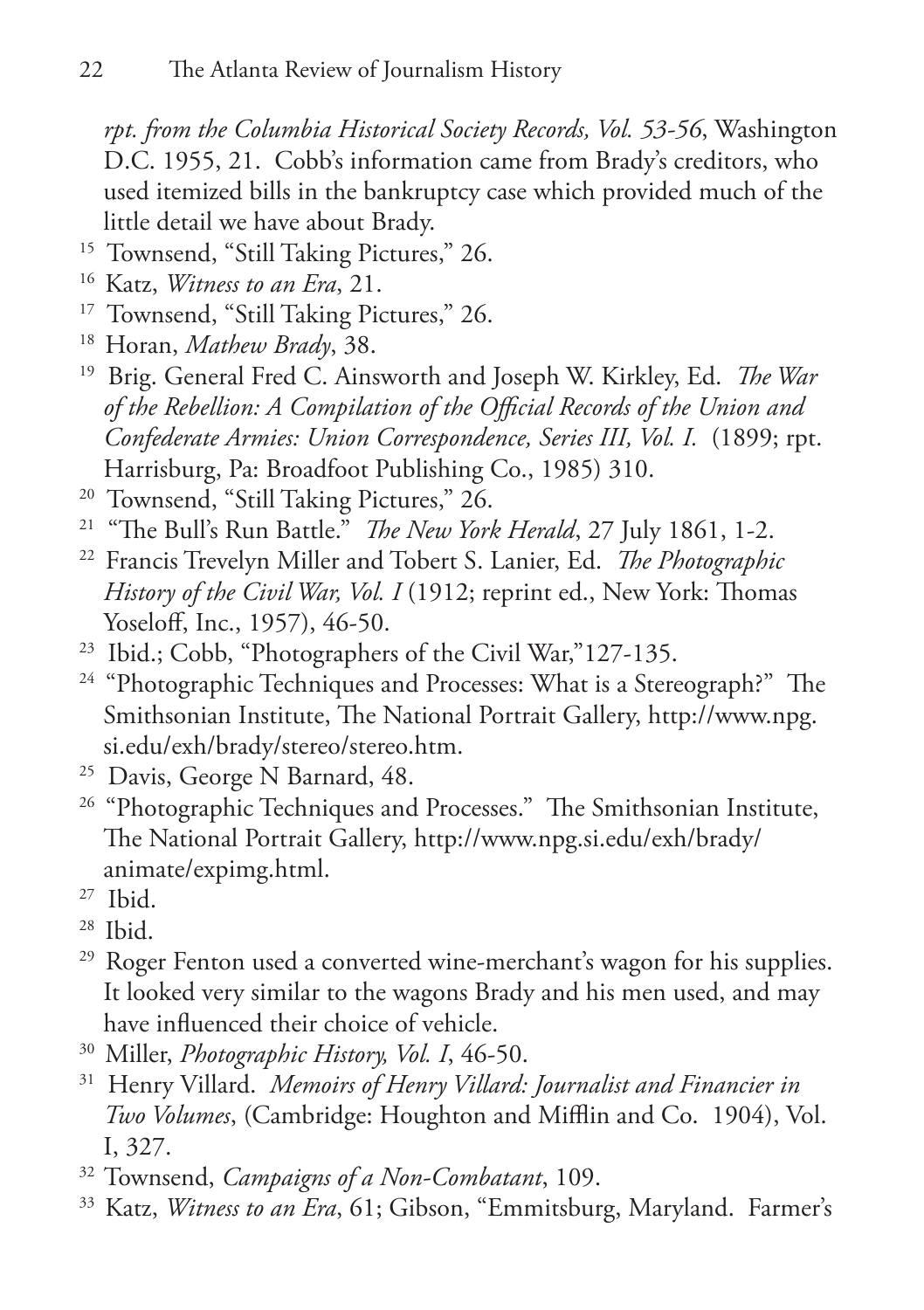23

Inn and Hotel where our special artist was captured, July 5 1863," stereograph LC-B811-228[P&P] Prints and Photographs Online Catalog, Library of Congress, http://lcweb2.loc.gov/cgi-bin/query/ D?ils:20:./temp/~pp\_jkmx::.

- <sup>34</sup> Horan, Timothy O'Sullivan, 48. Horan does not say exactly where he got this photograph. His introduction lists the National Archives, the Library of Congress, U.S. Geological Survey, New York Historical Society, The Art Institute of Chicago, the George Eastman House, Rochester, and the New York Public Library's Rare Book Room as sources for O'Sullivan's photographs; Miller, Photographic History, Vol. I, 32-34.
- 35 Miller, *Photographic History, Vol. I*, 32-34.
- 36 Ibid., 128.
- 37 Katz, *Witness to an Era*, 38
- <sup>38</sup> Townsend, "Still taking Pictures," 26.
- 39 Cobb, "Photographers of the Civil War," 128.
- 40 Townsend, "Still Taking Pictures," 26.
- 41 "Brady's Photographs," *New York Times*, 20 October 1862, 5.
- <sup>42</sup> "Fine Arts: Brady Incidents of the War The Battles of South Mountain and Antietam, &c, &c," *The New York Herald*, 5 October 1862, page unknown.
- 43 "Photographic Phases," *New York Times*, 21 July 1862, 5.
- 44 "Brady's Photographs," *The New York Times*, 20 October 1862, 5.
- 45 Ibid.
- 46 Oliver W. Holmes, Sr., "Doings of the Sunbeam," *The Atlantic Monthly*, July 1863, 11-12.
- 47 Ibid.
- 48 Katz, *Witness to an Era*, 3-14.
- <sup>49</sup> Brady won one of three top prizes in Daguerreotypes at the London exhibition ("Industrial Exhibition of 1851: American Awards," The New York Times, 29 October 1851, 2.) but claimed he "Took the first prize away from all the world" to Townsend. This prize gained him the attention of the Crown, prompting a visit from the Prince of Whales in 1860 ("Visit of the Prince of Wales," *Harper's Weekly*, 3 November 1860, 689-690.)
- 50 Ibid., 15.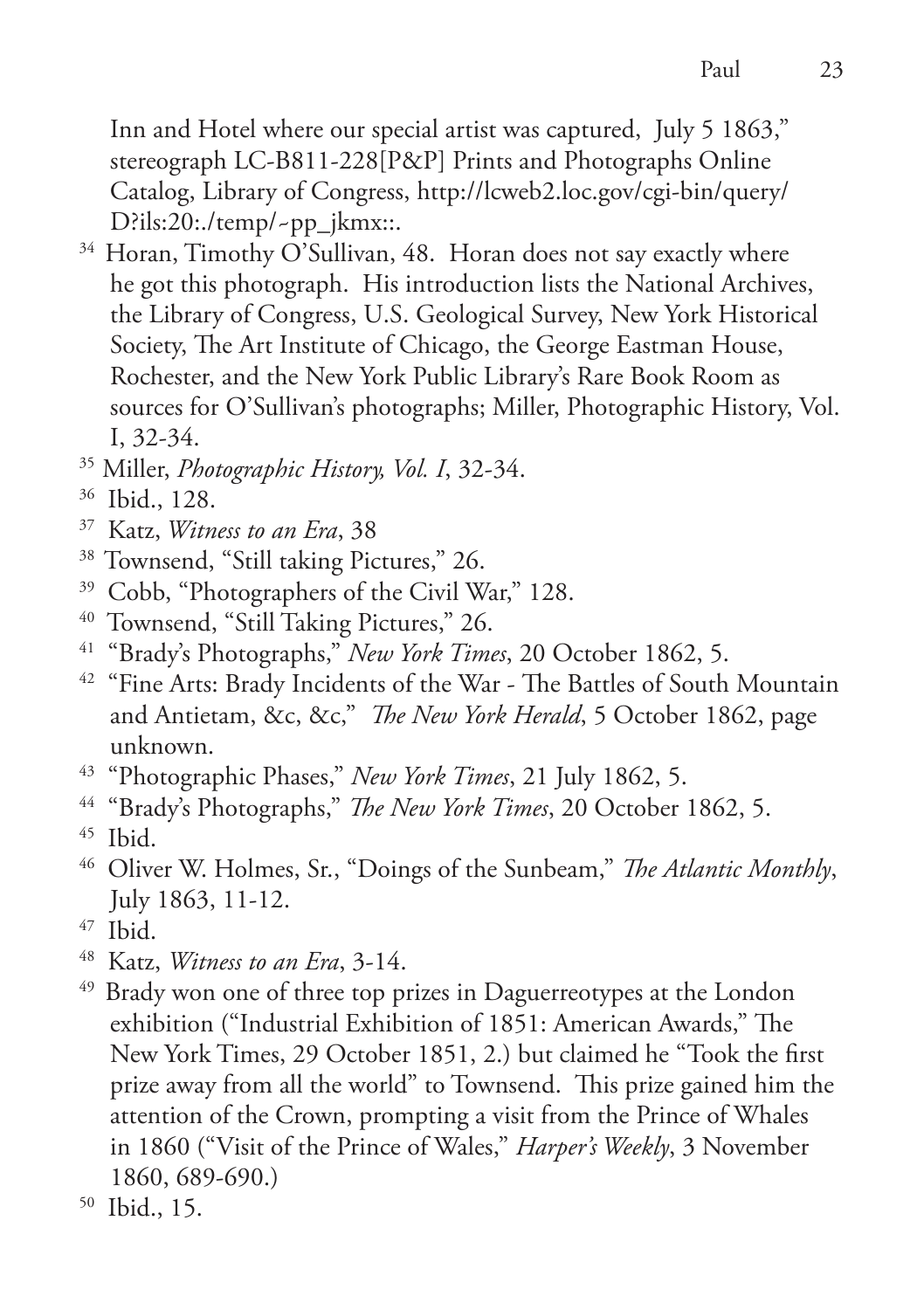- 51 Ibid., 45; Gardner, *Gardner's Photographic Sketch Book of the Civil War*. (1866: rpt. ed., New York: Dover Publications, Inc., 1959) Plates 19 – 21; Gardner, *Catalog of Photographic Incidents of the Civil War from the Gallery of Alexander Gardner, Photographer to the Army of the Potomac.*  (Washington, D.C.: H. Polkinghorn, 1863.) 20-21.
- 52 Katz, *Witness to an Era*, 51.
- 53 Ibid.
- 54 Katz, *Witness to an Era*, 51. Katz quotes from the *Washington Daily National Intelligencer* on May 26, 1863, announcing the opening of Gardner's new gallery in Washington D.C.
- 55 Gardner, *Catalog of Photographic Incidents.*
- 56 Gardner, *Gardner's Photographic Sketch Book*; Katz, *Witness to an Era*, 81; "Gardner's Photographs," *Harper's Weekly*, 22 July 1865, 451.
- 57 Katz, *Witness to an Era*, 270.
- 58 Gardner, *Gardner's Photographic Sketch Book*, plates 54, 63, 69.
- 59 Horan, *Timothy O'Sullivan: America's Forgotten Photographer*, (New York: Bonanza Books, 1966), 21.
- 60 Katz, *Witness to an Era*, 63.
- 61 Ibid., 272.
- 62 Gardner, *Gardner's Photographic Sketch Book*, plates 1-2.
- 63 Keith F. Davis, *George N. Barnard: Photographer of Sherman's Campaign*. (Kansas City: Hallmark Cards Inc., 1990), 22.
- 64 Ibid., 45.
- 65 Gardner, *Catalog of Photographic Incidents*, 9, 13.
- <sup>66</sup> Davis, George N Barnard, 63.
- 67 Ibid., 69. Davis' book reproduces Barnard's publication *Photographic Views of Sherman's Campaign*. Because the book does not include the text written by Theodore Davis, the author has chosen to include it as a secondary, not primary source. The photos and captions were unchanged.
- <sup>68</sup> Ibid., plate 1: 1865; Horan, Mathew Brady, photograph album number 117.
- 69 Katz, *Witness to an Era*, 34. Katz's source is the official copyright book.
- 70 Townsend, *Campaigns of a Non-Combatant, and His Romaunt Abroad During the War.* (New York: Blelock & Co., 1866), 190.
- 71 Gardner, *Catalog of Photographic Incidents*, 14.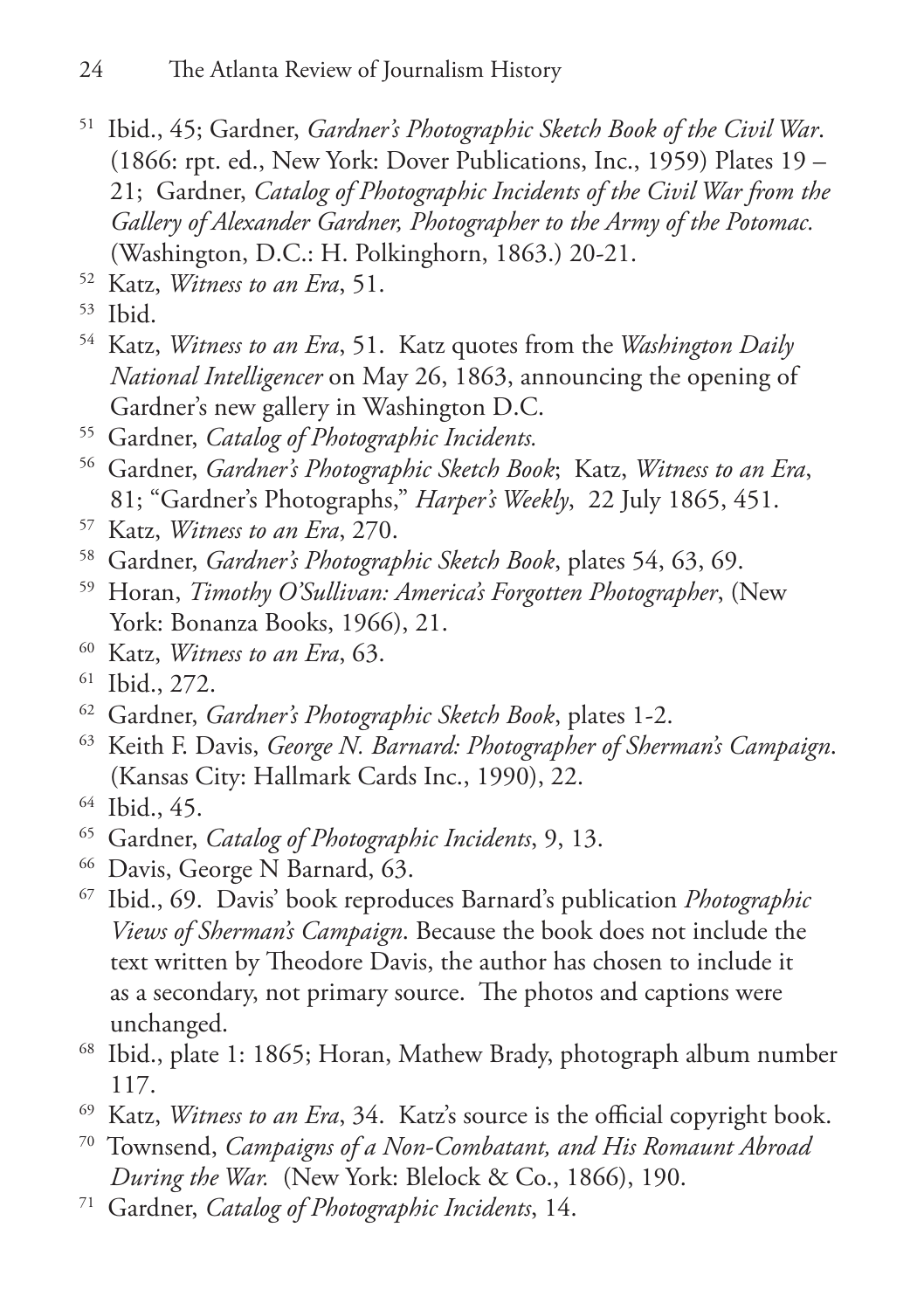- 72 Ibid., 17.
- 73 Ibid., 20-24. The dates on the photographs indicate that most of the photographs were taken the day after thebattle.
- 74 Ibid., 27.
- 75 Gardner, *Gardner's Photographic Sketch Book*, plates 73, 75-77.
- 76 Katz, *Witness to an Era*, 45.
- 77 Ibid., 63.
- 78 Josephine Cobb, "Photographers of the Civil War," *Military Affairs*, Civil War Issue, Fall 1962, 130.
- 79 All of the photographers listed by Cobb were male. No female photographers worked during the Civil War photographing the action.
- 80 Ibid., 129.
- 81 "Photographs of the Virginia Campaign," *Harper's Weekly*, 6 August 1864, 499.
- 82 "Brady's Photographs of the War," *New York Times*, 26 September 1862, 5.
- 83 "The Battle of Antietam," *Harper's Weekly*, 18 October 1862, 663- 665; Gardner, Gardner's *Sketchbook*, plates 65, 67. Horan, Timothy O'Sullivan, 93, 96.
- <sup>84</sup> "John Burns, the Only Man in Gettysburg, Pa. who Fought at the Battle. Photographed by Brady. -- [See Page 534]" *Harper's Weekly*, 22 August 1863, 529; Timothy O'Sullivan, "Gettysburg, Pa. John L. Burns, the 'old hero of Gettysburg,' with gun and crutches," stereograph negative LC-B811- 2402[P&P] Civil War Photographs, Prints and Photographs Online Catalog, The Library of Congress, http://lcweb2. loc.gov/cgi-bin/query/D?ils:3:./temp/~pp\_nzPz::. Brady historian Horan takes the *Harper's Weekly* credits at their face value, using them to place Brady's actions during the war.
- 85 "Brady's Photographs of the War," *New York Times*, 26 September 1862, 5.
- 86 "Brady's Photographs From the Seat of War," *New York Times,* 26 July, 1864, 4.
- 87 "Historical Photography," *New York Times*, 29 May 1867, 8.
- 88 Horan, Mathew Brady, photograph album number 326, 327.
- <sup>89</sup> "Fine arts: The Late Battle of Gettysburg Brady's Photographs of the Scene of Conflict, Etc," *New York Herald*, 6 August 1863, page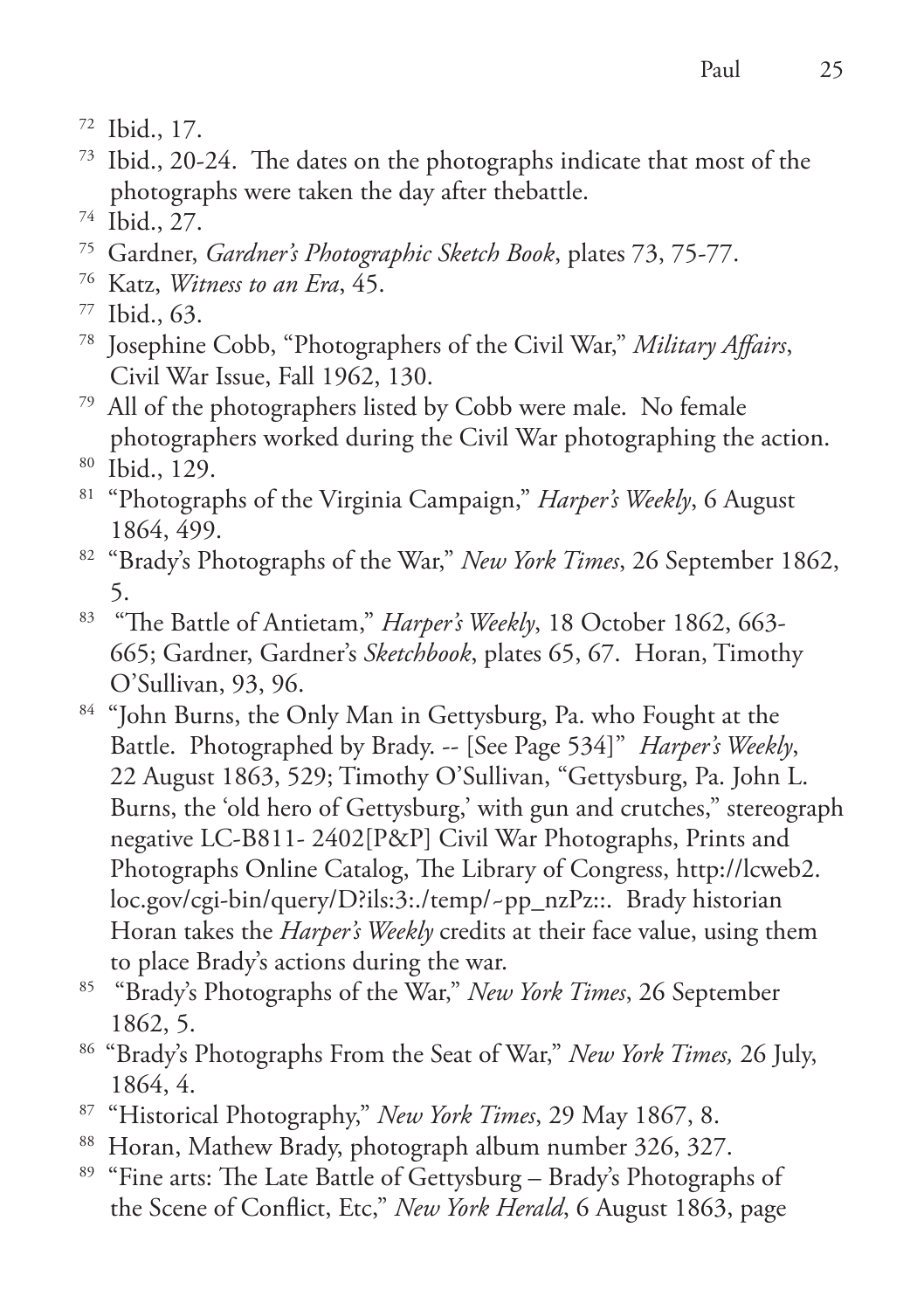unknown.

- 90 Horan, Timothy O'Sullivan, 2.
- 91 Katz, *Witness to an Era*, 63, 76. Katz prints a telegram from Gardner that asks O'Sullivan to give Brady's operatives Woodbury and Berger "every attention" if they come his way.
- 92 "General Grant's Campaign," *Harper's Weekly*, 9 July 1964, 440-442.
- 93 Ibid.
- <sup>94</sup> Many of the photographs appear with the legend "Photographed by Gardner, and published by Philip & Solomon, Washington D.C." Philip and Solomon published Gardner's *Sketchbook*.
- 95 Analysis of *Harper's Weekly* illustrations, 1861-1866.
- <sup>96</sup> "Execution of Captain Henry Wirz—Adjusting the Rope.— [Photographed by Gardner.]" *Harper's Weekly*, 25 November 1865, 748; "Execution of the Conspirators—Adjusting the Rope. [Photographed by Gardner.]" *Harper's Weekly*, 22 July 1865, 457; "Execution of the Conspirators—Clergyman Officiating on the Scaffold. [Photographed by Gardner.]" *Harper's Weekly*, 22 July 1865, 457. Katz, Witness to an Era, 177. Katz refers to Gardner's pass authorized by General Hunter issued on July  $5<sup>th</sup>$ , 1865. Gardner was the only photographer given a pass. Unfortunately, Katz does not say where he found out about the pass.
- 97 Ibid., 69.
- <sup>98</sup> "Gettysburg, Pennsylvania. John L. Burns, the 'old hero of Gettysburg,' with gun and crutches," LC-B811- 2401[P&P] Print and Photograph Online Catalog, Library of Congress, http://lcweb2.loc.gov/cgi-bin/ query/D?ils:1:./temp/~pp\_ORo8::.; "Gettysburg, Pennsylvania. John L. Burns' cottage. (Burns seated in doorway)," LC-B811- 2403[P&P]. Print and Photograph Online Catalog, Library of Congress. http:// lcweb2.loc.gov/cgi-bin/query/D?ils:2:./temp/~pp\_ORo8::.
- <sup>99</sup> "Gettysburg, Pennsylvania. The cemetery gatehouse," LC-B811-2389[P&P] Print and Photograph Online Catalog, Library of Congress. http://lcweb2.loc.gov/cgi-bin/query/D?ils:5:./temp/~pp\_Y0km::.
- <sup>100</sup> "The Stone Bridge. Scenes on the Battle-Field of Antietam. From Photographs by Mr. M. B. Brady.—[See Page 663.]" *Harper's Weekly*, 18 October 1862, 664-665.
- 101 *Harper's Weekly*, 1861-1865. The analysis included only those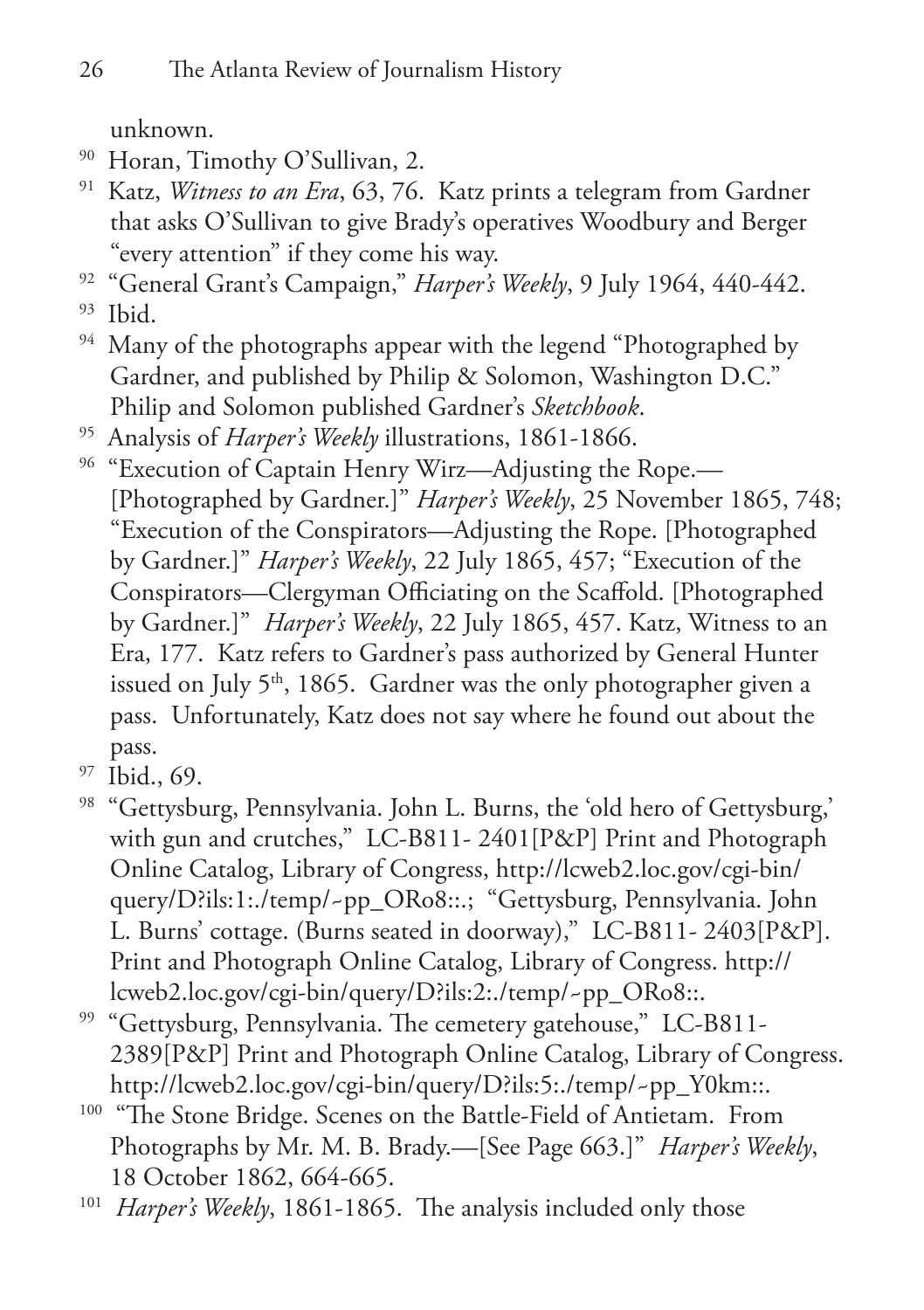27

illustrations credited by name to the photographer. The number of times each name appeared was counted and tallied. Brady's men were not the only photographers credited in *Harper's Weekly*, but they were the only ones considered for this analysis.

- 102 Ibid.
- <sup>103</sup> "Gettysburg, Pennsylvania. John L. Burns, the 'old hero of Gettysburg,' with gun and crutches." LC-B811- 2401[P&P] Print and Photograph Online Catalog, Library of Congress, http://lcweb2.loc.gov/cgi-bin/ query/D?ils:1:./temp/~pp\_ORo8::.; "Gettysburg, Pennsylvania. John L. Burns' cottage. (Burns seated in doorway)." LC-B811- 2403[P&P]. Print and Photograph Online Catalog, Library of Congress. http:// lcweb2.loc.gov/cgi-bin/query/D?ils:2:./temp/~pp\_ORo8::.
- <sup>104</sup> "Fairfax Court House, the Rebel Gen. Bonham's Head-quarters.-[Photographed by Brady.]" *Harper's Weekly*, 5 October 1861, 638.
- <sup>105</sup> "Execution of the Negro William Johnson, at Petersburg, Va.-[Photographed by Brady.]" *Harper's Weekly*, 9 July 1864, 445.
- <sup>106</sup> "Collecting the Remains of Union Soldiers for Re-interment in National Cemeteries.—[Photographed by A. Gardner, Washington, D. C.]," *Harper's Weekly*, 24 November 1866, 740; Gardner, *Gardner's Photographic Sketch Book*, plate 94.
- 107 Gardner, *Gardner's Photographic Sketch Book*, plate 18; "Ruins of the Norfolk Navy-Yard.—[Photographed by A. Gardner, Washington, D. C.]" *Harper's Weekly*, 8 April 1865, 213.
- 108 Gardner, *Gardner's Photographic Sketch Book,* plate 36; "The Harvest of Death—Gettysburg, July 4, 1863.—[Photographed by A. Gardner, Washington.]" *Harper's Weekly*, 22 July 1865, 452.
- 109 Gardner, *Gardner's Photographic Sketch Book*, plate 100; "Monument Erected on the Field of the First Battle of Bull Run.—[Photographed by Gardner, and Published by Philip & Solomons, Washington, D. C.]" *Harper's Weekly*, 1 July 1865, 401.
- <sup>110</sup> Horan, Mathew Brady, 63. Horan took the story from a February 11,
- <sup>1893</sup>*Chicago Evening Post* article on Brady. 111 Davis, George N Barnard, 109, plate 1: 1865.
- 112 "Making the Magazine," *Harper's New Monthly Magazine*, December 1865, 11.
- 113 Varhola, *Everyday Life during the Civil War: A Guide for Writers,*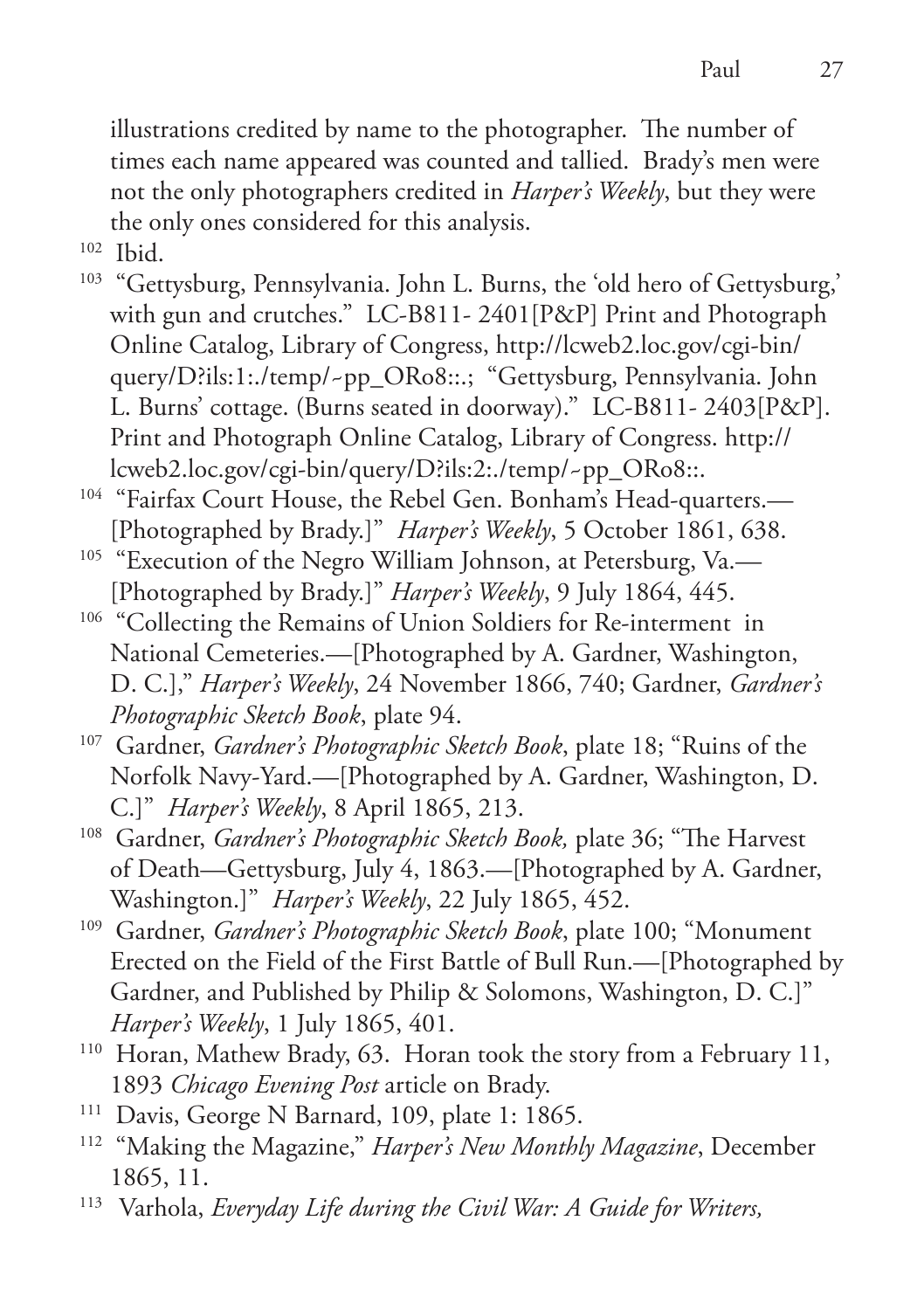*Students and Historians*. Cincinnati: Writer's Digest Books, 1999, 38.

- 114 "Making the Magazine," *Harper's New Monthly Magazine*, December 1865, 11.
- 115 Gardner, "Antietam, Md. Burnside's bridge." LC-B817- 7930[P&P] Civil War Photographs, Prints and Photographs Online Catalog, The Library of Congress, http://lcweb2.loc.gov/cgibin/query/D?ils:24:./ temp/~pp\_OOD8::. September 1862; "Scenes on the Battle-field of Antietam - From a Photograph by Mr. M. B. Brady - [See page 663]" *Harper's Weekly*, 18 October 1862, 664-665.
- 116 Gardner, *Gardner's Photographic Sketchbook*, plate 41. Gardner's morbid description included wondering how much pain the soldier suffered, and who waited for him at home.
- 117 Gardner, *Catalog of Photographic Incidents*, 8.
- <sup>118</sup> "General Grant's Campaign in Virginia From photographs by Gardner, Washington, District of Columbia – [See page 442]." *Harper's Weekly*, 9 July 1864, 442.
- 119 "The Rebel General Lee.—[Photographed by Brady.]" *Harper's Weekly*, 24 August 1861, 541.
- 120 Gardner, *Gardner's Photographic Sketch Book*, plate 41.
- $121$  Ibid., plate 40.
- 122 Katz, *Witness to An Era*, 69.
- 123 Gardner, *Gardner's Photographic Sketch Book*, plate 41.
- 124 Katz, *Witness to An Era*, 61; Civil War Photographs, Prints and Photographs Online Catalog, The Library of Congress, http://lcweb2. loc.gov/pp/cwpquery.html. Katz quotes a telegram from Gardner to O'Sullivan that confirms Gardner was at Gettysburg; Captions from the Gettysburg pictures at the Library of Congress put both O'Sullivan and Gardner there with Gibson.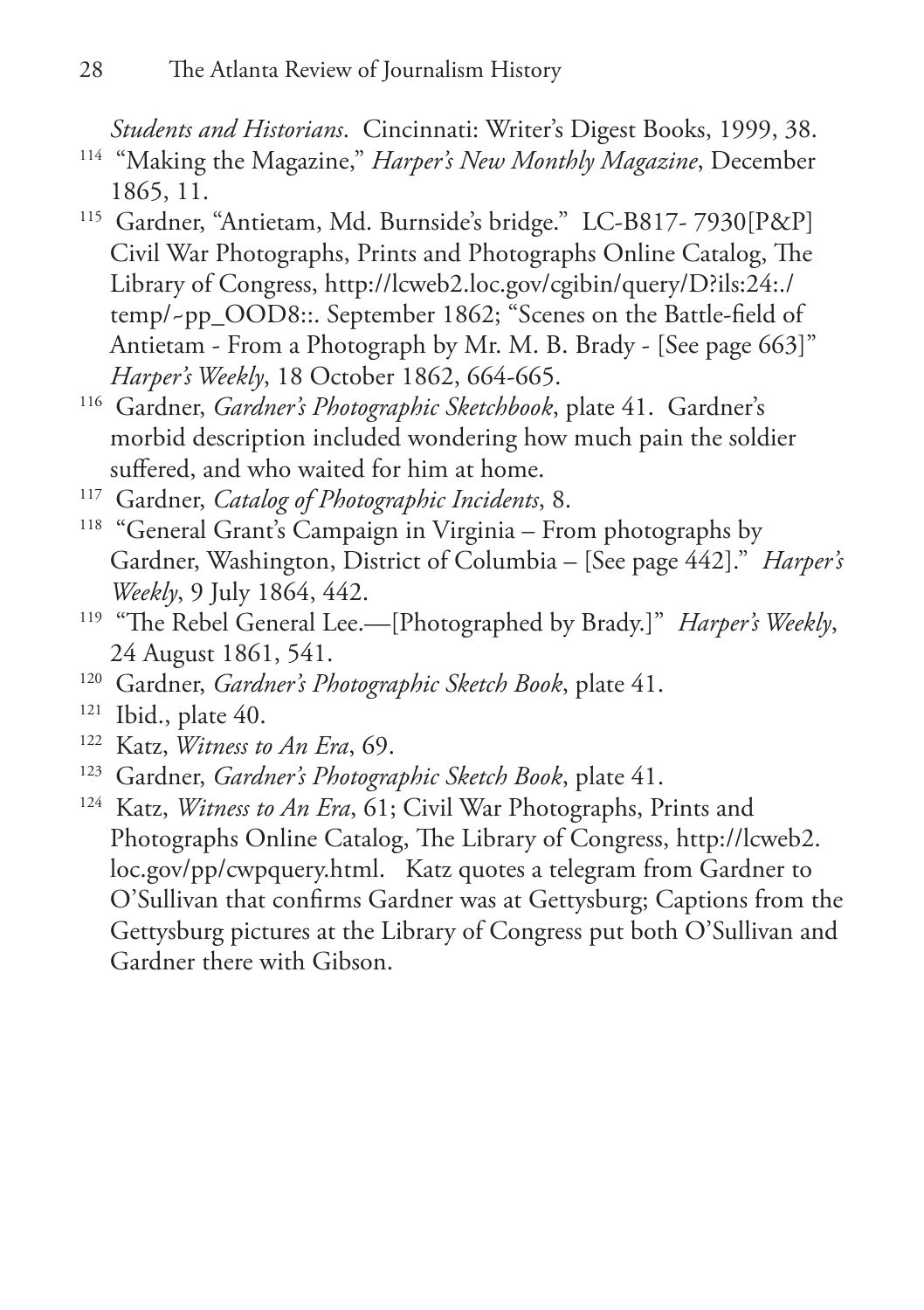# **Bibliography**

"Advertisement." *New York Times*, 28 March 1855, 8.

Ainsworth, Brig. Gen. Fred C. and Joseph W. Kirkley, Ed. *The War of the Rebellion: A Compilation of the Official Records of the Union and Confederate Armies: Union Correspondence, Series III, Vol. I.* (1899; reprint ed., Harrisburg, Pa: Broadfoot Publishing Co., 1985).

"Art Matters at the National Capital: From the Washington Star, Jan 3." *New York Times*, 8 January 1862, 3.

"The Battle of Antietam." *Harper's Weekly*, 4 October 1862, 632-634.

"The Battle of Antietam." *Harper's Weekly*, 18 October 1862, 663-665.

Beaudry, Louis N. *War Journal of Louis N. Beaudry, Fifth New York Cavalry: The Diary of a Union Chaplain, Commencing February 16, 1863*. Ed. by Richard E. Beaudry. Jefferson: McFarland & Co, 1996.

"Brady's Gallery." *The National Era*, 24 March 1859, 46.

"Brady's Gallery." *Harper's Weekly,* 14 November 1863, 722.

"Brady's Historic Exhibit." *New York Times*, 26 February 1866, 2.

"Brady's Photographs." *New York Times*, 20 October 1862, 5.

"Brady's Photographs From the Seat of War." *New York Times*, 26 July, 1864, 4.

"Brady's Photographs of the War." *New York Times*, 26 September 1862, 5.

"A Broadway Valhalla: Opening of Brady's New Gallery." *New York Times*, 6 October 1860, 4.

"The Bull's Run Battle: Washington, July 26, 1861." *The New York Herald*, 27 July 1861, page unknown.

Cobb, Josephine. *Mathew B. Brady's Photographic Gallery in Washington.*  Reprint from the Columbia Historical Society Records, Vol. 53-56, Washington D.C. 1955.

Cobb, Josephine. "Photographers of the Civil War." *Military Affairs*, Civil War Issue, Fall 1962, 127-135.

Davis, Keith F. *George N Barnard: Photographer of Sherman's Campaign*. Kansas City: Hallmark Cards Inc., 1990.

"Death of Matthew B. Brady: The Famous Photographer of War Times Succumbs to Misfortunes at the Presbyterian Hospital." *New York Times*, 19 January 1896, 3.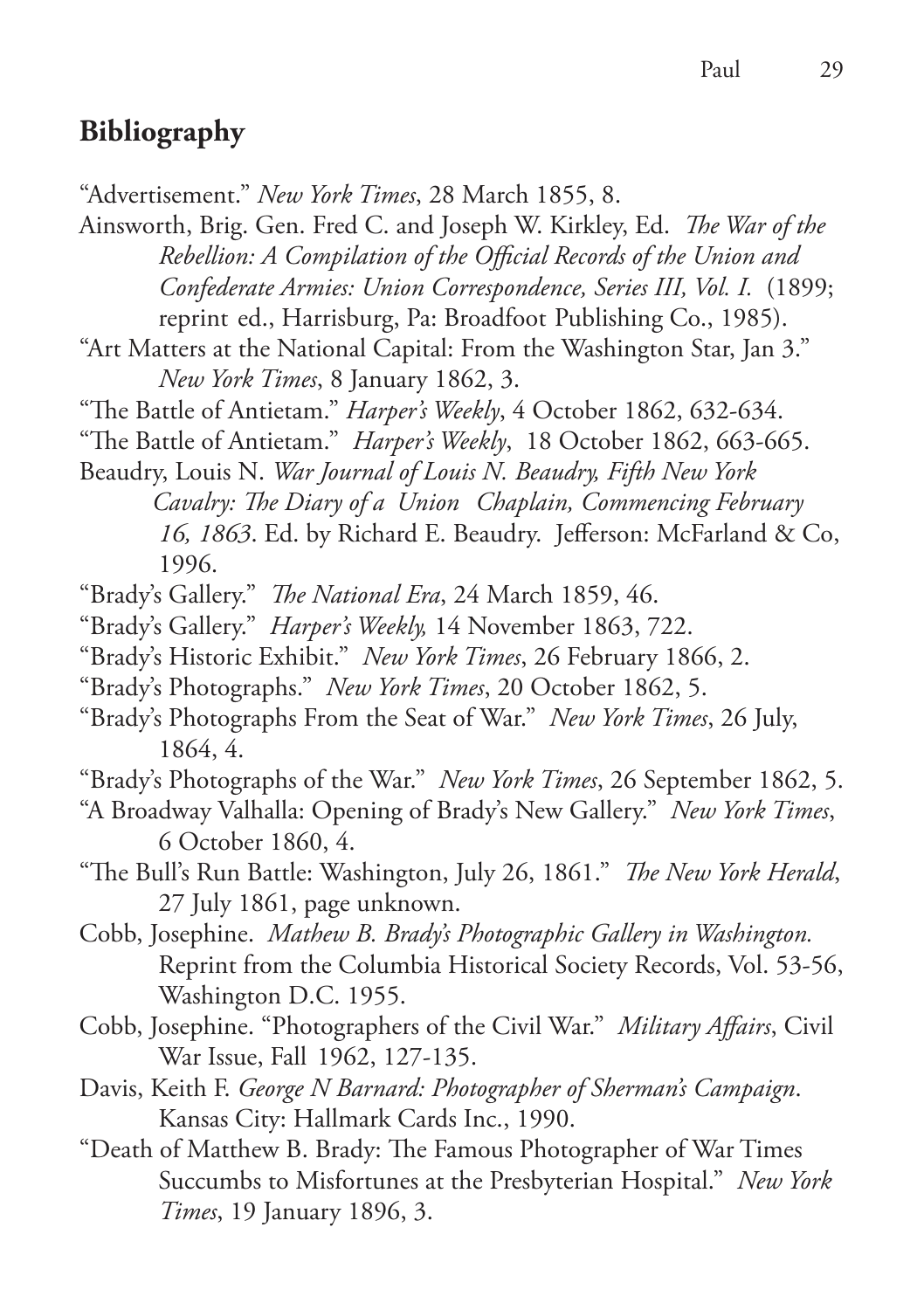- "Fine Arts: Brady Incidents of the War The Battles of South Mountain and Antietam, &c, &c." *The New York Herald*, 5 October 1862, page unknown.
- "Fine arts: The Late Battle of Gettysburg Brady's Photographs of the Scene of Conflict, Etc." *New York Herald*, 6 August 1863, page unknown.
- Frassanito, William A. *Antietam: The Photographic Legacy of America's Bloodiest Day.* New York: Charles Scribner's Sons, 1978.
- Gardner, Alexander. *Catalog of Photographic Incidents of the Civil War from the Gallery of Alexander Gardner, Photographer to the Army of the Potomac.* Washington, D.C.: H. Polkinghorn, 1863.
- Gardner, Alexander. *Gardner's Photographic Sketch Book of the Civil War.* (1866: reprint ed., New York: Dover Publications, Inc., 1959.
- "Gardner's Photographs." *Harper's Weekly*, 22 July 1865, 451.
- "General Corcoran at Brady's Gallery." *New York Times*, 24 August 1862, 6.
- "General Grant at Brady Photographic Gallery." *The New York Herald*, 24 November 1863, page unknown.
- "General Grant's Campaign." *Harper's Weekly*, 9 July 1864, 442.
- "The Great Rebellion." *New York Times*, 20 October 1861, 1.
- "The Great Rebellion." *New York Times*, 7 November 1861, 1.
- Harris, Brayton. *Blue & Gray in Black & White: Newspapers in the Civil War.* Washington: Batsford Brassey, 1999.
- "Historical Photography." *New York Times*, 29 May 1867, 8.
- Holmes, Oliver W. "Doings of the Sunbeam." *The Atlantic Monthly,* July 1863, 1-15.
- "Hon. J. L. M. Curry, of Ala." *Harper's Weekly*, 11 February 1860, 100.
- Horan, James D. and Howard Swiggett. *The Pinkerton Story*. New York: G.P. Putnam's Sons, 1951.
- Horan, James D. *Mathew Brady: Historian with a Camera*. New York: Crown Publishers, 1955.
- Horan, James D. *Timothy O'Sullivan: America's Forgotten Photographer.* New York: Bonanza Books, 1966.
- Katz, Mark. *Witness to an Era: The Life and Photographs of Alexander Gardner.* New York: Viking Penguin, 1991.
- Kunhart, Dorothy Meserve and Philip B. Kunhardt, Jr. *Mathew Brady and*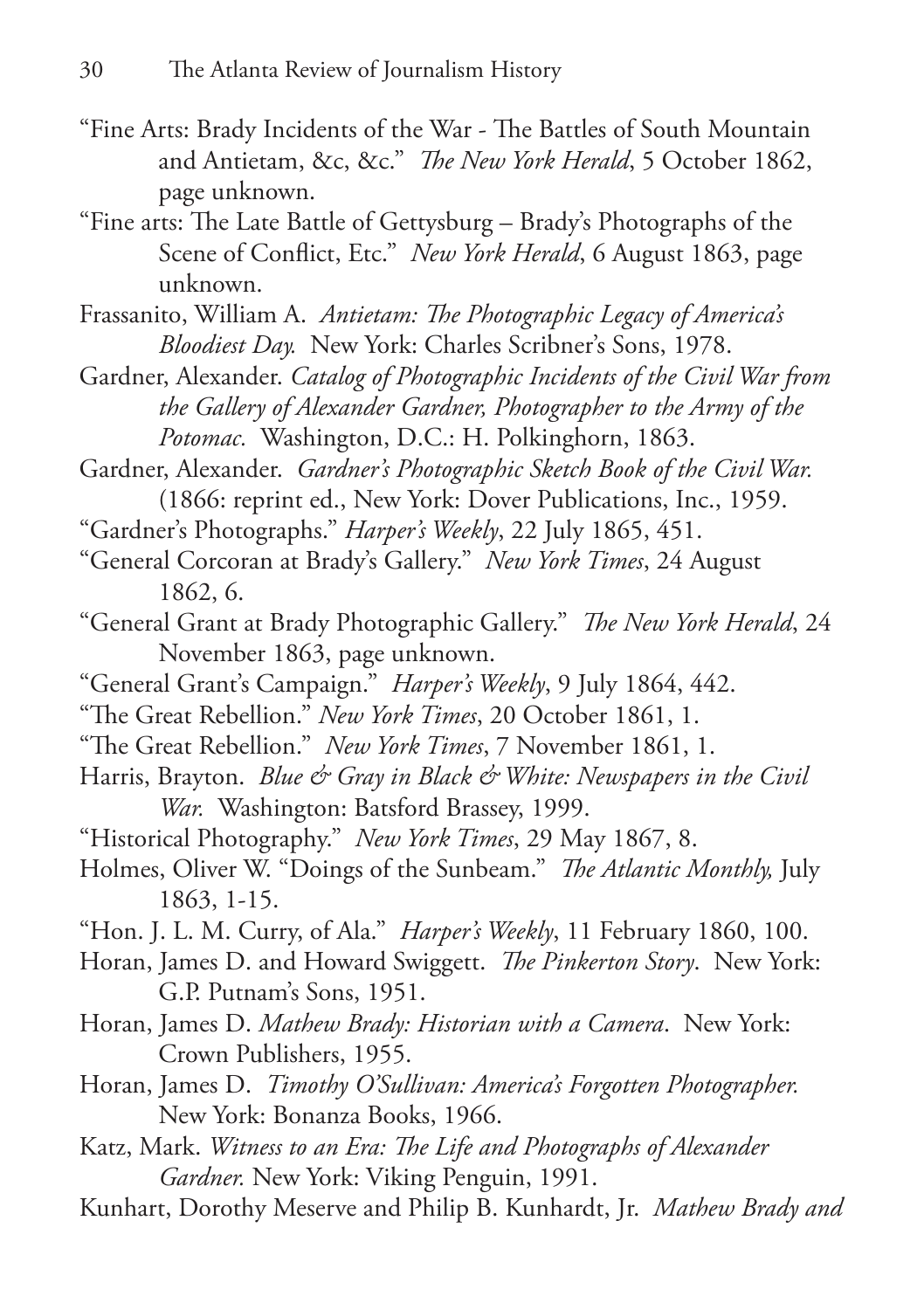*His World*. Alexandria: Time-Life Books, 1977.

- "Making the Magazine." *Harper's New Monthly Magazine*. December 1865, 11.
- McClellan, George B. *The Civil War Papers of George B. McClellan: Selected Correspondence 1861-1865*. Ed. by Stephen W. Sears. New York: Ticknor & Fields, 1989.
- Meredith, Roy. *Mr. Lincoln's Camera Man: Mathew B. Brady.* New York: Charles Scribner's Sons, 1946.
- Miller, Francis Trevelyan and Robert S. Lanier, Ed. *The Photographic History of the Civil War, Vol. I, II, VII, VIII.* (1912; reprint ed., New York: Thomas Yoseloff, Inc., 1957.
- Ostroff, Eugene, Ed. *Pioneers of Photography*. Springfield, Va.: SPSE The Society for Imaging Science and Technology, 1987.
- Panzer, Mary. *Mathew Brady and the Image of History*. Washington: Smithsonian Institution Press, 1997.
- "Photographic Phases." *New York Times*, 21 July1862, 5.
- "Reminiscences of Gettysburg." *Harper's Weekly*, 22 August 1863, 534
- Sachsman, David B., S. Kittrell Rushing and Debra Reddin van Tuyll, Ed. *The Civil War and the Press*. New Brunswick: Transaction Publishers, 2000.
- Silver, Nina and Mary Beth Sievens, Ed. *Yankee Correspondence: Civil War Letters Between New England Soldiers and the Home Front.* Charlottesville: The University Press of Virginia, 1996.
- Starr, Morris Louis. *Reporting the Civil War: The Bohemian Brigade in Action.* New York: Collier Books, 1962.
- Townsend, George Alfred. *Campaigns of a Non-Combatant, and His Romaunt Abroad During the War.* New York: Blelock & Co., 1866.
- Townsend, George Alfred (Gath). "Still Taking Pictures. Brady, the Grand Old Man of American Photography - Hard at Work at Sixty-Seven. A Man Who Has Photographed More Prominent Men Than Any Other Artist in the Country - Interesting Experiences with Well-Known Men of Other Days - Looking 'Pleasant.'" *The World*, 12 April 1891, 26.
- Varhola, Michael J. *Everyday Life during the Civil War: A Guide for Writers, Students and Historians.* Cincinnati: Writer's Digest Books, 1999.
- Villard, Henry. *Memoirs of Henry Villard: Journalist and Financier in Two*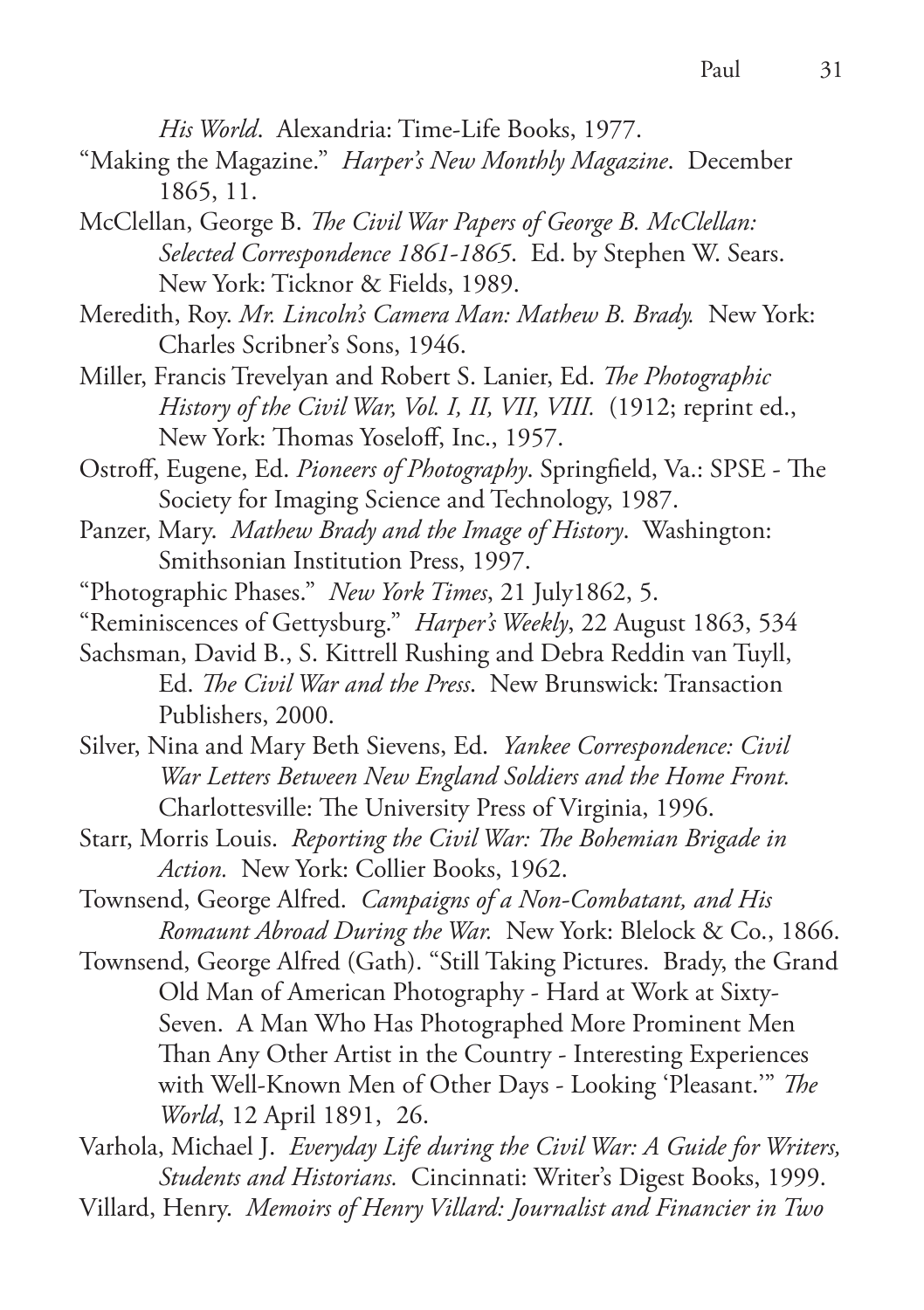*Volumes.* Cambridge: Houghton and Mifflin and Co. 1904. "Visit of the Prince of Wales: Our Concluding Pictures." *Harper's Weekly*, 3 November 1860, 689.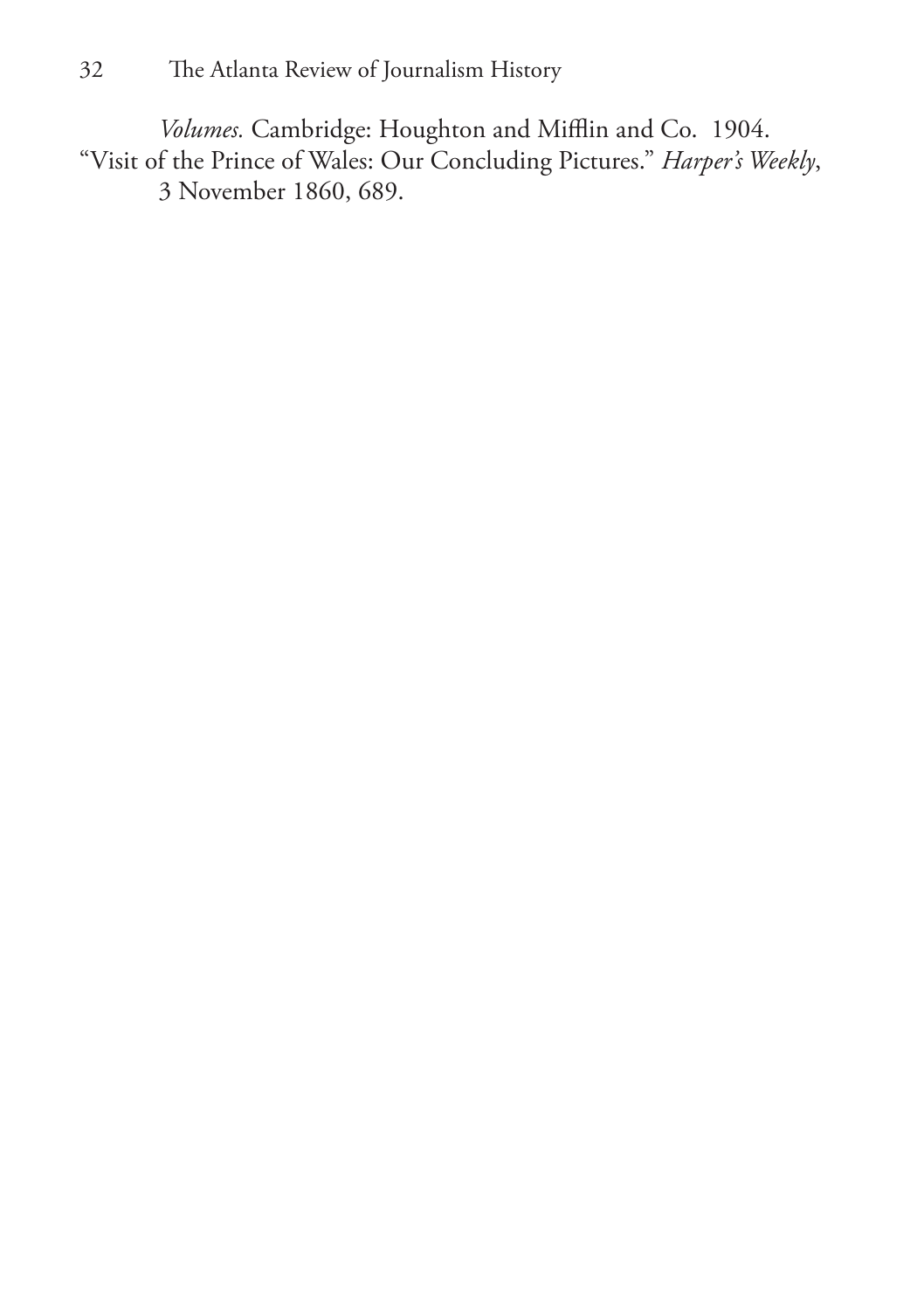# **Cry "Creel!" and Let Slip the Words of War! American Propaganda and The Committee on Public Information 1917 – 1918**

#### **John L. Carkeet IV**

Over there, over there, Send the word, send the word over there - That the Yanks are coming, The Yanks are coming, The drums rum-tumming Ev'rywhere. So prepare, say a pray'r, Send the word, send the word to beware. We'll be over, we're coming over, And we won't come back till it's over Over there.  $\sim$  George M. Cohan<sup>1</sup>

*World War I orchestrated one of the world's greatest campaigns in mass manipulation, partially because "noble" causes such as spreading democracy, toppling tyranny, and defending religion remained imaginary. It was up to the political elite to disguise these fantasies into realities. Fighting over convoluted causes rooted in rivalries among royalties, the belligerents developed complex strategies to harness the peoples' hatred for their perceived adversaries. Through a variety of media, each major player devoted hundreds of days, thousands of men, and millions of dollars to reveal the truth (or, more accurately, their version of it) to allies, enemies, and neutrals alike.* 

*This paper focuses on the propaganda machine created by the most apprehensive and ambivalent nation in the war: the United States of America. A majority of the primary and secondary sources present the domestic activities of the Committee on Public Information (CPI), a federal*  institution that consisted of 19 subdivisions, each disseminating a particular *type of propaganda. Many of the facts and figures derive from the memoirs of George Creel, the CPI's brilliant and boisterous chairman. To make this*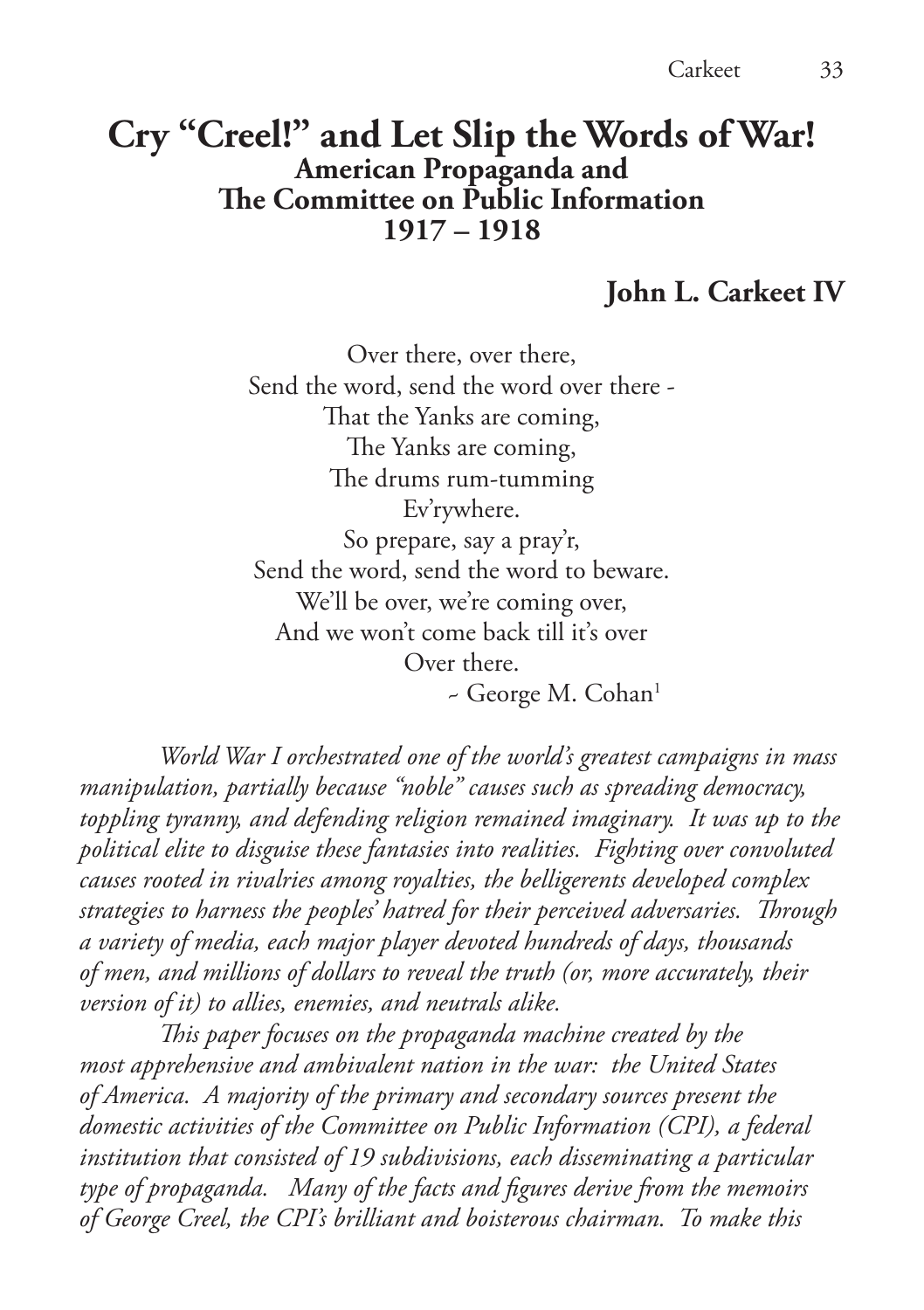*article a manageable undertaking, the author narrowed the Committee's efforts within those divisions that produced pamphlets, posters, motion pictures, and orators for homefront consumption. This paper not only explains the roles each medium played during the conflict, but also provides a correlation with the basic, theoretical concepts of propaganda.* 

Approximately 65 million men donned a uniform between 1914 and 1918. More than 8 million would make the ultimate sacrifice on the fields and seas of battle, leaving 3 million widows and 10 million orphans to endure decades of mournful hardship.2 Europe mutated into a mass of unmarked graves littered with rusting weapons and rotting carcasses. Those souls fortunate to survive the four years of carnage deemed the conflict as "The war to end all wars."3 Few could not imagine a conflict greater than what they experienced in the Great War. Just as tragically, fewer still never realized they fell victim to one of the world's greatest campaigns in mass manipulation.

Despite the immense loss of men and materiel, the Allied and Central Powers continued to fight with a deadly determination fueled by their citizens' basic instinct of personal and national survival. However, this sense of self-preservation falters unless other, more complex causes come to bear. The nations on either side understood that, before one can combat one's enemy, one must know one's enemy; only then can one come to hate him without remorse.

 On a national scale, no finer method of achieving such attitudes exists than propaganda.<sup>4</sup>

Although utilized in hundreds of confrontations throughout recorded history, propaganda took several millennia to emerge as an essential tool to armed conflict. Its development depended on innovators such as Tsai Lun, Johannes Gutenberg, and Alexander Graham Bell to expedite civilized communication.5 Additionally, propaganda required social restructuring, for

> …the established rulers of society were reluctant to attach very much importance to propaganda. The proponents (propagandists) of the established symbols, like "monarchy," did not have much to offer about the nature of the propaganda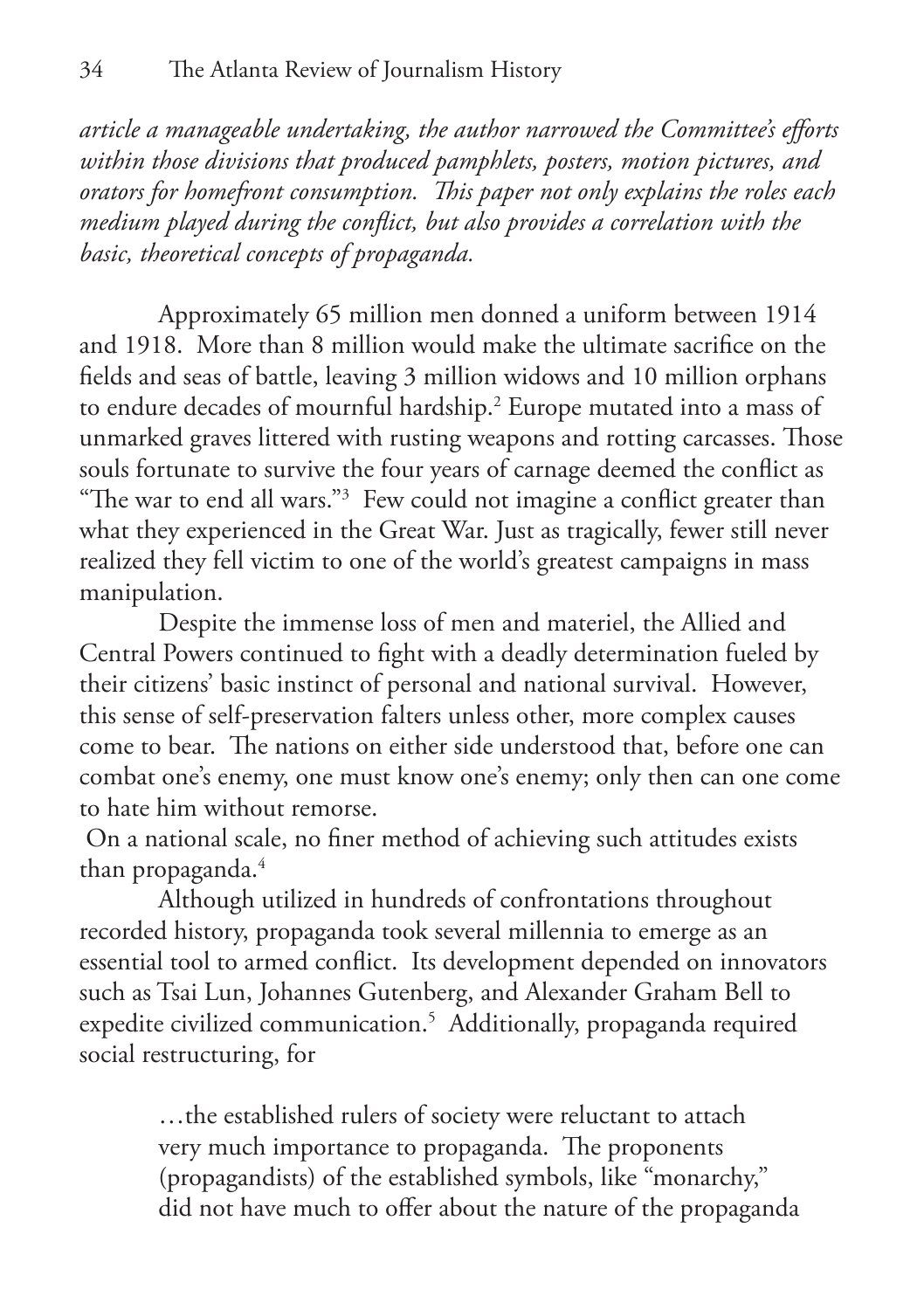which they believed would defend monarchy. The apologists for "democracy" invoked the "will of the people," and were rather loath to describe how it was possible to manipulate the popular will.<sup>6</sup>

It was not until the First World War when, with the aid of mass media such as newspapers, photographs, and movies, propaganda reached maturity. By the war's incarnation, propaganda had evolved into a government-institutionalized element.7 As one writer of the New York Times observed, "the European war deserves to be distinguished as the first press agents' war."8

An analysis of the methods utilized by every belligerent throughout the war lies beyond the scope of this paper. The focus of this review resides on the implementation of propaganda by arguably the most ambivalent nation to participate in the war: The United States of America. This country's inclusion reigns as one of the world's greatest ironies because "Woodrow Wilson, whose 1916 re-election campaign slogan was 'he kept us out of the war,' led America into the First World War. With the help of a propaganda apparatus unparalleled in world history, Wilson forged a nation of immigrants into a fighting whole."9

 The work of institutions that distributed propaganda material during the Great War has been well documented. Relatively few scholars, however, partake in the theoretical, persuasive elements behind the practical aspects of propaganda. The government of the United States implemented a variety of methods to rally support for the war; thus, a single theory or model cannot encompass the efficacy of American propaganda. Nevertheless, a common theme lies throughout the majority of America's efforts: fear. The government's success in scaring its citizens into action ultimately led to the nation's unconditional support (and Germany's unconditional surrender). This paper examines the complex strategies supervised by the American elite to harness this basic emotion as the harvester for hatred.

Elementary questions require attention before engaging in theoretical subtleties. How did the war begin? Who were the chief participants? What or who constituted America's entrance into the war? Most importantly, how did the United States Government, led by an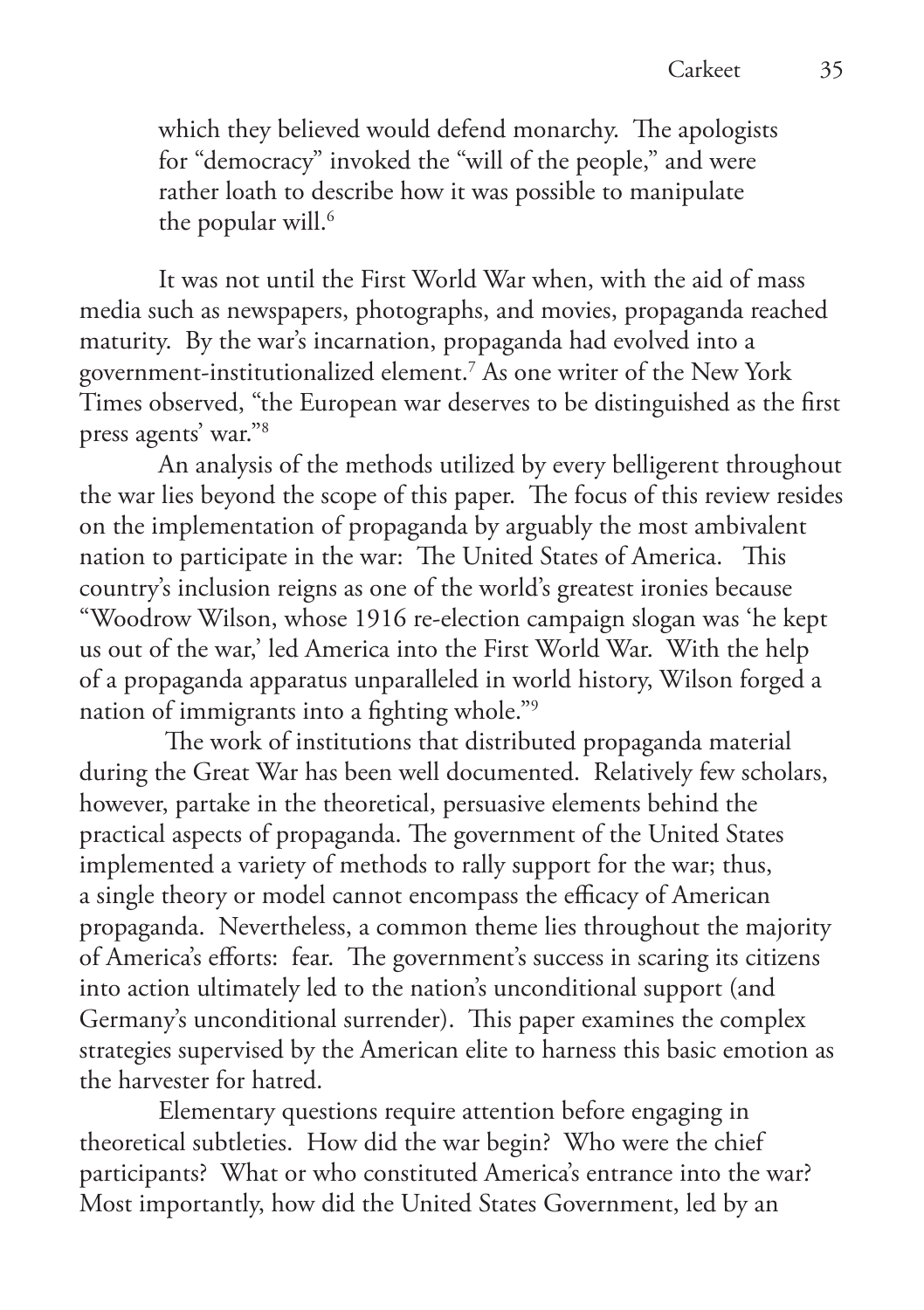administration that previously glorified neutrality, persuade its people to take arms against a foe thousands of miles away?

### **Definitions of Propaganda**

A complete answer to the final question requires a survey of propaganda's definitions. Even when spoken the word possesses seductive qualities. As Michael Choukas, author of *Propaganda Comes to Age,* explained, "first come two staccato stabs, then an explosive and climatic third syllable, and then the final vowel which agreeably rounds out the cadence. Not to relish its mouth-filling ebullience is to confess oneself insensitive to the nuances of speech."10

Due to propaganda's overlapping relationships among advertising, journalism, political science, and public relations, a universally accepted definition remains imaginary.<sup>11</sup> Despite the lack of conformity, several meanings share common components. William Hummel and Keith Huntress took a rudimentary approach to the term, recognizing propaganda as "any attempt to persuade anyone to a belief or to a form of action."12 So did E.L. Bernays, who classified propaganda as "a consistent, enduring effort to create or shape events to influence the relations of the public to an enterprise, idea or group."13 Although applicable, these broad interpretations fail to separate propaganda from persuasion. Authors Richard Perloff, Anthony Pratkanis, and Ell Aronson parted the pair. They agreed that the former refers to "techniques of mass persuasion that have come to characterize our postindustrial society."14 Furthermore, Perloff emphasized that propaganda "refers to instances in which a group has total control over the transmission of information."15 Although Perloff used the harsh, political climates of Nazi Germany and the Union of Soviet Socialist Republics (USSR) as examples, this state of total control also applied to the democratic ambiance of wartime America. Pratkanis and Aronson updated the traditional definition of propaganda—one that emerged during the First World War—from "the dissemination of biased ideas and opinions [through] the use of lies and deception" to "mass suggestion or influence through the manipulation of symbols."16

In *Public Opinion and Propaganda*, author Leonard Doob stated that "propaganda can be called the attempt to affect personalities and to control the behavior of individuals toward ends considered unscientific or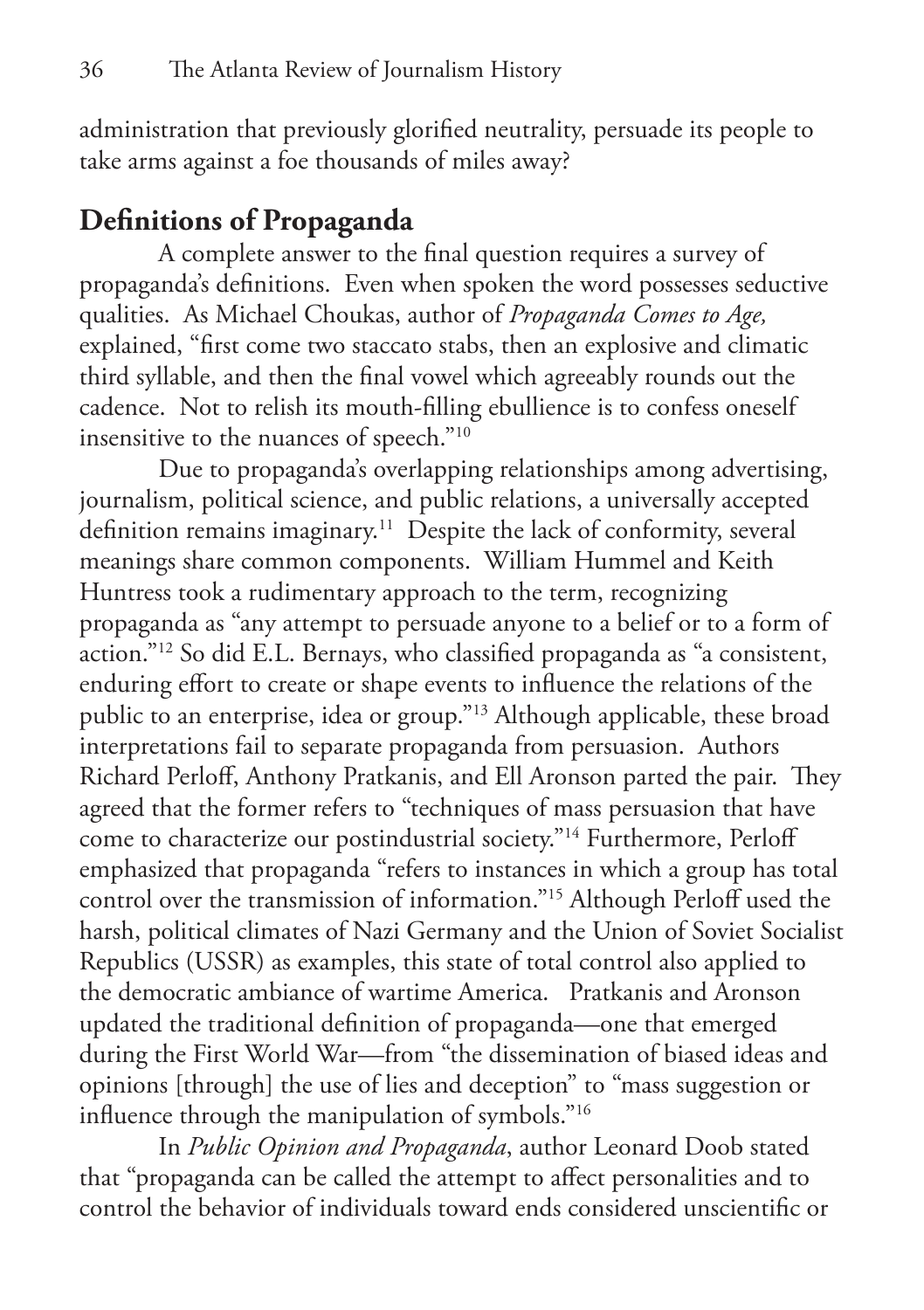of doubtful value in a society at a particular time."17 He further explained that "propaganda is supposed to be underhanded or anti-social, but in fact operates when there is no science or when people's values are in conflict."18 French philosopher Jacques Ellul amplified this characteristic, claiming propaganda is "a technique rather than a science."19 He clarified his stance, however, when noting that the technique of propaganda contains scientific traits since "it tends to establish a set of rules, rigorous, precise and tested."<sup>20</sup>

Perhaps the most encompassing definition derives from the work of Harold Lasswell, arguably the most influential social scientist of the twentieth century. Lasswell's *Propaganda Technique in the World War* "was the first major American publication to argue that the use of propaganda during warfare was neither ominous nor insidious."21 He labeled propaganda as "the war of ideas on ideas."22 Two decades passed before he expanded his definition, stating that it is "the management of opinions and attitudes by the direct manipulation of social suggestion rather than altering other conditions in the environment or in the organism."23 Since a majority of Lasswell's research on propaganda derives from techniques implemented during the First World War, it is appropriate to use his definition as the analytical basis for this paper.

### **The Deceptive Peace and the Dawn of War**

To fully appreciate the power of propaganda unleashed in the United States, one must establish a basic understanding of the major events unfolding before and during the war. Many historians mark the assassination of Archduke Franz Ferdinand, heir to the Austro-Hungarian throne, as the spark that ignited the global powder keg.<sup>24</sup> Indeed, the "whole edifice of European peace and stability crumbled" as the result of his death.<sup>25</sup> However, such stability remained illusory long before Gavrilo Princip fired the infamous shot:

> Since the brief Franco-Prussian War [of 1871], all the major nations had developed substantial arms industries, and all —except for Great Britain—had instituted programs of compulsory military service so that they would mobilize large forces quickly. All the major powers had developed elaborate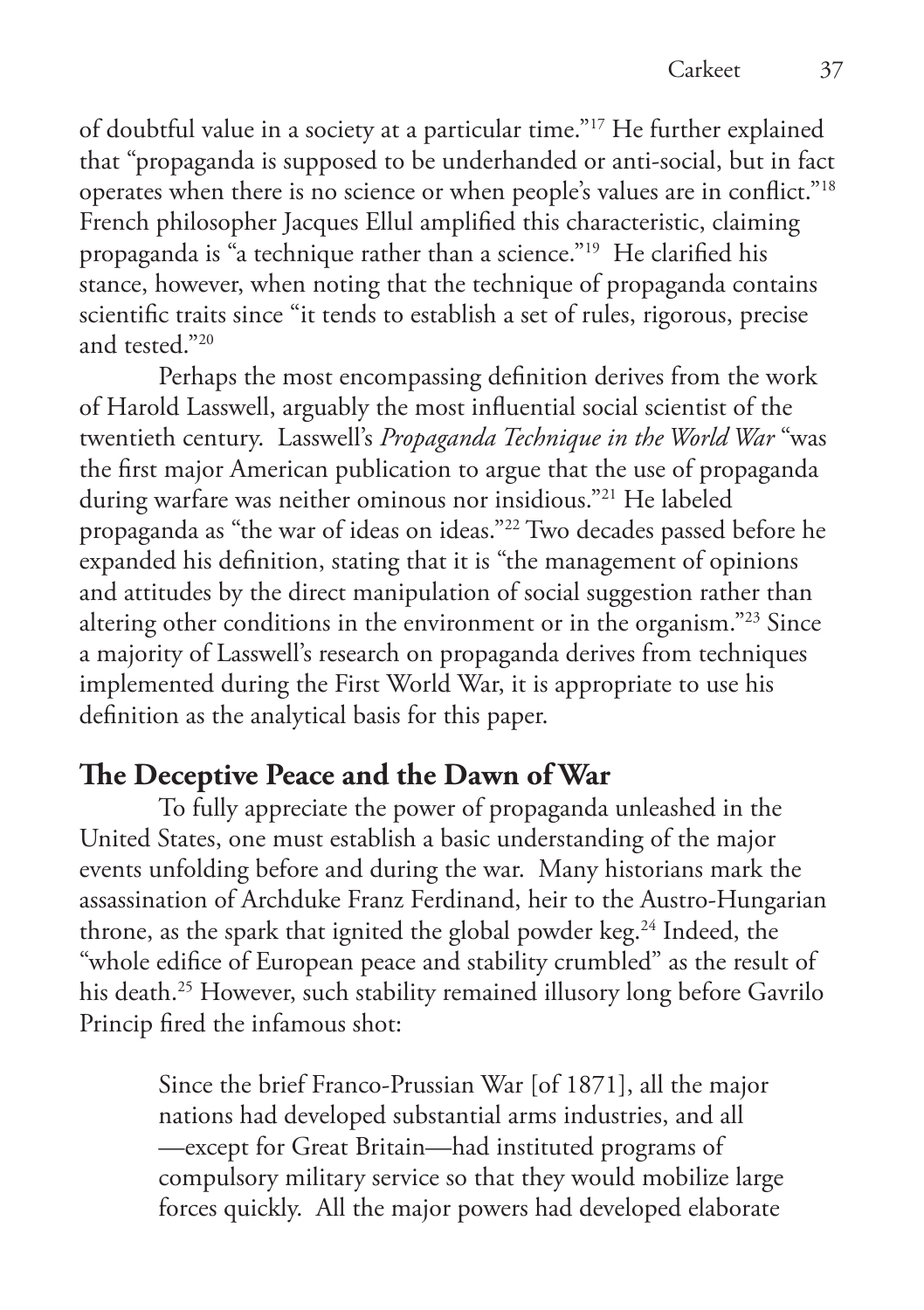war plans [that] had two assumptions in common: (a) That war would come, and that, (b) when it came, all of Europe would be involved.26

The belligerents formed a series of alliances to prevent a single nation dominating the continent, thereby maintaining the peace. $27$ However, these agreements would act as catalysts for the war's emergence and expansion. On July 28, 1914, Austria-Hungary, outraged over the death of their future king at the hands of Serbian nationalists, declared war on its neighbor. Russia, honoring its alliance with Serbia, declared war on Austria-Hungary. Alarmed by Russia's mobilization near her borders, Germany declared war on August 1. That same day, Germany initiated its contingency plan for a two-front assault into Russia and France by sending a large portion of its army to the Belgian border. On August 3, as the Kaiser's soldiers marched into Belgium, Germany declared war on France. Great Britain, obligated by treaty to defend Belgium, sided with France and declared war on Germany and her allies. Over the next ten days, the Central Powers (Germany, Austria-Hungary, and Turkey) would make formal declarations of war against the Allies (Great Britain, France, Russia, and Japan). The First World War was under way.<sup>28</sup>

#### **From Certain Victory to Complete Stalemate**

Utilizing the Schlieffen Plan, the German army overwhelmed the Belgian defenses and entered Northern France in a matter of days.<sup>29</sup> By the first week in September, German troops were within 30 miles of Paris. Their advance faltered when the French repelled the invaders on the banks of the Marne River.<sup>30</sup>

At this point, the two armies attempted to outflank one another, with opposing lines moving north by northwest in what came to be called the "race to the sea." Room to maneuver vanished when both sides simultaneously slammed into the shores of the English Channel.<sup>31</sup> Alan Axelrod interpreted the results of the race, stating that, "by the autumn of 1914, [there] was a stabilized Western Front that extended from some 600 miles from the Belgian coast…to the border of neutral Switzerland."32

This deadlock led to the development of trench warfare. The Allied and Central Powers forged new weapons such as poison gas, tanks,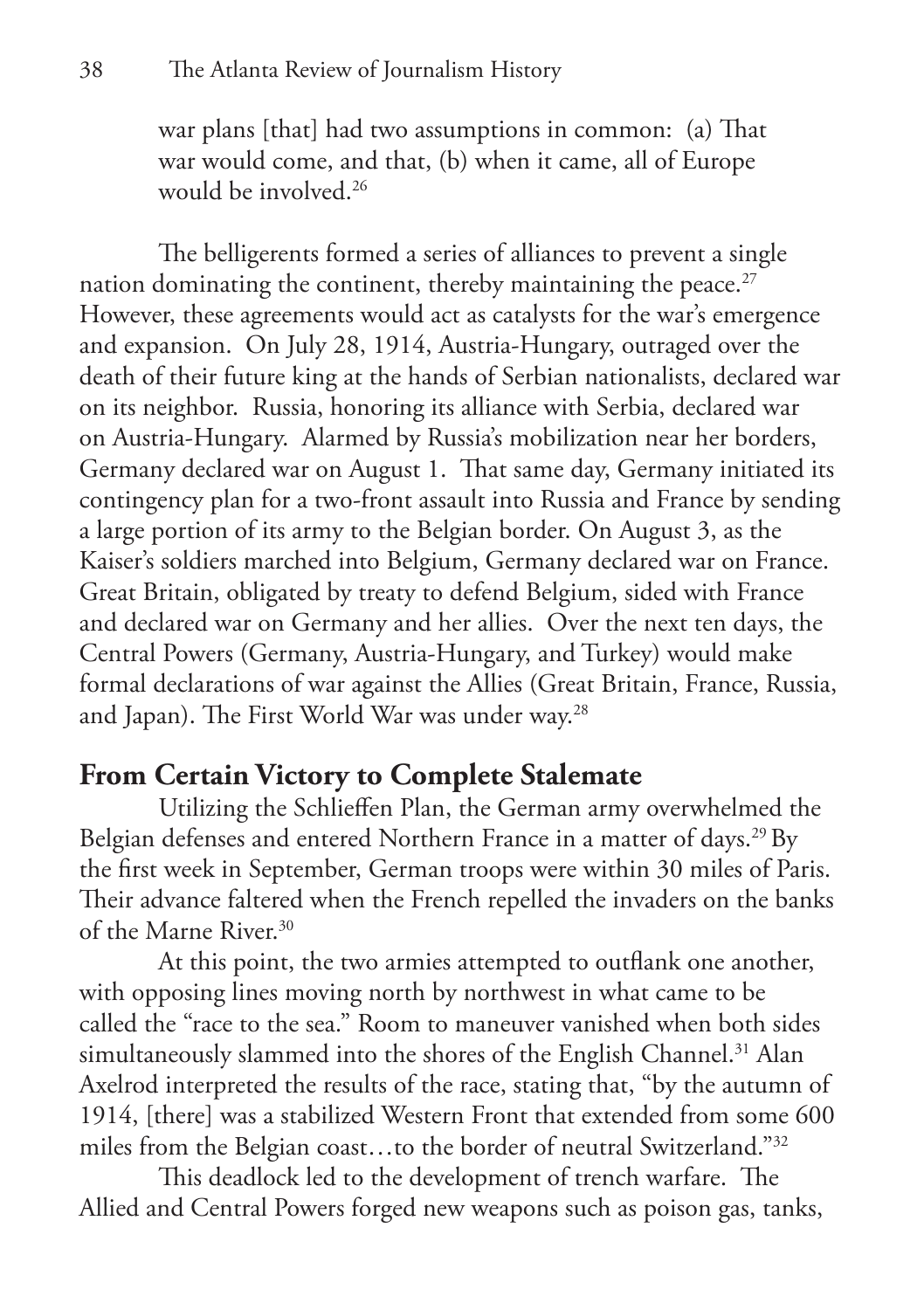and flamethrowers in hopes of achieving breakthroughs. However, each side responded to its foe's innovations with counter-devices or refined versions of the weapons.<sup>33</sup> The belligerents opened new fronts as a means to spread their enemies' resources. Opposing forces clashed from the Balkans to the Belgian Congo to Burma. Both sides, however, understood that the key to victory laid in the deadlock on the Western Front.<sup>34</sup>

### **American Neutrality and European Influence**

President Woodrow Wilson initially committed to maintaining America's neutrality. This task proved increasingly difficult. American entrepreneurs sought to maximize profits through exporting tons of materiel to both sides. The Allied and Central Powers flooded the American press with atrocity stories—most of which were fabricated—to curry favoritism.35 The alleged savagery of the German occupation in Belgium gained particular interest in the papers:

> "In a tobacconist's shop I found a girl behind a counter crying bitterly…A party of Germans had been billeted at the house of the girl's mother…The gray-haired old woman had done her best for the soldiers, and when they were leaving they pretended to be grateful to her. One of them extended his hand as if to shake hands with her, but at the same moment, as she put forth her hand, another German standing beside her raised his sword and hacked off the poor old woman's hand at the wrist."36

As the war progressed, the people of the United States began to take sides.37 In his book, *Propaganda for War*, Stewart Ross claimed that Americans expected combat "to be honorable, civilians and property protected, and neutral nations exempted from perils."38 Great Britain took advantage of America's romantic outlook of warfare by promoting their cause "as a holy crusade against the forces of evil."39 Under the command of the Secret War Propaganda Bureau, British agents pumped the American press with hundreds of stories depicting the horrific exploits of the German military.40 One such accurate yet hypocritical article that appeared in American papers described the deadly introduction of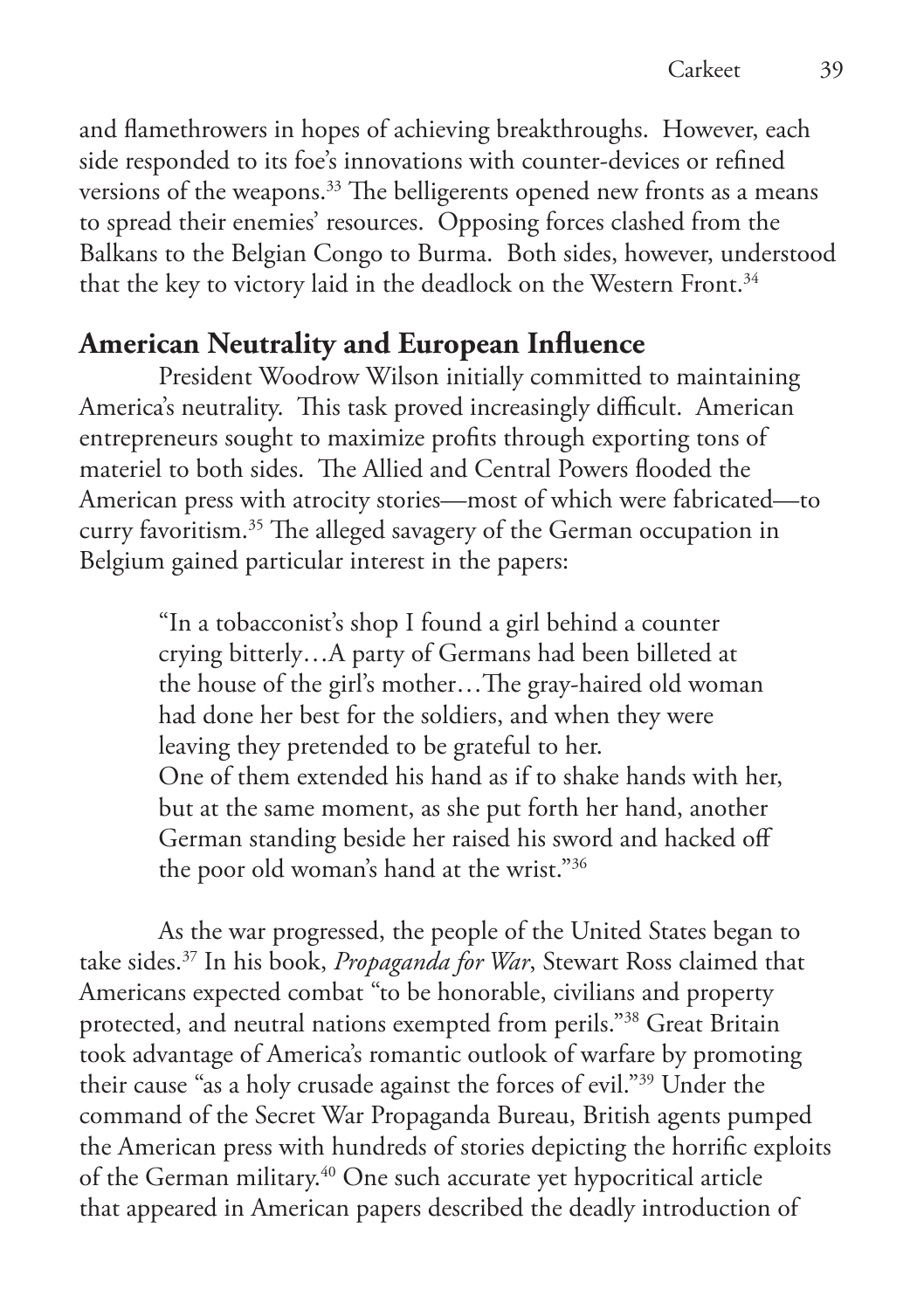chemical warfare:

'This atrocious method of warfare…this diabolical contrivance…the willful and systematic attempt to choke and poison our soldiers can have but one affect upon the British peoples and upon all non-German people of the earth. It will deepen our indignation and our resolution, and it will fill all races with a horror of the German name.<sup>'41</sup>

Through an intense British propaganda campaign and Germany's inability to solidify and simplify its campaign on U.S. soil, a majority of Americans began to favor the Allies.<sup>42</sup> Its efforts expanded thanks to the German High Command's decision to initiate unrestricted submarine warfare.43 In 1915, a German U-boat torpedoed and sank the *Lusitania*, a luxury liner that became the final resting place for 124 Americans.<sup>44</sup> A U.S. Navy warship suffered a similar fate less than two years later. President Wilson severed diplomatic relations with Germany soon afterward.<sup>45</sup>

The final, fatal moment came when British Intelligence Agents intercepted the Zimmerman Telegram, a coded message sent by the German foreign minister to the president of Mexico. The document proposed an alliance between the two nations, with the understanding that "Mexico is to reconquer the lost territory in Texas, New Mexico and Arizona."46 When the British sent a decoded transcript to the White House, an infuriated Wilson allowed every American newspaper to publish it. Germany had "done all that was necessary to kill what little sympathy for the German cause existed in the United States."47

On April 2, 1917, Wilson asked Congress to declare war on Germany:

> …I advise that the Congress declare the recent course of the Imperial German Government to be in fact nothing less than war against the government and people of the United States; that it formally accept the status of belligerent which has thus been thrust upon it; and that it take immediate steps not only to put the country in a more thorough state of defence but also to exert all its power and employ all its resources to bring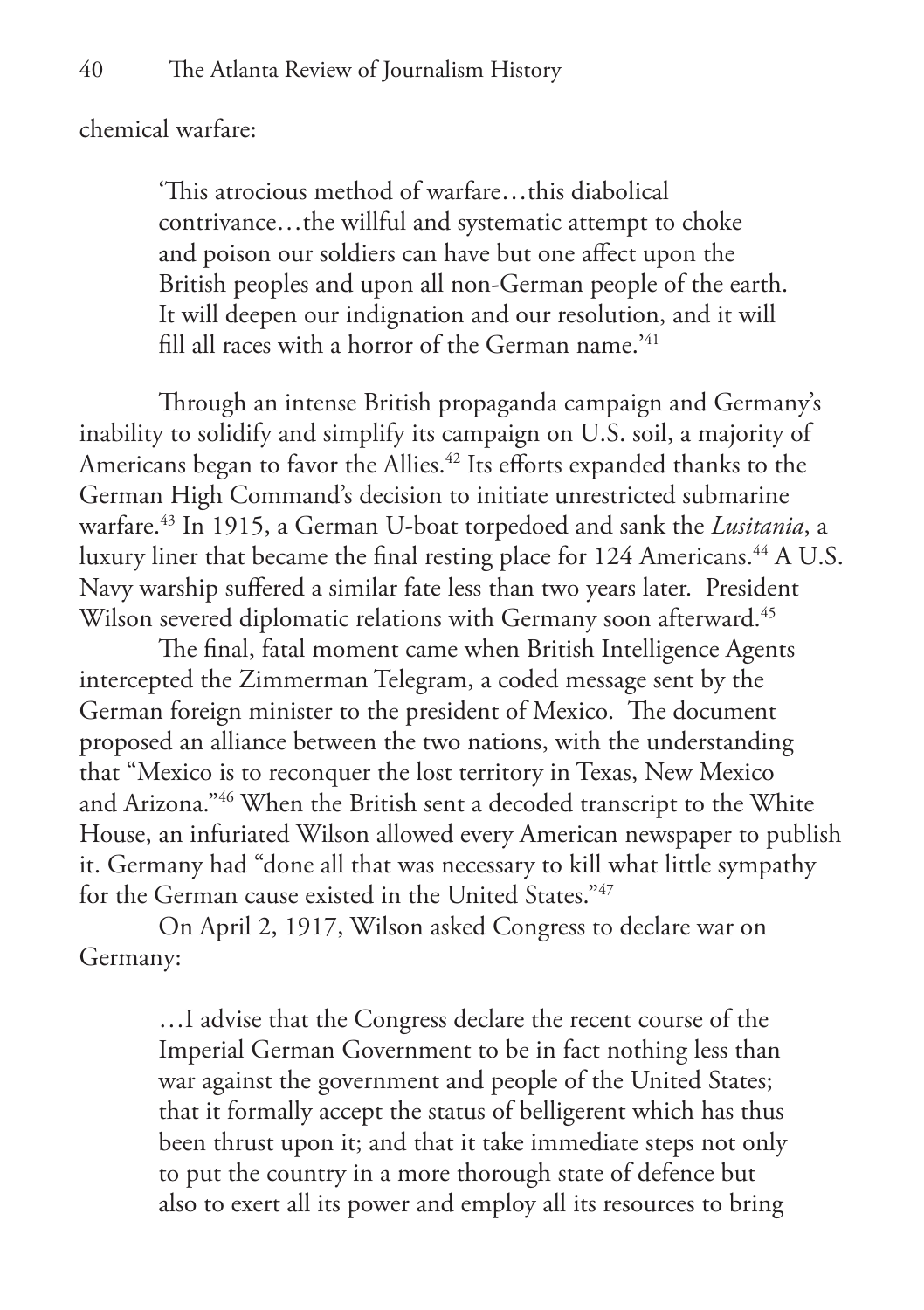the Government of the German Empire to terms and end the war. $48$ 

 Five days later, major newspapers published the House and Senate's joint resolution:

> 'Therefore be it resolved by the Senate and the House of Representatives by the Senate…that the state of war between the United States is hereby formally declared; and that the President be, and is hereby, authorized and directed to employ the entire naval and military forces of the United States and the resources of the Government to carry on war against the Imperial German Government…'49

"Government" is the key word in Wilson's speech and Congress's resolution. The executive and legislative branches emphasized that America had "no quarrel with the German people," for she possessed "no feeling towards them but one of sympathy and friendship."50 In time, a vast majority of Americans—fueled by fear and fury pumped by propaganda—would discard this distinction.

Meanwhile, many members of Congress—particularly the six Senators and 50 Representatives who voted against the declaration classified the resolution as mere war rhetoric. However, President Wilson and his cabinet would use those words to maximize executive power.<sup>51</sup>

#### **George Creel and The Committee on Public Information (CPI)**

One week after America's official declaration of war, Wilson received a letter from three members of his cabinet: Secretary of State Robert Lansing, Secretary of War Newton D. Baker and Secretary of the Navy Josephus Daniels. The signers of the document called for the creation of a government agency that would promote the war through publicity and censorship.52 They proposed a civilian should hold the position of chairman, someone "of proved courage, ability, and vision, [and] able to gain the understanding of the press and at the same time rally the authors of the country to a work service."<sup>53</sup>

George Creel stood as the primary candidate for the task. Creel's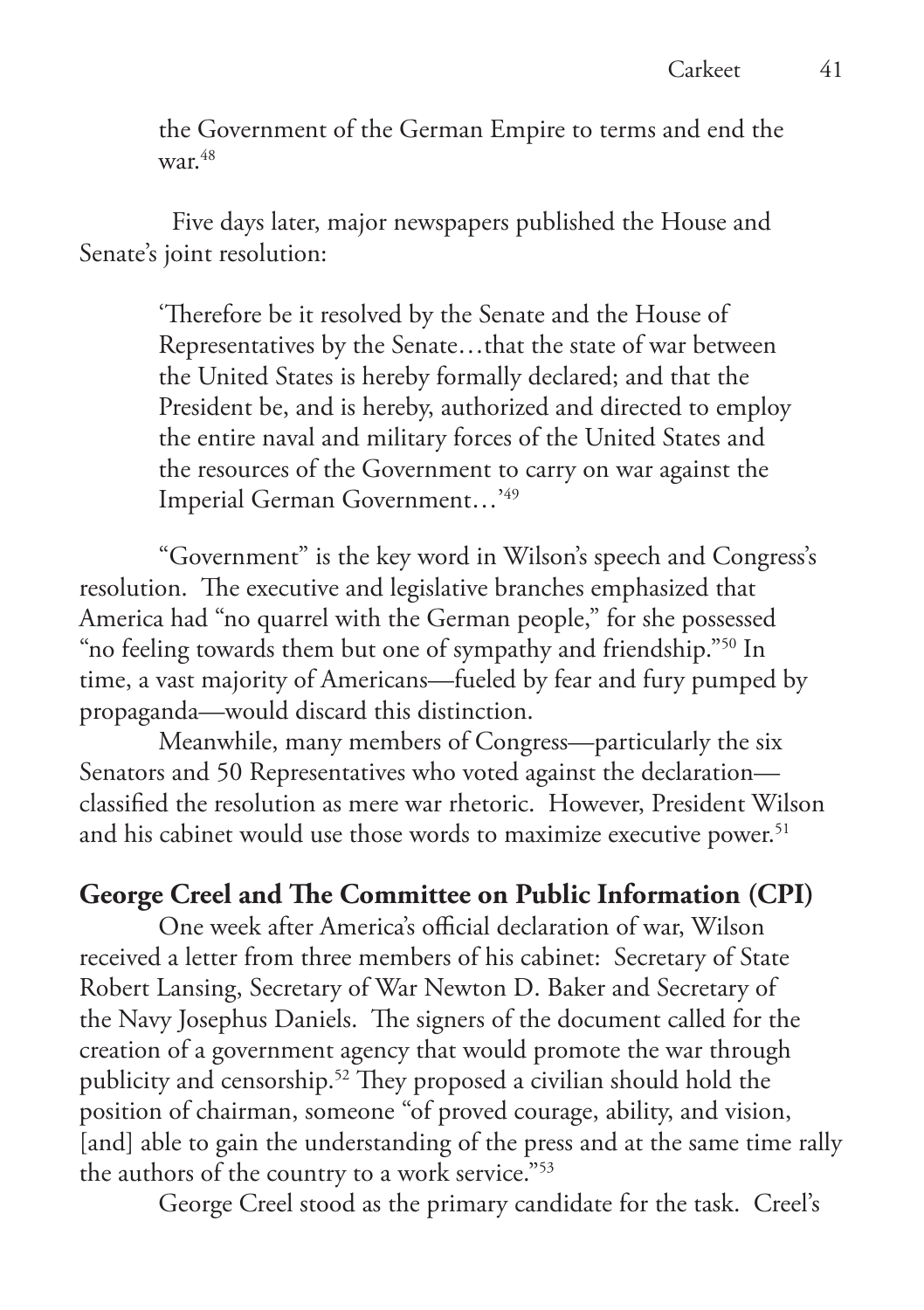career path amounted to impressive achievements in the press and politics. Without any formal education, Creel, at the age of 18, entered the journalism field as a newspaper reporter in 1894 for the *Kansas City World*. Within five years he had published his own newspaper, the *Kansas City Independent*. After writing several articles on progressive (Secretary Lansing labeled them as "Socialistic") subjects such as Women's Suffrage, Creel established a reputation as a "muckraker" having in the interim acted as editor for the *Rocky Mountain News*. After a bout with corrupt government officials in Denver, Creel was appointed as that city's police commissioner during the time of America's neutrality.<sup>54</sup>

Creel's letters to Daniels reveal his pride and enthusiasm for the position. "I am willing to take the post and I know that I could fill it better than anybody else," Creel penned. "I know the newspaper game, I can write, I have executive ability and I think I have the vision."55 Despite his eagerness, several of Creel's contemporaries remained skeptical. Mark Sullivan, editor of *Collier's Weekly* during the war, observed that "wherever [Creel] was...trouble, commotion and angry controversy arose about him as surely as smoke goes upward."<sup>56</sup> Other politicians and journalists described him as "indefatigable, brash, unprincipled and hypocritical."57 Ross declared that these traits made Creel "precisely the right man for the job."58

> Wilson signed Executive Order 2594 on April 13, 1917: I hereby create a Committee on Public Information, to be composed of the Secretary of State, the Secretary of War, the Secretary of the Navy, and a civilian who shall be charged with the executive direction of the Committee. As Civilian Chairman of this Committee, I appoint Mr. George Creel. The Secretary of State, the Secretary of War, and the Secretary of the Navy are authorized each to detail an officer or officers to the work of the Committee.<sup>59</sup>

Although publicly announced as an organization directed by a democratic committee, those within the political elite understood that Creel "answered to Wilson and no one else."60 Creel's memoirs suggest that the sole proprietorship of the CPI stemmed from his less-than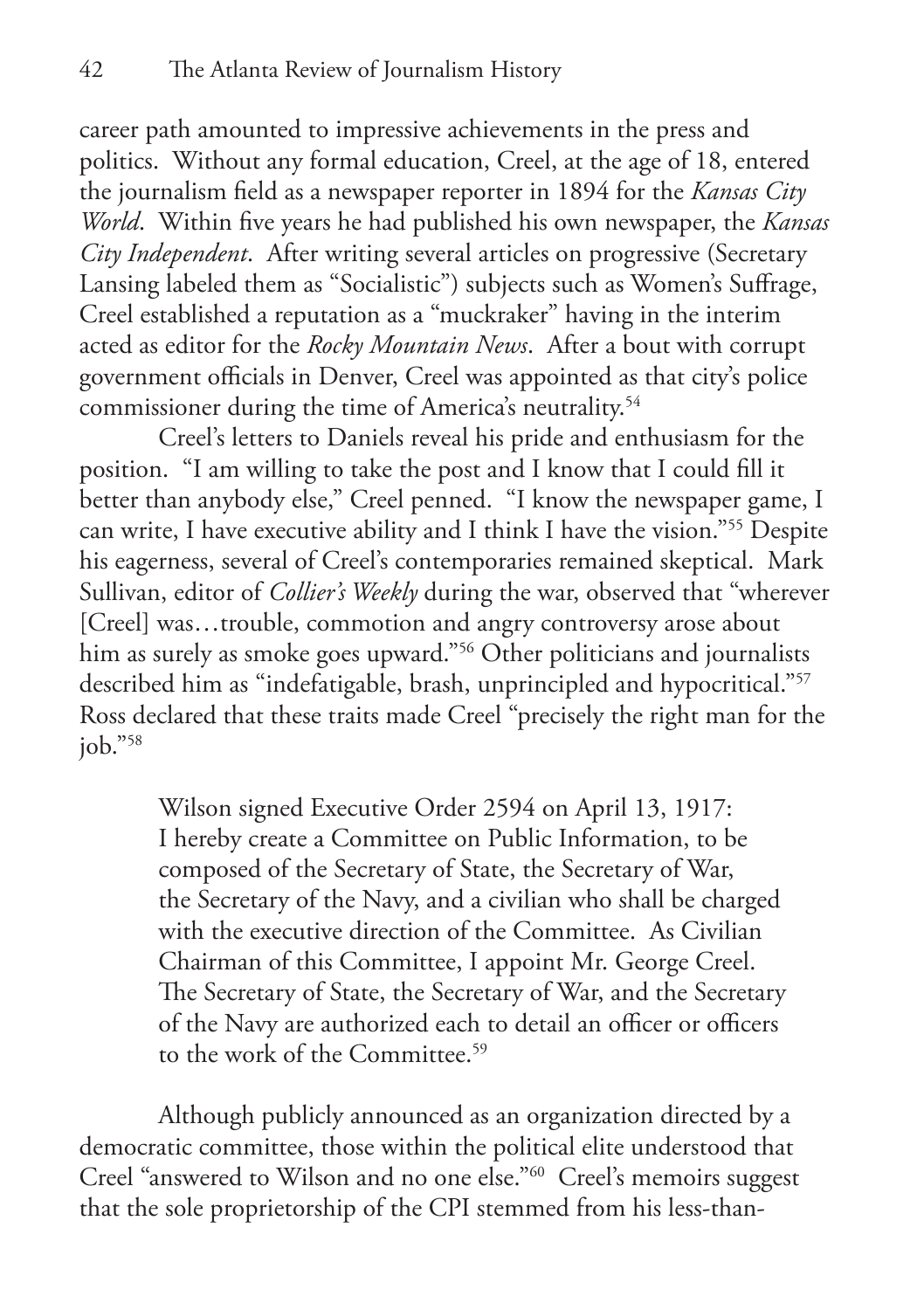admirable outlook of the Presidential Cabinet, particularly Secretary Lansing:

> I never gave [Secretary Lansing] another thought, nor did anyone else for that matter. As far as I can remember, the only thing I ever said about him was that he worked at being dull and carried conservatism to the point of medievalism.<sup>61</sup>

 Supported by a \$6.85 million budget, the CPI recruited the best minds in business, media, academia, and the art world. The Committee blended advertising techniques with a sophisticated understanding of human psychology. Its efforts marked the first instance that a modern democracy disseminated propaganda on a national scale.<sup>62</sup> As Delwiche observed, "it is fascinating that this phenomenon, often linked with totalitarian regimes, emerged in a democratic state."63

### **The CPI and Censorship**

Creel swore that the CPI was "not an agency of censorship," and that "the press of the United States…were set upon with honor, and made partners of Government in guarding information of tangible benefit to the enemy."64 However, the agency took immediate steps to limit damaging information.65 The organization implemented voluntary guidelines for the news media and helped to pass the Espionage Act of 1917 and the Sedition Act of 1918, legislation that defiled the First Amendment.<sup>66</sup> The CPI did not have explicit enforcement power, but it "enjoyed censorship power which was tantamount to direct legal force."67 Creel "insisted that his purpose [was] to increase instead of curtail the amount of information furnished to the press."68 He even denounced censorship as "the abuse of shielding from public criticism the dishonesty or incompetency of high officials."69 Creel contradicted himself when, in May of 1917, the CPI issued "voluntary" censorship guidelines.

At first, the guidelines were grounded in logic. They included the suppression of "threats or plots against the life of the President or other high officials," "news relating to the locality, number, or identity of warships," "information regarding the aircraft and apparatuses used at Government aviation schools," and similar activities sensitive to the war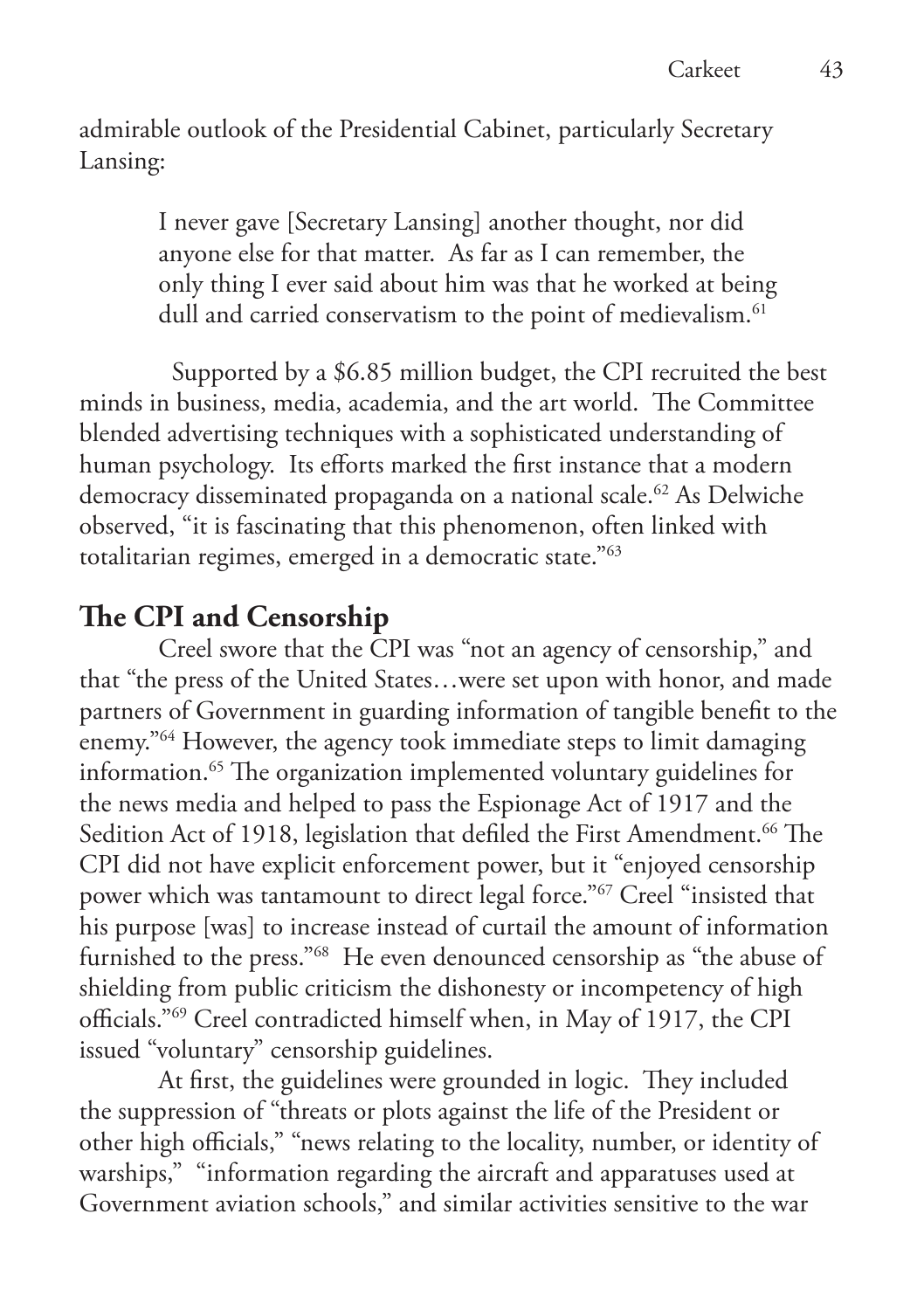effort.70 They also allowed the press to print dispatches wired from the Western Front since Allied censors on the European continent reviewed, revised, and—if necessary—revoked them prior to transmission. This relatively loose policy tightened when, in June of 1917, those who lived in the continental United States found out that the first large contingent of U.S. soldiers landed in France a mere five hours after the fact.<sup>71</sup> The nation's news agencies pleaded innocence since the cablegram in question received the censors' approval. Consequently, the blame fell on the only government agency capable of releasing such information in a "timely" manner: the CPI. To appease an infuriated War Department, the Committee released a stricter set of guidelines. For the remainder of the war, all news regarding American forces deployed abroad required authorization from the War and Navy Departments.<sup>72</sup>

Journalists complied with the official guidelines to avoid severance from government press conferences. Radical newspapers, such as the socialist *Appeal to Reason*, were nearly stifled by wartime limitations on dissent.73 Together with Postmaster General Albert Burleson's obsession with revoking mailing privileges to even the most patriotic of publications, "[The CPI] came as close to performing [censorship] as any government agency in the US has ever done."74 Lasswell reported the mass output of CPI material ensured "the question of America's participation was no longer in debate...dissenting voices were no longer tolerated."75

### **Prepping the Press**

Censorship served as only one element of the CPI's efforts. Creel ensured his organization examined where information flowed within the population and flooded these channels with pro-war material. The CPI's domestic branch composed of 19 sub-divisions, each focusing on a particular type of propaganda. The major divisions comprised of newspapers, academics, artists, and filmmakers.76

The Division of News reigned as the largest sect in the CPI. Creel insisted the information issued by the division was "…not opinion nor conjecture, but facts—a running record of each day's progress in order that the fathers and mothers of the United States might gain a certain sense of partnership..."<sup>77</sup> Lies aside, the Division of News acted as the primary conduit for war-related information, distributing more than 6,000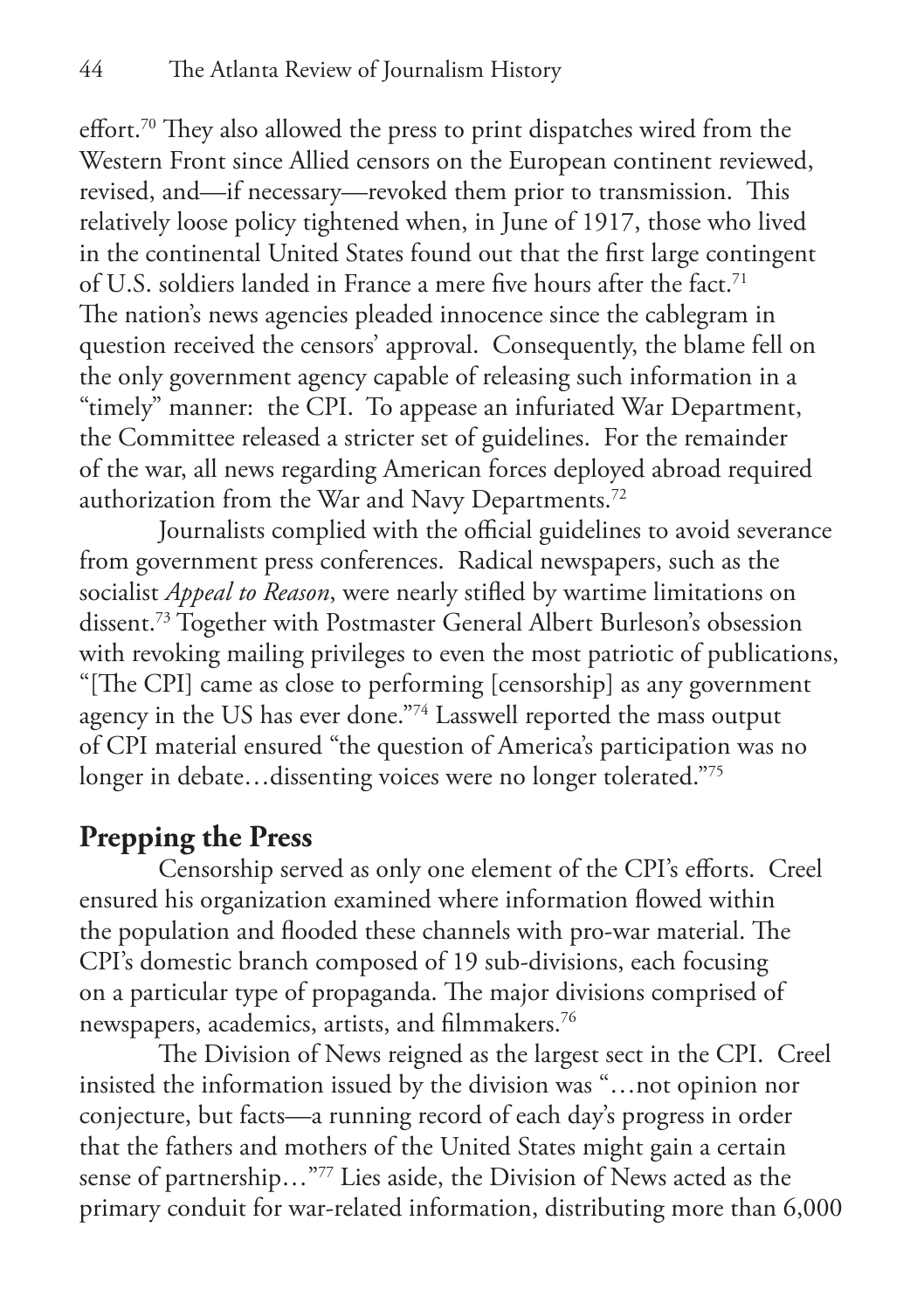press releases throughout the conflict's duration. According to Creel, on any given week, more than 20,000 newspaper columns were filled with material gleaned from CPI handouts.78 Although the press appreciated the Committee's contribution, it could not handle the wealth of information

> …on their wires. And newspapers were compelled either to cut it down or throw it away. A large force of magazine writers, newspaper men, clerks, and messengers was employed on that work. It required two large buildings in Jackson Place [Washington, D.C.] to house the force.<sup>79</sup>

Consequently, Creel ordered the Committee "to abandon the practice of preparing news "stories" to the newspapers, and confine its statements to bald official announcements, without embellishment, elaboration, or the application of imagination."80

To further control war information, the CPI created the *Official Bulletin*, the nation's first government daily. It presented "all proclamations and executive orders issued by the President" while placing "proper" publicity to "all other subjects related to the prosecution of the war."81 This well-designed tabloid mimicked the style commonly found in the mainstream press. The CPI distributed the *Bulletin*—free of charge—to editors who used them to supplement their papers' coverage of the war. Incorporating CPI-endorsed material from the *Official Bulletin* was essential to editors since Frederick Palmer, the Chief Press Officer of the American Expeditionary Force (AEF), stifled war correspondents with strict censorship policies.<sup>82</sup>

The *Official Bulletin* appeared six days a week from May 10, 1917, to March 31, 1919. In October of 1918, circulation reached its climax at 115,031 copies. They appeared in newspapers, post offices, and military training camps. Members of Congress, state governors, and city mayors also received complimentary copies of the *Bulletin*. 83

Creel accredited the creation of the *Official Bulletin* to the President, for it was Wilson's "conviction that the government should issue a daily gazette for the purpose of assuring full and authoritative publication of all official acts and proceedings."84 However, Creel believed "it would be misrepresented, possibly to the degree that would destroy its usefulness."85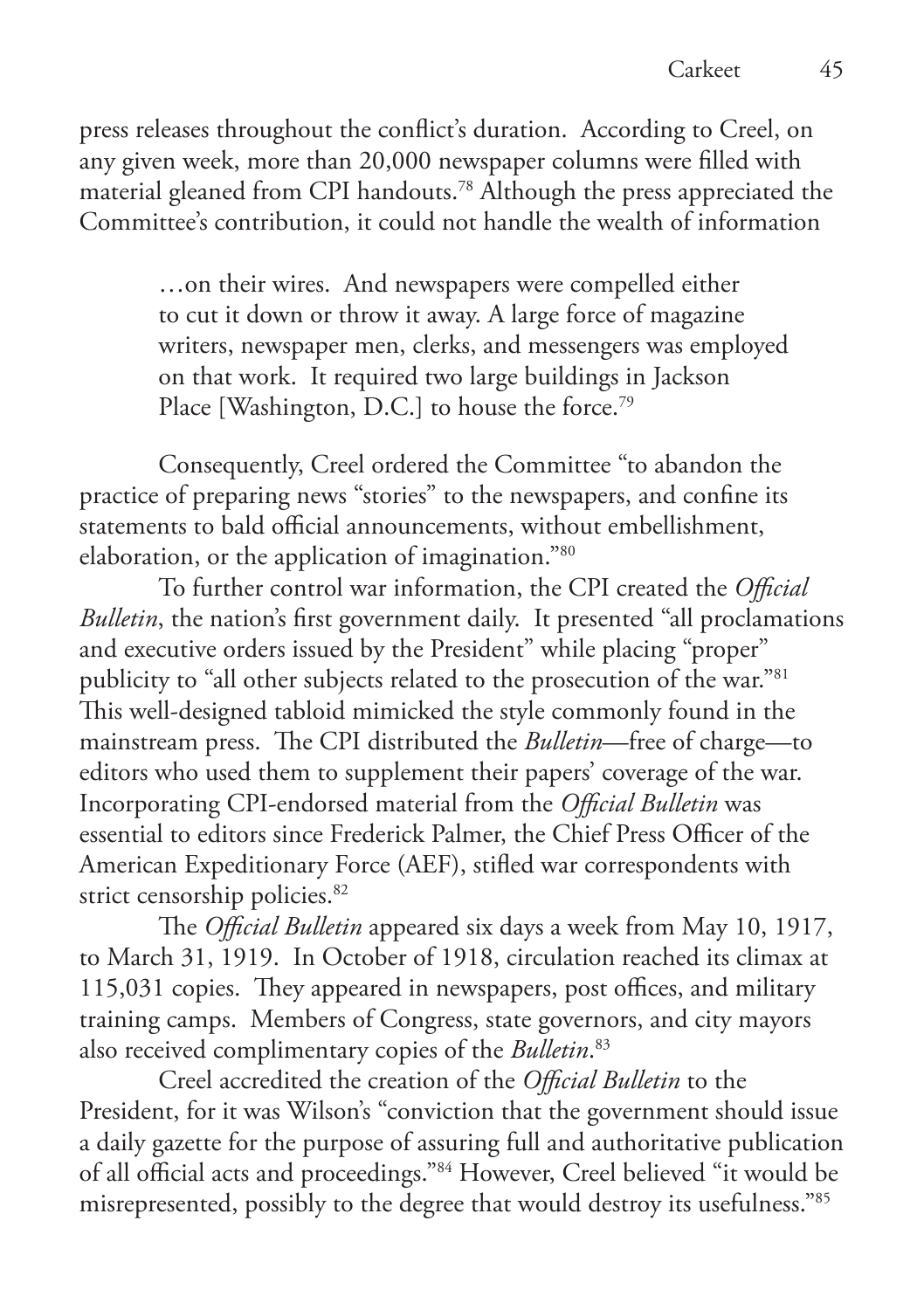Despite Creel's hesitant endorsement, the *Official Bulletin* served its purpose by presenting tedious yet important information such as citations for bravery, proceedings from major government departments, and casualty and prisoner-of-war lists. Such lists sometimes stretched the *Bulletin's* length from an eight-page pamphlet to a 40-page obituary.<sup>86</sup>

### **Patriotism Through Fear**

Lasswell claimed that "the stars in the propaganda firmament during the World War were mostly journalists…They know how to get over to the average man in the street, and to exploit his vocabulary, prejudices, and enthusiasms"87 A majority of the articles depicted atrocity scenes, portraying the Germans as barbarians bayoneting babies, raping girls, and pillaging towns throughout the European countryside. Though the tales dramatized these events, a majority of the American public regarded the reports as fact.<sup>88</sup> Stories of possible espionage sealed Americans in a state of paranoia. One such frightening fable derived from German Plots and Intrigues, one of many of the CPI's "informational" booklets:

> If strikes should fail to close American munitions plants, if money were lacking to buy up all their products, and if the Government refused an embargo, Germany's agents had yet another resource—to destroy all war materials and other supplies for he Entente States while in course of shipment by sea. One project of this kind…consisted in placing the holds of steamers incendiary bombs which…would explode and ignite the surrounding cargo…fires were started by them on thirty-three ships sailing from New York alone.<sup>89</sup>

Fantastic, hypothetical scenarios further fueled the population's fear. The Study of the Great War foretells a perplexing account of "what might have been:"

> If we had stayed out of the war, and Germany had won, we should have had to defend the Monroe Doctrine by force or abandon it…there would have been a German naval base in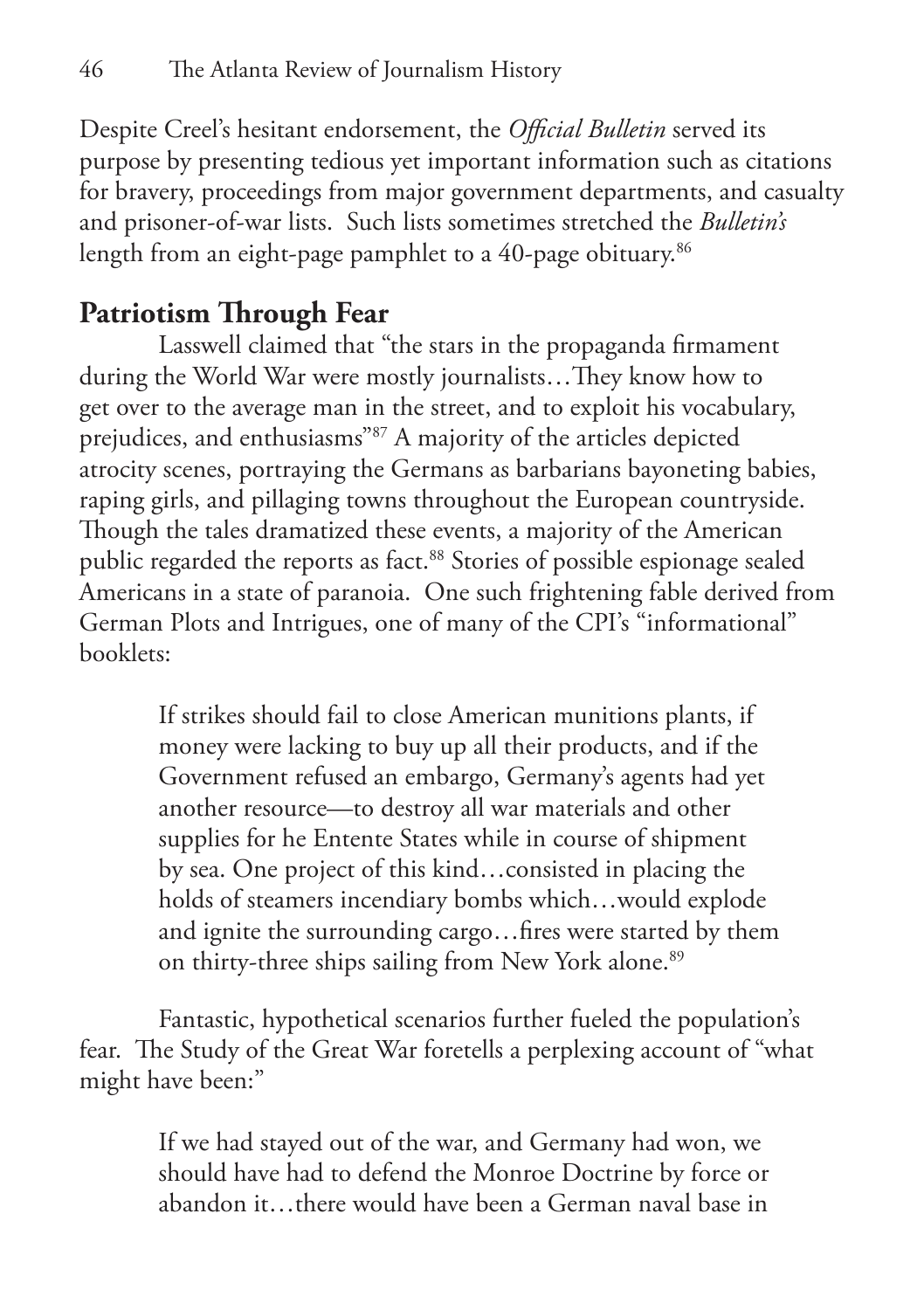the Caribbean commanding the Panama Canal…America's independence would be gone unless she was ready to fight for it. $90$ 

*Why America Fights Germany*, a CPI-endorsed booklet that sold more than 700,000 copies, presents "a graphic narrative of what a sudden invasion of the United States by these Germans would mean"91:

> One body [of German soldiers]…lands…and advances without meeting resistance…They [capture] Lakewood, a station on the Central Railroad of New Jersey…they pillage and burn the post-office and most of the hotels and stores… One feeble old woman…is taken out and hanged (to save a cartridge)…Fifty leading citizens are lined up…and shot… The troops move on to treat New Brunswick in the same way.<sup>92</sup>

Compositions created by the CPI focused on fear appeals. Perloff defined these appeals as "a persuasive communication that tries to scare people into changing their attitudes by conjuring up negative consequences that will occur if they do not comply with the message recommendations."93 Pratkanis and Aronson further explained that fear appeals are most effective when

> (1) they scare the hell out of people, (2) it offers a specific recommendation for overcoming the fear-arousing threat, (3) the recommended action is perceived as effective for reducing the threat and (4) the message recipient believes that he or she can perform the recommended action.<sup>94</sup>

The CPI achieved all four elements and, as a result, the appeals led to an explosion of anti-German fervor. Millions of Americans discarded anything remotely representing their enemy's country or culture. Public school boards banned German classes. Symphony conductors avoided works by Mozart and Beethoven. Liberty became the word of choice for Americans. Sauerkraut was renamed "liberty cabbage" and dachshunds "liberty pups." Even the mayor of Germantown, Indiana, renamed his city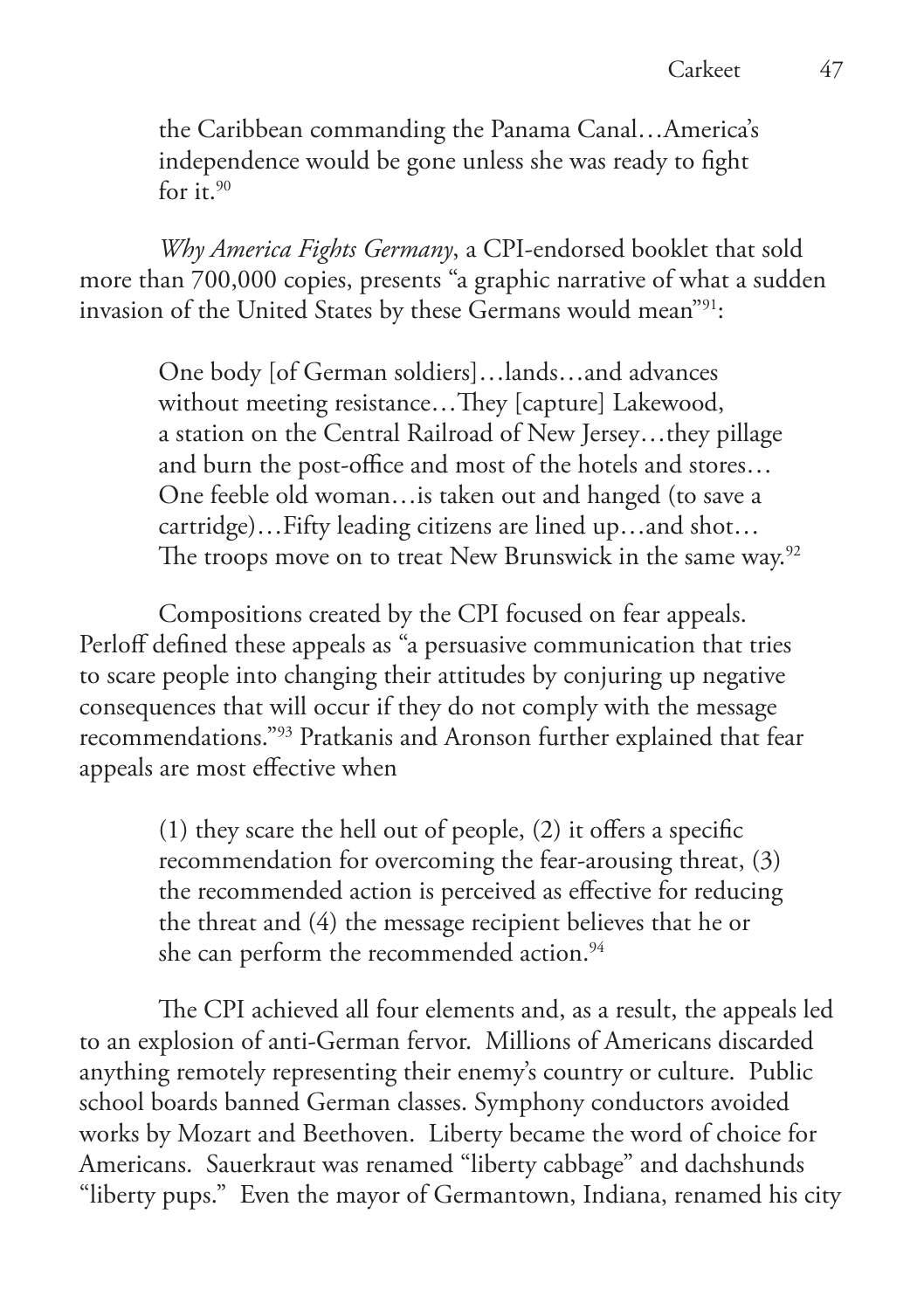#### Liberty.95

Americans hesitant in joining the anti-German sentiment were labeled as "slackers," a term originally coined as a derogatory statement toward draft dodgers. People branded as slackers were subjugated to insults, threats and even physical abuse by over-zealous patriots.<sup>96</sup> Those citizens courageous enough to rally in public places and speak out against the war found themselves surrounded and assaulted by mobs.<sup>97</sup> Baltimore, Maryland, erupted in violence when, on the eve of Wilson's declaration of war, "4,000 persons stormed the Academy of Music…swept a cordon of police aside, and smashed a big pacifist meeting to bits."98

As the war's casualty count increased, so did the magnitude and frequency of routed peace rallies. With the Espionage Act of 1917 and Sedition Act of 1918 soiling the First Amendment, vigilante groups took root throughout the nation.<sup>99</sup> Organizations such as the Knights of Liberty, the All-Allied Anti German League, and the Boy Spies of America attracted hundreds of thousands of members, all sharing the sole purpose of patrolling for and pummeling on pacifists.<sup>100</sup> Federal, state, and local authorities did little to punish or prevent the brutality. Some law enforcement agencies supported their own vigilantes, the most notorious belonging to the American Protective League. At its height in the summer of 1918, this nationally-recognized, anti-German group sponsored by the U.S. Department of Justice boasted over a quarter-million paying members<sup>101</sup>

Even President Wilson, whose 1912 campaign called for America taking her place as the "moral leader of the world," proclaimed:<sup>102</sup>

> "Once lead this people into war and they'll forget there was such a thing as tolerance. To fight you must be brutal and ruthless and the spirit of ruthless brutality will enter into the very fiber of our national life, infecting Congress, the courts, the policeman on the beat, the man in the street."<sup>103</sup>

A recorded statement of George Creel's position on the issue of stifling dissent through brute force remains undiscovered. He avoided direct contact with the topic altogether in his published works. However, Creel pondered the nation's political position during the conflict when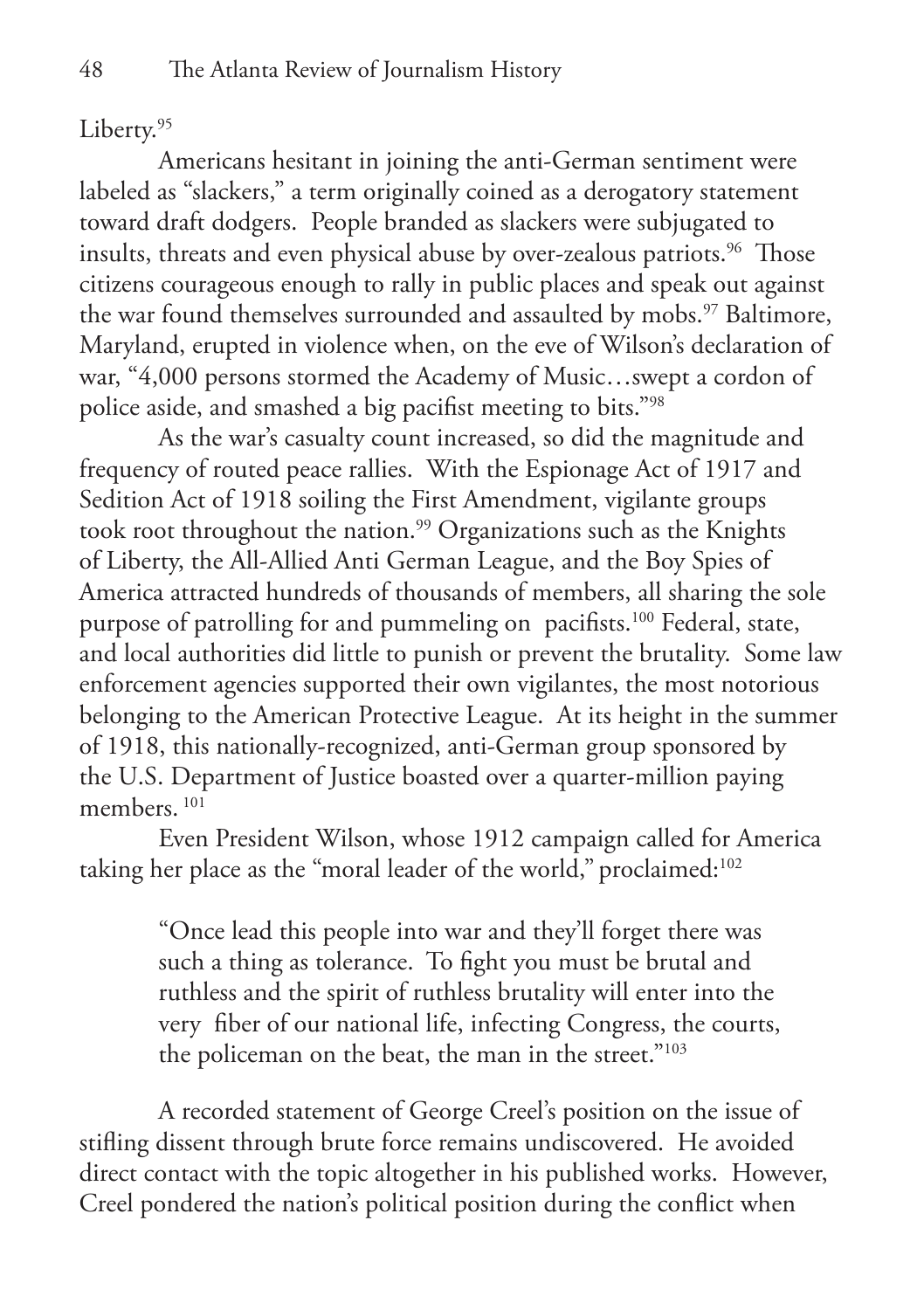he asked his readers, "How could the national emergency be met without national unity? …Not to combat prejudices and disaffection at home was to weaken the firing line."104

### **Propaganda in the Hallowed Halls of Academia**

Creel fretted that "public opinion was without shape and force." He believed the "life-and-death character of the struggle was not understood," and therefore "had to be brought to [the American people] as a matter of definite intellectual conviction."105 Consequently, the CPI scoured the countryside for patriotic professors. Through a trial-and-error system of what Creel dubbed as "popular pamphleteering," the Division of Civic and Educational Cooperation crept into the hallowed halls of academia.106

Creel set a trio of goals for this division: (1) "to make America's own purposes and ideals clear both to ourselves and to the world," (2) to present "the aims, methods, and ideals of the dynastic and feudal government of Germany," and (3) to give a "convenient form of information which would help in a constructive way in the daily tasks of a nation at war."107

Utilizing the words of Wilson, pamphlets such as *War, Labor, and Peace* and *The War Message and Facts Behind It* met the first objective. The former title tailored to those who preferred to skim rather than read, for it kept footnotes to short, bold phrases set next to the President's address to Congress:

> Wilson: An evident principle runs through the whole program I have outlined. It is the principle of justice to all peoples and nationalities, and their right to live on equal terms of liberty and safety with one another, whether they be strong or weak. Unless this principle be made its foundation no part of the structure of international justice can stand. The people of the United States could act upon no other principle.

Footnote: Justice, the principle of our program.<sup>108</sup>

In contrast, the latter booklet expanded each sentence transcribed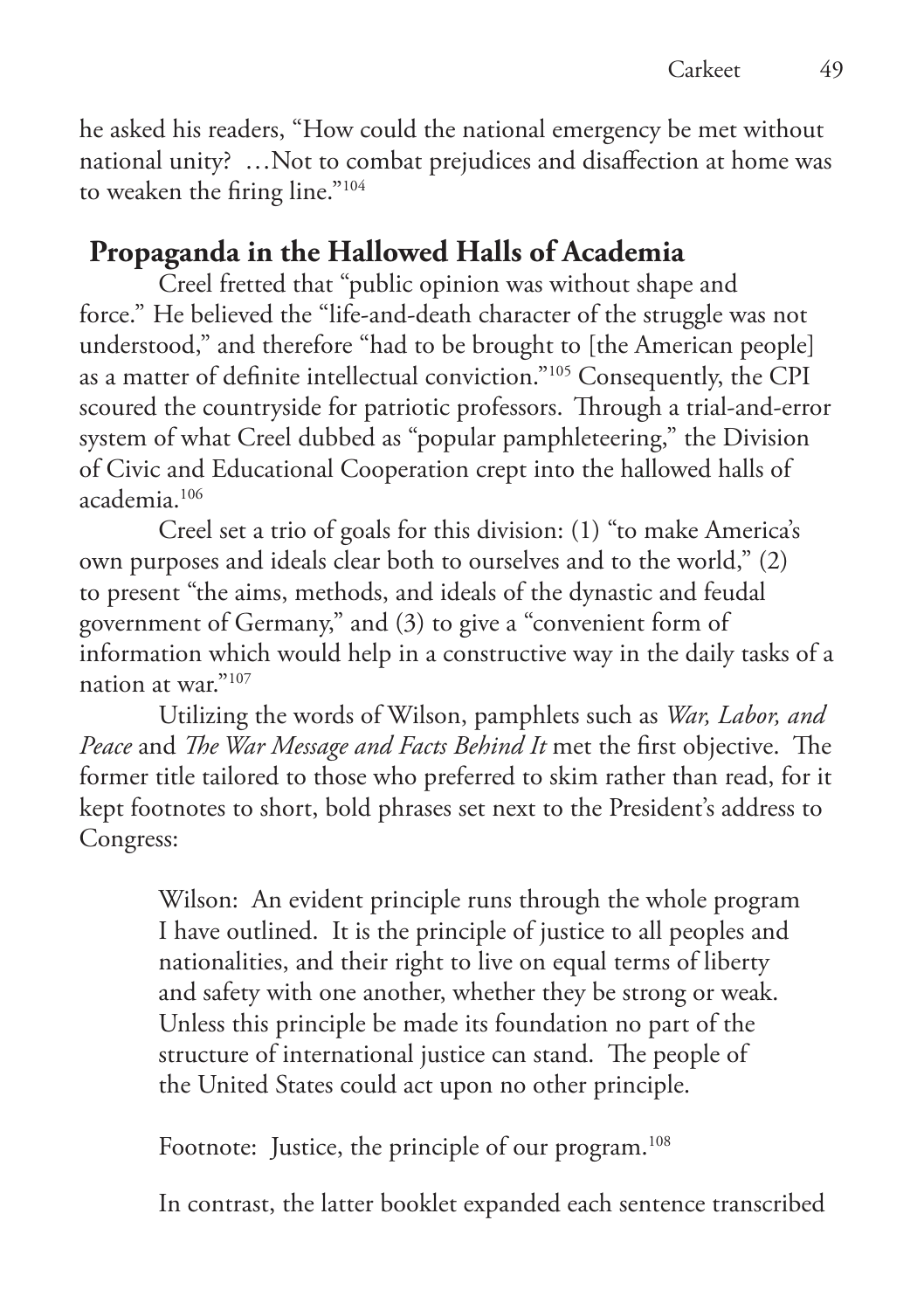from Wilson's speeches into essays:

Wilson: Neutrality is no longer feasible or desirable where the peace of the world is involved and the freedom of its peoples, and the menace to that peace and freedom lies in the existence of autocratic governments.

Footnote (Abbreviated): Contrast these two standards: Bethmann-Hollweg addressing the Reichstag, August 4, 1914: "We are now in a state of necessity, and necessity knows no law…" Or Frederick the Great…speaking in 1740 and giving the keynote to all his successors, "The question of right is an affair of ministers"…Against this set the words of the first President of the Young American Public…˝the foundation of our national policy will be laid in the pure and immutable principles of private morality, and the preeminence of free government be exemplified by all the attributes which can win the affections of its citizens and command the respect of the world...<sup>109</sup>

The Committee accomplished its second pamphleteering goal with *The President's Flag Day Address* and *Conquest and Kultur*. Both booklets rely on remarks by Germany's political leaders throughout the late 19<sup>th</sup> and early  $20<sup>th</sup>$  centuries. Many direct quotes derived from questionable secondary and tertiary sources. *The President's Flag Day Address*, for example, contains quotations taken from the *Yellow Book*, the French equivalent to America's *Red, White, & Blue Propaganda Pamphlet Series*. 110

Regardless of the pamphlets' sources, either booklet eluded to Germany entering the war not only to expand its empire…

> 'Must kultur rear its domes over mountains of corpses, oceans of tears, and the death rattle of the conquered? Yes; it must… The might of the conqueror is the highest law before which the conquered must bow.'111

…but also because

'War is the noblest and holiest expression of human activity… Still and deep in the German heart must live the joy of battle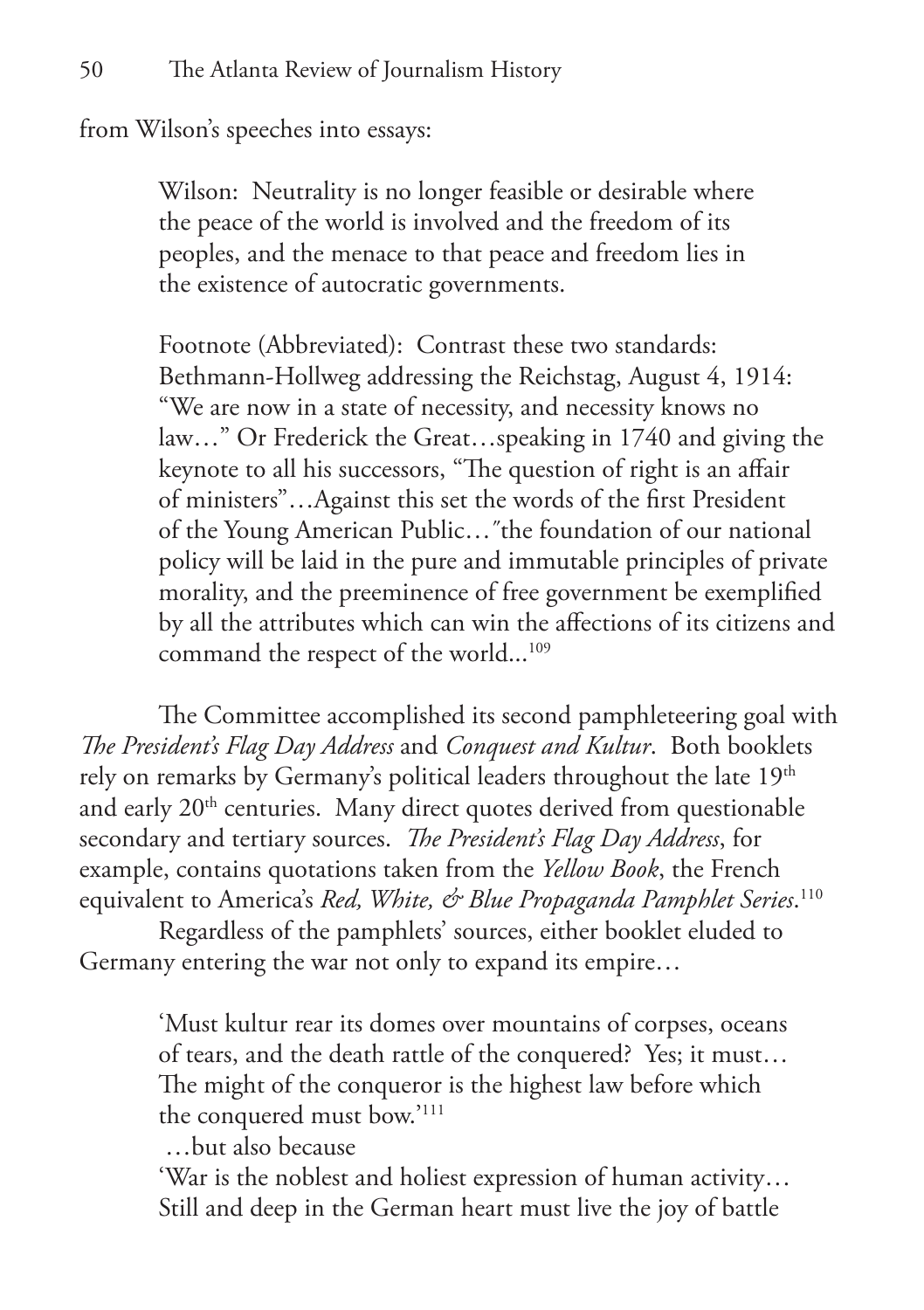and longing for it. Let us [The Germans] ridicule to the utmost the old women in breeches who fear war and deplore it as cruel and revolting. No; war is beautiful.'112

The third—and perhaps most important—objective spreads among the most prolific pamphlets. *The First Session of the War Congress* "included every measure which became a law, either or not it had a direct bearing upon the war."<sup>113</sup> The acts passed by the 65<sup>th</sup> Congress ranged from the remarkable…

> The aviation act provided for additional officers and enlisted men, in such numbers as the President might deem necessary, and set aside \$640,000,000 in a lump sum for their pay and equipment, and for the purchase and production of all types of aircraft, guns, armament, aviation field, barracks, etc.<sup>114</sup>

…to the routine:

Upon complaint of the Treasury Department that the current quarter dollars would not "stack," this act was passed approving a change in the position of the eagle, the rearrangement of the stars and lettering, and a slight concavity of the surface.<sup>115</sup>

*Home Reading Course for Citizen Soldiers* targeted the millions of men signed up for selective service. The booklet, which covers a variety of topics from military bearing to monthly pay, maintains an informal tone and "does not attempt to give binding rules and directions."116 The authors—a collaborative effort between The War Department and the CPI—differentiated their work with German military "doctrine" by promoting individualism and "fair play:"

> An army made up of self-reliant, thinking men has a great advantage over a merely machine-like army…fighting fairly and treating even the enemy with as much humanity as his own conduct will permit. As for slaughtering or enslaving the civilian population of captured territory, attacking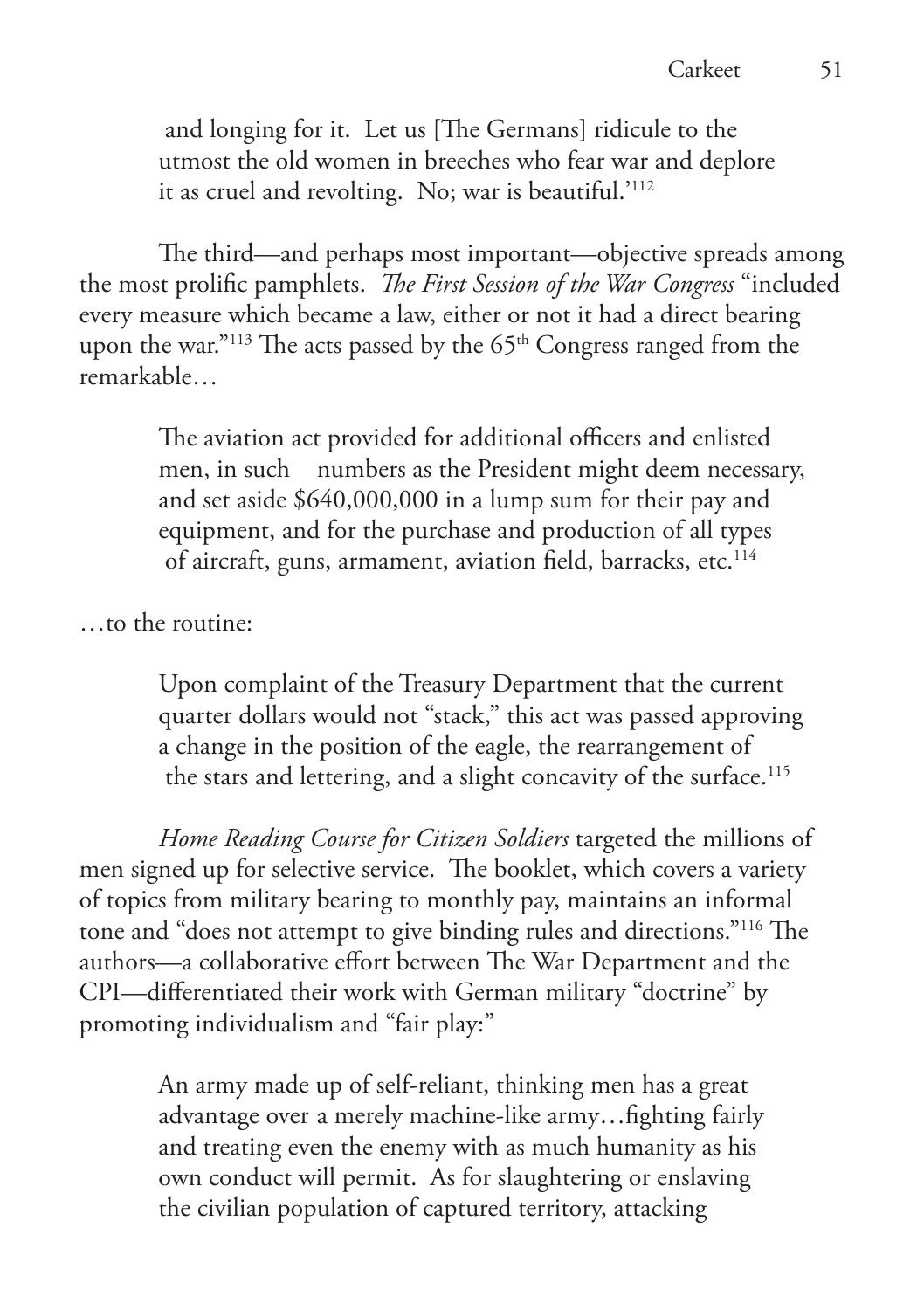prisoners, or assaulting women American soldiers would as little commit such crimes in time of war as in time of peace. In this respect most of the civilized nations of the world think alike.<sup>117</sup>

The authors unintentionally implied their loyalty to outdated tactics and units. Comments such as "singing and whistling is usually not allowed but encouraged" and "the Cavalry will again come into its own before the war is ended" are as baseless in modern warfare as Belgium's atrocity stories that soaked the Allied press.118 To its merit, *Home Reading Course for Citizen Soldiers* provided potential recruits with a superb introduction to the structure and culture of the United States Army. Subjects such as saluting, insignia, drill, marches, and formations remain applicable to this day.<sup>119</sup>

*The National Service Handbook* should be recognized as the most "biased free" booklet in the CPI library. It outlines the government's plan to mobilize the nation via a collaborative effort between private industries and federal institutions. The handbook urges

> …every citizen [to] give his all, whether this be time, or money, or life or all three...[by] answering an ever-increasing demand manifested by citizens throughout the Nation for reliable information on all branches of service, military and non-military, this Handbook is published.120

*The National Service Handbook* covers hundreds of topics from mining coal and manufacturing munitions to subsidizing farmers and assigning women in the workforce. It dives into greater detail on America's military branches than *Home Reading Course for Citizen Soldiers*. For example, the *Handbook* lists the specific physical, moral, and mental qualifications for officer candidate school, a rigorous, 60- to 90-day program to turn college-educated civilians and non-commissioned officers into second lieutenants or ensigns.<sup>121</sup>

*The National Service Handbook* also served as a recruiting tool for "professional men and women."122 From lawyers to preachers, nearly every profession received a footnote on how it could contribute to the war. Not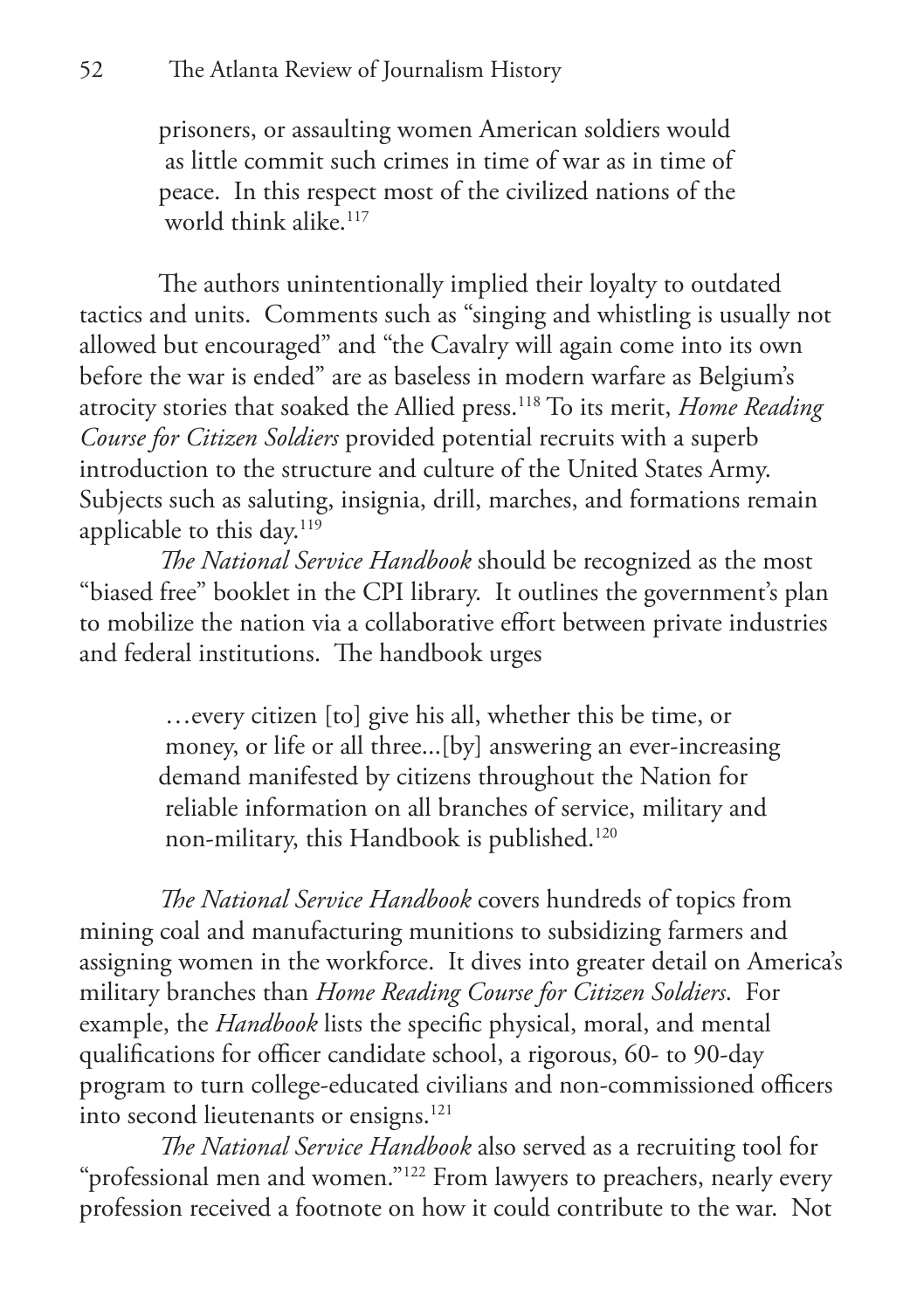surprisingly, the publication speaks highly of individuals with skills that directly correlated with the functions of the CPI, particularly orators and artists:

> It is necessary to provide as speakers at public meetings where the principles of our Government, the causes of the war, the duty of the citizen, and other topics may be discussed with a view to informing the public, enlightening the ignorant, and inspiring the faithful and loyal.<sup>123</sup>

The artists of the country can render a distinguished service by employing their talents in the creation of war posters…The war will provide the opportunity and the challenge to American artists. Their work can be a great stimulus to recruiting for the various branches of service, to support of Government loans, to relief work, and to encouragement of civilian work behind the lines.124

Officially, nearly every government agency praised the pamphlets' historical and political accuracy. In reality, the Division of Civic and Educational Cooperation relied on scholars to write cleverly skewed pamphlets to "deceptively enlighten the already manipulated American Public."125 Titles such as *The German Whisper and Conquest and Kultur*  depicted a militaristic Germany threatening to "douse the flames of democracy."126 Other booklets, such as *The Kaiserite in America: One Hundred and One German Lies, Published Especially for the Commercial Travelers of America*, sought to counter any pro-German propaganda on American soil. The CPI distributed the work to secondary and tertiary teachers. While academic rigor of these pieces remained dubious, professors—out of patriotism or paranoia—used them as study guides.<sup>127</sup>

Historical inaccuracies compounded when respectable thinkers, such as John Dewey and Walter Lippmann, endorsed the "objectivity" of the Division of Civic and Educational Cooperation. Even in the face of this trend, a few scholars refused to fall in line. Randolph Bourne, John Dewey's former pupil, felt betrayed by his mentor's collaboration with the war effort.128 In one of several essays, Bourne attacked his colleagues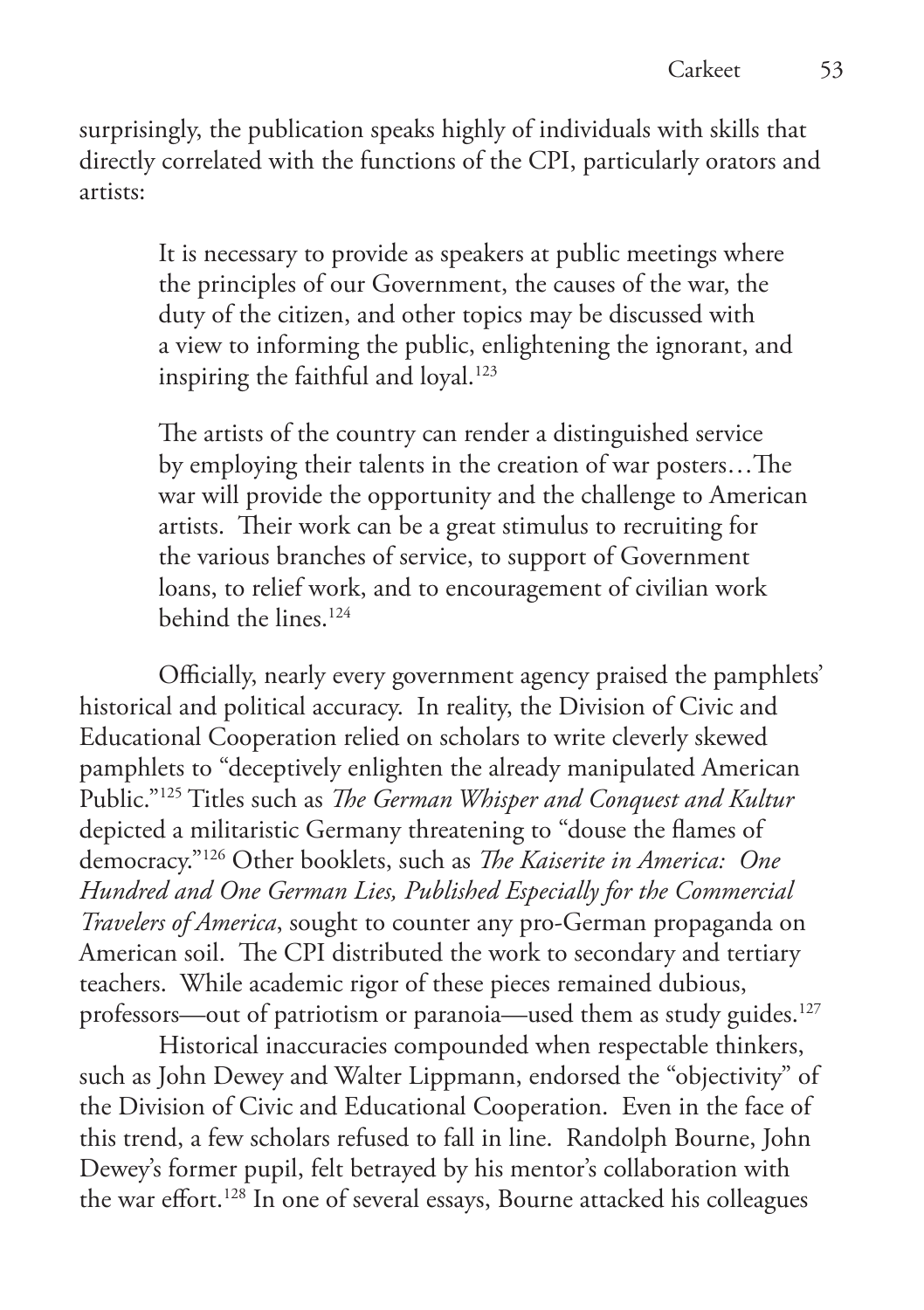for self-consciously guiding the country into the conflict. "[The] German intellectuals went to war to save their culture from barbarization," wrote Bourne. "And the French went to war to save their beautiful France! Are not our intellectuals equally fatuous when they tell us that our war of all wars is stainless and thrillingly achieving for good?"129

The CPI ensured such dissent would descend on deaf ears. However, the organization had limited control over scholars who promoted the war but failed to write in a manner easily absorbable for professors and their pupils. Instead, these authors tailored their prose to gain approval from their scholarly peers. Their pamphlets "consisted of page-long paragraphs, complex sentences, and vague generalities."130 Sherman's *American and Allied Ideals: An Appeal to Those Who Are Neither Hot nor Cold i*s a testament to the archaic language:

> Contemporary German thought is prehistoric, reversionary, paradoxical. It seeks to fly against the great winds of time, to row against the deep current of human purposes, to ignore the grand agreements of civilized man, and to seek its sanction in the unconscious law of the jungle. The Allies are seeking to cooperate with the power not of ourselves which has been struggling for righteousness through the entire history of man; and their cause will be borne forward by the confluent moral energies of all times and peoples.<sup>131</sup>

Even if the reader comprehended the rhetoric, he or she probably questioned the author's loyalty. Instead of persuading people to support the war, Sherman insulted the efforts of other propagandists by "warning" readers that:

> The first temptation of the propagandist is to become a wily liar, betraying the cause which he advocates by false emphasis, garbled reports, and the suppression of evidence. His second temptation is to become a blind and venomous hater of every

one and all things that oppose propagation of his faith. His third temptation is to yield to megalomania and national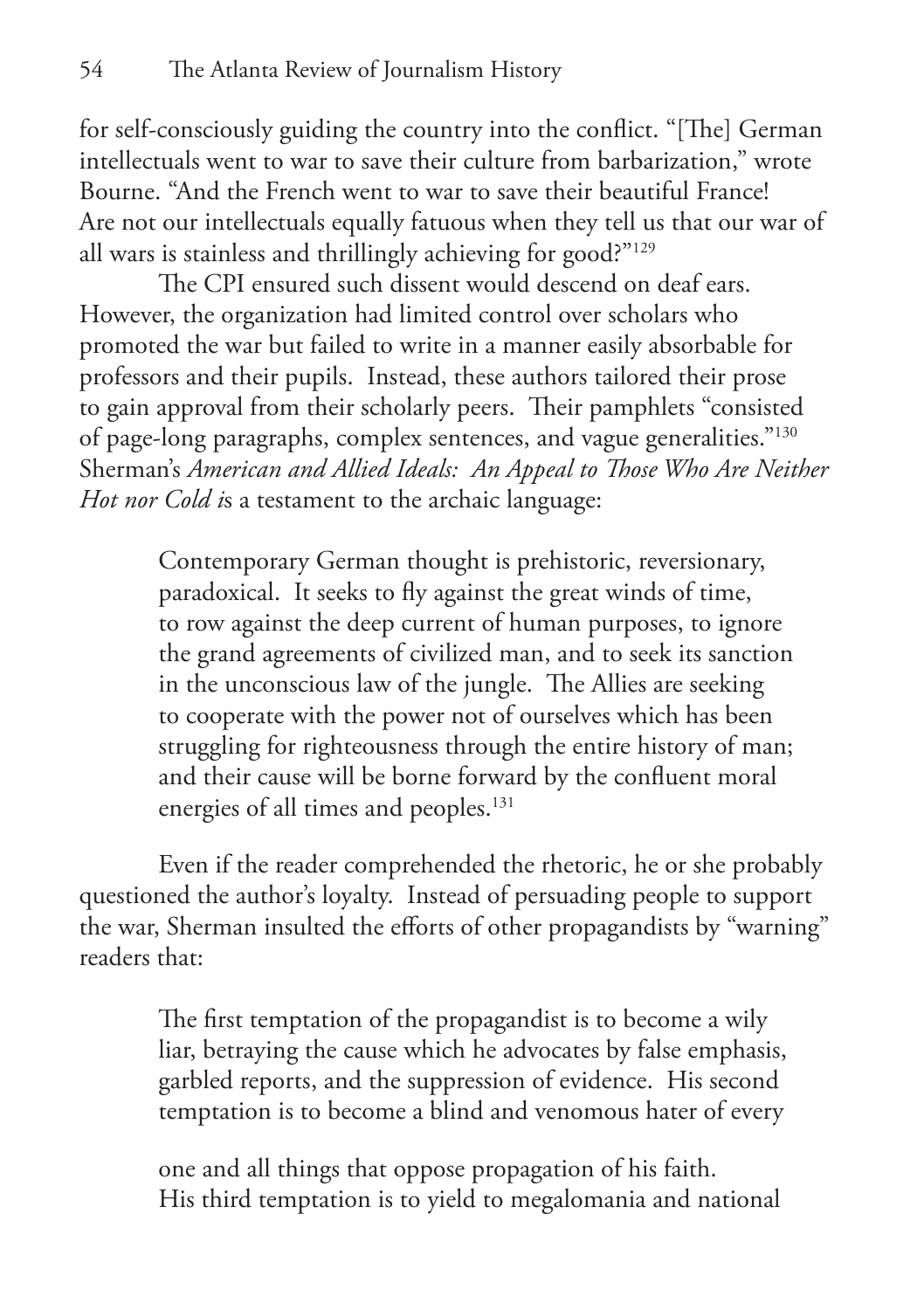egotism—signs of that madness, which, according to the ancient proverb, appears in those whom God has marked for destruction.<sup>132</sup>

Sherman kept the confusion consistent right through his merciful conclusion:

> We need not fear the perils that best the propagandist if we have once a clear vision of the object of our propaganda. We need not fear lest we become wily liars, for our very object is that central human truth which is the object of all knowledge. We need not fear lest we become venomous haters, for the very object is the inculcation of the sense of human brotherhood and human compassion. We need not fear lest we become besotted nationalists, for our very object is the inculcation of a sense of those common things which should be precious to all men,everywhere, at all times. We have drawn the sword to defend what Cicero beautifully called, "the country of all intelligent beings."133

In other cases, the author's writing style is not at fault. Rather, his selection of sources plagues the persuasive value of the composition. Charles Altschul's *German Militarism and Its German Critics* is one such pamphlet. Although better constructed for mainstream consumption, Altschul's work suffers from its primary source: *Vorwärts*, a German daily newspaper. Before its temporary suppression by its own government in June of 1915, *Vorwärts* was the mouthpiece for the Social Democratic Party.<sup>134</sup> Its editorials spewed socialist rhetoric so profusely that the newspaper spat at the face of Wilson's war slogan: "making the world safe for democracy." The fact that Altschul considered *Vorwärts* a pro-Allied propaganda piece pits his faith in America's forefathers and, more importantly, the war effort into question.

Altschul made a noble attempt to reveal the "barbarism" of the German military. His collection of eyewitness accounts, however, resides in the extreme realms of the ridiculous…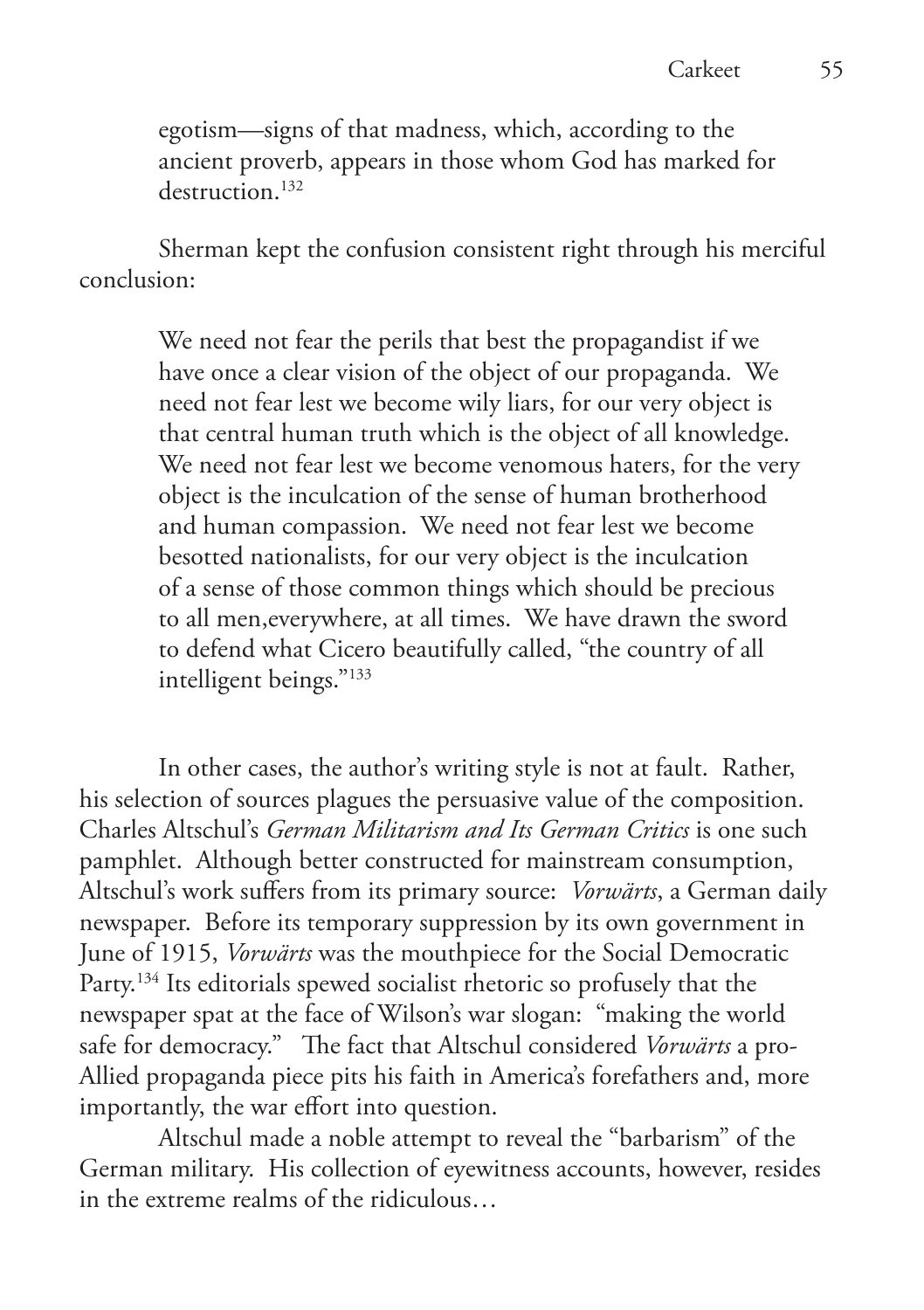"Witness offered to pay N.C.O. Reichle all the liquor he would drink all week if he would abstain from beating one day. This was refused on the ground that he had to do enough beating every morning to get properly aroused."135

…or the reasonable:

"Once when it was very cold, the captain ordered the drill to be carried out in the barracks and only half an hour in the open air. The soldiers thereupon had to stand outside for half an hour at attention." 136

Altschul seems to have taken liberties while translating Vorwärts and other German documents, for what German editorial—even one speaking out against the war—would quote Shakespeare?

> "The socialist proletariat declines all responsibility for the events conjured up by a governing class that is deluded unto madness. The socialist proletariat knows that new life will blossom out of the ruins, for itself in particular. All responsibility fall upon those in power today! For them it is a question of TO BE or NOT TO BE!"137

Other pamphlets possessed neither prose nor point, as exemplified in *The Great War: From Spectator to Participant.* The pamphlet suffers from conclusions too outlandish to be considered propaganda:

> It was when the British Parliament in 1867 passed the second reform bill and England became a democracy…English aristocrats had fully seen their mistakes during our Civil War and had [begun] to see the greatest statesmen of the nineteenth century had as yet produced was not born in a manor house on an English countryside, but in a log cabin in Kentucky.138

To capitalize his poor performance, McLaughlin apologized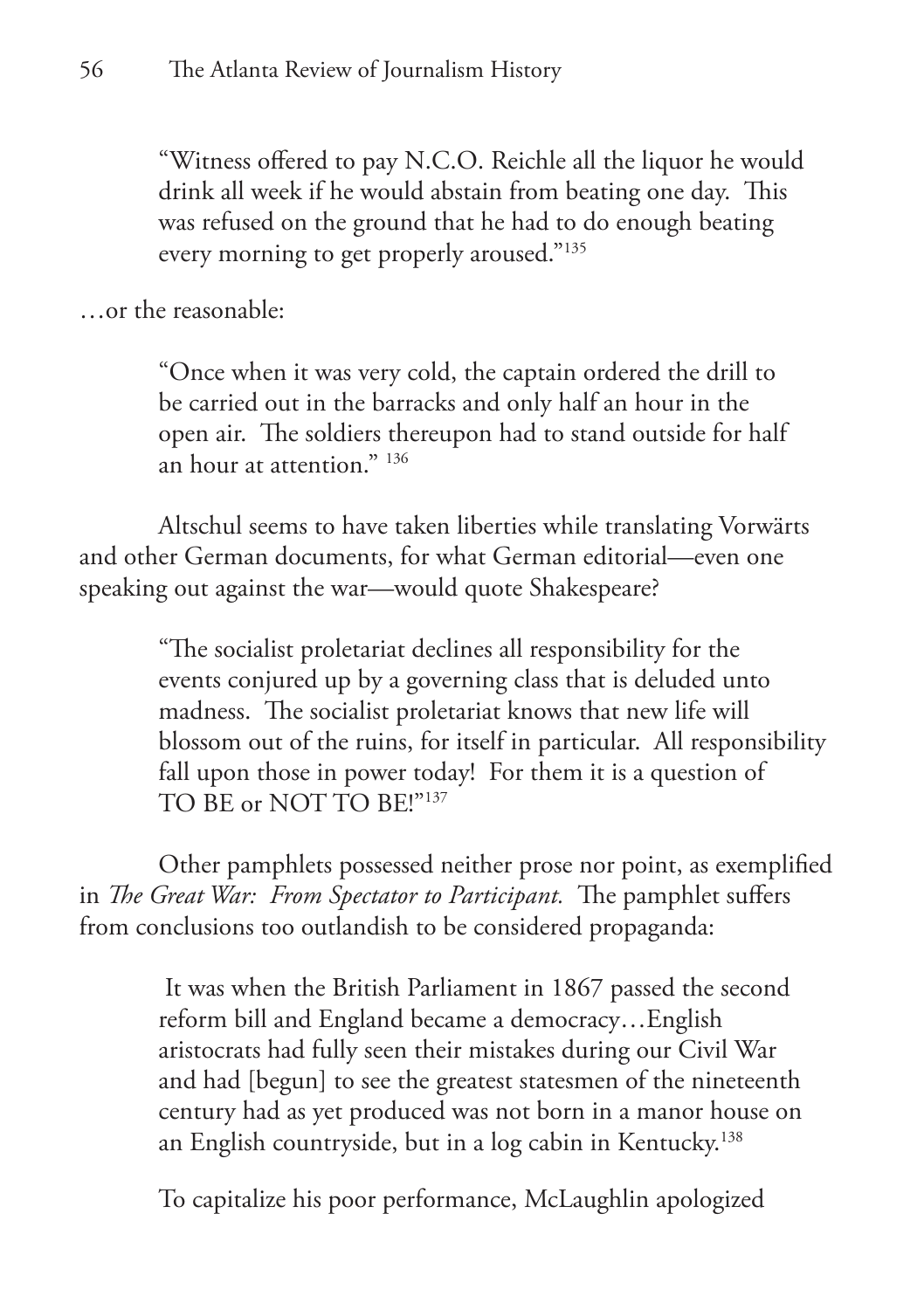for giving "…only a meager outline of the story and [telling] it ineffectively."139

Creel gave the writers of the Division of Civic and Educational Cooperation a single order: "to do their work so that they would not be ashamed it 20 years later." Sherman, Altschul, and McLaughlin most likely never read that memo.<sup>140</sup>

For these reasons, the CPI hired authors to create more comprehensible material. *The German War Code,* for example, creates simplistic arguments to persuade readers that "brutality, ruthlessness, terrorism, and violence of the German forces have [been] cold-bloodedly programmed for years by the German authorities:"141

> We are at war with a country that openly stands for the employment of hired assassins…to overcome its enemy… German army officers are warned against being misled by the excessive humanitarianism of the present age, which the German manual says has generated into "sentimentality and flabby emotion."<sup>142</sup>

The CPI constantly criticized Germany's military doctrine. Several pamphlets such as *A War of Self-Defense* exaggerated otherwise undeniable material:

> The United States ought…to have yielded to the Kaiser's extension of his invasive [u-boat] battle line out upon the ocean to the twentieth meridian in our direction, we should have had no reason for forcibly resisting its extension at the Kaiser's command to the thirtieth degree, nor the sixtieth, nor even to the very 3-mile limit off our own coast line.<sup>143</sup>

These pamphlets also played on the country's naïve outlook on armed conflict. In *The German War Code*, authors George Scott and James Garner claimed that

> The German Government further declares its manual of war law that "all measures" which conduce to the attainment of the object of the war are permissible…All means which modern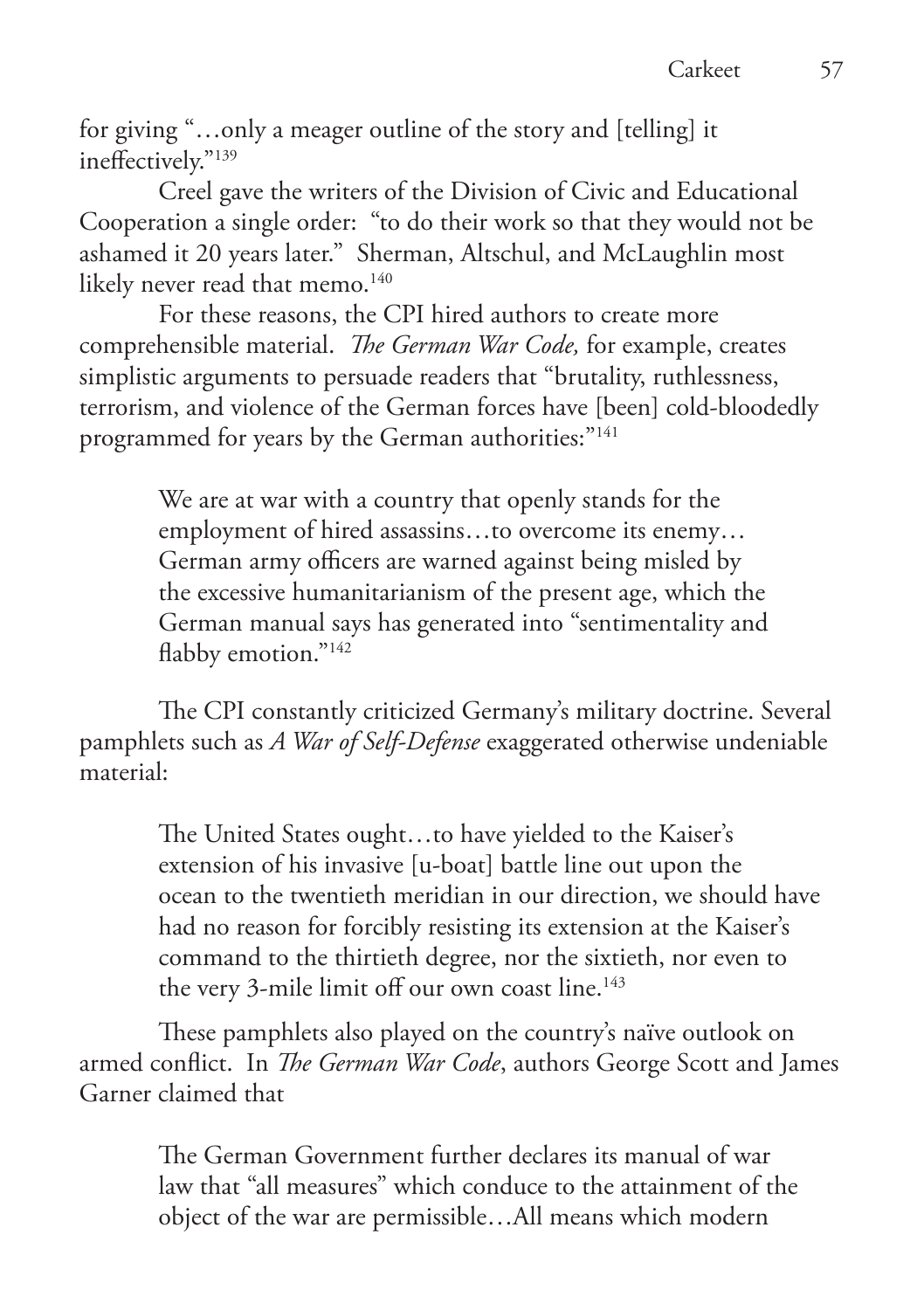#### 58 The Atlanta Review of Journalism History

invention affords, including the fullest, most dangerous, and most massive means of destruction, may be utilized…144

Scott and Garner proceeded to criticize German "war law" manuals for their lack of compassion and chivalry. Unlike their Allied equivalents, German military doctrine supposedly discarded humanitarianism,

> …thus making it proper for German officers to employ… poisonous gases, to poison wells in Southwest Africa, to drop bombs in the streets and plazas of undefended towns, to bombard coast towns where not a battery or soldier was to be found, [and] to torpedo merchant vessels on sight without the slightest attempt to save their passengers and crews...<sup>145</sup>

Other pamphlets quoted "authentic" documents from the German military. In *German War Practices,* translation booklets distributed to German soldiers supposedly consisted of these phrases: "If you lie to me, I will have you shot immediately;" "Carry out all the furniture;" and the author's personal favorite, "I am thirsty. Bring me beer, gin, or rum."146 The most persuasive pamphlets relied on eyewitness accounts from the Western Front. In *German Treatment of Conquered Territory*, American writer Grace Ellery Channing recorded his personal observations in Belgium.<sup>147</sup> He makes the following statement to those citizens against America's entrance in the war:

> Those who think otherwise are those who have not looked on at the Prussian system at work and who lack any imagination to conceive it. They have not seen the people of the liberated regions arrive in groups, dumb and terrible, like hunted animals, almost dehumanized by misery. Of mothers whose young daughters have been torn from them, the tongue lacks language to speak. One wonders, as one listens, that there is a woman left sane where the German army has passed.<sup>148</sup>

When not describing the diabolical deeds of the German Empire, the pamphlets focused on boosting morale. They answered America's most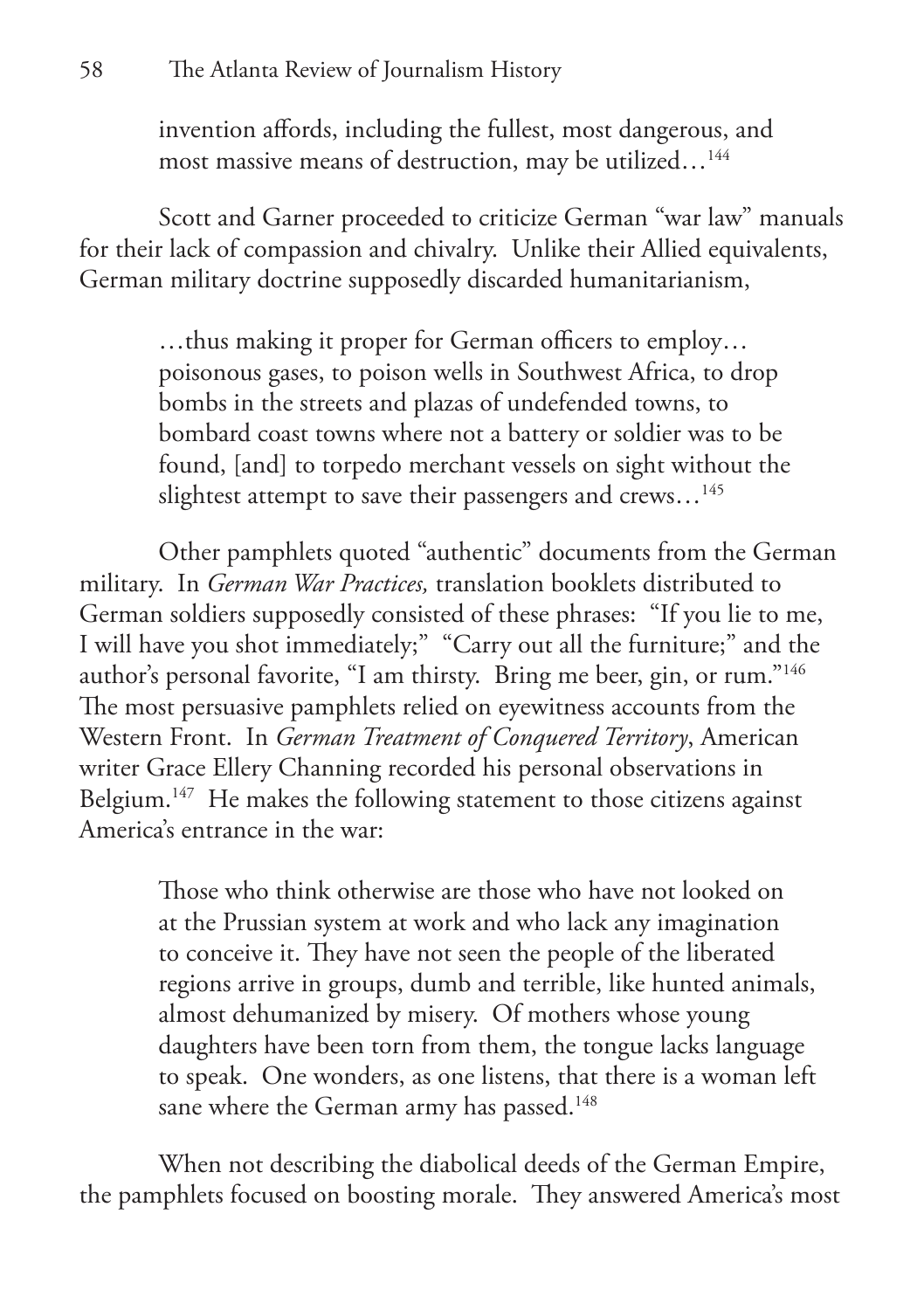fundamental question at the time: Why are we fighting Germany? *The Nation in Arms* takes a direct approach to the answer by stating Germany "…made the attack on us; not on our shores, but on our ships, our lives, our rights, our future."149 *Why America Fights Germany*  complements the remarks, stating

> The German Government has drowned our citizens, sunk our ships, destroyed our property, insulted our flag…Mercy and justice through all the world are at stake…Germany plans to dominate the Old World from its center, and to-day has largely accomplished the plan. In a few years, it will be too late to stop her.<sup>150</sup>

Booklets such as *The Study of the Great War* express the solemn "duty of all citizens to support the war whole-heartedly." It warns patriots of the "the men who are today speaking and writing and printing arguments against the war, [for they] are rendering more effective service to Germany than they could ever render in the fields with arms in their hands."151 *The Nation in Arms* endorses the American government when assuring

> The mothers and fathers, [the] wives and sisters, of American soldiers that the Congress has provided the money and the expert minds of this country are providing the experience and the knowledge…to protect our soldiers against any possible loss or sacrifice that can be avoided in this great undertaking.<sup>152</sup>

*The Battle Line of Democracy* provides a variety of stories, speeches and poems from classical and contemporary literature from not only America but her Allies as well.<sup>153</sup> The booklet opens with the words of Abraham Lincoln:

> "With malice toward none, with charity for all, with firmness in the right, as God gives us to see the right, let us strive on to finish the work we are in; to bind up the nation's wounds; to care for him who shall have borne the battle, and for his widow and his orphan—to do all which may achieve and cherish a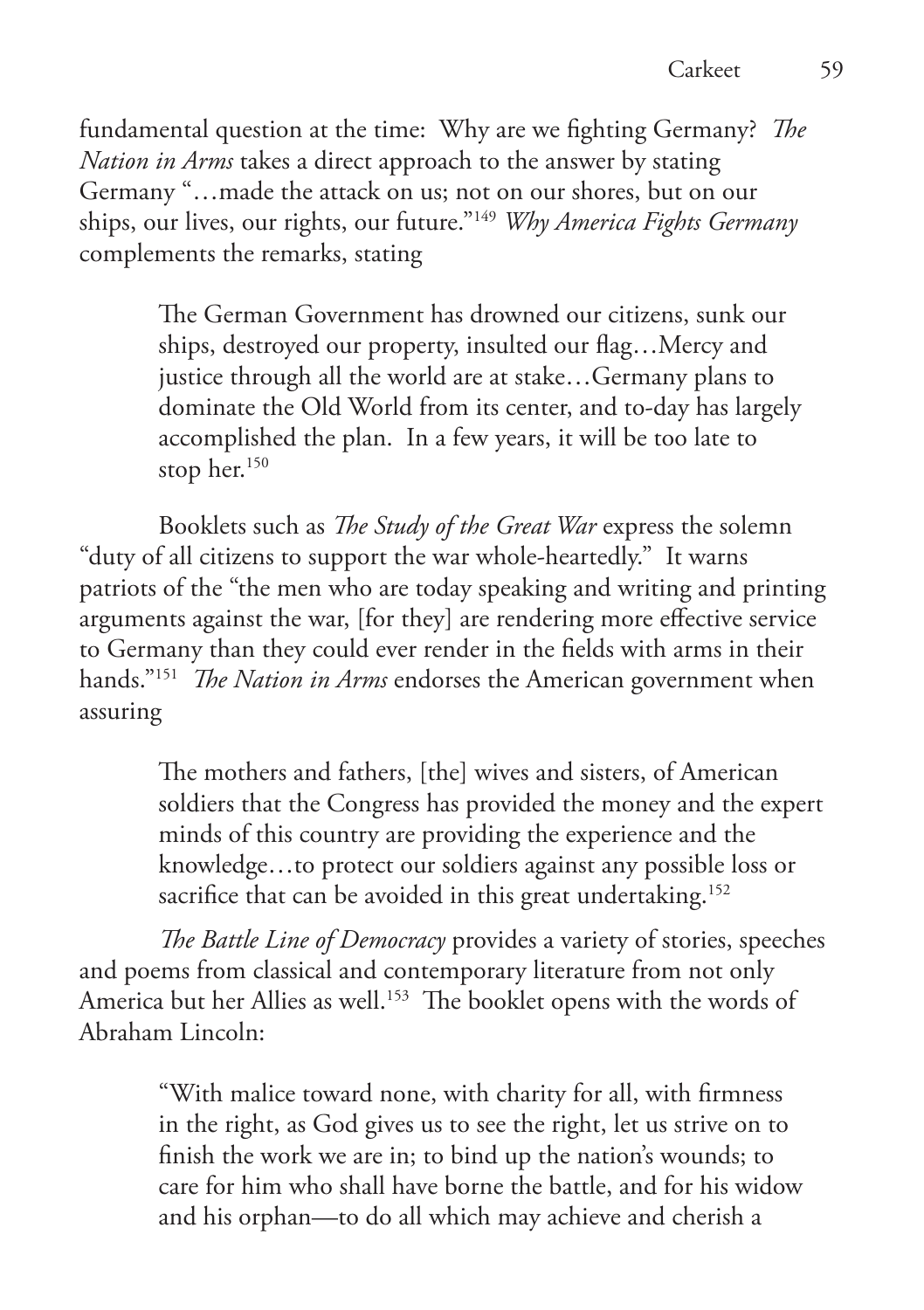just and lasting peace among ourselves, and with all nations."<sup>154</sup>

With over 5 million copies in print, *How the War Came to America* stands as the agency's most prominent contribution to pamphlet propaganda. It weaves an idealistic tale of how America, a peaceful society founded on the principles of equality, "sought every honorable means to preserve faith in that mutual sincerity between nations."155 Written by George Creel, the work "merits high marks in propaganda, if grotesque failures as history."156 The most deceptive comments reside in the Bolshevic Revolution of 1917:

> ...the free men of the all the world were thrilled and heartened by the news that the people of Russia had risen to throw off their Government and found a new democracy…here at last was a struggle in which all who love freedom have a stake. Further neutrality on our part would have been a crime to our ancestors, who had given their lives that we might be free.<sup>157</sup>

Regardless of quality, the copious messages created by the Division of Civic and Educational Cooperation required an audience with the patience and interest to read the lengthy material. People who possessed the ability and desire to examine the pamphlets were generally educated men in war-sensitive professions. Politicians, scholars, industrialists, engineers, and physicians were likely candidates for comprehending the message. Their highly visible, interactive positions allowed these individuals to recommend the publications to their peers, and, more importantly, disseminate key points at public gatherings such as rallies, lectures, board meetings, and briefings.158 The pamphlets—all 75 million copies—"became an arsenal from which speakers and newspapers drew whole batteries of speeches and editorials and special articles."<sup>159</sup>

### **Posters, Pictures, Paintings and Propaganda**

The CPI did not restrict its efforts to the written word. Creel feared that "the printed word might not be read, people might not choose to attend meetings or to watch motion pictures." He "had the conviction," and rightly so, "that the poster must play a great part in the fight for public opinion."160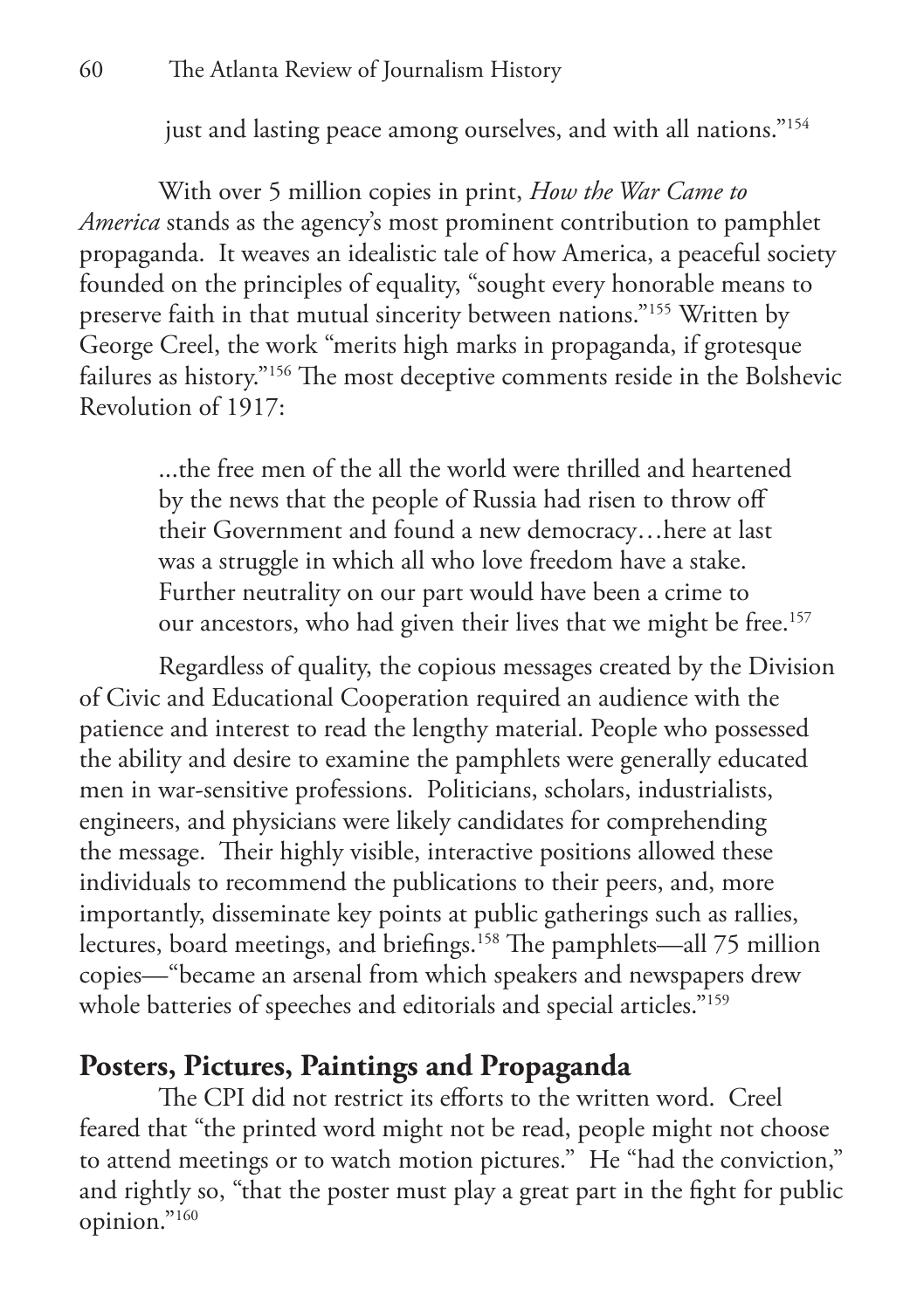The Division of Pictorial Publicity hired the most talented illustrators, sculptors, and cartoonists of the time. Unlike Creel's "pamphleteers," the CPI published specific instructions for their visual propagandists, especially during Liberty Loan drives:

> "When you sit down to draw a Liberty Loan cartoon your problem is just this: What can I draw that will most effectively make my readers buy bonds?

A pretty picture that appeals to the eye or a side-splitting humorous cartoon may catch the public fancy for the moment but you will decide after thinking it over that the really worthwhile thing from the standpoint of bond selling is not the appeal to the eye or to the sense of humor but the appeal to the brain and the heart.

If your cartoons leave your audience with something to think about or with some strong emotion they will accomplish their end. If you can make your readers think or feel strongly they will act.

Consider yourself a Liberty Bond salesman actually talking to your readers. Think of the arguments you would use in persuading them to buy. And then draw those arguments.

A general cartoon about the Liberty Loan crushing the Kaiser will sell few bonds, whereas a very specific and personal cartoon will sell many. The closer home you bring the problem to each individual the more bonds you will inspire him to buy.

Study out the psychology of every cartoon carefully and try to make each sell the maximum number of bonds. Remember that the success of the Fourth Liberty Loan depends in a measure upon the effectiveness of your cartoons. Make every cartoon count.

Nothing is more important to-day than the winning of the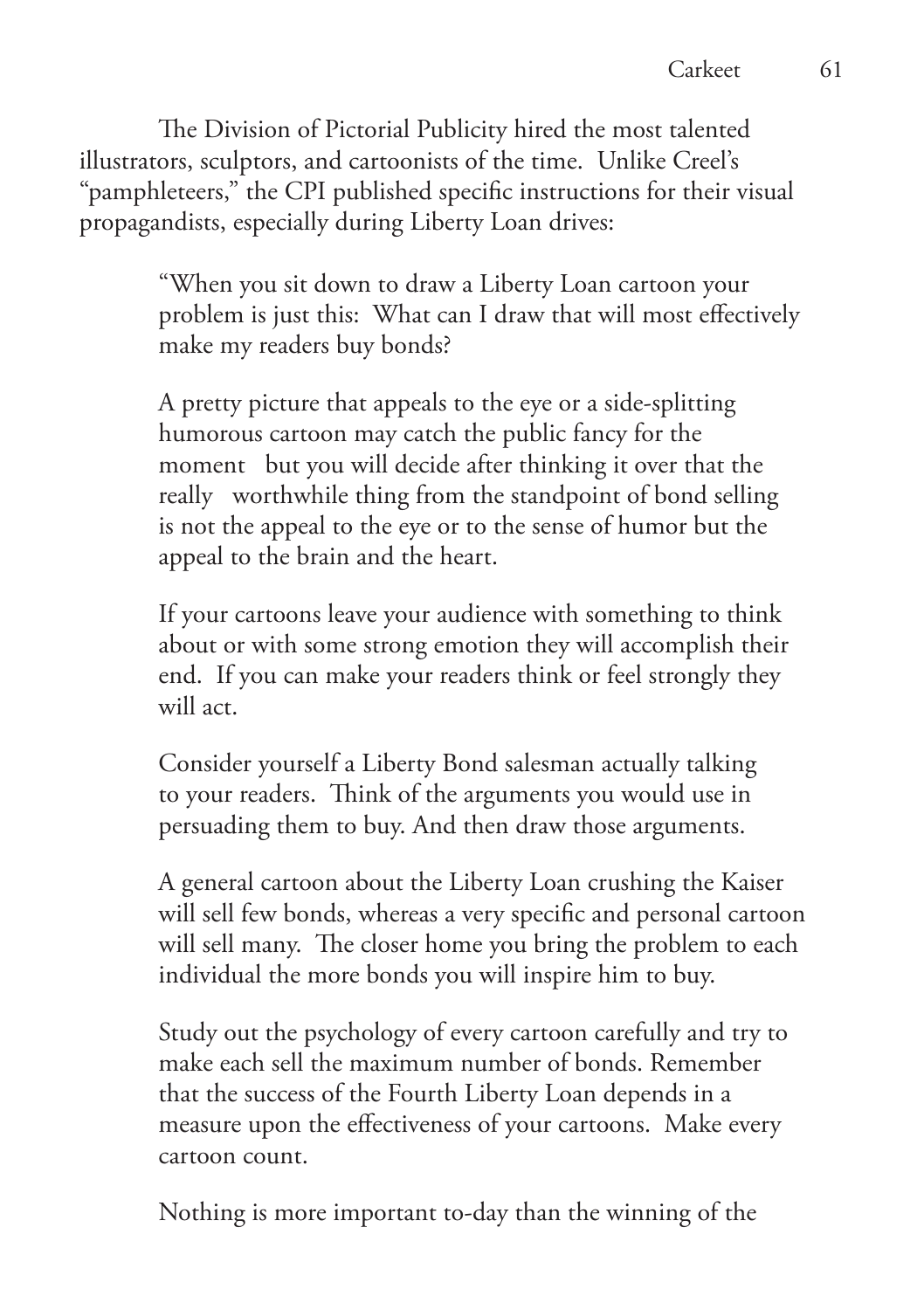#### 62 The Atlanta Review of Journalism History

war. The criterion of each act is therefore whether or not it is helping to hasten victory. The worth of each cartoon depends upon how much it aids in the national cause.

Every time you draw a cartoon you have the opportunity of helping to win the war.

Grasp every one. During the coming weeks your cartoons can be especially useful and we trust that you will draw as often as possible on the Fourth Liberty Loan…"161

The combination of control and creativity produced the desired results: the production of "posters that represented the best work of the best artists—posters into which the masters of the pen and brush had poured heart and soul as well as genius."162

The artists worked closely with publicity experts in the Advertising Division, an organization that purchased—but usually received at no charge—space in newspapers and magazines. Over 800 editors from monthly and weekly periodicals donated over \$2 million worth of advertising each year. By the summer of 1917, it was impossible to purchase a periodical void of CPI-endorsed material.<sup>163</sup>

American artists painted more than 2,000 different types of posters, more than any other single nation. Each were produced in mass quantities and plastered on walls and halls across the country.<sup>164</sup> The signs contained a variety of themes to complement their respective campaigns. Topics ranged from recruitment (Fig. 1) to food conservation (Fig. 2). The most prominent posters featured Uncle Sam, a fictitious character whose origins remain a mystery. The patriotic caricature gained popularity thanks to an U.S. Army recruitment poster painted by James Montgomery Flagg (Fig. 3). Flagg's masterpiece, however, skips the stroke of creative genius. The legendary phrase and pose is an adaptation of Alfred Leete's illustration of Lord Kitchner, one of Great Britain's war heroes (Fig. 4).165

Nevertheless, those working for the Division of Pictorial Publicity produced a variety of unique illustrations with original content. Recruitment sparked fierce competition among artists to create appealing posters for each branch of service (Figs. 5-8; Fig. 20). Other popular poster campaigns encouraged citizens to buy government (a.k.a. "Liberty")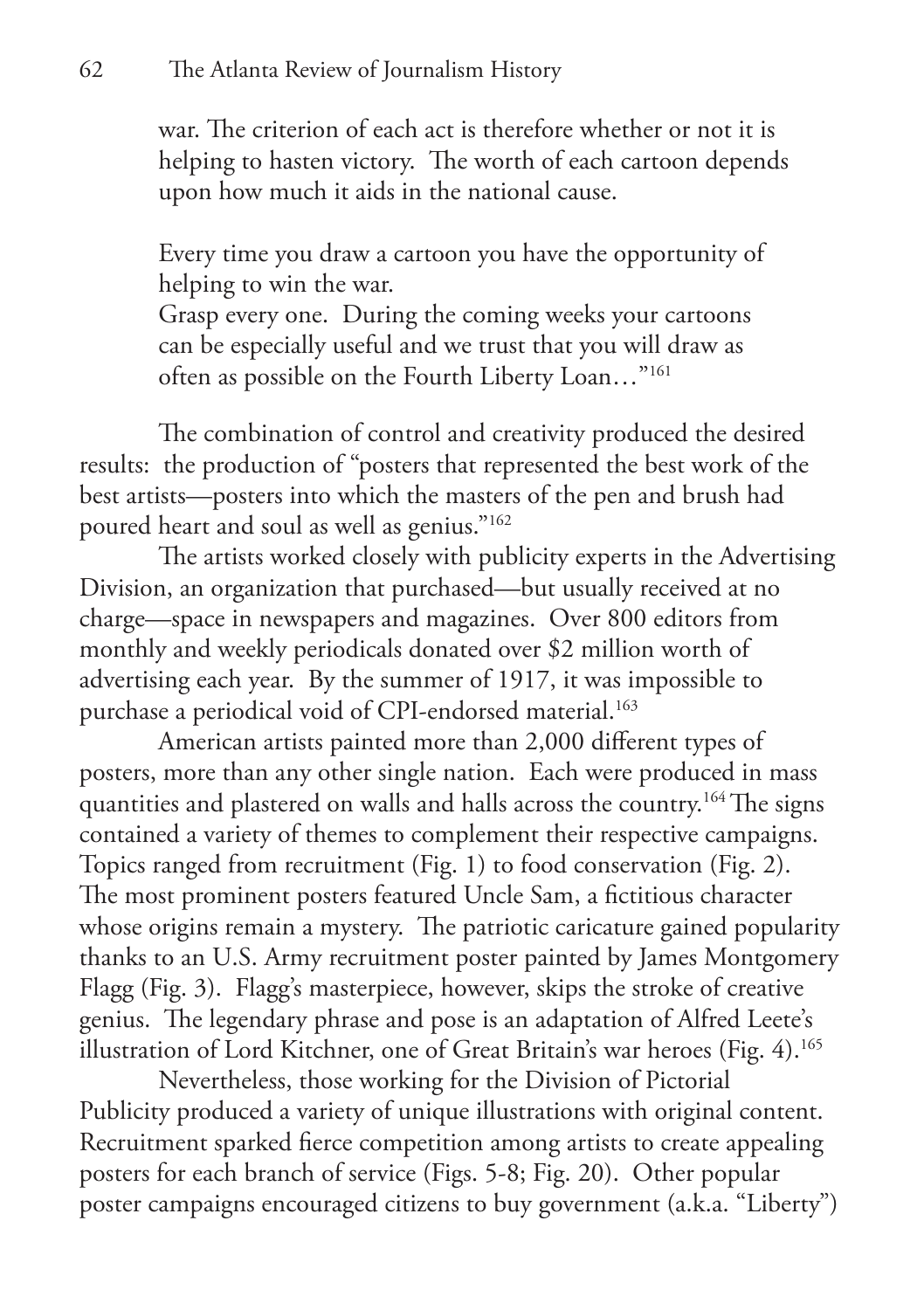bonds (Fig. 9) and combat espionage by self-censoring war sensitive information (Fig. 10). Although many illustrations demonized the Germans (Fig. 13; Fig. 18), other posters sought a more noble approach to reinforce morale by praising the work of manufacturers (Fig. 11; Fig. 17). Artists implemented similar techniques to gain support from the disenchanted African-American population (Fig. 12).<sup>166</sup>

Regardless of the genre, artists often illustrated women to sharpen the poster's image. They played a variety of roles from victims (Fig. 13) to guardians (Fig. 14). The most popular depiction consisted of women in nursing professions (Fig. 15).<sup>167</sup>

To the author's knowledge, a content analysis of American propaganda posters has yet to be scientifically classified. However, the ability to do so has been available to scholars when, in 1938, the Institute of Propaganda Analysis (IPA) published 10 propaganda devices.<sup>168</sup> The International Society for General Semantics (1995) shortened the list to 7 to better reflect propaganda with contemporary research. Although the Society utilized contemporary print advertisements as examples, the devices are no less applicable to the posters of the First World War. Table 1 presents a brief explanation of each propaganda device as described by the Society. The corresponding figures serve as samples.

| <b>Name</b>                     | <b>Description</b>                                                      | Figure (p.p.<br>$34 - 38$ |
|---------------------------------|-------------------------------------------------------------------------|---------------------------|
| <b>Name Calling</b>             | Associating entities with negative labels with<br>little or no evidence |                           |
| <b>Glittering</b><br>Generality | Associating entities with positive labels with<br>little or no evidence | 14                        |
| <b>Transfer</b>                 | Carry sanction and prestige to a particular<br>program                  | 15.                       |
| <b>Testimonial</b>              | A respected person lends support to a product,<br>program or cause      | 16                        |
| <b>Plain Folks</b>              | Claiming an idea is good because it is of the<br>people                 |                           |
| <b>Card Stacking</b>            | Fabricating evidence to present the worst or best<br>case scenario      | 18 & 19                   |
| <b>Band Wagon</b>               | Joining a group or cause because everyone<br>supports it                | 20                        |

# **Semantic Tools of Propaganda**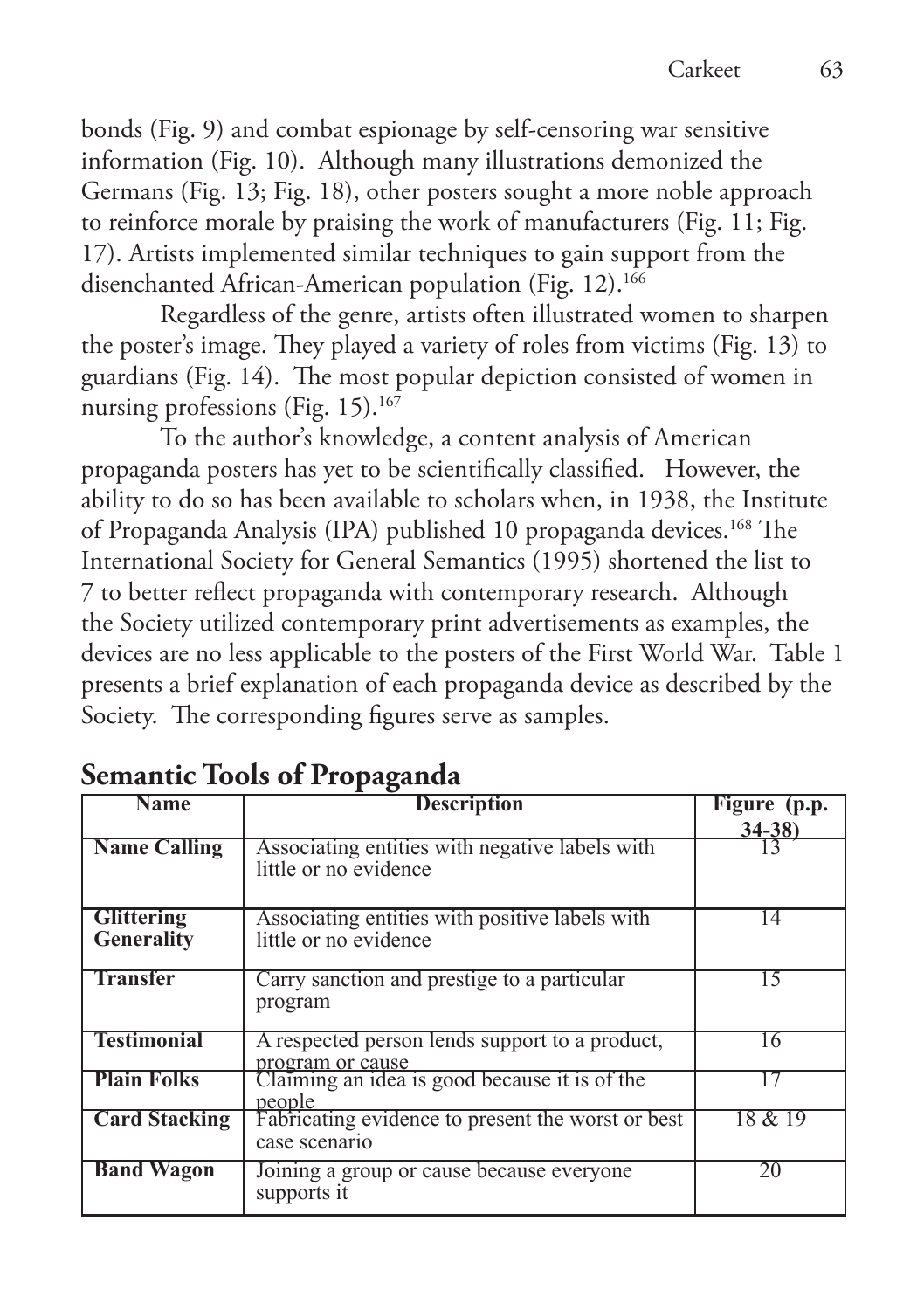### **Propaganda on the Silver Screen**

Moving images made their debut twenty years prior to World War I. Their popularity soon overshadowed that of paintings and photographs. In 1911, America boasted more than 11,500 motion picture theaters. By 1914, that number increased to 18,000 theaters selling more than 7 million tickets each day.169

 The governments of industrialized nations realized the cinema's persuasive power and included the medium as part of their propaganda efforts. When America entered the conflict, the "motion picture had come of age socially and politically," and that the film industry "had emerged as the most important vehicle for projecting the meaning of the war as the struggle of Good against Evil."<sup>170</sup>

The CPI dedicated an entire department to the relatively novel medium. Appropriately dubbed the Division of Films, this organization secured the war's promotion on the silver scren.

To do this, the CPI's filmmakers collaborated with the U.S. Army Signal Corps and negotiated with the creative, entrepreneurial minds in Hollywood. The Signal Corps boasted hundreds of cameras and cameramen deployed throughout America and Europe and provided nearly 1 million feet of film.171 The CPI included the Signal Corps' raw footage in educational documentaries.

At first, the CPI limited their productions to short films tailored to specific topics and audiences. Dull documentaries such as *Soldiers of the Sea, Army and Navy Sports,* and *The Medical Officers' Reserve Corps in Action* were thankfully never shown in theaters. Rather, the Committee restricted distribution to government agencies and patriotic societies so as "to avoid all appearance of competition with the commercial producers."172 This practice proved ineffective and was later abandoned in favor of meeting the needs of the mainstream.173

In 1918, the CPI produced three feature-length films: *Pershing's Crusaders, America's Answer,* and *Under Four Flags*. The trio shared a "newsreel" feel since they included "not only scenes of fighting, but glimpses of all of the activity connected with the beginning and carrying on of the war by America."174 The scenes depicted in *Pershing's Crusaders* exemplify this characteristic: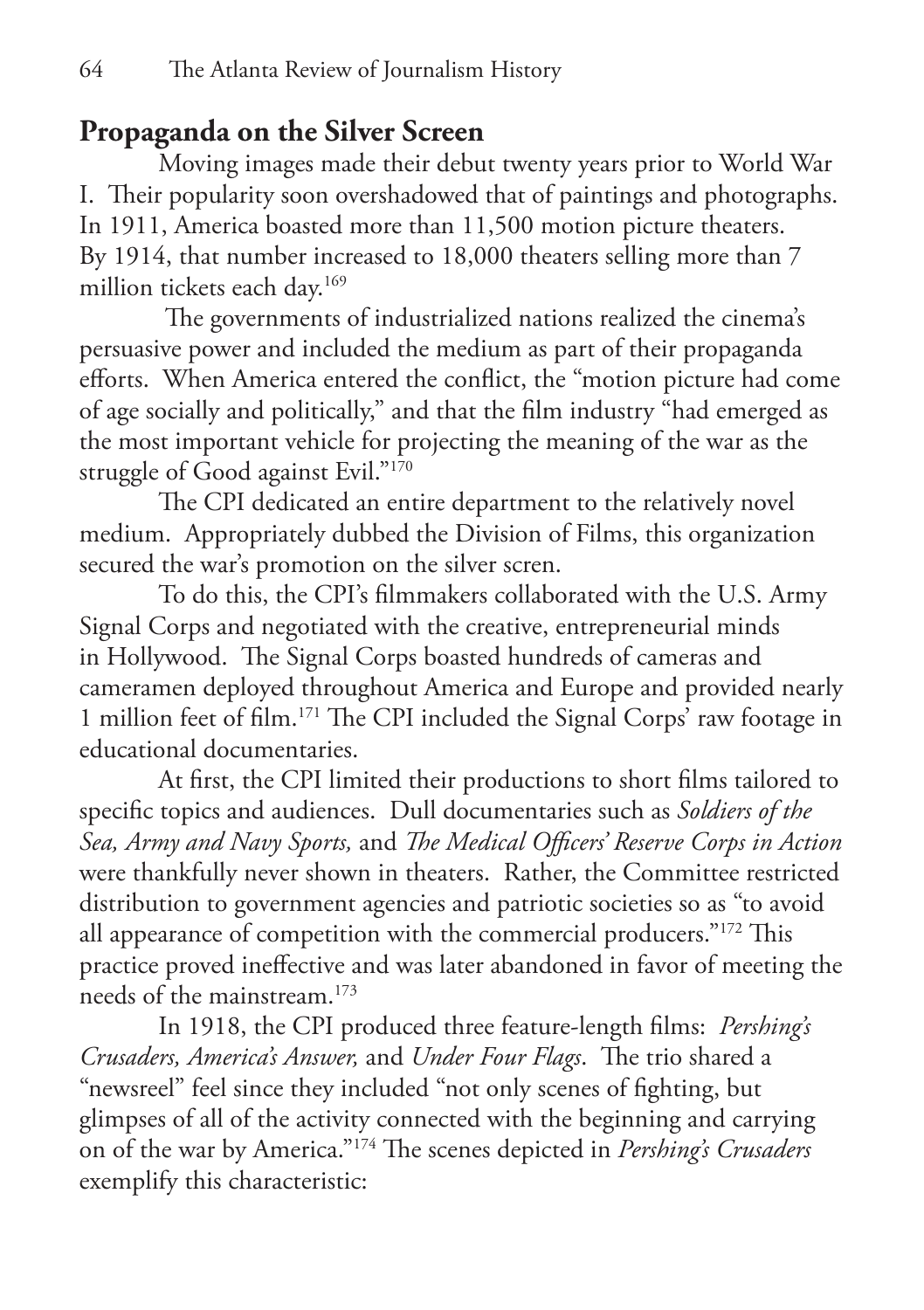The pictures begin with a representation in drawings and photographs of Germany's aggression and character… Farming and food are dealt with next to show one of the prime departments of American preparation…Workmen are pictured putting wood and steel together…Then comes America actually at war…soldiers in camp, training behind the lines…[then] on their way to the front.<sup>175</sup>

 The informative images of these films guised their true intent: to inspire audiences, impress allies, and intimidate enemies with America's uncontested commitment to defeating the Hun. Although they did not "live long in the memory of the world," these films were landmark achievements for the film industry.176 For the first time in motion picture history, a federal institution edited, distributed, and marketed movies for global consumption.177

*The Motion Picture News* summarized the mood in Tinseltown, claiming that "every individual in this industry wants to do his share," and promised that "through slides, film leaders and trailers…they will spread propaganda to the immediate mobilization of the country's great resources."178 In fact, Hollywood took the initiative in psychologically preparing the American people for war. Numerous newsreel agencies, having been denied access to the fighting fronts, turned to the motion picture companies for footage. The movie moguls orchestrated mock battles to fill in the dearth of real combat reels.179 These scenes—shot in the picturesque "battlefields" of California and New Jersey—evolved into hypothetical war dramas.

 *The Battle Cry of Peace* (1915) led the charge for this motif, as it vividly portrayed an unprepared America invaded by "a hostile European power."180 This nine-reel epic, regretfully labeled as "lost to neglect," urged audiences to abandon pacifism and join the war before it bled onto American soil.<sup>181</sup>

 Dozens of films, ranging from short documentaries to featurelength dramas, were produced. Though their styles and popularity differed, the majority of American motion pictures shared common themes. To the delight of audiences (and to the dismay of Creel), the private sector of the motion picture propaganda movement favored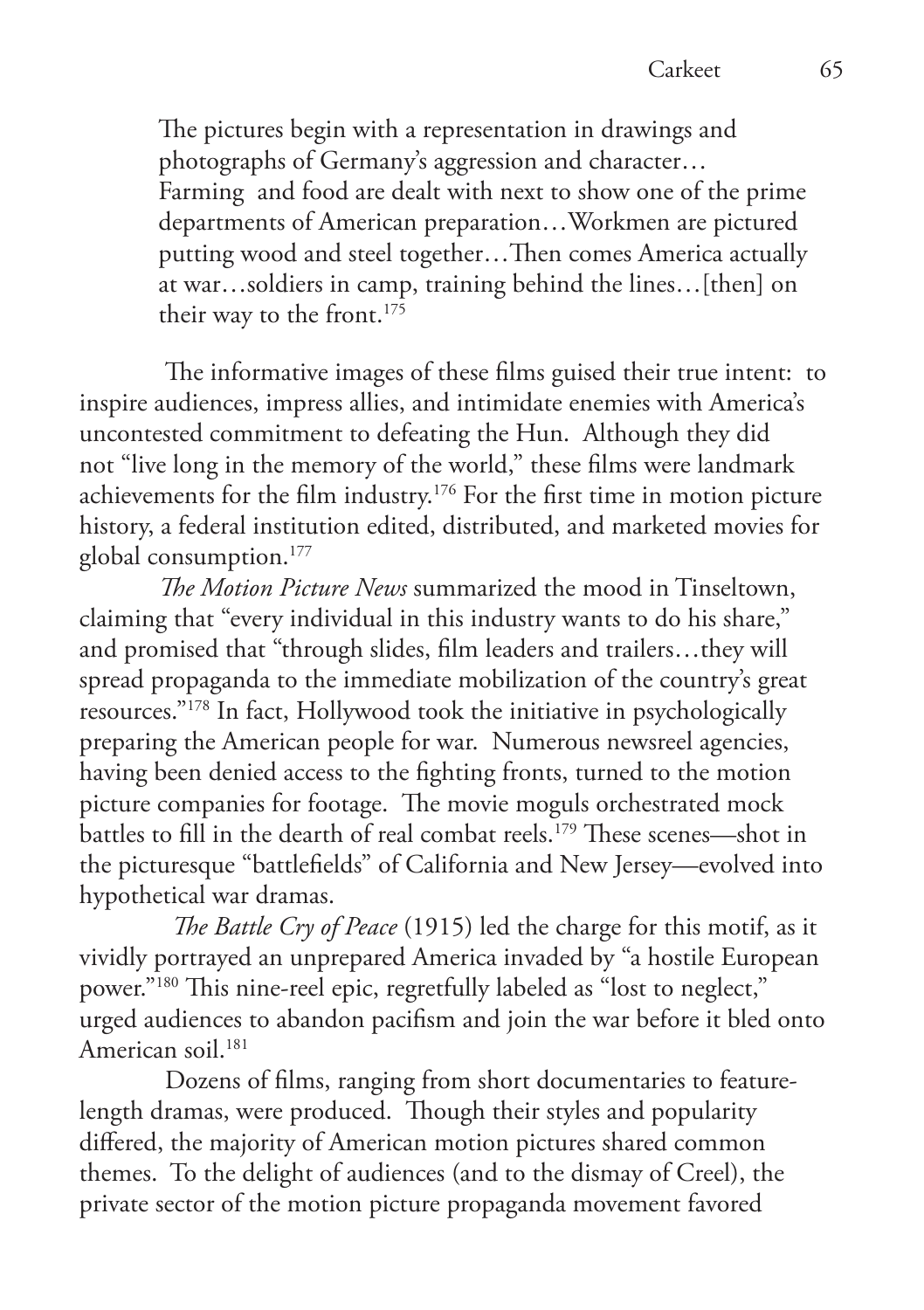the "dubious caricature of the enemy" rather than the glorious cause of America and her allies.182 Michael T. Isenberg, author of War on Film, observed that "films of the war period endorsed the axiom that the wearer of the German uniform was invariably a drunk, a looter or a rapist, following the cue of his emperor."183 Films such as *The Beast of Berlin*  (1918) and *Wolves of Kultur* (1918) "marked the Kaiser as both war fomenter and archvillain."184 One picture, *To Hell With the Kaiser* (1918), was so popular that Massachusetts riot police tussled with an angry mob who were denied admission.<sup>185</sup>

Other films substituted anti-German sentiment for other, arguably more crucial, motifs. Several pictures exalted the productivity of workers in munitions plants and shipyards. Some films promoted recruitment while others exaggerated the dire consequences of draft dodging. A handful of movies promoted food conservation.<sup>186</sup>

Many of America's celebrities lent their support both on- and off-screen. Douglas Fairbanks and Mary Pickford toured the nation urging Americans to buy Liberty Bonds.<sup>187</sup> During these drives, Japanese-American actor Sessue Hayakawa would lead the huge crowds in hearty shouts of "Banzai!"188 Musician George Cohan received the Congressional Gold Medal (not to be confused with the Congressional Medal of Honor) for composing Over There, a song that best reflected the nation's patriotism.189 While shooting *Hearts of the World*, director D.W. Griffith and his crew put themselves in harm's way by capturing actual battle footage on the front lines of France.190 Charlie Chaplin, the medium's master comedian, gave the greatest contribution of time and talent. He "managed not only to find humor in the subject but to transcend the mediocrity of the vast majority of war movies."191 Chaplin's *Shoulder Arms* (1918) received rave reviews but, according to Crighon Peet, "his villains were too absurd and his own adventures too fantastic to mean much as propaganda."192 When off the set, Chaplin wielded his celebrity status to pitch Liberty Bonds and sent autographed photos to shell-shocked Allied soldiers.<sup>193</sup>

Medium aside, the single quality that defined the Division of Film's uniqueness was its commitment to persuade people with low involvement tendencies. As Perloff explains, individuals of low involvement "believe that an issue has little or no impact on their lives."194 Although difficult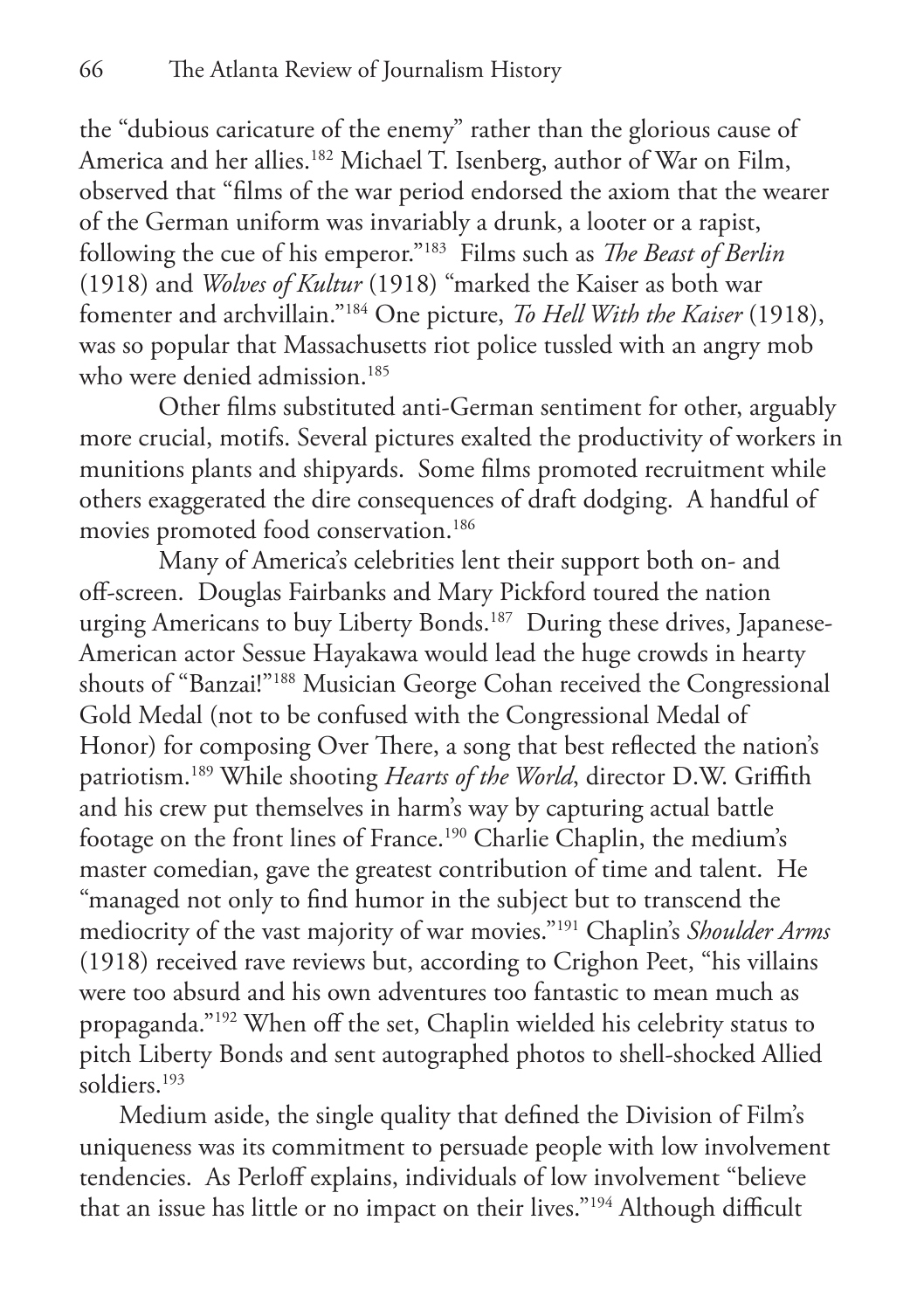to conceive that a world war would not dramatically alter a person's life, many Americans continued their daily routines with minimal interruption. Farmers, factory workers, and especially youths too young to register for the draft participated in day-to-day activities without coincidence. Verbose propaganda messages proved inconsequential since these people had little formal education and no interest. The Division of Films and, to a lesser extent, the Division of Pictorial Publicity bridged the communication gaps through emotional appeals.<sup>195</sup>

# **The Four-Minute Men**

Regular radio broadcasts sat several years distant when America entered the First World War. The CPI substituted the technological inadequacies by creating a nationwide organization of orators called The Four-Minute Men.<sup>196</sup> Creel described how a friend approached him with the proposal:

> In the very first hours of the committee, when we were still penned in the Navy library, fighting for breath, a handsome, rosey-cheeked youth burst through the crowd and caught my lapel in a death-grip. His name was Donald Ryerson…and the plan that he presented was the organization of volunteer speakers from the purpose of making patriotic speeches in motionpicture theaters…Had I had the time to weigh the proposition from every angle, it may be that I would have decided against it, for it was delicate and dangerous business to turn loose on the country an army of speakers impossible of exact control and yet vested in large degree with the authority of the government.<sup>197</sup>

Melodramatic flair aside, Creel's decision to incorporate Ryerson's organization into the CPI proved priceless to America's propaganda campaign. His concern for the lack of centralized control dissolved into a pool of praise thanks to the dedication of the Division's three chief organizers: Donald Ryerson, William Blair, and William Ingersoll.<sup>198</sup>

 The CPI adopted the name from the minutemen of the American Revolution, and combined it with the average time a speaker had to complete his presentation at a movie theater while the projectionist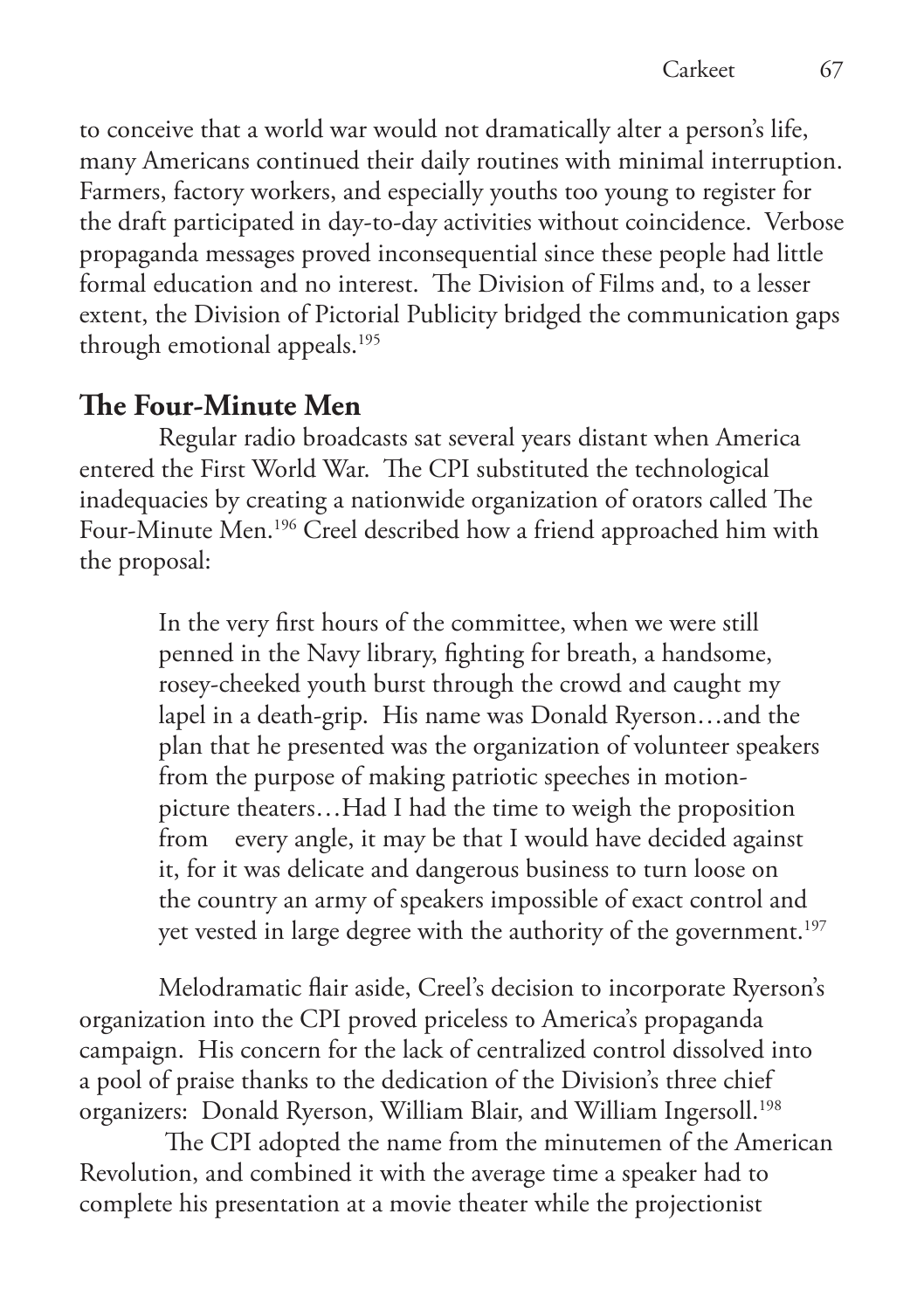changed film reels.199 This window for words was too small for "haphazard talks by nondescripts." Rather, the limit required "careful, studied, and rehearsed efforts of the best men in each community."200

Although theaters served as the staple setting for the Four-Minute Men, they also appeared at camps, colleges, churches, concerts, and other public gatherings.201 Millions of Americans listened to the emotionally stirring and presumably impromptu speeches. Few realized that the organization adhered to strict CPI guidelines repeatedly listed in *The Four-Minute Men Bulletin*. On May 22, 1917, they read as follows:

> The speech must not be longer than four minutes, which means there is no time for a single wasted word.

Speakers should go over their speech time and time again until the ideas are firmly fixed in their mind and can not be forgotten. This does not mean that the speech needs to be written out and committed [memorized], although most speakers, especially when limited in time, do best to commit.

Divide your speech carefully into certain divisions, say 15 seconds for final appeal; 45 seconds to describe the bond; 15 seconds for opening words, etc., etc. Any plan is better than none, and it can be amended every day in the light of experience.

There never was a speech yet that couldn't be improved. Never be satisfied with success. Aim to be more successful, and still more successful. So keep your eyes open. Read all the papers every day, to find a new slogan, or a new phraseology, or a new idea to replace something you have in your speech… Conceive of your speech as a mosaic made up of five or six hundred words, each one of which has its function.

Get your friends to criticize you pitilessly…Let your friends know that you want ruthless criticism. If their criticism isn't sound, you can reject it. If it is sound, wouldn't you be foolish to reject it?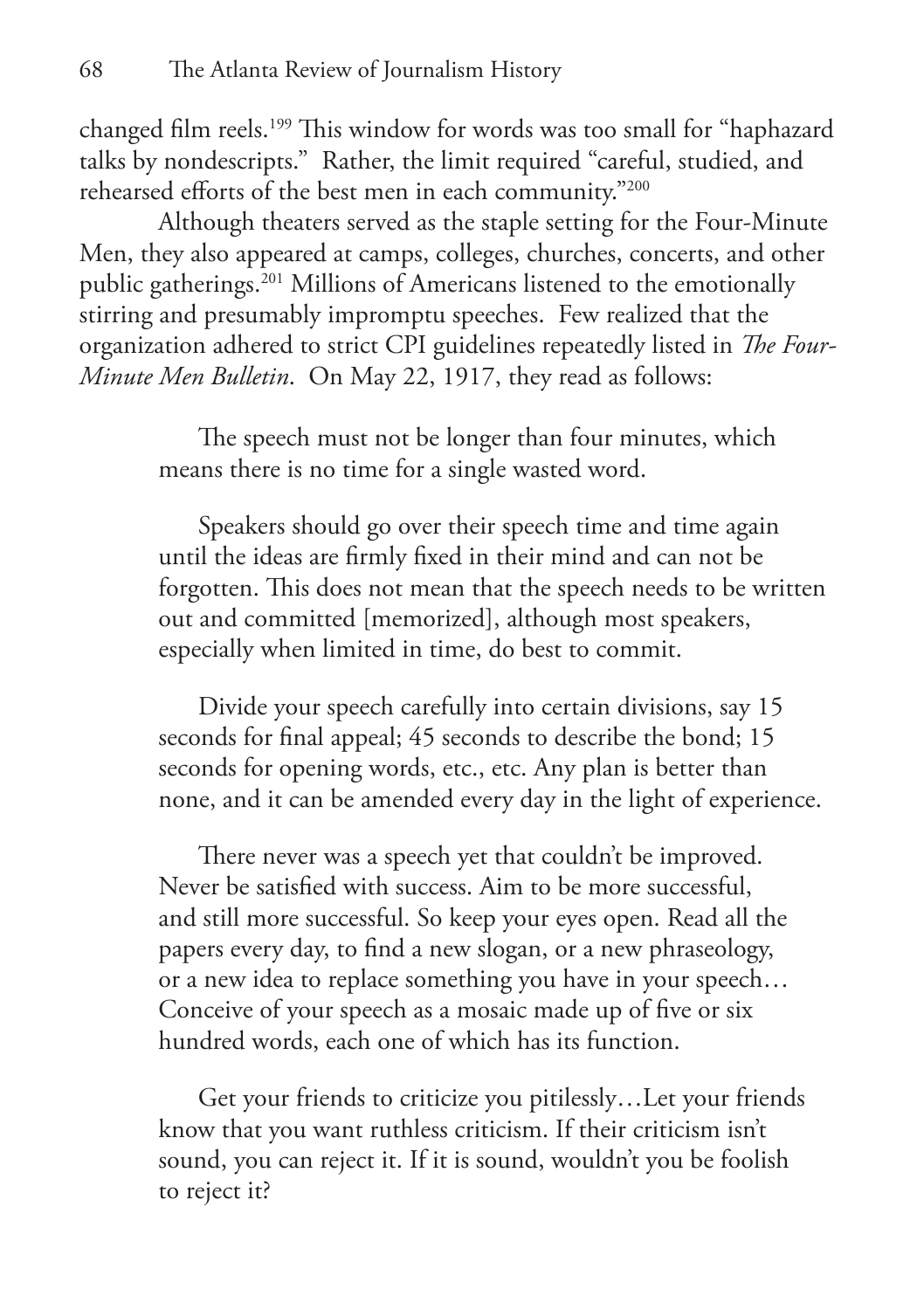Be sure to prepare very carefully your closing appeal, whatever it may be, so that you may not leave your speech hanging in the air.

Don't yield to the inspiration of the moment, or to applause to depart from your speech outline. This does not mean that you may not add a word or two, but remember that one can speak only 130, or 140, or 150 words a minute, and if your speech has been carefully prepared to fill four minutes, you can not add anything to your speech without taking away something of serious importance.

Cut out "Doing your bit." "Business as usual." "Your country needs you." They are flat and no longer have any force or meaning.

Time yourself in advance on every paragraph and remember you are likely to speak somewhat more slowly in public than when you practice in your own room.

There are several good ideas and statements in the printed speech recently sent you. Look it up at once.

If you come across a new slogan, or a new argument, or a new story, or a new illustration, don't fail to send it to the Committee. We need your help to make the Four-Minute Men the mightiest force for arousing patriotism in the United States.<sup>202</sup>

Stern enforcement was necessary since the speaking campaigns mimicked those of other government departments. Ross presented several examples:

> When food shortages loomed in Europe among the Allies, the Food Administration asked the Four-Minute Men to commend food conservation to their listeners…"Eyes for the Navy" sought donations of quality binoculars, formerly a chief export of Germany…one [campaign] thanked theater managers for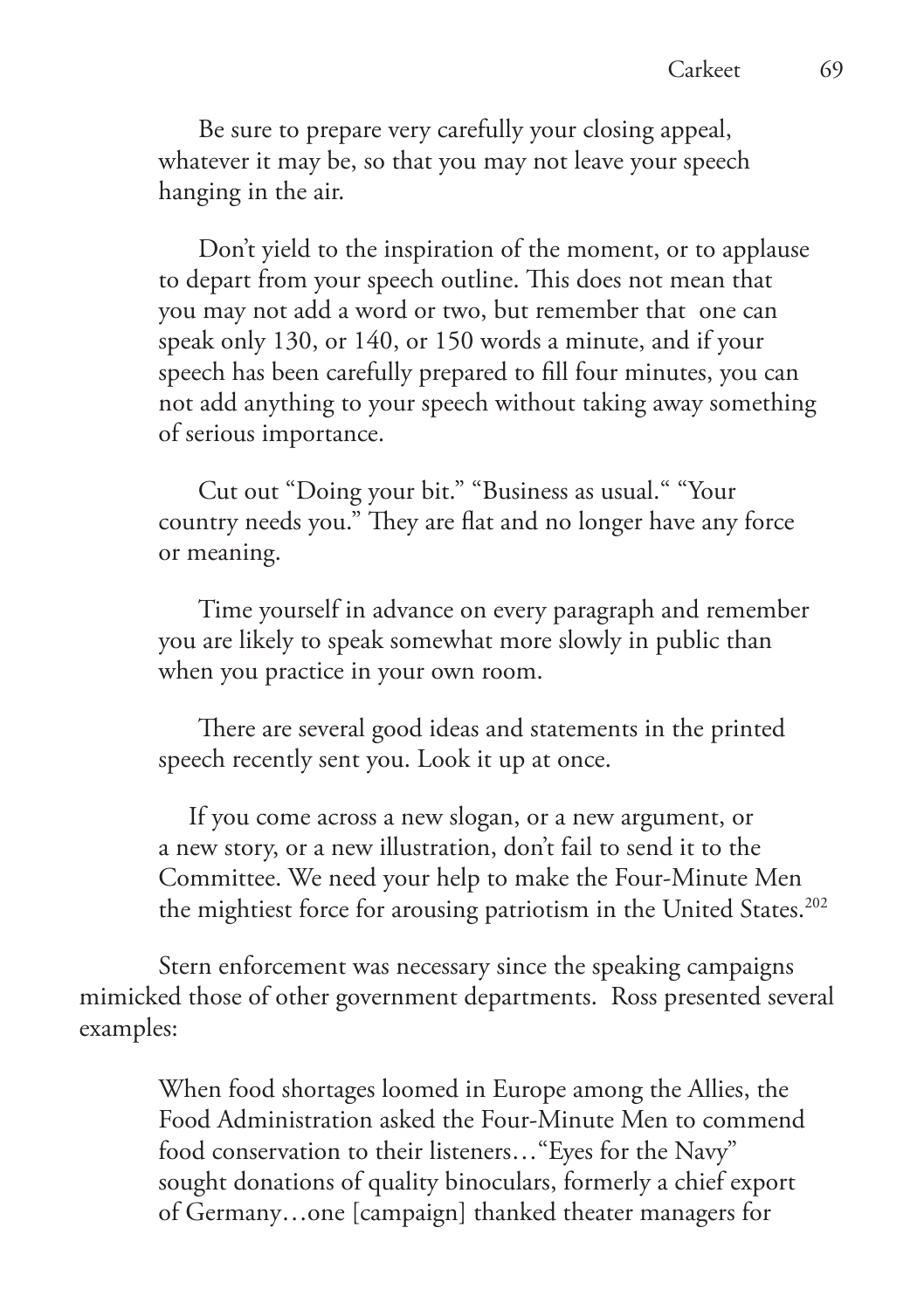their support.<sup>203</sup>

Since money and men were vital to victory, bonds and recruitment stood on the forefront of the Four-Minute Men's missions. In May of 1918, President Wilson "purchased another \$50 bond on the \$5 cash and \$5 a month plan, and had challenged a million American men and women to match it."<sup>204</sup> Wilson needed not to say more, for the Treasury Department

> …asked the Committee to broadcast the message, and paid for the telegrams that went out to the state and county chairmen. Within a few days fifty thousand Four-Minute Men were delivering the challenge to the people of every community in the United States, and the loan took a leap that carried it over the top.205

One year earlier, the U.S. Government encouraged all able-bodied American males to register for the draft. The CPI handed the Four-Minute Men their first, official assignment: "Universal Service by Selective Draft." For nine days, orators marveled movie-goers "with the idea that registration day should be a festival of honor for the future draftees."206 Their words produced the desired effect. On June 5, 1917, 10 million men signed on the dotted line, thereby acknowledging that they would answer America's call to arms. This was generated by an energetic band of speakers orchestrated by a committee barely a month into its existence.<sup>207</sup>

 Stephen Vaughn, author of *Holding Fast the Inner Lines*, attributed "the use of voluntary local speakers, the ability to use ready-made audiences, and a tight control from national headquarters in Washington" to the triumph of Four-Minute Men.<sup>208</sup> Funding, training, and other favorable conditions also contributed to the organization's success. The foundation of the Four-Minute Men's achievements, however, resided in each speaker's ability and reputation. Ross described the typical Four-Minute Man as a "community leader…with above-average formal education, such as attorneys, physicians and educators."209 This wide spectrum of speakers brought a variety of talent to the theaters. The linguists spoke in several languages to better acclimate themselves with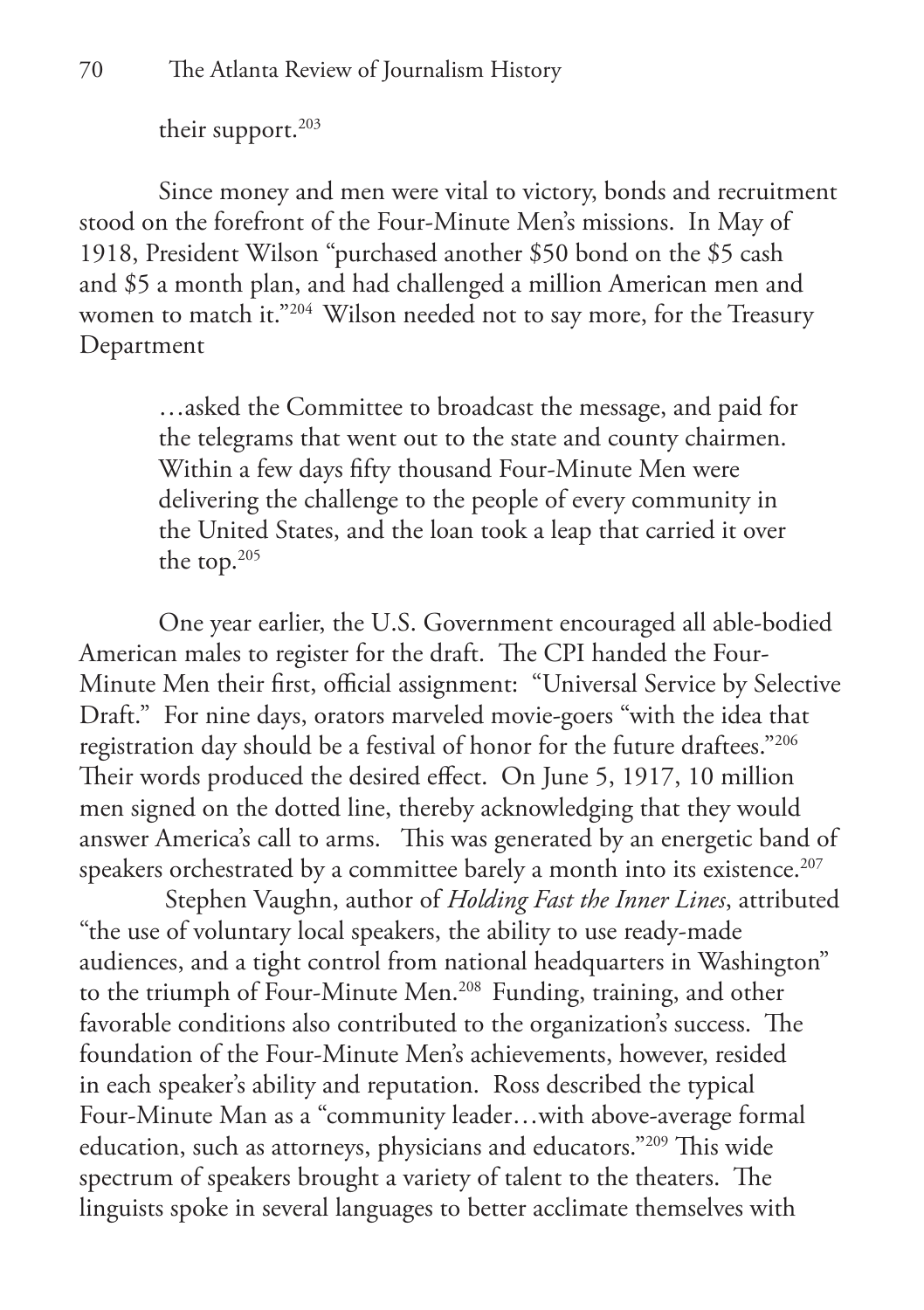culturally diverse crowds. The showmen memorized speeches given by national leaders so as to recite them to constituents across the country. The technicians acquired short audio clips of speeches given by the nation's civilian and military elite and played them on phonographs. The harmonizers carried a tune and lent lyrics to the topics.<sup>210</sup>

Although the CPI granted local communities the right to select their speakers, Creel reluctantly sat behind the judge's panel for those candidates who could not take "no" for an answer:

> There was pathos as well as humor in many of the incidental happenings. Men of the most unlikely sort had the deep convention that they were William J. Bryans, and when rejected by local organizations many of them traveled clear to Washington for the purpose of delivering a four-minute speech to me in order that I might see for myself the full extent of the injustices to which they had been subjected.<sup>211</sup>

The highly selective process governed by the Four-Minute Men and the CPI assured each volunteer possessed charismatic qualities. Segments from the speech below reflect the fluid finesse of these fine orators:

> Ladies and Gentlemen: I have just received the information that there is a German spy among us—a German spy watching us. He is around, here, somewhere, reporting upon you and me—sending reports about us to Berlin and telling the Germans just what we are doing…For the German Government is worried about our great loan…Money means everything now; it means quicker victory and therefore less bloodshed. We are in the war, and now Americans can have but one opinion, only one wish in the Liberty Loan…Do not let the German spy hear and report that you are a slacker.<sup>212</sup>

When the CPI disbanded the Four-Minute Men on New Year's Eve of 1918, the Division numbered nearly 75,000 speakers scattered throughout the continental United States and her territories. Each orator averaged 1,000 speeches during his tenure.<sup>213</sup> Creel estimated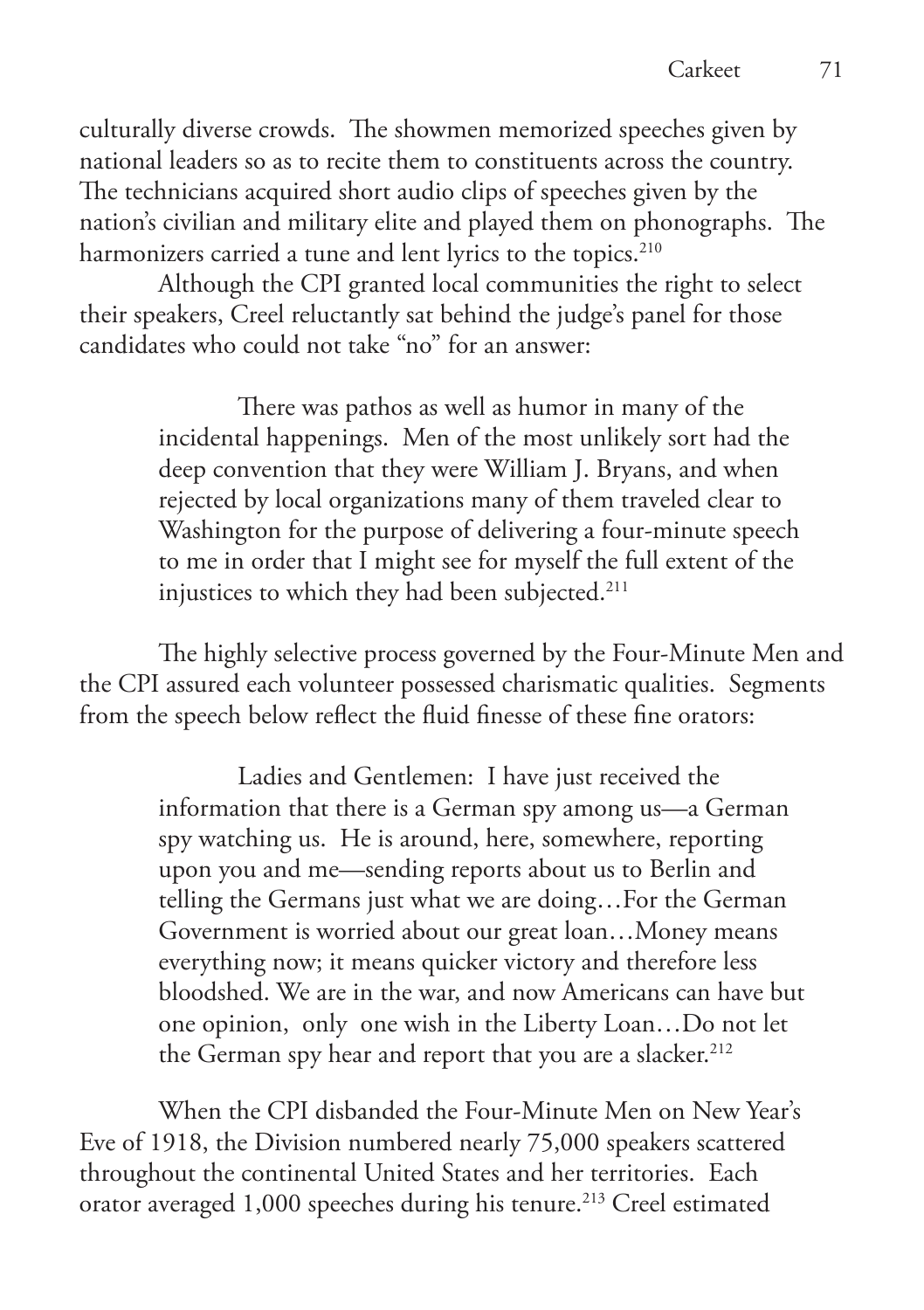that 134,454,514 people listened to their addresses. He likely made a miscalculation, since the Census Bureau estimated the country's population at 103,208,541.<sup>214</sup>

Quantifiable quandaries notwithstanding, the Four-Minute Men "brought nearly every citizen, no matter how isolated, into touch with the war."215 The Committee led the ancient art of oration to its former glory—albeit temporarily. Never before (and perhaps never again) would the human voice carry across the country without the aid of radios and cameras. As President Wilson—a prolific communicator in his own right—admirably quipped:

> The spoken word may light the fires of passion and unreason or it may inspire to highest action and noblest sacrifice a nation of free men. Upon you four-minute men, who are charged with a special duty and enjoy a special privilege in the command of your audiences, will rest in a considerable degree, the task of arousing and informing the great body of our people…216

### **The End of the War, the CPI and George Creel**

In June of 1918, French soldiers and American Marines won the battles of Chateau-Thierry and Belleau Wood.<sup>217</sup> Sticking to the facts, General John J. Pershing, commander of the American Expeditionary Force, reported that "the Second Division commenced a series of vigorous attacks on June 4th, which resulted in the capture of Belleau Wood after very severe fighting."218 Secretary of the Navy Josephus Daniels, most likely under the influence of the CPI, added to his own "official" report that

> Belleau Wood was a jungle, its every rocky formation containing a German machine-gun nest, almost impossible to reach by artillery or grenade fire. There was only one way to wipe out these nests—by the bayonet. And by this method were they wiped out, for United States Marines, bare-chested, shouting their battle cry of "E-e-e-e-e y-a-a-hh-h yip!" charged straight into the murderous fire from those guns, and won!<sup>219</sup>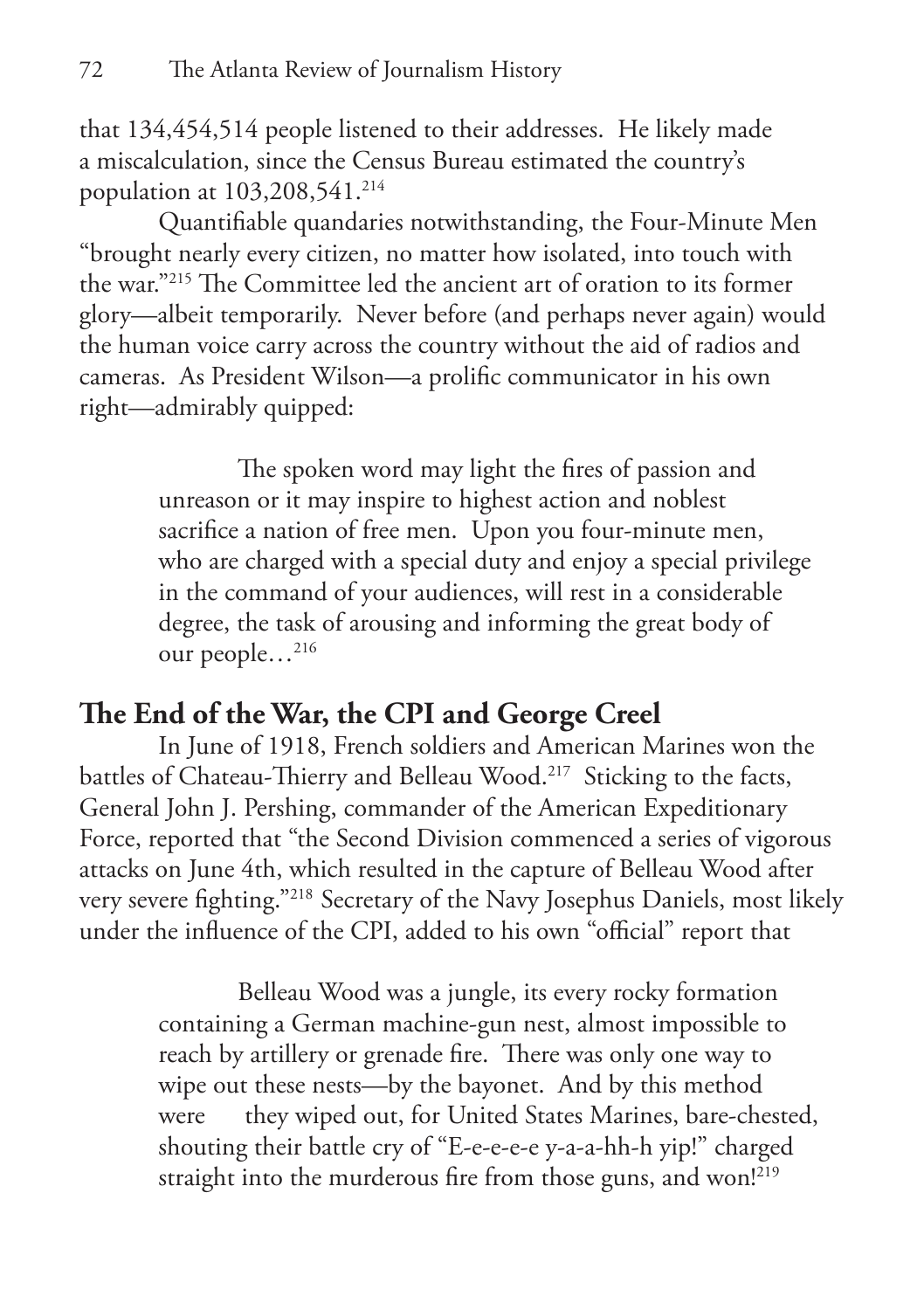Dramatizations aside, these victories signaled the disastrous end of the Germans' final offensive in the war. In July of that same year, the Allies launched a front-wide counter-offensive, repeating a German defeat at the Marne. The next month saw a British victory at Havrincourt, which coincided with another triumph at St. Mihiel, the first engagement solely coordinated by the AEF.220 This string of victories persuaded the Allies High Command to push the attack. On September 26, Marshal Ferdinand Foch, Allied Supreme Commander, unleashed the Meuse-Argonne Offensive. His campaign produced the largest and last engagement for the AEF. Six weeks and 26,277 American lives later, the remnants of German High Command, exhausted and on the brink of facing mass mutiny, stepped onto Foch's railway carriage and entered negotiations for a cease fire.<sup>221</sup>

The initiation of an armistice on November 11, 1918, ceased hostilities on the Western Front and marked the beginning of the end of the First World War. The next day, George Creel, under intense scrutiny from a war-weary public and a Republican-dominated Congress, ceased all domestic CPI operations. Even he admitted the Committee "…was a war organization only, and that it was without proper place in the national life in time of peace."222

The suddenly unemployed army of CPI agents found refuge through contacts in Washington, D.C. and New York.<sup>223</sup> Creel was not as fortunate. Before the Committee closed its doors, he faced a myriad of accusations, many of which canceled out one another. Creel spent several years clearing his name via committee hearings, official statements, and published books. 224 In the 1920s, he lost a small fortune and a large portion of his "trustworthy" reputation from two shady business schemes. This series of unfortunate events would haunt him as he sought the Democratic Party's candidacy for the governorship of California. After a defeat by muckraking socialist Upton Sinclair, Creel returned to a humble living as a writer and political consultant.<sup>225</sup>

Creel wrote three major books after the First World War. *How We Advertised America*, published two years after the Armistice, presented a melodramatic history of the CPI interwoven with his proclamation of selfrighteousness. In 1944, Creel exposed Nazi atrocities in *War Criminals and Punishment*. Despite its honesty, the work failed to gain favor among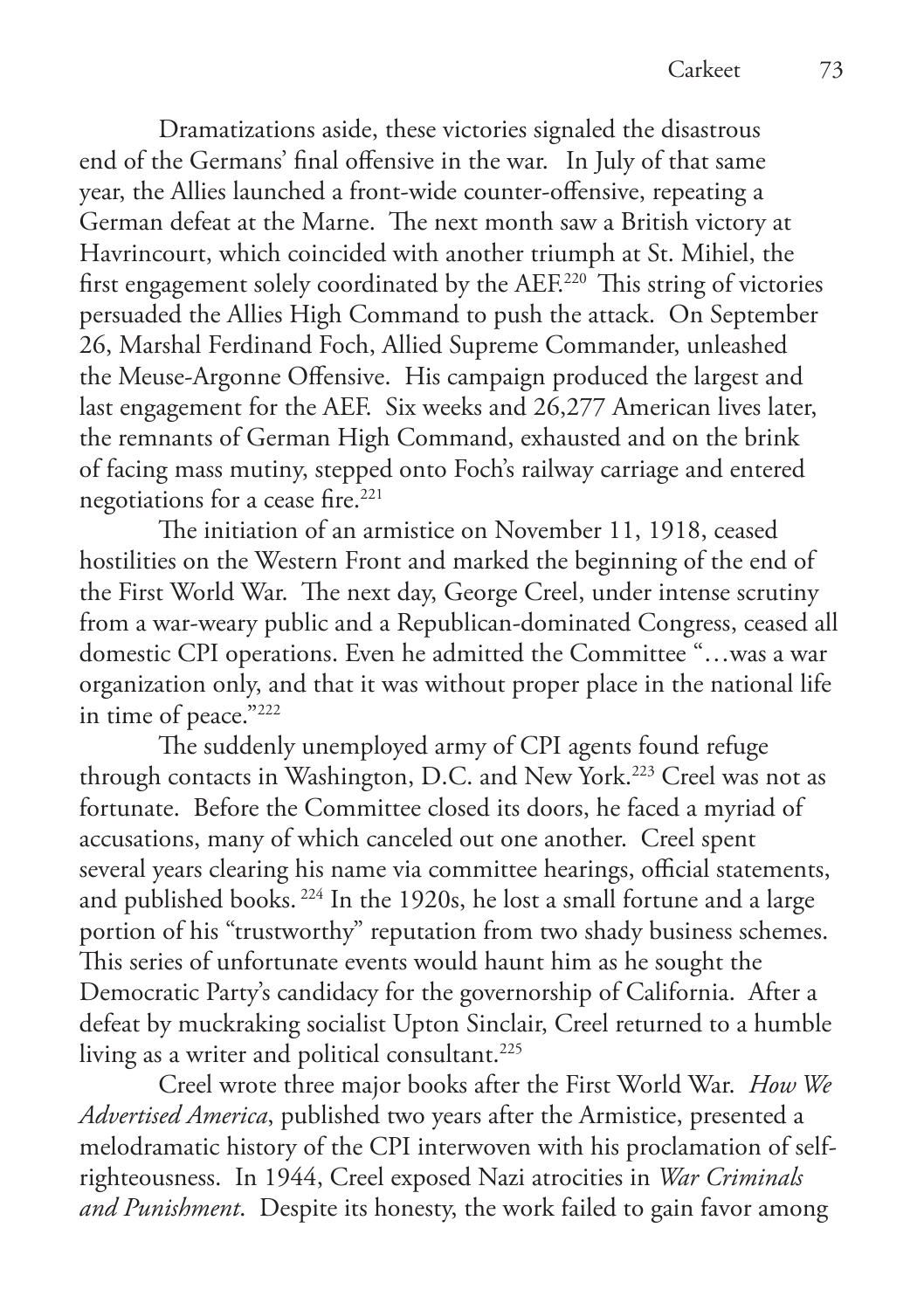readers. Ironically, the CPI's activities had made Americans apprehensive in believing every report from Europe. They dismissed the war crimes of the Nazi regime accurately described in the book as mere propaganda. This outlook disintegrated with the Allies' discovery of German concentration camps. Instead of gaining notoriety for enlightenment, *War Criminals and Punishment* drowned in a sea of "see, I told you so" proclamations.226

Creel summarized his lifetime achievements with *Rebel at Large*, appropriately published two years after the Second World War. Aside from acknowledging the German-Bolshevik conspiracy as a "misunderstanding," Creel's second recollection of the CPI remains unchanged from the first. Creel insisted that he and his agency did nothing wrong, claiming:

> …many of the accusations leveled against me gained the look of truth …The Committee on Public Information…received national circulation: faking the story of a submarine attack on our transports; the loot of a federal property worth \$600,000; an attempt to steal a \$14,000,000 government plant; accepting bribes for the use of my name and prestige, etc. If the newspapers printed my raging denials it was on the market page.<sup>227</sup>

Creel's search for sympathy from his readers separates the tone of *Rebel at Large* with *How We Advertised America.* In the final chapter of *Rebel at Large,* Creel reminisced how he wrongly…

> …stood guilty in the public estimation of crimes that deserved shame and ostracism. Out of my own lifelong attitude to such offenses, I had the conviction that people would spurn me as a leper, and it took all of my courage to leave home and office for the open street...every lie saw me die a thousand deaths.<sup>228</sup>

Creel saw a second chance at fame with the outbreak of the Second World War. In 1942, he offered his expertise to the newly created Office of War Information (OWI). President Franklin D. Roosevelt, disgusted by the propaganda antics witnessed as Undersecretary of the Navy during the Wilson administration, rejected Creel's inclusion in the OWI. Creel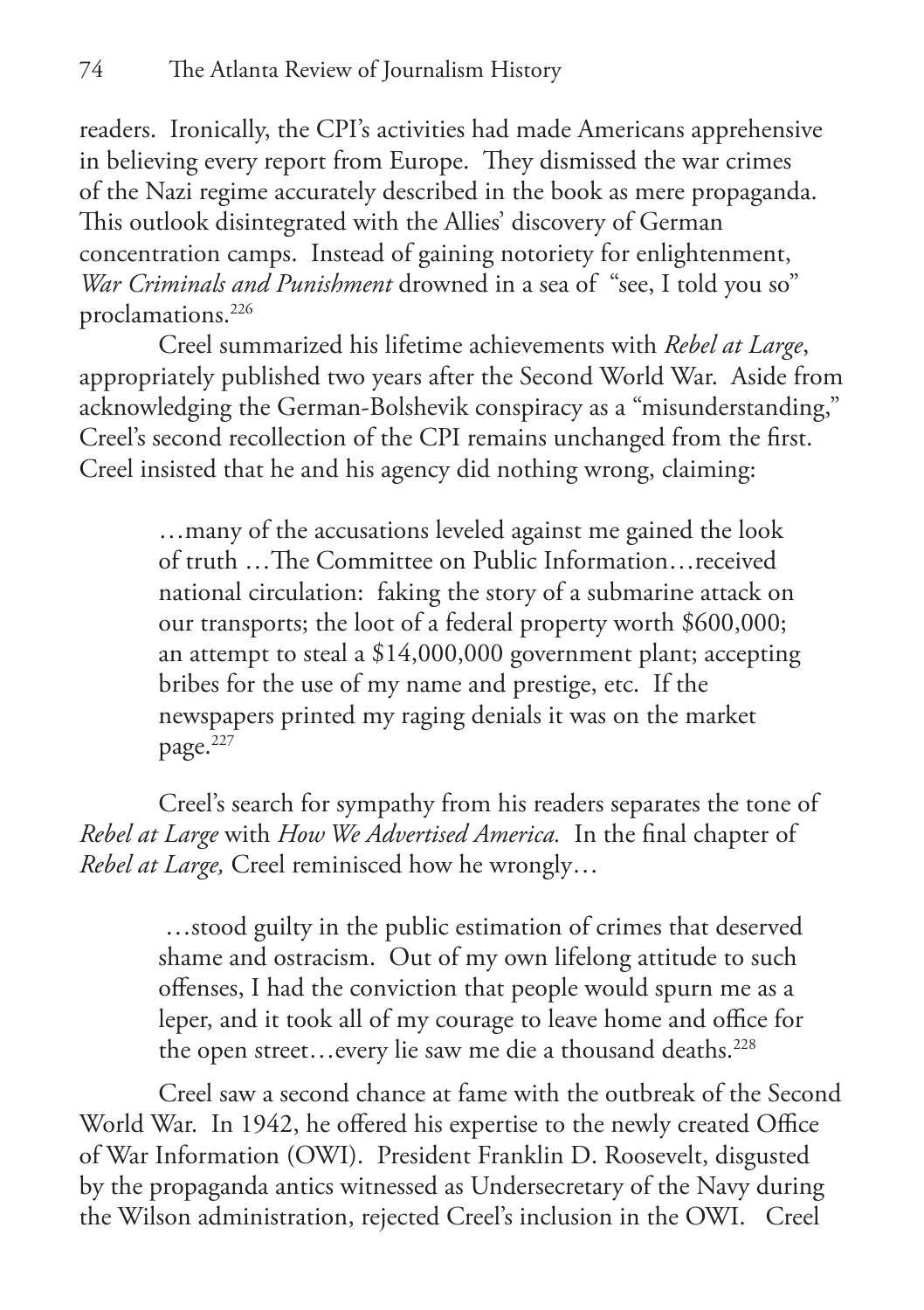#### evoked his desperation to "serve in any capacity" as he

…trudged from office to office, patiently recalling the part I played in World War I. The young men to whom I talked, many of them looking as if they had just come from commencement exercises, were very courteous, but seemed to have difficulty in differentiating between the 1917 conflict and the Punic Wars. By the time I gave up in despair, they almost had me believing that I was a veteran of Caesar's campaigns.<sup>229</sup>

The defeated Creel spent the remainder of World War II on the civilian sidelines as a correspondent for *Collier's Weekly.* He proclaimed that, from his outsider vantage point, he could see the "stumbling and fumbling" of the federal government's handling of the war effort.<sup>230</sup>

In the early 1950s, Creel, abashed by the way the Democratic Party abandoned him, offered his consultation services to then Republican presidential hopeful Dwight D. Eisenhower. Creel received a lukewarm welcome from the Grand Old Party. Richard Nixon and Joseph McCarthy considered adding him as an adviser to their respective staffs. Such offers failed to reach fruition, for Creel died in 1953 at the age of 76, having never again approached the pinnacle of power he had enjoyed for nearly two years as America's propaganda czar during World War I.231

### **The CPI Legacy**

Despite the ignominious termination of the CPI, the organization had grown "into a spectacular propaganda mechanism…setting countless precedents for government manipulation and public opinion."<sup>232</sup> In its brief, two-year history, the CPI solidified public relations as a professional field. Furthermore, the organization assisted the field's progression from the press agentry to the public information stage by exposing the value of public affairs. Cutlip, Center, and Broom defined press agentry as "creating newsworthy stories and events to attract media attention and to gain public notice."233 These same authors classified public affairs as "a specialized part of public relations that builds and maintains governmental and local community relations in order to influence public policy."234

Before America entered the First World War, public relations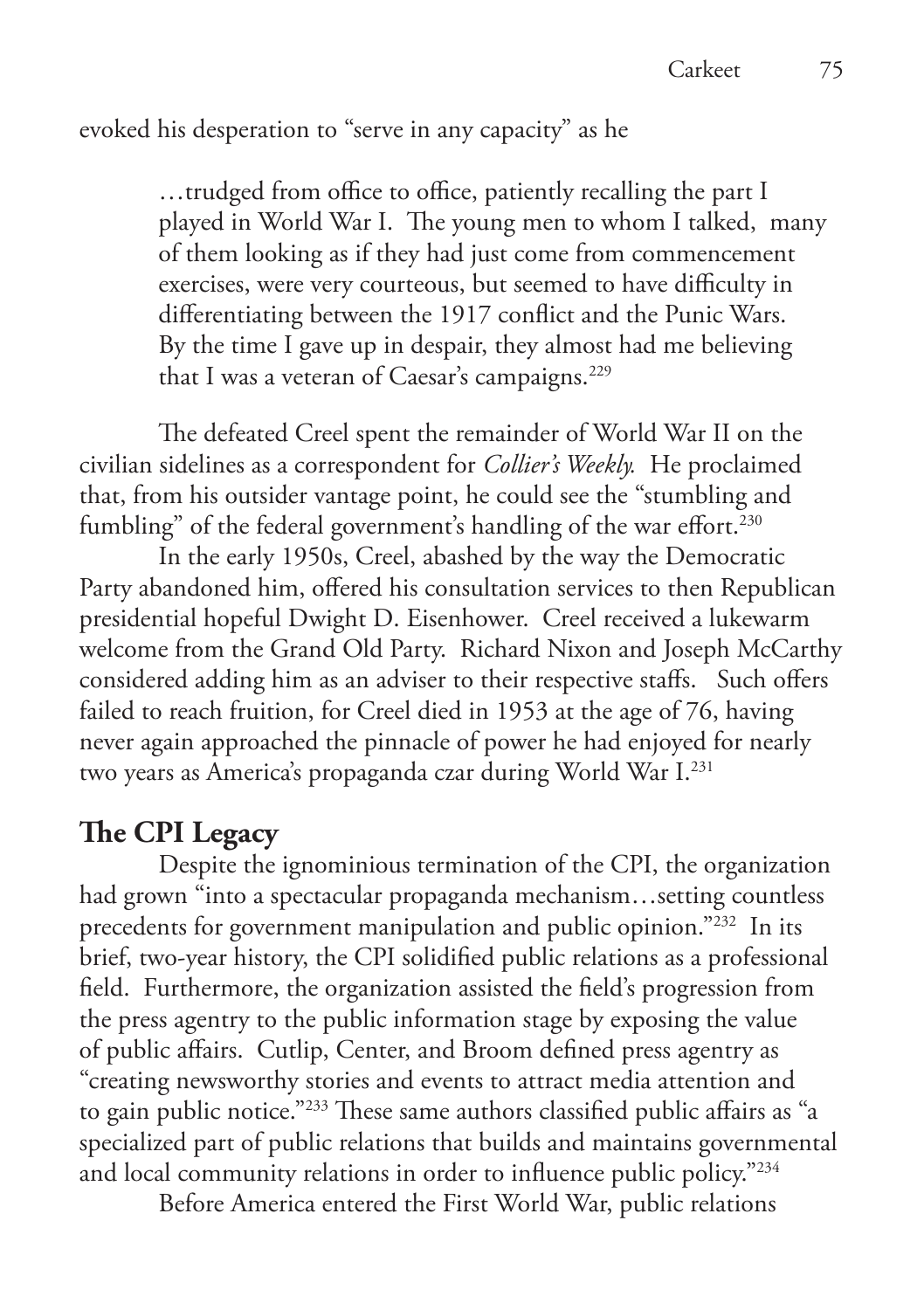practitioners relied on the theatrical techniques perfected by the publicity stunts of showmen such as P.T. Barnum.235 With the introduction of the CPI, the "manipulators of the symbols of public opinion" proved they could increase persuasive power exponentially by merging fictitious fluff with "factual" (mis)information.<sup>236</sup> Despite its exaggerations and falsifications, the CPI expedited the field's transition from "public-bedamned" and "public-be-fooled" policies to a "public-be-informed" philosophy.237 This approach provided the theoretical and practical foundations of modern public affairs. Today, nearly every government institution in America from the Central Intelligence Agency to the Internal Revenue Service bases its public opinion strategies on the organizational and conceptual framework of the CPI.238

 Governments around the world emulated the CPI's techniques. Ironically, the defeated Germans took great interest in the former American agency. Adolf Hitler commended the CPI's propaganda efforts in *Mein Kampf*:

> ...it became evident what immense results could be obtained by a correct application of propaganda…all our studying had to be done on the enemy side, for the activity on our side was modest…For what we failed to do, the enemy did, with amazing skill and really brilliant calculation. I, myself, learned enormously from American war propaganda.<sup>239</sup>

Hitler would soon incorporate and later enhance the CPI's strategies to his own propaganda machine, the Ministry of Popular Enlightenment.<sup>240</sup>

Ross claimed the roots of the CPI's success were embedded in Creel's simplistic approach, for he viewed the agency's purpose as a means "to convince a lukewarm population that the nation was engaged in a life-and-death struggle over the forces of evil."241 Creel's pragmatism gave birth to an agency that, according to one historian, "was a true child of the twentieth [century], using modern methods of psychology, mass production and advertising to market its product."242 Creel would have probably agreed, since he himself proclaimed that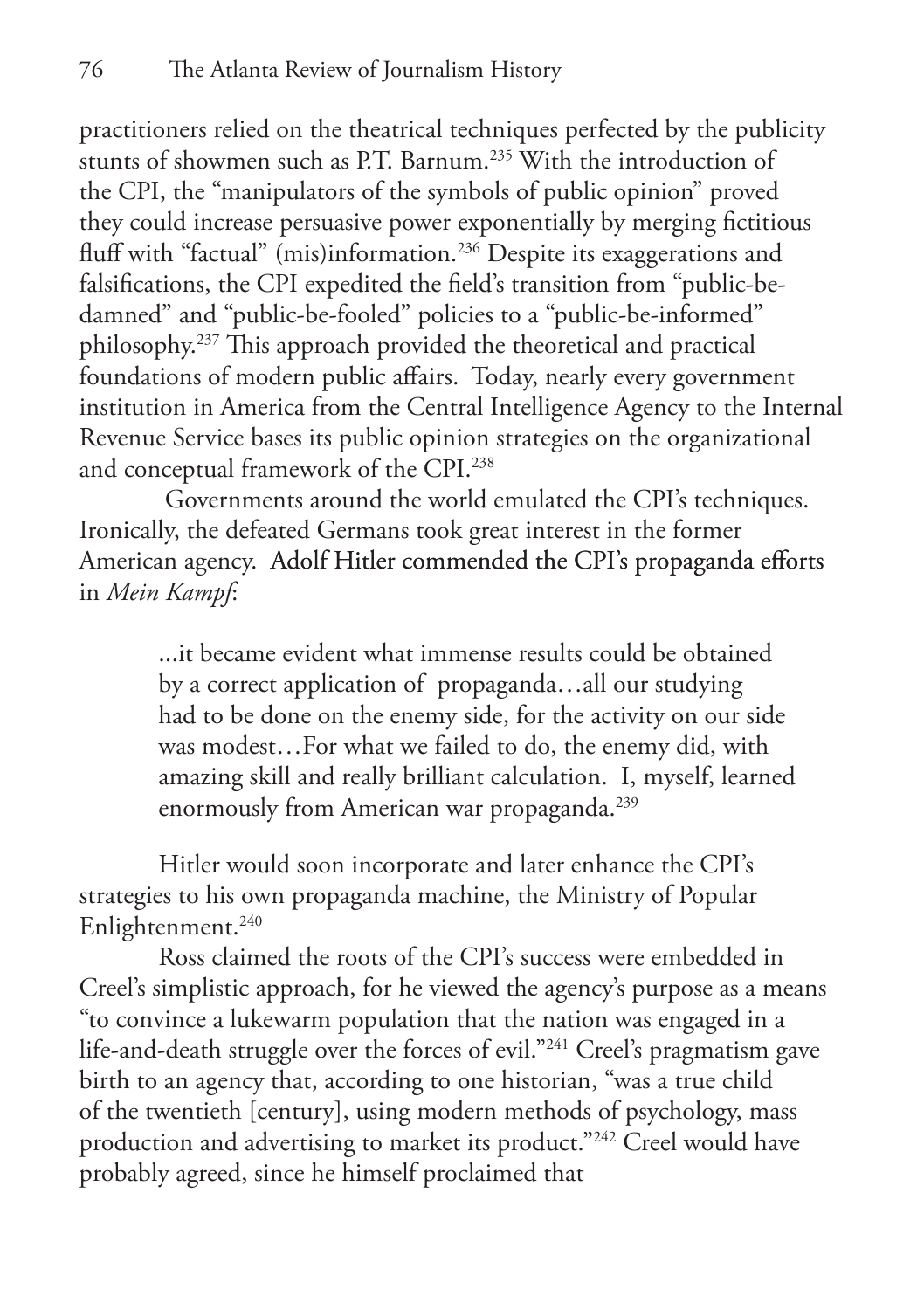There was no part of the great war machinery we did not touch, no medium of appeal that we did not employ. The printed word, the spoken word, the motion picture, the telegraph, the cable, the wireless, the poster, the sign-board—all these were used in our campaign to make our own people and all other peoples understand the causes that compelled America to take arms.243

### **Conclusion**

According to Lasswell, the First World War promoted propaganda to "one of three chief implements of operation against a belligerent enemy."244 Finch claimed that the war was the first modern conflict "between masses, and the propagandists adapted to match this new situation."<sup>245</sup> The "masses" were not merely people but media as well. Never before did nations have so many communication devices at their disposal, and the United States government used them to their full potential. From the printed word to the motion picture, America achieved total propaganda, a technological and social feat that occurs when media work together to induce a complete change in public opinion.<sup>246</sup> American propaganda exposed the myth that personality traits such as selfesteem, gullibility, and intelligence determine an individual's susceptibility to persuasion.<sup>247</sup> In a matter of months, the mood of American people, regardless of their age, race, sex, or status, transcended from peaceful apathy to ruthless passion. The statistics speak for themselves: 24 million men registered for the draft, of whom 6.4 million were pressed into service. Death's final toll came to 126,000, or approximately 234 American soldiers, sailors, and airmen slain each day for 18 months.<sup>248</sup> Even if Wilson had kept us out of the war, propaganda would have instilled the war in us.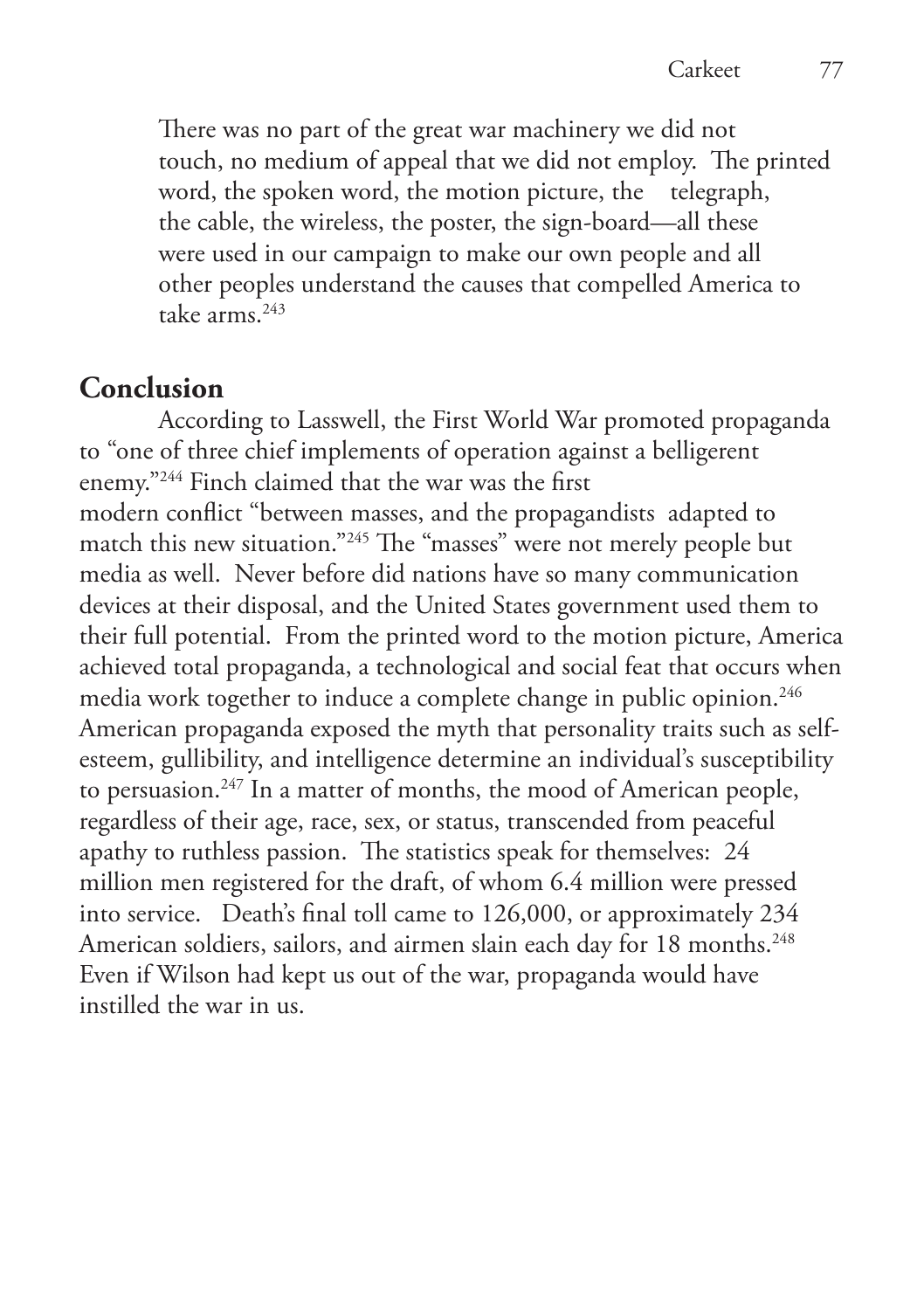# **Endnotes**

- 1 George M. Cohan, Over There, Billy Murray, 1917. Available from http://www.firstworldwar.com/audio/overthere.htm; Internet Accessed 27 April 2007.
- 2 Alan Axelrod, *Complete Idiot's Guide to World War I* (Indianapolis: Alpha Books, 2000); Jay Winter and Blaine Baggett, The Great War and the Shaping of the Twentieth Century (New York: Penguin Books, 1996).
- <sup>3</sup> Major John "Jack" Carkeet III (USAF, Ret.) classified the conflict as "the most useless loss of lives in human history." John L. Carkeet III, interview by John L. Carkeet IV, 10 May 2007.
- 4 Jacques Ellul, *Propaganda: The Formation of Men's Attitudes* (Boston: Random Books, 1965).
- 5 Tsai Lun is accredited for the invention of paper in 305 A.D. About: Inventors. History of Communication. Available from http:// inventors.about.com/library/inventors/bl\_history\_of\_communication. htm; Internet. Accessed 3 May 2007.
- 6 Harold Lasswell, Quoted in George G. Bruntz, *Allied Propaganda and the Collapse of the German Empire in 1918* (London: Stanford University Press, 1938), v.
- 7 Stewart Ross, *Propaganda for War: How the United States was Conditioned to Fight the Great War of 1914-1918* (Jefferson: McFarland and Co., 1996).
- 8 *New York Times*, 9 September 1914, quoted in Ross, *Propaganda for War*, 2.
- 9 Aaron Delwiche, "Of Fraud and Force Fast Woven: Domestic Propaganda During the First World War" (Unpublished essay, Washington University, 1994); available from www.firstworldwar.com/ features/propaganda.htm.
- 10 Michael Choukas, *Propaganda Comes of Age* (Washington, D.C.: Public Affairs Press, 1965), 1.
- 11 Leonard Doob, *Public Opinion and Propaganda* (Hamden: Archon Books, 1966).
- 12 William Hummel and Keith Huntress, *The Analysis of Propaganda* (New York: William Sloane, 1949; reprint, Scranton: Haddon Craftsmen, 1956), 2.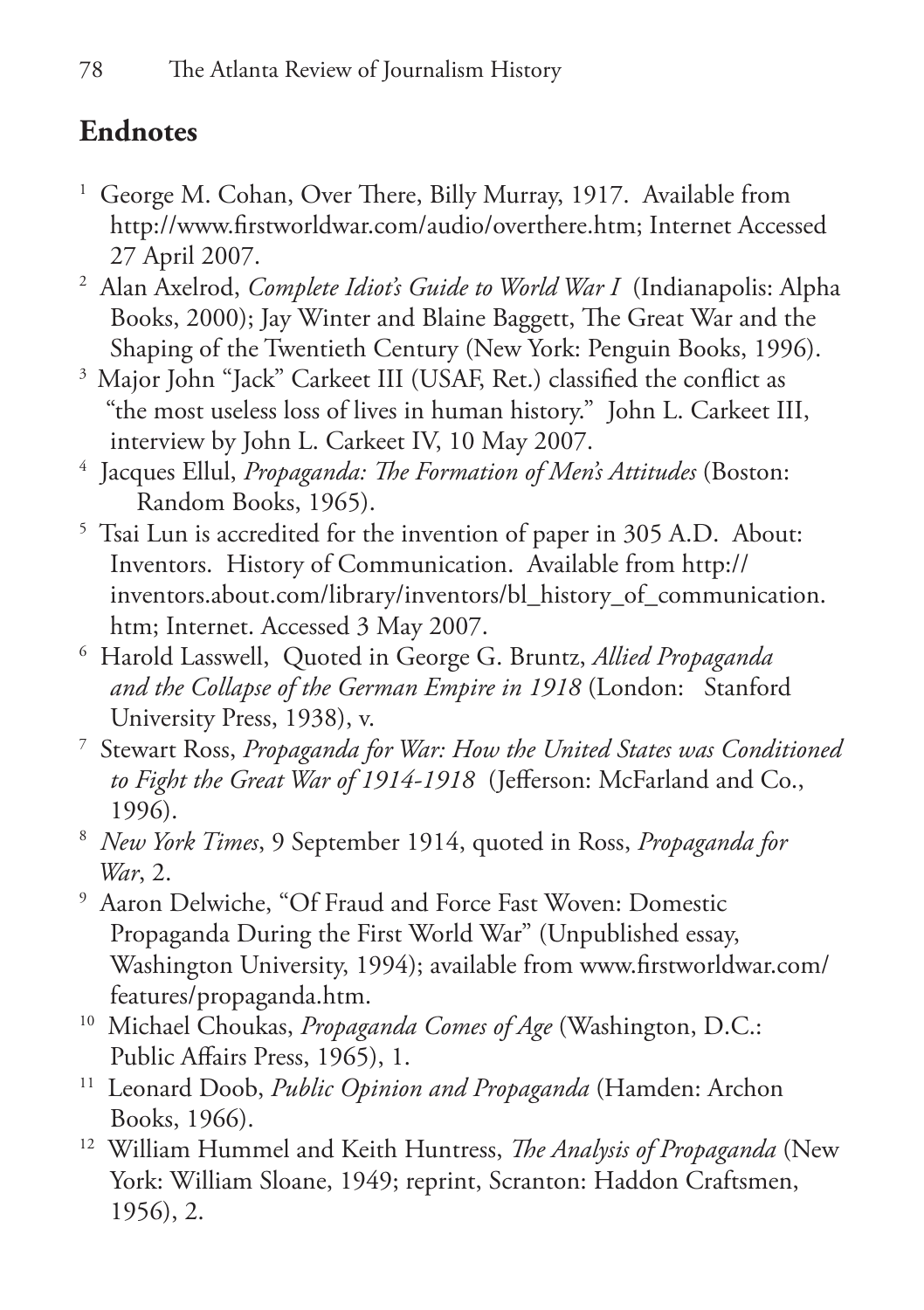- 13 Edward Bernays, *Propaganda* (n.p., 1928) as quoted in Choukas, *Propaganda Comes of Age,* 17.
- 14 Anthony Pratkanis and Elliot Aronson, *Age of Propaganda: The Everyday Use and Abuse of Persuasion* (New York: W.H. Freeman and Co., 2001), 11.
- 15 Richard Perloff, *The Dynamics of Persuasion: Communications and Attitudes in the 21st Century* (Mahwah: Lawrence Erlbaum Assoc., 2003), 17.
- 16 Pratkanis & Aronson, *Age of Propaganda*, 13.
- 17 Doob, *Public Opinion*, 240.
- 18 Ibid., 241-242.
- 19 Ellul, *Propaganda*,, 3.
- 20 Ibid., 4.
- <sup>21</sup> Lynette Finch, "Psychological Propaganda: The War on Ideas During the First Half of the Twentieth Century," *Armed Forces and Society: An Interdisciplinary Journal* 26, no. 3 (2000), 368.
- 22 Harold Lasswell, *Propaganda Technique in the World War* (New York: Peter Smith, 1938), 12.
- 23 Lasswell as quoted in Finch, "Psychological Propaganda," 369.
- <sup>24</sup> David Taylor, *Key Battles of World War I* (Chicago: Heinemann Library, 2001).
- 25 "The War to End All Wars, 1914-1918," *Reader's Digest* (Pleasantville: Reader's Digest Assoc., 2000), 6.
- 26 Axelrod, *Complete Idiot's Guide*, 4.
- 27 Peter and Antoinette Bosco, *America at War: World War I*, ed. John Bowman (New York: Facts on File, 1991).
- <sup>28</sup> "What in God's name was the cause of World War I? Democracy? Religion? Stopping an evil tyrant? No! It [started with] a bunch of worthless royalty and scheming politicians who miscalculated everything." Carkeet, interview by John L. Carkeet IV, 10 May 2007; *Reader's Digest*.
- 29 Jay Winter and Blaine Baggett, *The Great War and the Shaping of the Twentieth Century* (New York: Penguin Books, 1996).
- 30 Axelrod, *Complete Idiot's Guide*; Taylor, Key Battles.
- 31 James Stokesbury, *A Short History of World War I* (New York: William Morrow and Co., 1981).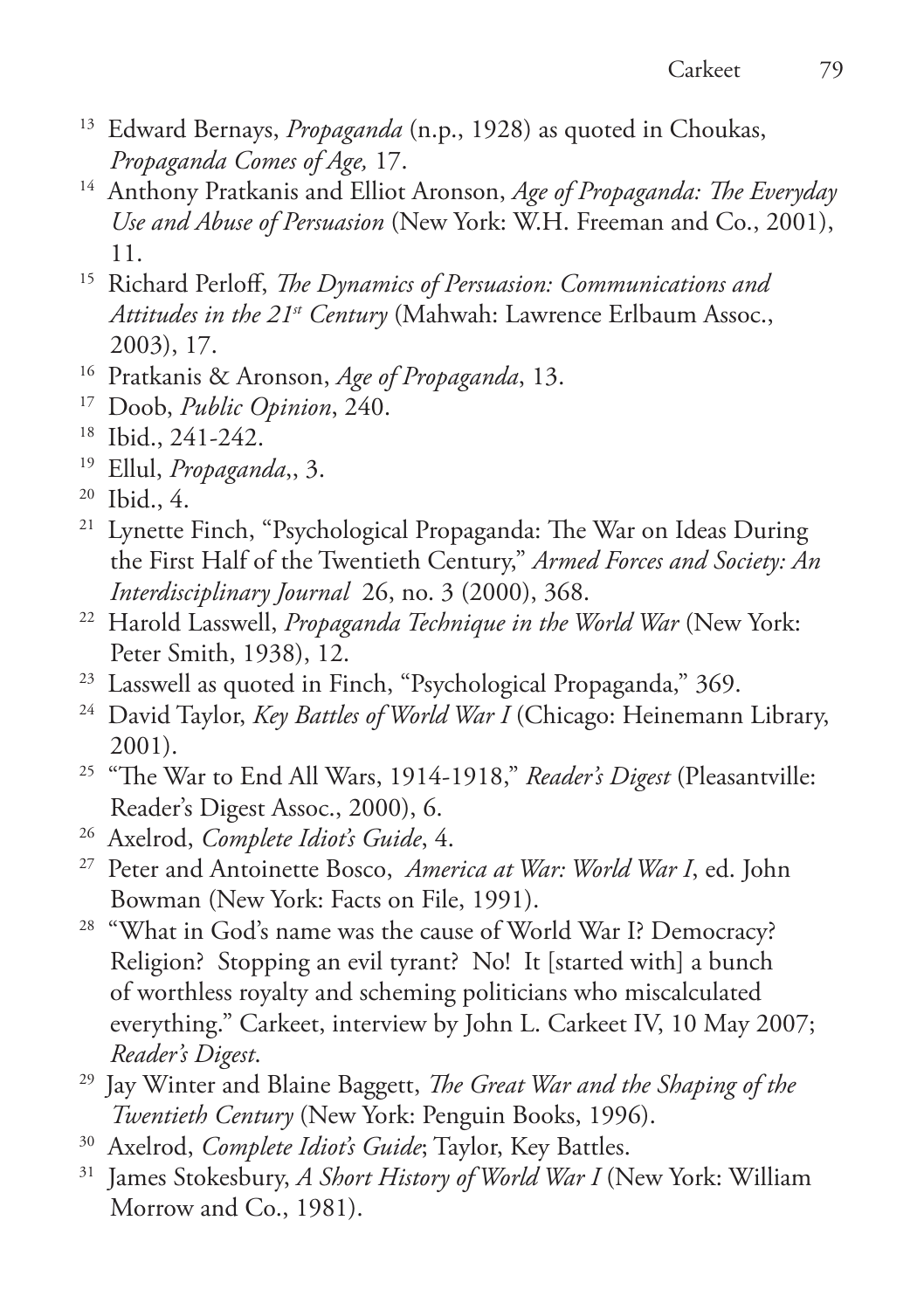- 34 *American Heritage* (1964), s.v. "World War I."
- <sup>35</sup> Arthur Ponsonby, F*alsehood in Wartime: Propaganda Lies of the First World War* (London: Institution for Historical Review, 1991); James Read, *Atrocity Propaganda* (London: Yale University Press, 1941).
- <sup>36</sup> The article's author concluded the eye-witness account with "There is every reason to believe this story true in every detail." "Saw Mother Mutilated," *New York Times,* 29 August 1914, 3.
- 37 Axelrod, *Complete Idiot's Guide.*
- 38 Ross, *Propaganda for War*, 17.
- 39 Ibid., 19.
- 40 Cate Haste, *Keep the Home Fires Burning: Propaganda in the First World War* (London: Allen Lane, 1977), 37-38.
- 41 Excerpt from newspaper article as quoted in Ponsonby, *Falsehood*, 146.
- <sup>42</sup> "The Germans were not so effective at simplifying the issues of the war into right against wrong, and failed to establish any coordinated machine for propaganda. They were also put at a particular disadvantage when, on 15 August 1914, the Allies cut the transatlantic cable, thus cutting off Germany's main line of communication to America." Haste, *Keep the Home Fires Burning*, 39.
- 43 Between patrols, many German U-boats sought refuge in ports along America's eastern seaboard. Ironically, the federal government allowed the Kaiser's crews to refit and refuel their boats under the protection of American neutrality (not to mention the U.S. Navy). The German Uboat captains would show their "gratitude" by sinking merchant vessels sailing to and from the United States. *The Moving Picture Boys in the Great War.* David Shepard, 1975; Videocassette, Republic Pictures Home Video, 1986.
- <sup>44</sup> This tragedy could have been avoided if the Allied Powers ceased loading munitions onto civilian vessels, particularly passenger liners and hospital ships. Casualties could have been kept to a minimum if travelers heeded warnings from German High Command, one of which was printed in the *New York Times* on the eve of the attack. Ross, *Propaganda for War,* 64-67.

<sup>32</sup> Axelrod, *Complete Idiot's Guide,* 11.

<sup>33</sup> Christine Hatt, *Documenting History: World War I, 1914-1918* (New York: Franklin Watts, 2000).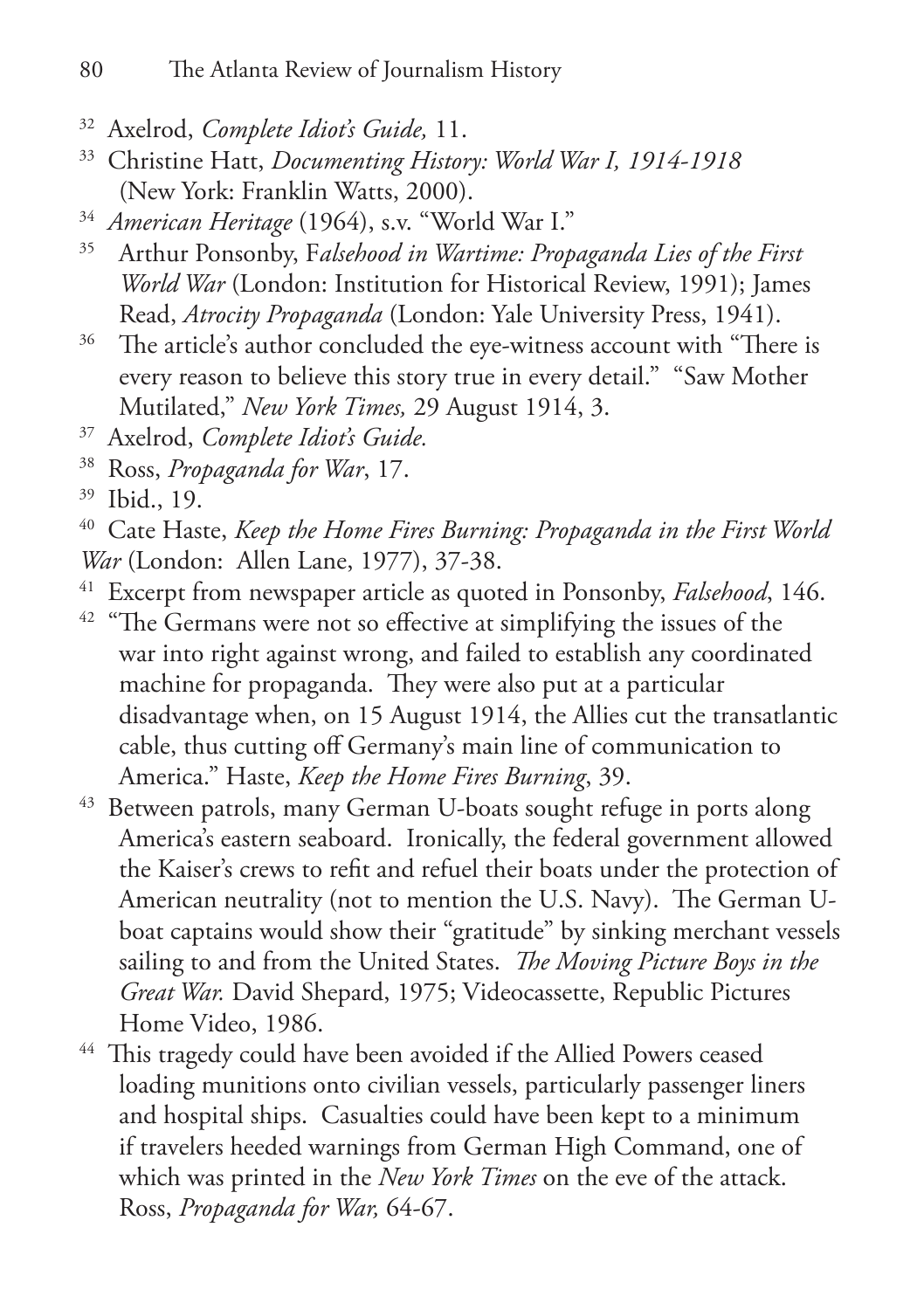- <sup>45</sup> The U.S. severed diplomatic ties with Germany on February 3, 1917. Summary: *Timeline*, 1917. Available from http://www.firstworldwar. com/timeline/1917.htm, 2003; Internet. Accessed 1 May 2007. Axelrod, *Complete Idiot's Guide*; Ross, *Propaganda for War.*
- 46 German Foreign Minister Arthur Zimmerman to Ambassador Count Johann von Bernstorff, "Zimmerman Telegraph," January 1917; Available from http://www.etsu.edu/cas/history/resources/ Private/Faculty/Fac\_From1877ChapterDoc/ChapterImages/ Ch21Zimmermantelegram.jpg; Internet; accessed 29 March 2004.
- Read, *Atrocity*, 59.
- 48 Woodrow Wilson, "Speech to Congress, 2 April 1917." par. 16. *In Primary Documents: U.S. Declaration of War with Germany*, 2 April 1917. Available from http://www.firstworldwar.com/source/ usawardeclaration.htm; Internet; accessed 25 April 2007.
- <sup>49</sup> Excerpt from newspaper article, as quoted in Charles Horne, ed., *Source Records of the Great War 5 (*1923).*In Primary Documents: U.S. Declaration of War with Germany*, 2 April 1917. Available from http://www.firstworldwar.com/source/usawardeclaration.htm; internet; accessed 25 April 2007.
- 50 Woodrow Wilson, "Speech to Congress, 2 April 1917," par. 26
- <sup>51</sup> "This Day in History: April 6, 1917: U.S. Enters World War I." Available from http://www.history.com/tdih.do?id=425&action=tdihA rticleCategory; Internet. Accessed 28 April 2007.
- 52 Ross, *Propaganda for War*; Stephen Vaughn, *Holding Fast the Inner Lines: Democracy, Nationalism, and the Committee on Public Information* (Chapel Hill: University of North Carolina Press, 1980).
- 53 Excerpt of letter from Secretary of State Robert Lansing, Secretary of War Newton D. Baker, and Secretary of the Navy Josephus Daniels to President Woodrow Wilson, as quoted in "Creel to Direct Nation's Publicity," *New York Times*, 15 April 1917, 1.
- 54 George Creel, *How We Advertised America* (New York: Arno Press, 1972); James Mock and Cedric Larson, *Words that Won the War: The Story on the Committee on Public Information, 1917-1919* (New York: Russel & Russel, 1968); Vaughn, *Holding Fast;* "1917: The U.S. Enters the War," *The Grolier Library of World War I* (Danbury: Grolier Educational, 1997).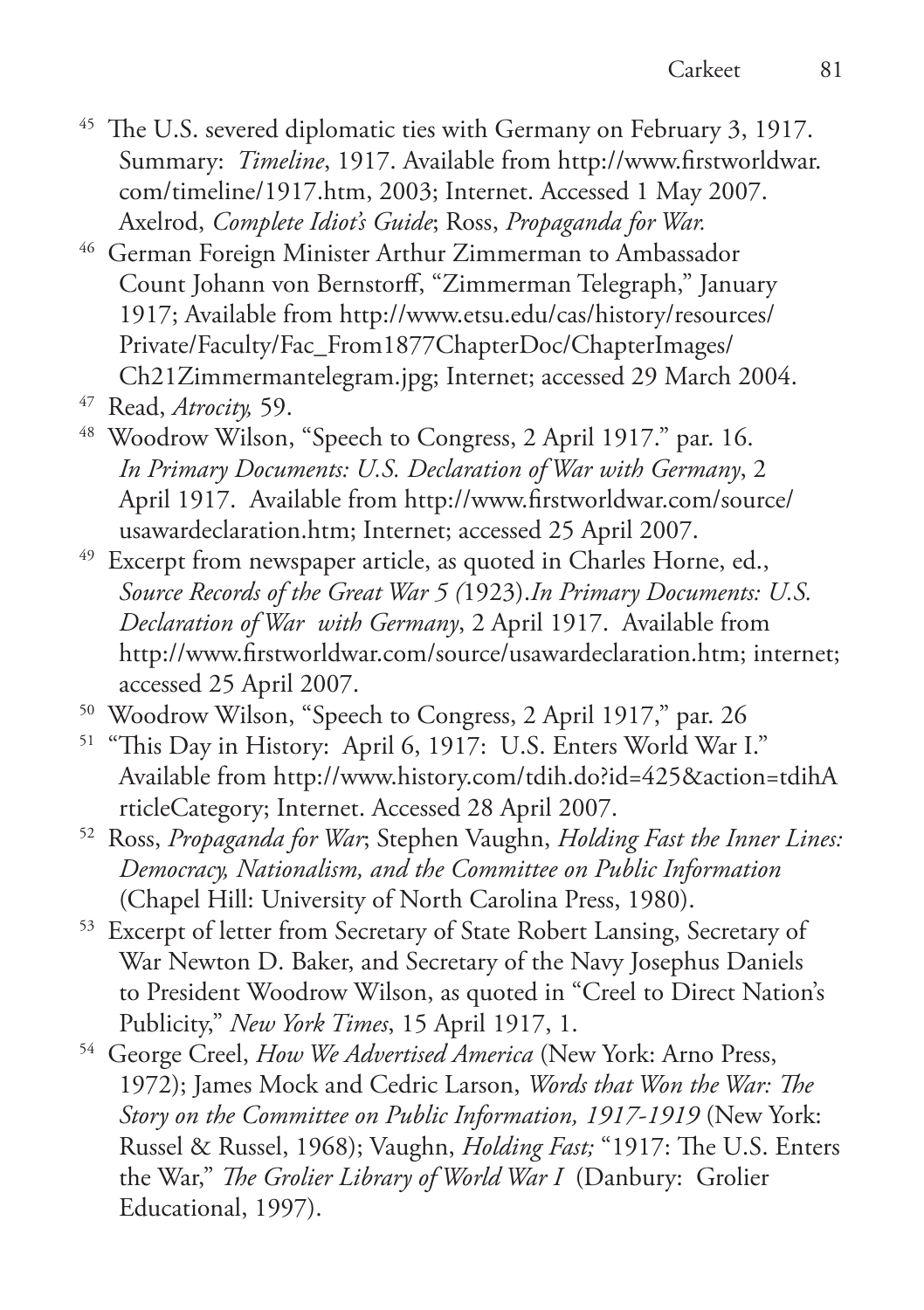- 55 Excerpt of letter from George Creel to Josephus Daniels, as quoted in Ross, *Propaganda for War*, 218.
- 56 Mark Sullivan, as quoted in George Blakey, *Historians on the Homefront: American Propagandists for the Great War* (Lexington: University Press of Kentucky, 1970),26.
- 57 Ibid., 28.
- 58 Ross, *Propaganda for War*, 220.
- 59 Wilson, Woodrow. Executive Order 2594: Creating Committee on Public Information. In The Donnelly Collection of Presidential Executive Orders. Available from http://www.conservativeusa.org/ eo/1917/eo2594.htm; Internet. Accessed 3 May 2007.
- 60 Ross, *Propaganda for War*, 225.
- 61 George Creel, *Rebel at Large: Recollections of Fifty Crowded Years.* New York: G.P. Putnam's Sons, 1947, 160.
- 62 Blakey, *Historians on the Homefront*; Ross, *Propaganda for War.*
- 63 Delwiche, *Of Fraud and Force*, 4.
- 64 George Creel, *The Creel Report: The Complete Report of the Chairman of the Committee on Public Information* (reprint, New York: Da Capo Press, 1972), 10.
- 65 Ross, *Propaganda for War.*
- <sup>66</sup> *Reader's Digest.* Ross, *Propaganda for War.*
- 67 Ross, *Propaganda for War,* 230.
- 68 "Censor Creel Gives Out Rules for Newspapers," *New York Times,* 28 May 1917, 1
- 69 George Creel. Quoted in "Censor Creel Gives Out Rules for Newspapers," *New York Times,* 28 May 1917, 4
- 70 Committee on Public Information. "Preliminary Statement to the Press of the United States." Quoted in "Creel Gives Out Rules for Newspapers," *New York Times*, 28 May 1917, 4
- 71 "Baker to Censor All Troop News," *New York Times*, 29 June 1917, 1.
- 72 "Censor Rules Revised," *New York Times*, 31 July 1917, 5. Vaughn, *Holding Fast*, 217-221.
- 73 Time-Life Books
- 74 Ross, *Propaganda for War*, 267.
- 75 Harold Lasswell, *Public Opinion in War and Peace: How Americans Make up Their Minds* (Menesha: George Banta Publishing Company,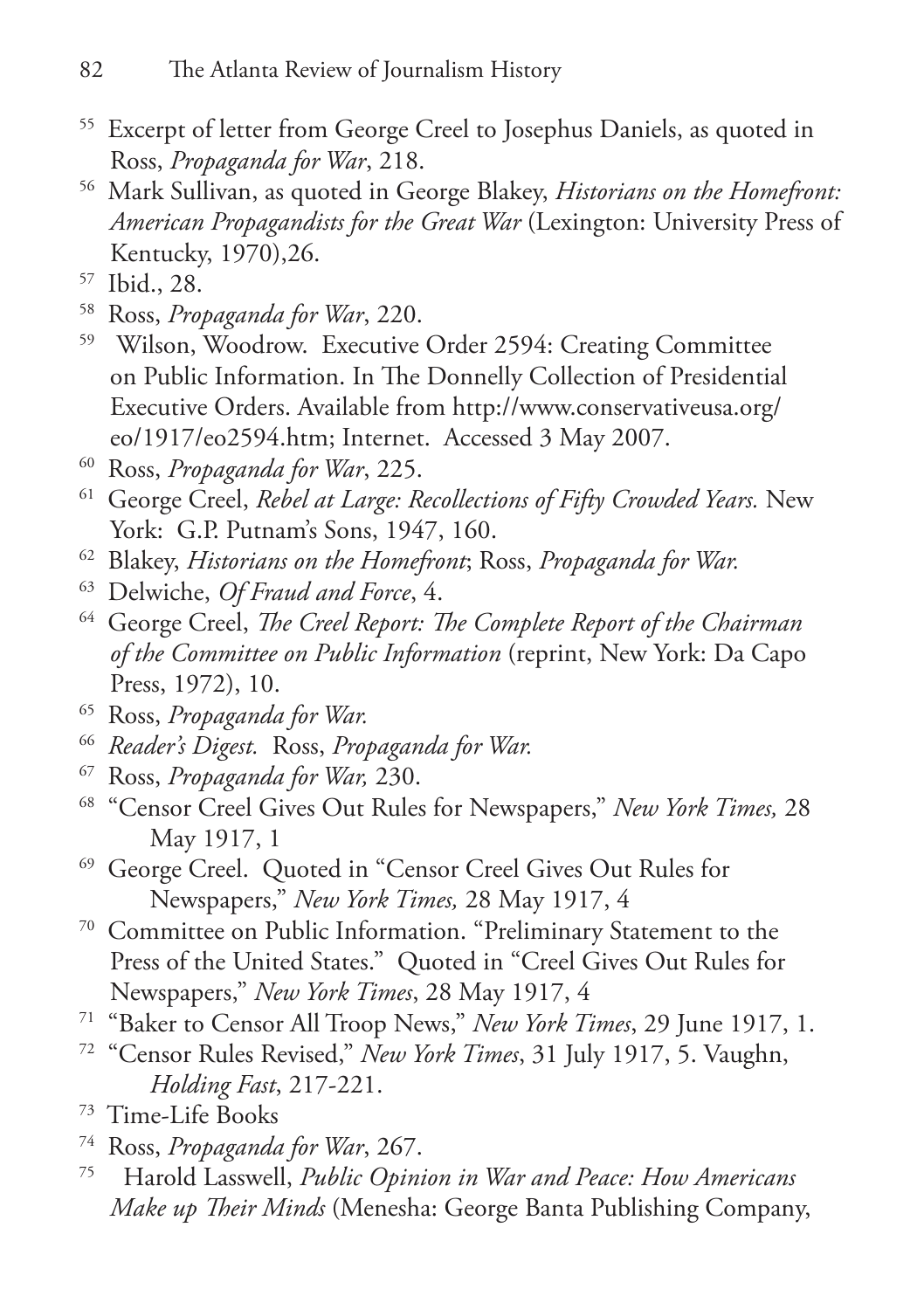1943), 7.

- 76 Delwiche, *Of Fraud and Force*; Mock and Larson, *Words that Won.*
- 77 Creel, *How we Advertised*, 72.
- 
- <sup>79</sup> "Bald Announcements to Constitute Future Policy of Creel Committee," Washington Post, 8 August 1917, 2.
- <sup>80</sup> Apparently the press desired to reserve those sensational tasks to their respective staff. Ibid., 2.
- 81 "Government Daily Issues First Number," *New York Times*, 11 May 1917, 13.
- 82 Emmet Crozier, *American Reporters on the Western Front* (Westport: Greenwood Press, 1959); Ross, *Propaganda for War*; Vaughn, *Holding Fast.*
- 83 Vaughn, *Holding Fast*, 197; "U.S. Issues First War Newspaper," *Washington Post,* 11 May 1917, 5.
- 84 Creel, *How we Advertised*, 208.
- $85$  Ibid.
- 86 Ross, *Propaganda for War*. Front (Westport: Greenwood Press, 1959); Ross, *Propaganda for War*; Vaughn, *Holding Fast.* Creel, *How we Advertised*, 208.
- 87 Lasswell, as quoted in Ross, *Propaganda for War,* 13; Read, *Atrocity Propaganda*, 285.
- 88 Read, *Atrocity*; Ross, *Propaganda for War.*
- 89 Earl Sperry and Willis West, *German Plots and Intrigues: In the United States During the Period of Neutrality, Red, White, and Blue Series, no. 10*  (Washington D.C.: Committee on Public Information, 1918), 17.
- 90 Samuel Harding, *The Study of the Great War: A Topical Outline, with Extensive Quotations and Reading References, War Information Series, no. 16* (Washington D.C.: Committee on Public Information, 1918), 12.
- 91 Ross, *Propaganda for War,* 239.
- 92 John Tatlock, *Why America Fights Germany, War Information Series, no. 10* (Washington D.C.: Committee on Public Information, 1918), 10.
- 93 Perloff, *Dynamics of Persuasion*, 187.
- 94 Pratkanis & Aronson, *Age of Propaganda*, 214.
- 95 *Time Life Magazine* (1997).
- 96 Axelrod, *Complete Idiot's Guide*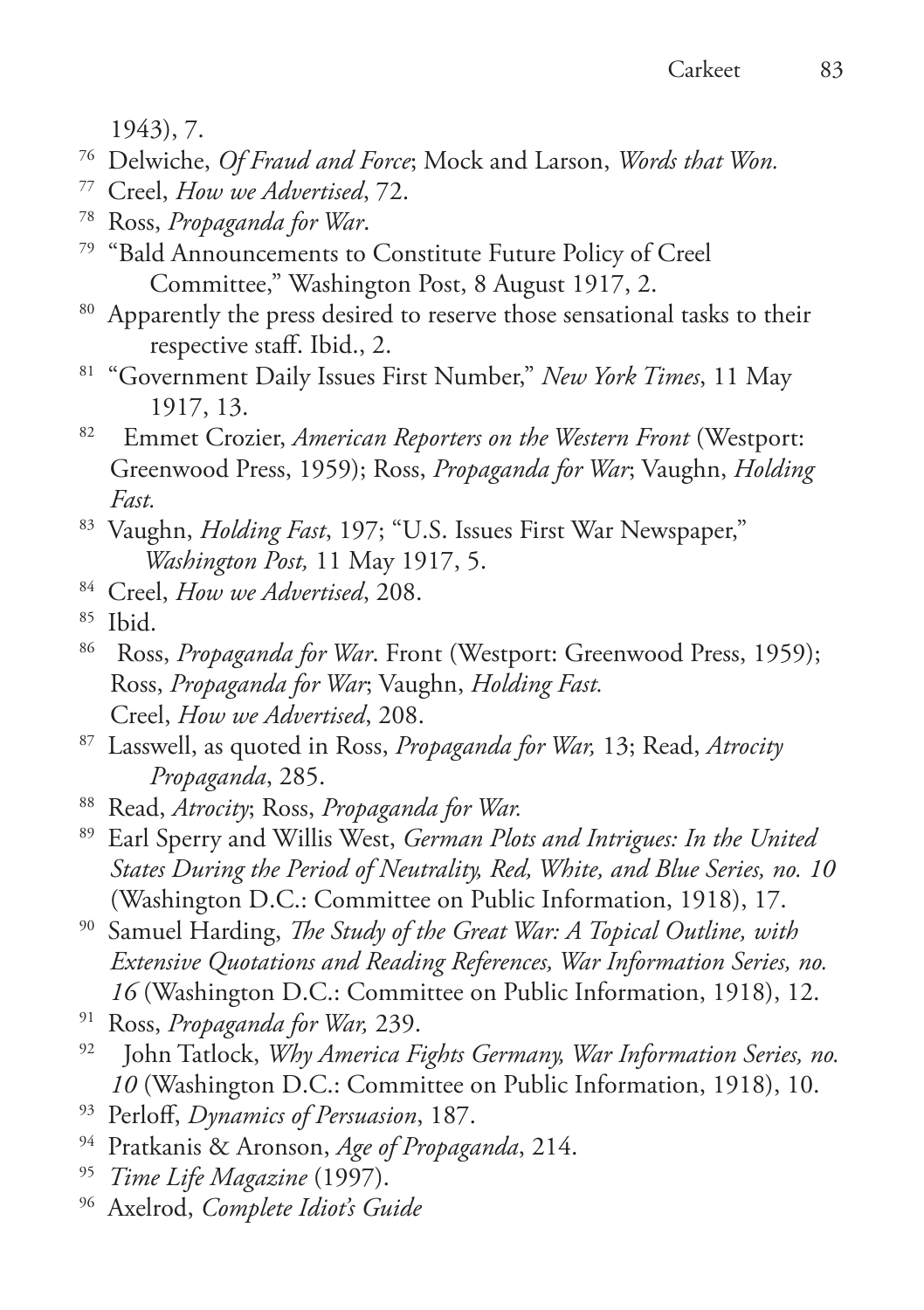- <sup>97</sup> The government also prosecuted nearly 2,200 individuals who spoke against the war, of who 1,055 received convictions. The most prominent prisoner within this group of pacifists was Eugene Debs, U.S. Presidential candidate for the Socialist Party. Ross, *Propaganda for War,* 320.
- 98 "Riot at Baltimore Ends Peace Meeting," *New York Times*, 2 April 1917, 1.
- <sup>99</sup> From Section 3 of the Espionage Act of 1917: "Whoever, when the United States is at war, shall wilfully make or convey false reports or false statements with intent to interfere with the operation or success of the military or naval forces of the United States or to promote the success of its enemies and whoever when the United States is at war, shall wilfully cause or attempt to cause insubordination, disloyalty, mutiny, refusal of duty, in the military or naval forces of the United States, or shall wilfully obstruct the recruiting or enlistment service of the United States, to the injury of the service or of the United States, shall be punished by a fine of not more than \$10,000 or imprisonment for not more than twenty years, or both." Espionage Act. From "Primary Documents: U.S. Espionage Act, 15 June 1917." Available from http://www.firstworldwar.com/source/espionageact.htm, 2002; Internet. Accessed 5 May 2007.
- 100 Mead, *The Doughboys,* 367
- 101 Ibid, 368
- 102 Charles Seymour, *Woodrow Wilson and the World War: A Chronicle of Our Own Times.* (Toronto: Glasgow, Brook & Company, 1921) 105.
- 103 Mead, *The Doughboys*, 365
- <sup>104</sup> George Creel. Rebel at Large: Recollections of 50 Crowded Years. (New York: Van Rees Press, 1947), 157-158.
- 105 Creel, *How We Advertised*, 100.
- 106 Ibid, 101.
- 107 Ibid, 104-108
- <sup>108</sup> *War, Labor, and Peace: Some Recent Addresses and Writings of President Wilson. Red, White, and Blue Series, no. 9*. Washington, D.C.: Committee on Public Information, 1918, 32.
- <sup>109</sup> *The War Message and Facts Behind It: Annotated Text of President Wilson's Message*, April, 1917. *War Information Series, no. 1.*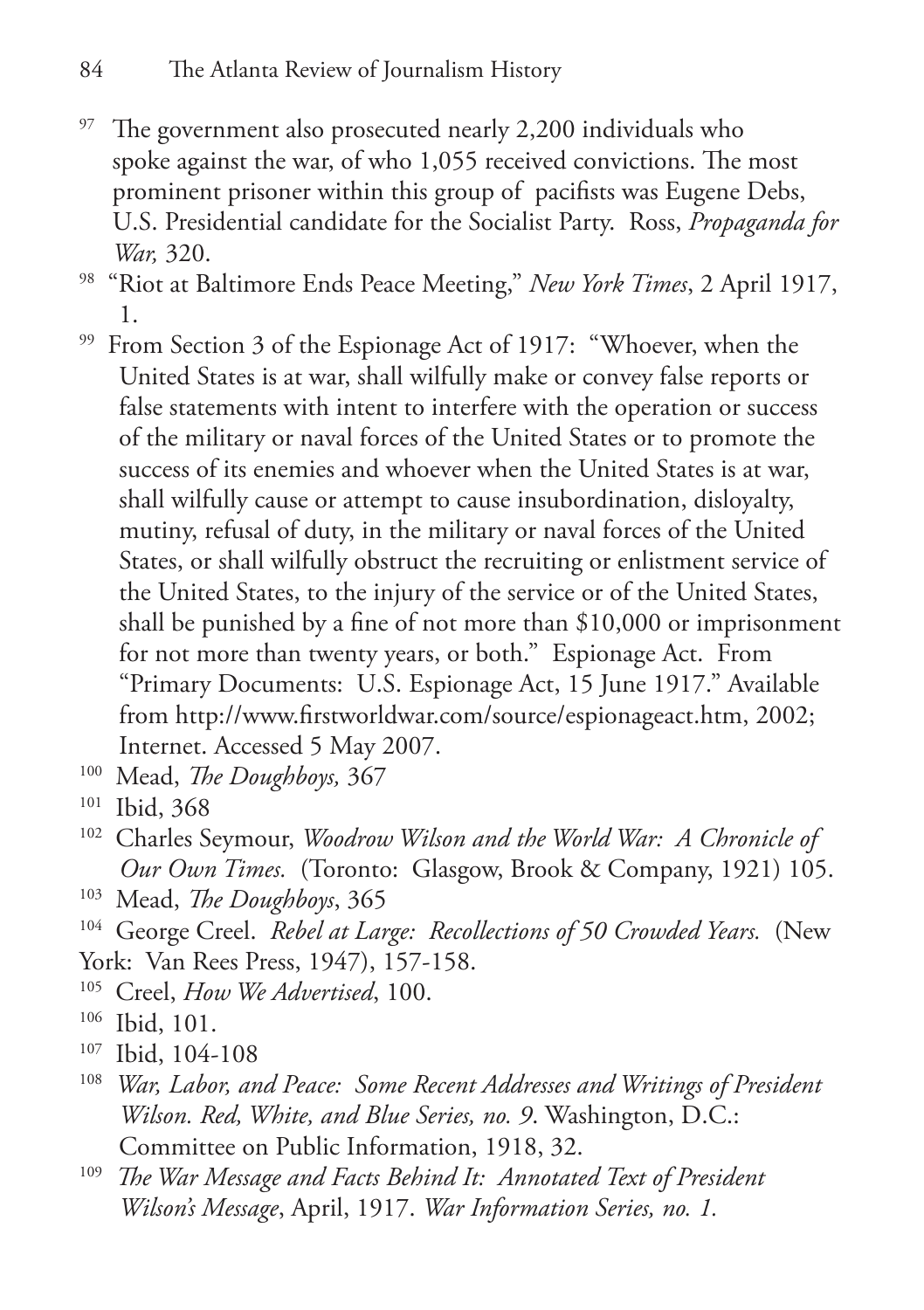Washington, D.C: Committee on Public Information, 1917, 16.

- 110 *The French Yellow Book*. Available from http://net.lib.byu.edu/~rdh7/
- wwi/papers/yellow1.htm, 1997; Internet. Accessed 2 May 2007. 111 Directly translated, "kultur" means "culture." However, the word descended to a derogatory term during the First World War. Karl A. Auhn, Die Wahren Ursachen des Kriegs, 1914. Quoted in *Conquest and Kultur: Aims of the Germans in Their Own Words. Red, White, and Blue Series*, no. 5. Washington, D.C.: Committee on Public Information, 1918, 35.
- 112 J.P. Bang, *Hurrah and Hallelujah: The Teaching of Germany's Poets, Prophets, Professors and Preachers;* Documentation, 1917. Quoted in *The President's Flag Day Address: With Evidence of Germany's Plans. Red, White, and Blue Series, no. 4.* Washington, D.C.: Committee on Public Information, 1917, 15.
- 113 George Creel. Quoted in Charles Mertz. *The First Session of the War Congress. War Information Series, no. 10.* Washington, D.C.: Committee on Public Information, 1917, 3.
- 114 Mertz, *First Session of the War Congress*, 21-22

- 116 The War Department. *Home Reading Course for Citizen Soldiers. War Information Series, no. 9.* Washington, D.C.: Committee on Public Information, 1917, 3.
- 117 Ibid., 5.
- 118 Ibid., 19 & 32 .
- 119 Ibid., 10-15.
- 120 *National Service Handbook* (Washington, D.C.: Committee on Public Information, 1917), 1.
- <sup>121</sup> "The mission of Officer Candidates School is to educate, train, evaluate, & screen officer candidates to ensure they possess the moral, intellectual, & physical qualities for commissioning, & the leadership potential to serve successfully as company grade officers in the Operating Forces." United States Marine Corps, Officer Candidate School Mission Statement. Available from http://www.ocs.usmc.mil/; Internet. Accessed 10 May 2007.
- 122 *National Service Handbook*, 33.
- 123 Ibid., 36.

<sup>115</sup> Ibid., 20.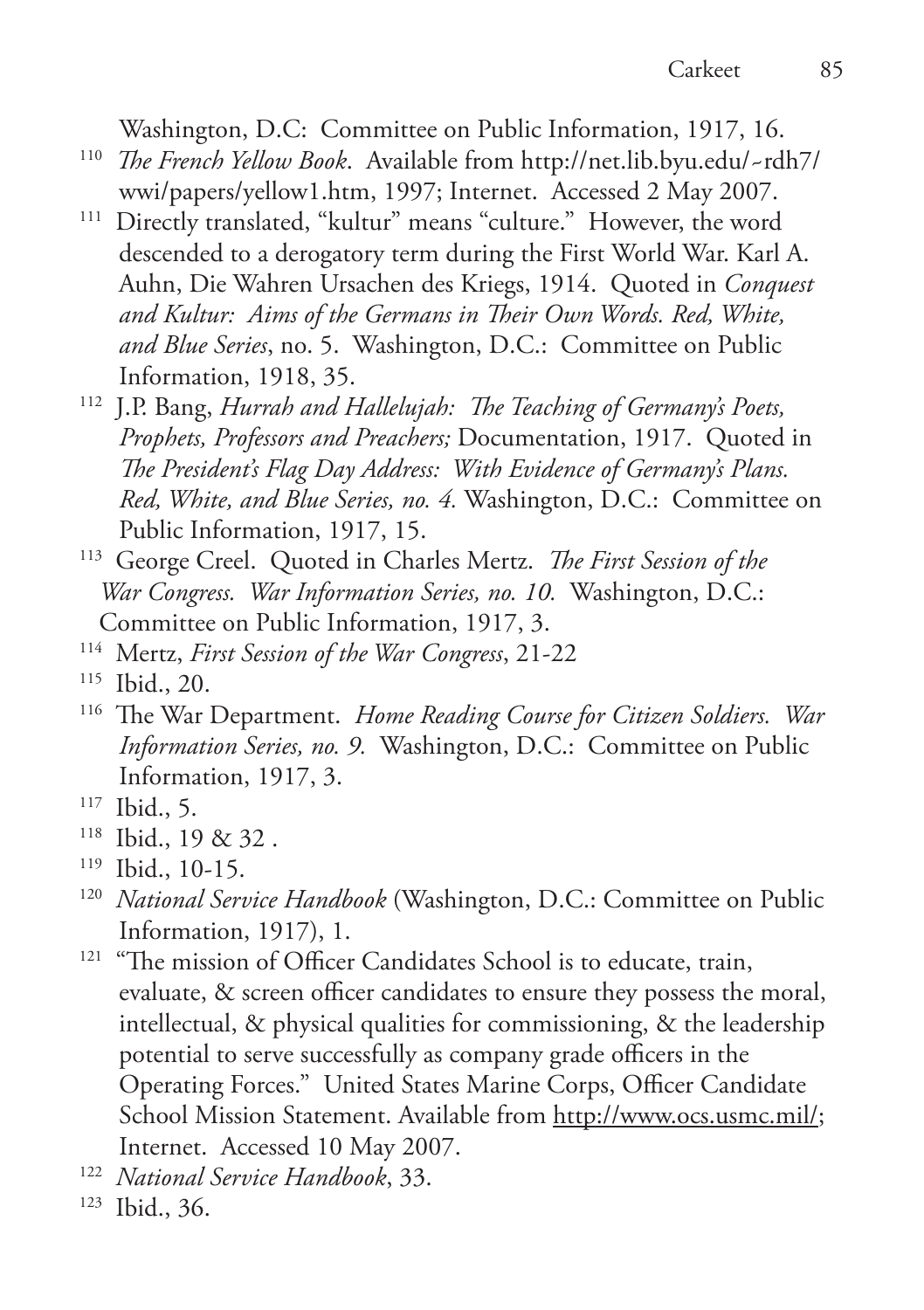- 124 Ibid., 36.
- 125 Blakey, *Historians on the Homefront,* 73.
- 126 Ross, *Propaganda for War*, 232.
- 127 Ibid; Vaughn, *Holding Fast; Creel, How We Advertised*, 112.
- 128 Blakey, *Historians on the Homefront*, 95.
- 129 Blakey, *Historians on the Homefront*.
- 130 Ross, *Propaganda for War*, 238.
- 131 Stuart Sherman, *American and Allied Ideals: An Appeal to Those who are Neither Hot nor Cold, War Information Series, no.12* (Washington, D.C.: Committee on Public Information, 1918)17.
- $132$  Ibid., 4.
- 133 Ibid., 23.
- <sup>134</sup> Germany Press, Media, TV, Radio, Newspapers. Available from http:// www.pressreference.com/Fa-Gu/Germany.html; Internet. Accessed 4 May 2007.
- <sup>135</sup> *Vorwärts*, 1 July 1914. Quoted in Charles Altschul, German Militarism and Its German Critics, War Information Series, no. 13 (Washington, D.C.: Committee on Public Information, 1918), 12.
- 136 Atschul and the staff of *Vorwärts* most likely never served in the military, hence the confusion between brutality and discipline Ibid., 13.
- <sup>137</sup> Atschul probably took such liberties to better tailor the translations to American readers. *Vorwärts*, 30 July 1914. Quoted in Charles Altschul, *German Militarism and Its German Critics, War Information Series, no. 13* (Washington, D.C.: Committee on Public Information, 1918), 40.
- 138 Andrew McLaughlin, *The Great War: From Spectator to Participant, War Information Series, no.4* (Washington, D.C.: Committee on Public Information, 1917), 14.
- 139 Ibid., 9.
- 140 Creel, *How We Advertised*, 104.
- 141 George Scott and James Garner, *The German War Code: Contrasted with the War Manuals of the United States, Great Britain, and France, War Information Series, no. 11* (Washington, D.C.: Committee on Public Information, 1918), 2.
- 142 Ibid., 12-13.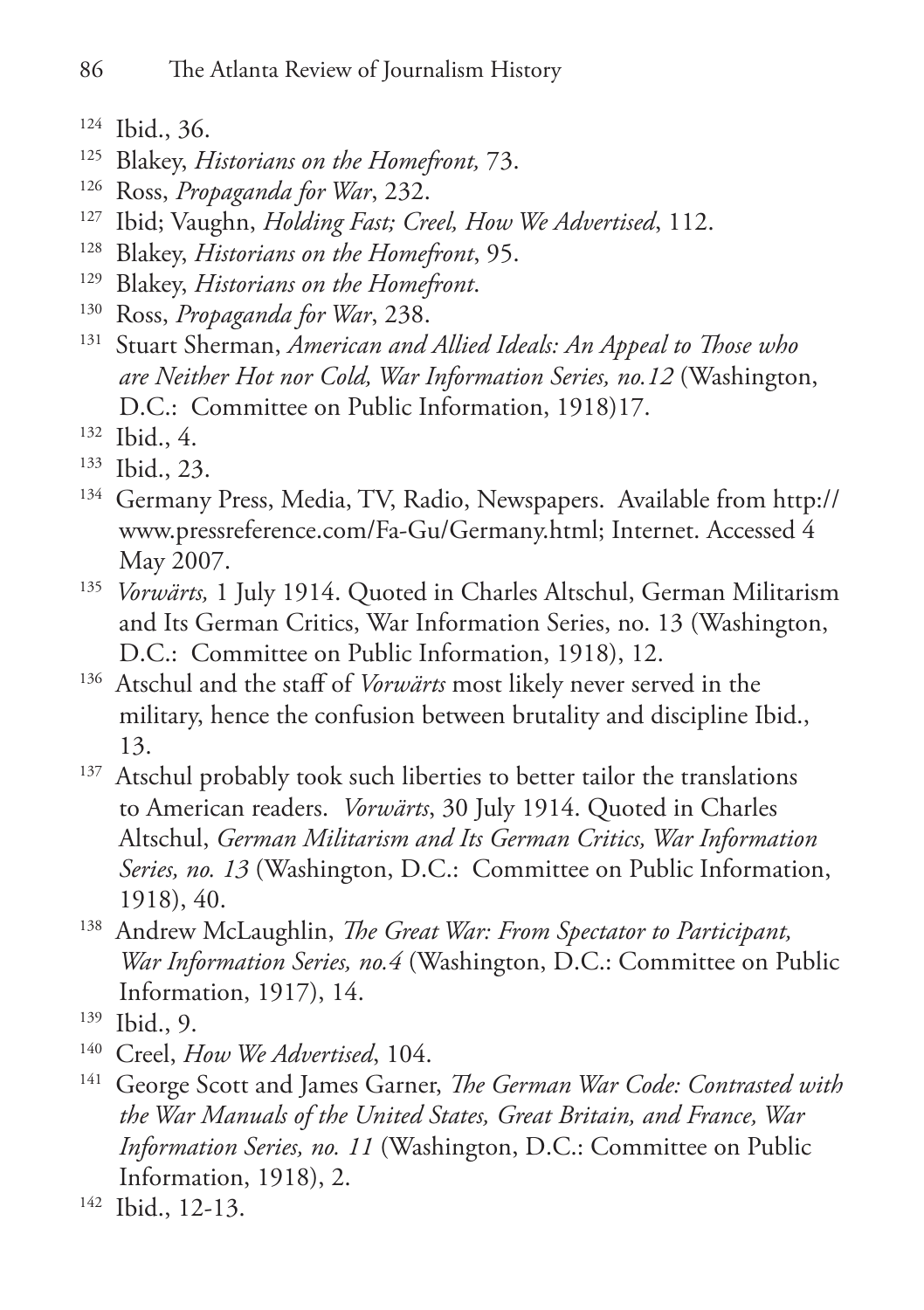- 143 Robert Lansing and Louis Post, *A War of Self-Defense, War Information Series, no. 5* (Washington, D.C.: Committee on Public Information, 1917), 6.
- 144 Scott & Garner, *The German War Code*, 8.
- 145 Ibid, 9.
- 146 *German War Practices: Part I: Treatment of Civilians, Red, White, and Blue Series*, eds Dana Munro, George Sellery, and August Krey (Washington, D.C.: Committee on Public Information, 1917), 9.
- <sup>147</sup> Notice that, unlike German Militarism and Its Critics, neither the German documents nor the eyewitness accounts stemmed from the country's Socialist papers.
- 148 Grace Ellery Channing, *German Treatment of Conquered Territory: Being Part II of German War Practices, Red, White, and Blue Series,* eds. Dana Munro, George Sellery, and August Krey (Washington, D.C.: Committee on Public Information, 1918), 58-59.
- 149 Franklin Lane and Newton Baker, *The Nation in Arms, War Information Series, no. 2* (Washington, D.C.: Committee on Public Information, 1917), 3.
- 150 Tatlock, *Why America Fights*, 13.
- 151 Harding, *Study of the Great War*, 72.
- 152 Lane and Baker, *Nation in Arms*, 10.
- 153 Despite the inclusion of British and French literature, *The Battle Line of Democracy* preserves its "American" innateness.
- 154 Abraham Lincoln. Quoted in *The Battle Line of Democracy: Prose and Poetry of the World War* (Washington, D.C.: Committee on Public Information, 1917), 9.
- 155 *How the War Came to America, Red, White, and Blue Series*  (Washington, D.C.: Committee on Public Information, 1918), 8-9.
- 156 Ross, *Propaganda for War*, 232.
- 157 Creel, *How we Advertised*, 16.
- 158 Blakey, *Historians on the Homefront*; Ellul, Propaganda; Perloff, *Dynamics of Persuasion*; Ross, *Propaganda for War*; Vaughn, *Holding Fast.*
- 159 Creel, *How We Advertised*, 109.
- 160 Ibid., 133.
- 161 *Committee on Public Information, Bureau of Cartoons, Bulletin No. 16.*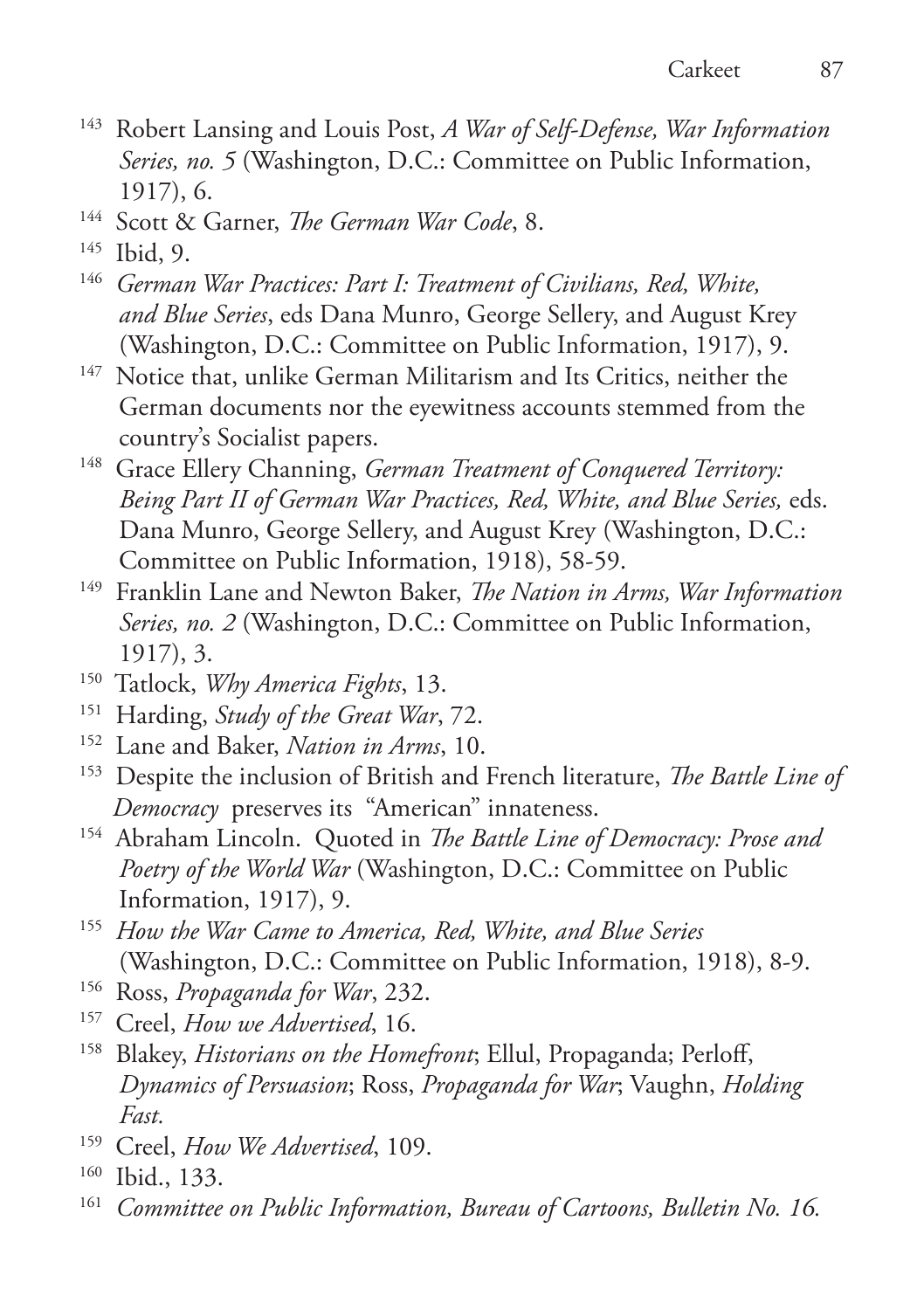Available from http://historymatters.gmu.edu/d/5052; Internet. Accessed 3 May 2007.

- 162 Creel, *How we Advertised*, 134.
- 163 Creel, *How we Advertised*, 159; Mock and Larson, *Words that Won*.
- 164 David Crowley, "Protest and Propaganda: The Propaganda Poster," *The Power of the Poster*, ed. Margaret Timmers (London: V&A Publications, 1998); Ross, *Propaganda for War*.
- 165 Ross, *Propaganda for War.*
- <sup>166</sup> It came as a shock that the CPI would endorse a poster featuring African-Americans killing Caucasians, especially during the tumultuous period between the Civil War and the Civil Rights movement. Author's Note. 7 May 2007.
- 167 Vaughn, *Holding Fast*.
- 168 Alexander George, *Propaganda Analysis: A Study of Inferences Made From Nazi Propaganda in WWII* (Westport, CT: Greenwood Press, 1959).
- 169 Daniel J. Czitrom, *Media and the American Mind: From Morse to McLuhan* (Chapel Hill: University of North Carolina Press, 1982), 41- 42.
- 170 Larry W. Ward, *The Motion Picture Goes to War: A Political History of the United States Government's Film Effort in the World War, 1914-1918* (University of Iowa: Unpublished Thesis, 1981), 1; Winter and Baggett, *The Great War*, 139.
- <sup>171</sup> 14 years earlier, the U.S. Signal Corps, boasting neither cameras nor cameramen, borrowed these novelties from the Agriculture Department to film the Wright Brothers first flight. Ward, *The Motion Picture*, 3.
- 172 Creel, *How We Advertised*, 119-120; Vaughn, *Holding Fast*, 204-205
- 173 *The Moving Picture Boys in the Great War*, David Shepard, 1975; Videocassette (Republic Pictures Home Video, 1986); Vaughn, *Holding Fast*, 207-208
- 174 "Pershing Film Gives Vast View of War," *New York Times,* 22 May 1918, 7.
- 175 Ibid., 7.
- 176 Creel, *How We Advertised*, 117.
- <sup>177</sup> Research implies that these films were the prototypes to "edutainment"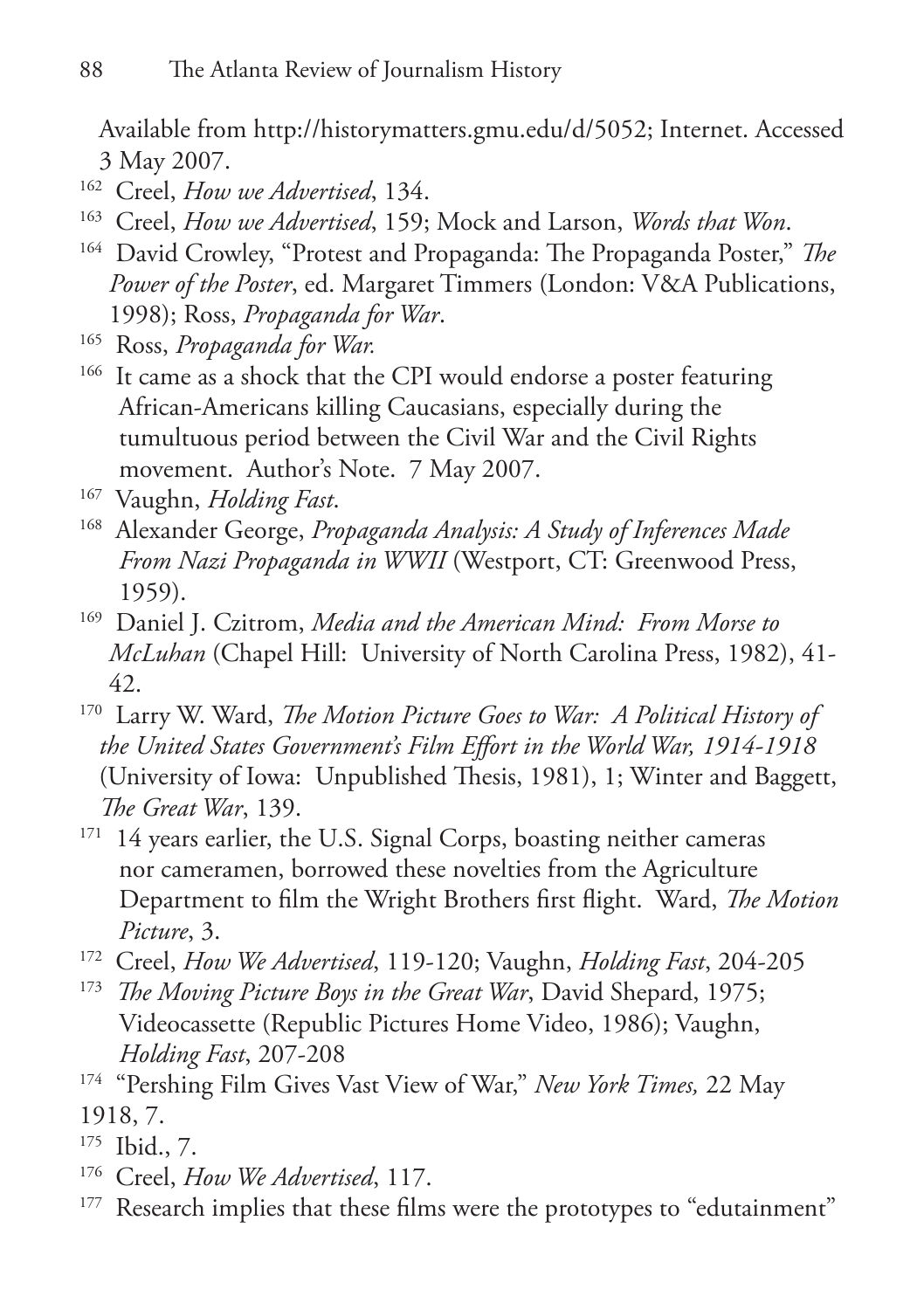documentaries. Author's note. 7 May 2007

- 178 Ross, *Propaganda for War*, 260.
- <sup>179</sup> Motion picture cameras did not arrive to the Western Front en masse until shortly after the American Expeditionary Force did the same. *Moving Picture Boys*.
- <sup>180</sup> The "hostiles" in *The Battle Cry of Peace* looked like German soldiers. "Producer Stuart Blackton believed that the U.S. should join the Allies overseas and that was why he made the film. Former President Theodore Roosevelt agreed and was one of the film's staunchest supporters; using his influence, Roosevelt convinced Gen. Leonard Wood to loan Blackton an entire regiment of marines to use as extras." Sandra Brennan, Review of "Battle Cry of Peace." Available from http://movies2.nytimes.com/gst/movies/movie.html?v\_id=84479; Internet. Accessed 6 May 2007.
- <sup>181</sup> Soon after declaring war on Germany, the United States government recalled *Battle Cry of Peace* for stifling recruiting due to its graphic depiction of war. J. Stuart Blackton's *The Battle Cry of Peace,* W.W.I. Available from http://simr02.si.ehu.es/FileRoom/documents/Cases/ 72battleCryofPeace.html; Internet. Accessed 6 May 2007.

- 183 Micheal T. Isenberg, as quoted in Ross, *Propaganda for War,* 262.
- 184 Ibid., 264.
- 185 Ibid.
- 186 Ibid.
- 187 Winter and Baggett, *The Great War.*
- <sup>188</sup> Those same crowds would have drawn and quartered the actor if he led that rally cry 23 years later. Fortunately for him, Hayakawa—who was earning \$5,000 a week during the First World War—moved to France in 1937. He joined the French Underground resistance movement during World War II, and resurfaced as an A-list actor throughout the 1950s. His most famous (and ironic) role was that of Colonel Saito in *The Bridge on the River Kwai* (1957). *The Moving Picture Boys*, 1975; Sessue Hayakawa, Available from http://en.wikipedia.org/wiki/Sessue\_ Hayakawa; Internet. Accessed 5 May 2007.
- 189 Axelrod, *Complete Idiot's Guide*; *Over There*, Available from http:// www.firstworldwar.com/audio/overthere.htm; Internet. Accessed 5 May

<sup>182</sup> *Moving Picture Boys*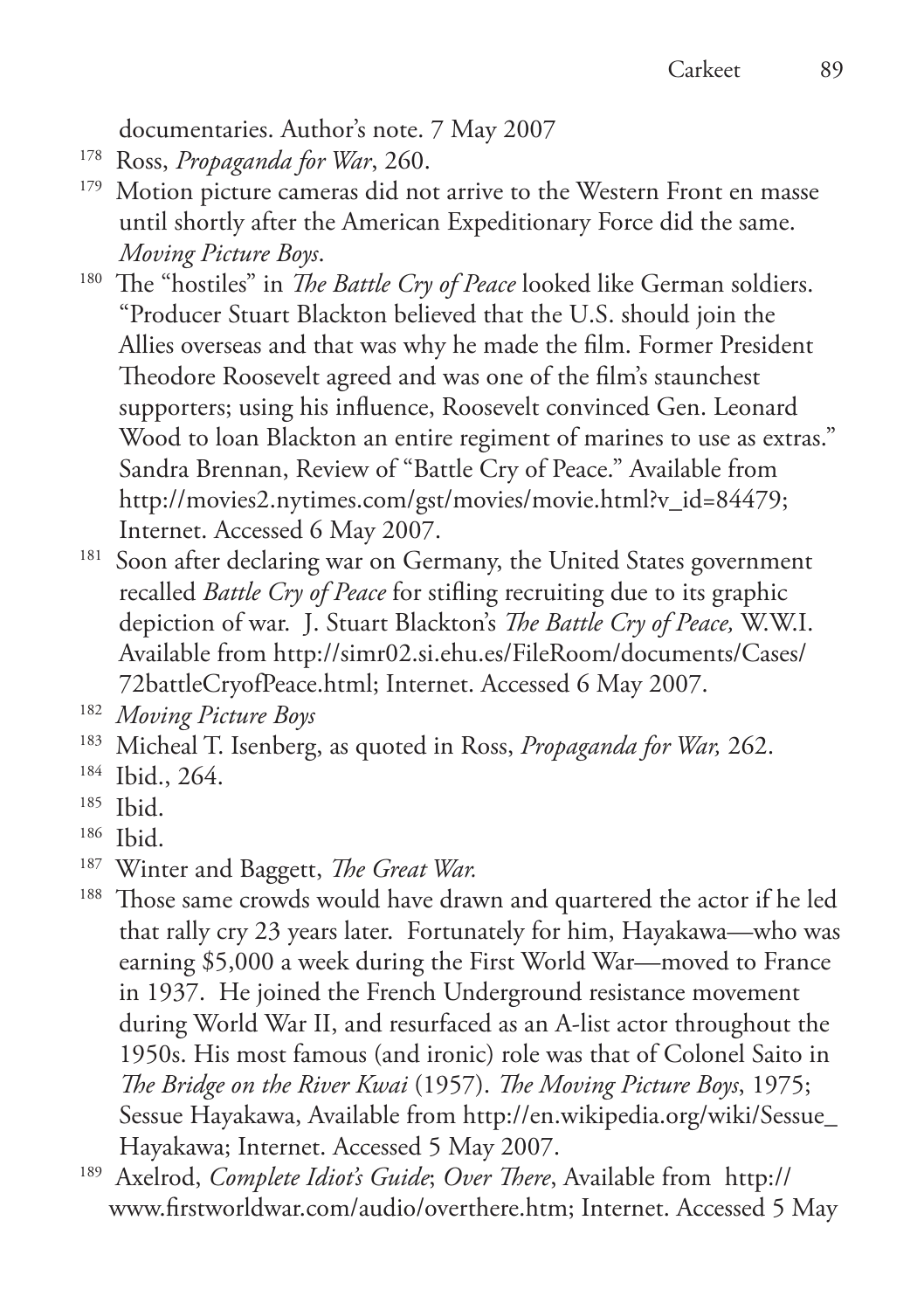2007.

- 190 Ross, *Propaganda for War.*
- 191 Ibid., 265.
- <sup>192</sup> Chaplin's first and only "war" film provided a long overdue, lighthearted outlook on the war. Released a month before the armistice, Shoulder Arms showed audiences that they could find humor in an otherwise morbid event because World War I was as good as won. Ibid., 265; *Shoulder Arms,* Charlie Chaplin, 1918; Video Cassette, 2001.
- 193 Winter and Baggett, *The Great War*.
- 194 Perloff, *Dynamics of Persuasion*, 130.
- 195 Pratkanis and Aronson, *Age of Propaganda*; Ross, *Propaganda for War*.
- 196 *Reader's Digest*.
- 197 Creel, *How We Advertised*, 84.-85.
- 198 Ibid., 87-93.
- <sup>199</sup> A 1917 article in the German newspaper, Frankfurter Zeitung, ridiculed this "revolutionary" claim since "America has done so little up to the present that four minutes will be ample time." "Ridicules Campaign Here," *New York Times*, 25 November 1917, p. 5; Ross, *Propaganda for War*. 244.
- 200 Creel, *How We Advertised*, 94.
- 201 *History Matters*. "Four Minute Men: Volunteer Speeches During World War I." par 1. Available from http://historymatters.gmu.edu/ d/4970. Internet. Accessed 27 April 2007; Creel, *How We Advertised,* 90.
- 202 Committee on Public Information, *Four Minute Men Bulletin, No. 17 (*8 October, 1917). Available from http://historymatters.gmu.edu/ d/4970. Internet. Accessed 27 April 2007.
- 203 Ross, *Propaganda for War*, 245
- 204 "Match Wilson's '50,'" *Washington Post*, 2 May 1918, 1
- 205 Creel, *How We Advertised*, 87-88
- 206 Mead, *The Doughboys*, 376.
- 207 Ibid., 376.
- 208 Vaughn, *Holding Fast*, 120.
- 209 Ross, *Propaganda for War,* 247.
- 210 Committee on Public Information, *Four Minute Men Bulletin, No.*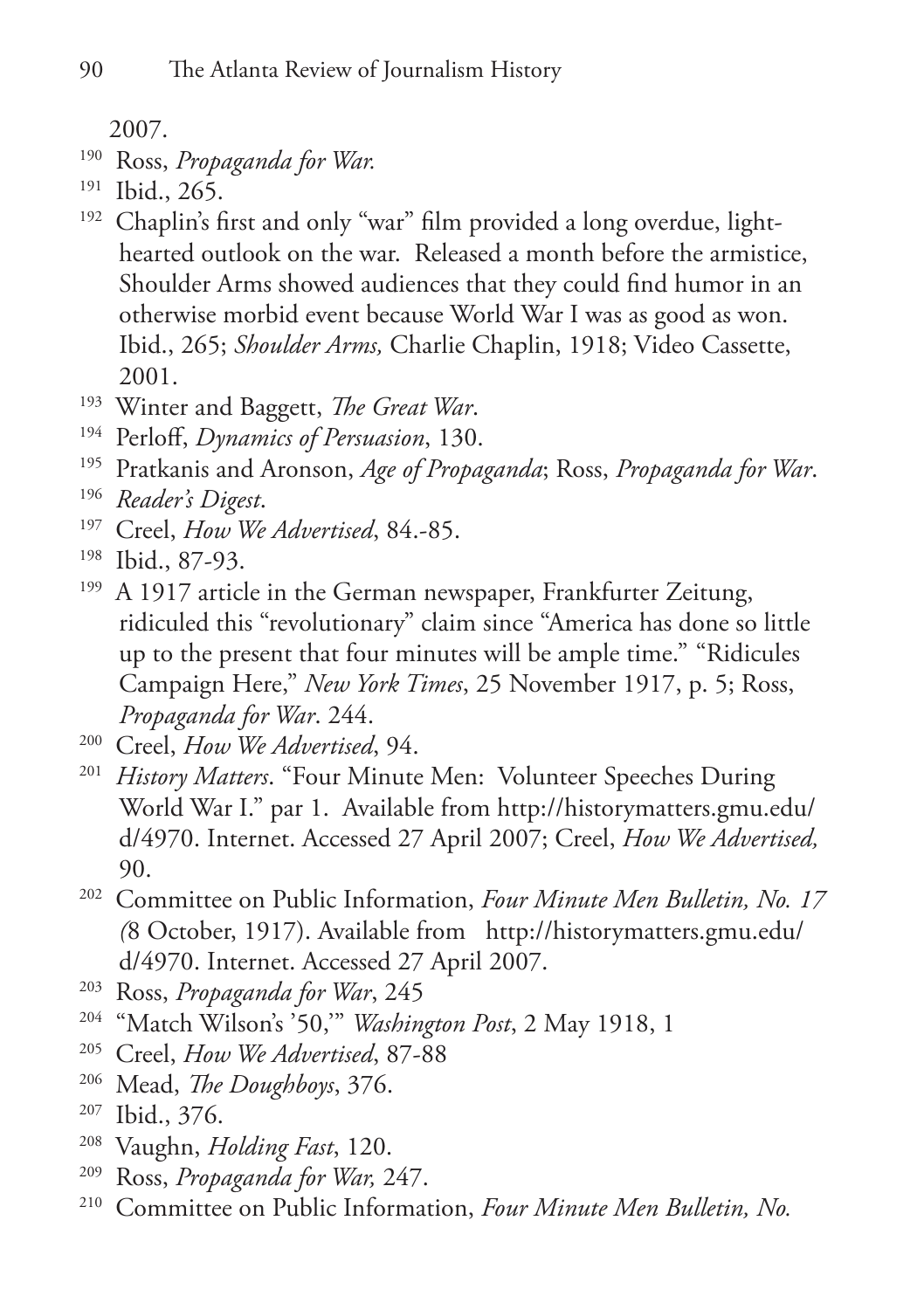*17* (8 October, 1917); "Patriotism on Records," *New York Times*, 13 February 1918, 14.

- 
- <sup>211</sup> Creel, *How We Advertised*, 89.<br><sup>212</sup> Committee on Public Information, *Four Minute Men Bulletin, No. 17* (8 October, 1917)
- 213 Robert Zieger, *America's Great War: World War I and the American Experience* (Lanham: Rown & Littlefield Publishers, Inc., 2000).
- 214 Lorenzo Belveal, *The World Turns in Technological Transition*; available from http://www.ldbeveal.net/articles/world\_turns.html; Internet. Accessed 25 April 2004; U.S. Census Bureau. Historical National Population Estimates: July 1, 1900 to July 1, 1999. Available from http://www.census.gov/popest/archives/1990s/popclockest.txt; Internet, 11 April 2000. Accessed 5 May 2007.
- 215 Vaughn, *Holding Fast*, 139.
- <sup>216</sup> Woodrow Wilson, quoted in "President Thanks the Four Minute
- Men," *New York Times*, 19 November 1917, 4.
- <sup>217</sup> "Battles: The Battle of Belleau Wood, 1918," 2002. Available from http://www.firstworldwar.com/battles/belleau.htm; Internet. Accessed 25 April 2007
- 218 Charles F. Horne, ed. *Source Records of the Great War, Vol VI.* "John Pershing on the Battle of Belleau Wood, June 1918" (1923). Available from http://www.firstworldwar.com/source/belleau\_pershing.htm; Internet. Accessed 25 April 2007.
- <sup>219</sup> *Source Records of the Great War.* "U.S. Secretary of the Navy on the Battle of Belleau Wood." Available from http://www.firstworldwar. com/source/belleau\_daniels.htm; Internet. Accessed 25 April 2007.
- 220 "Battles: The Battle of Havrincourt, 1918," 2001. Available from http://www.firstworldwar.com/battles/havrincourt.htm; Internet; "Battles: The Second Battle of the Marne, 1918," 2004. Available from http://www.firstworldwar.com/battles/marne2.htm; Internet. Accessed 25 April 2007.
- <sup>221</sup> *The Great War Society*, "The Big Show: The Meuse-Argonne Offensive." Available from http://www.worldwar1.com/dbc/bigshow.htm; Internet.
- Accessed 25 April 2007. 222 Creel, *How We Advertised*, 401; Ross, *Propaganda for War.*
- 223 Lasswell, *Propaganda Technique.*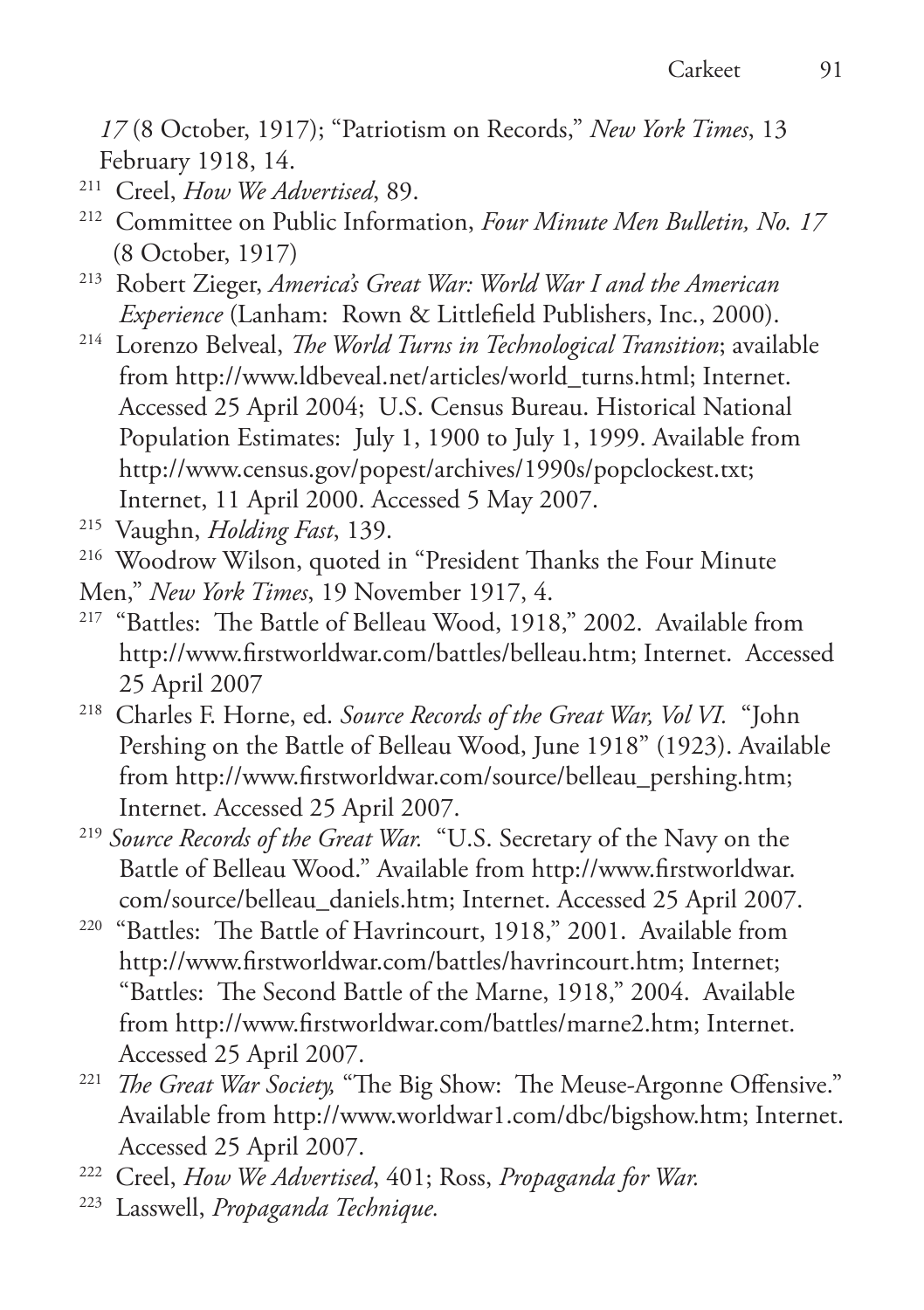- <sup>224</sup> The press complained that Creel provided too little information for the people. The military blamed him for releasing too much information to the press. Republican Congressmen accused him of circulating campaign material for the Democratic Party. Members of President Wilson's cabinet indicted him as a chief conspirator for the Socialist Party. Creel vehemently denied all charges and avoided prosecution. Creel, *How We Advertised*, 78, 83;. "Creel Denies a Charge," *New York Times*, 1 November 1918, 7; "Creel Explains Views," *Washington Post,*  2 June 1918, 8; "Denials by Creel of Senate Charge, *Washington Post,*  24 October 1918, 10.
- 225 Ross, *Propaganda for War,* 270-271.
- 226 Vaughn, *Holding Fast*.
- 227 Creel, *Rebel at Large*, 360.
- 228 Ibid., 360.
- 229 Ibid., 314.
- 230 Ibid., 315.
- 231 Ross, *Propaganda for War*, 271-272.
- 232 Blakey, *Historians on the Homefront*, 22.
- 233 Allen Center, Scott Cutlip, and Glen Broom, *Effective Public Relations*  (Upper Saddle River: Prentice Hall, 2000), 14.
- 234 Ibid., 17.
- 235 Fraser Seitel, *The Practice of Public Relations* (Upper Saddle River: Prentice Hall, 1998), 28-29.
- 236 Ibid., 122.
- 237 Center, Cutlip, and Broom, *Effective Public Relations*, 112; Fraser Seitel, *The Practice of Public Relations* (Upper Saddle River: Prentice Hall, 1998).
- 238 Center, Cutlip, and Broom, *Effective Public Relations*, 122-123; Seitel, *Practice of Public Relations*, 31-32
- 239 Adolf Hitler, *Mein Kampf*, trans. R. Manheim New York: Houghton Mifflin Co., 1925).
- 240 Pratkanis and Aronson, *Age of Propaganda.*
- 241 Ross, *Propaganda for War,* 226.
- 242 Blakey, *Historians on the Homefront*, 22.
- 243 Creel, *How We Advertised*, 5.
- 244 Lasswell, *Propaganda Technique.*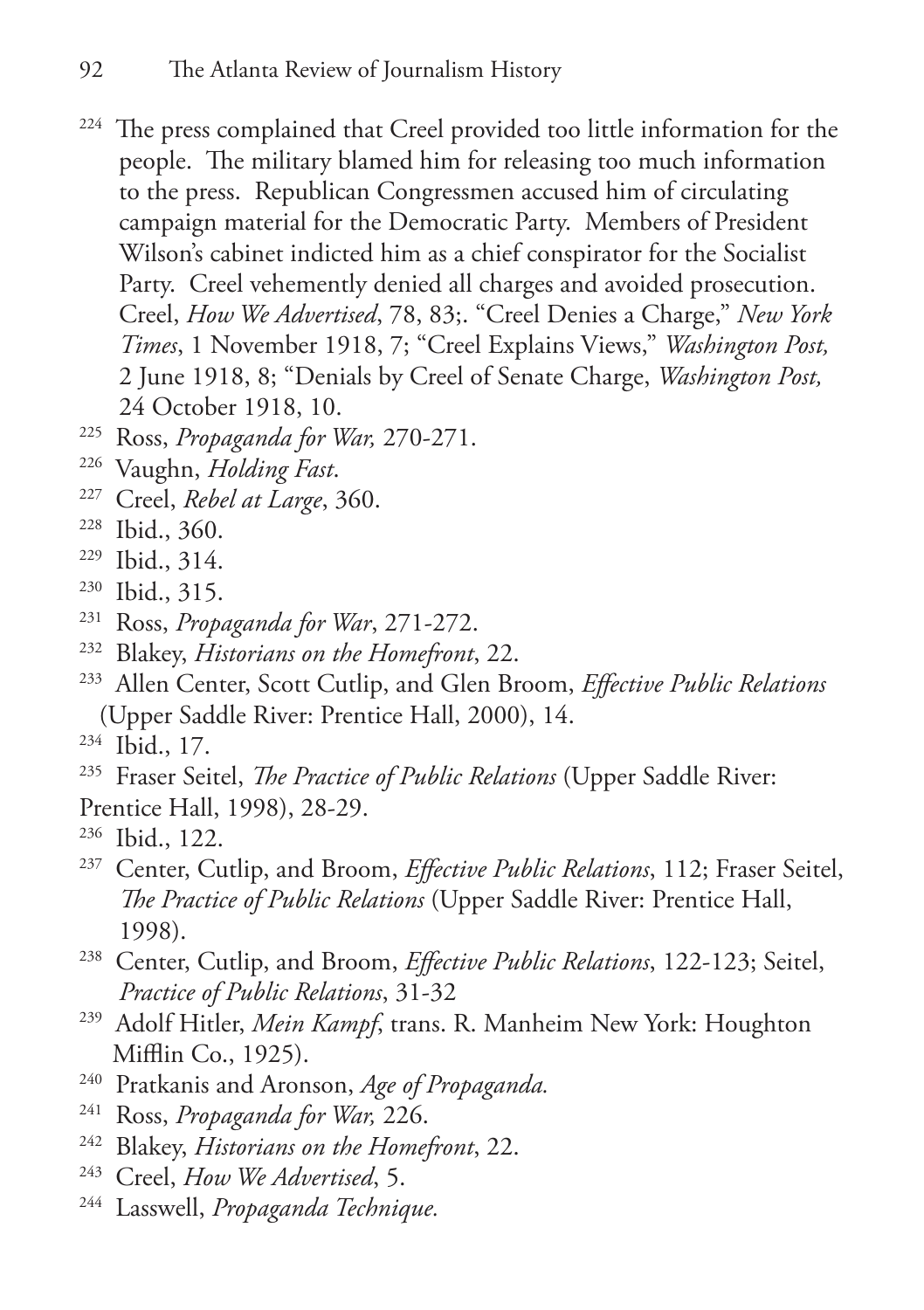#### Carkeet 93

- 245 Finch, *Psychological Propaganda*, 372.
- 246 Ellul, *Propaganda.*
- 247 Perloff, *Dynamics of Persuasion.*
- 248 *Reader's Digest.*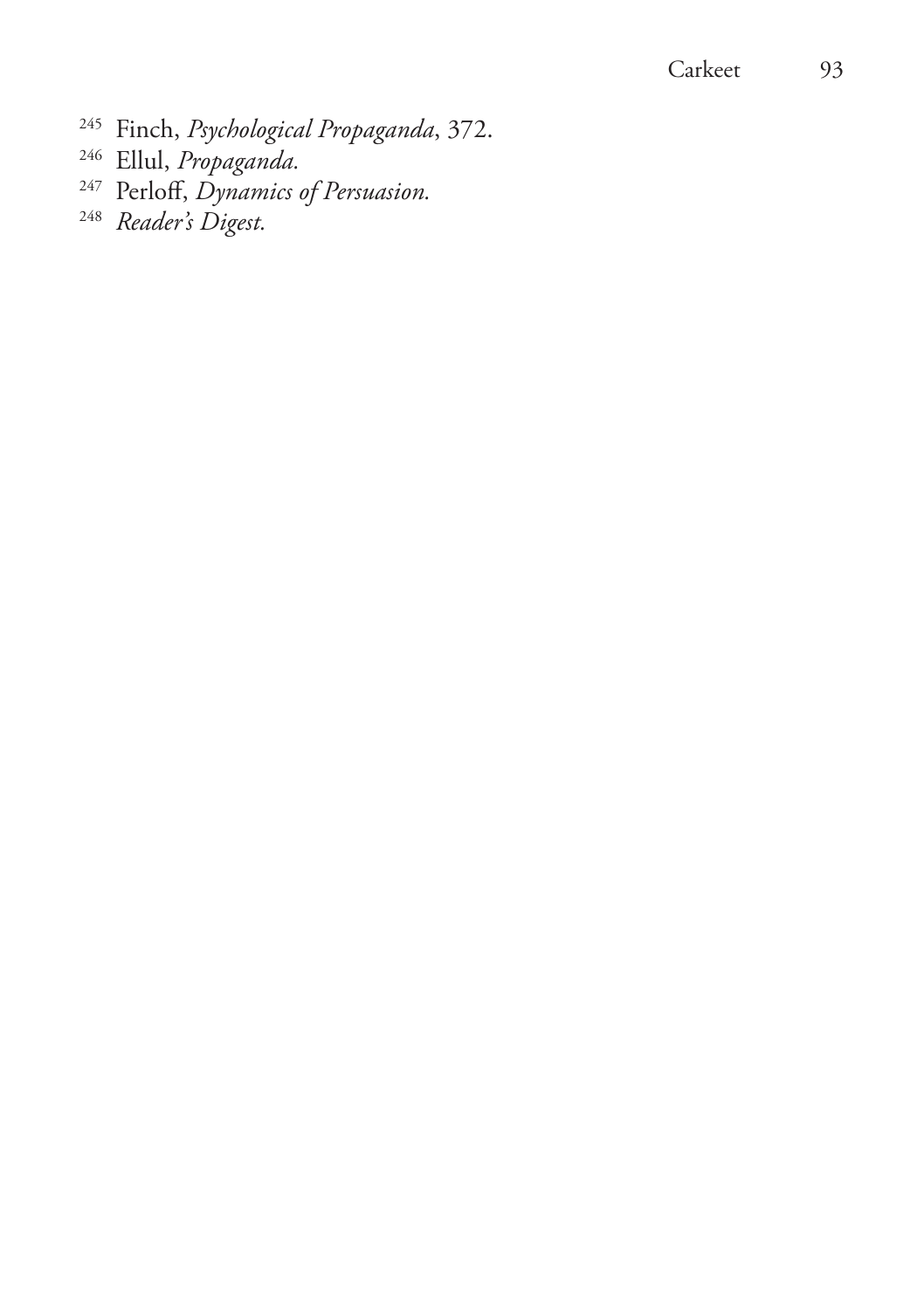## **Bibliography**

"1917: The U.S. Enters the War." T*he Grolier Library of World War I*. Danbury: Grolier Educational, 1997.

*American Heritage*. s.v. "World War I." 1964.

- About: Inventors. History of Communication. Available from http://inventors.about.com/library/inventors/bl\_history\_of\_ communication.htm; Internet. Accessed 3 May 2007.
- Altschul, Charles. *German Militarism and Its German Critics, War Information Series, no. 13.* Washington, D.C.: Committee on Public Information, 1918.
- Axelrod, Alan. *Complete Idiot's Guide to World War I*. Indianapolis: Alpha Books, 2000.
- "Baker to Censor All Troop News." *New York Times*, 29 June 1917, 1.
- "Bald Announcements to Constitute Future Policy of Creel Committee." *Washington Post*, 8 August 1917, 2.
- *The Battle Line of Democracy: Prose and Poetry of the World War.*  Washington, D.C.: The Committee on Public Information, 1917.
- "Battles: The Battle of Belleau Wood, 1918," 2002. Available from http:// www.firstworldwar.com/battles/belleau.htm; Internet. Accessed 25 April 2007.
- "Battles: The Battle of Havrincourt, 1918," 2001. Available from http:// www.firstworldwar.com/battles/havrincourt.htm; Internet. Accessed 25 April 2007.
- "Battles: The Second Battle of the Marne, 1918," 2004. Available from http://www.firstworldwar.com/battles/marne2.htm; Internet. Accessed 25 April 2007.
- Belveal, Lorenzo. *The World Turns in Technological Transition;* available from http://www.ldbeveal.net/articles/world\_turns.html; Internet. Accessed on 25 April 2004.

Bernays, Edward. *Propaganda*. n.p., 1928.

- Blakey, George. *Historians on the Homefront: American Propagandists for the Great War*. Lexington: University Press of Kentucky, 1970.
- Bosco, Peter and Antoinette. *America at War: World War I*. ed. John Bowman. New York: Facts on File, 1991.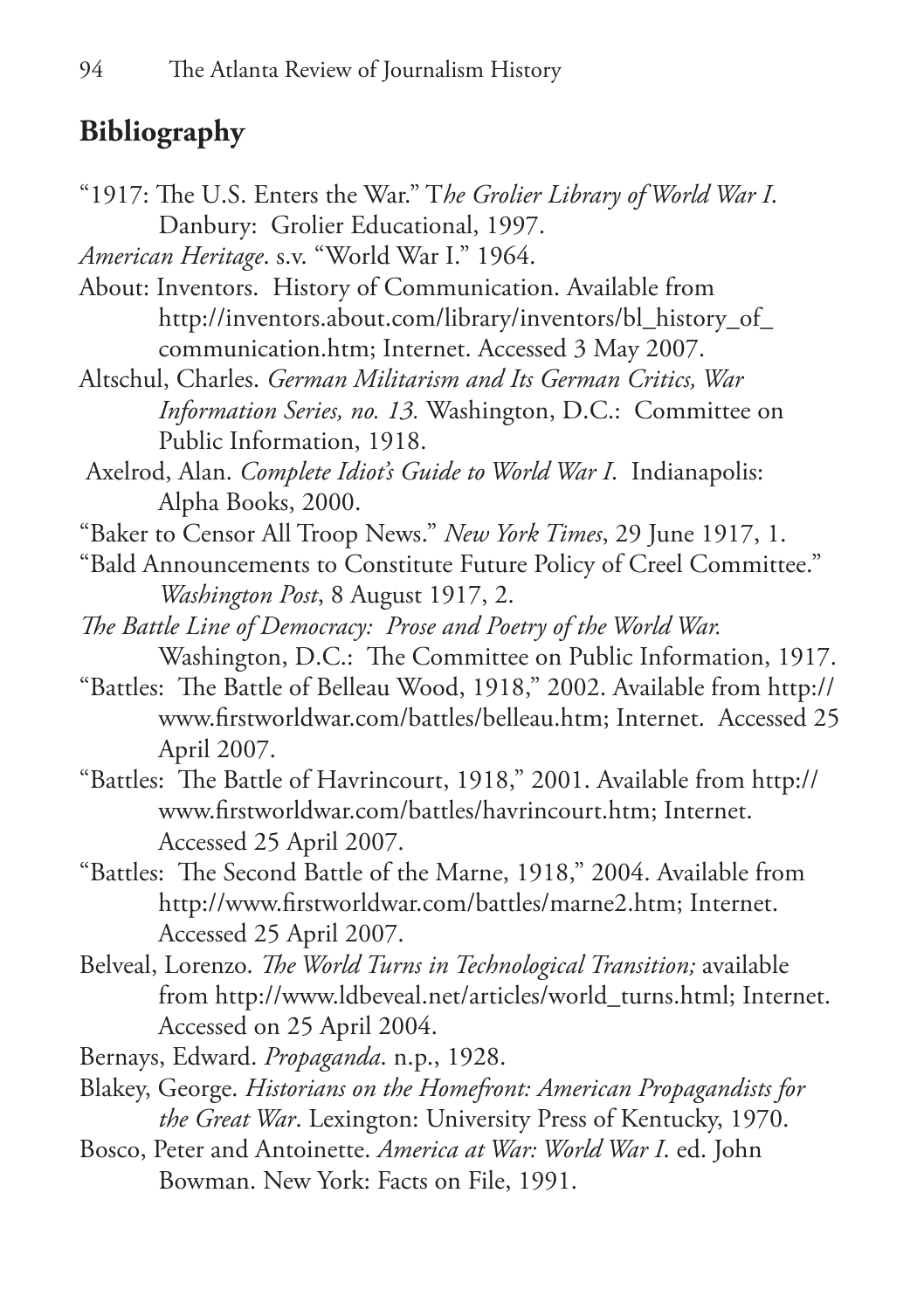- Brennan, Sandra. Review of "Battle Cry of Peace." Available from http:// movies2.nytimes.com/gst/movies/movie.html?v\_id=84479; Internet. Accessed 6 May 2007.
- Bruntz, George G. *Allied Propaganda and the Collapse of the German Empire in 1918*. London: Stanford University Press, 1938.
- Carkeet, John L. III, interview by John L. Carkeet IV, 10 May 2007.
- "Censor Rules Revised." *New York Times,* 31 July 1917, 5.
- Choukas, Michael. *Propaganda Comes of Age*. Washington, D.C.: Public Affairs Press, 1965.
- Cohan, George M. *Over There*, Billy Murray, 1917. Available from http://www.firstworldwar.com/audio/overthere.htm; Internet.
- Committee on Public Information. *Bureau of Cartoons, Bulletin No. 16.*  Available from http://historymatters.gmu.edu/d/5052; Internet. Accessed 3 May 2007.
- Committee on Public Information. *Four Minute Man Bulletin No. 16,*  October 8, 1917. Available from http://historymatters.gmu.edu/ d/4970; Internet. Accessed 27 April 2007.
- *Conquest and Kultur: Aims of the Germans in Their Own Words. Red, White, and Blue Series, no. 5.* Washington, D.C.: Committee on Public Information, 1918.
- "Creel Denies a Charge," *New York Times*, 1 November 1918, 7.
- "Creel Explains Views," *Washington Post*, 2 June 1918, 8.
- "Creel to Direct Nation's Publicity," *New York Times*, 15 April 1917, 1.
- Creel, George. *How We Advertised America.* New York: Arno Press, 1972. \_\_\_\_\_\_\_\_. *Rebel at Large: Recollections of Fifty Crowded Years*. New York: G.P. Putnam's Sons, 1947.

\_\_\_\_\_\_\_\_. *The Creel Report: The Complete Report of the Chairman of the Committee on Public Information.* New York: Da Capo Press, 1972.

- Crowley, David. "Protest and Propaganda: The Propaganda Poster." In M. Timmers. *The Power of the Poster.* London: V&A Publications, 1998.
- Crozier, Emmet. *American Reporters on the Western Front.* Westport: Westport: Greenwood Press, 1959.
- Cutlip, Scott, Allen Center and Glen Broom. *Effective Public Relations.*  Upper Saddle River: Prentice Hall, 2000.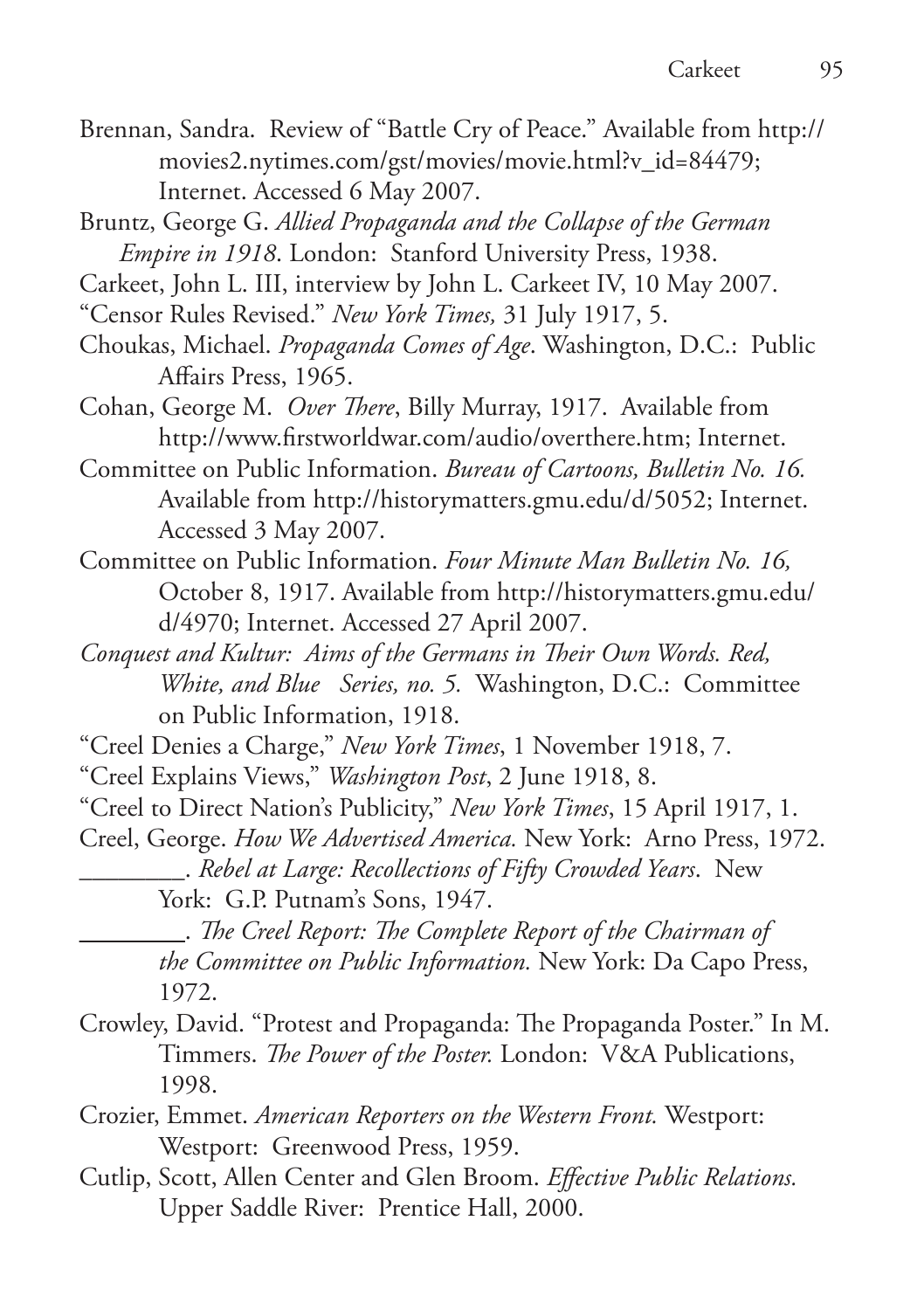Czitrom, Daniel J. *Media and the American Mind: From Morse to McLuhan.* Chapel Hill: University of North Carolina Press, 1982.

- Delwiche, Aaron. "Of Fraud and Force Fast Woven: Domestic Propaganda During the First World War." Unpublished essay, Washington University, 1994. Available from http://carmen.artsci.washington. edu/propaganda/war1.htm. Internet.
- "Denials by Creel of Senate Charge." *Washington Post,* 24 October 1918, 10.
- Doob, Leonard. *Public Opinion and Propaganda.* Hamden: Archon Books, 1966.
- Ellul, Jacques. *Propaganda: The Formation of Men's Attitudes*. Boston: Random Books, 1965.
- Espionage Act. From "Primary Documents: U.S. Espionage Act, 15 June1917." Available from http://www.firstworldwar.com/source/ espionageact.htm, 2002; Internet. Accessed 5 May 2007.
- Finch, Lynette. "Psychological Propaganda: The War of Ideas on Ideas During the First Half of the Twentieth Century." *Armed Forces & Society: An Interdisciplinary Journal 26, no. 3* (2000): 36-37.
- *The French Yellow Book*. Available from http://net.lib.byu.edu/~rdh7/ wwi/papers/yellow1.htm, 1997; Internet. Accessed 2 May 2007.
- George, Alexander. *Propaganda Analysis: A Study of Inferences Made From Nazi Propaganda in WWII.* Westport, CT: Greenwood Press, 1959.
- *German Treatment of Conquered Territory*: Being Part II of *German War Practices*. *Red, White, and Blue Series*, eds. Dana Munro, George Sellery, & August Krey. Washington, D.C.: Committee on Public Information, 1918.

*German War Practices*: Part I: *Treatment of Civilians*. *Red, White, and Blue Series*, eds. Dana Munro, George Sellery, & August Krey. Washington, D.C.: Committee on Public Information, 1917.

- Germany Press, *Media, TV, Radio, Newspapers.* Available from http:// www.pressreference.com/Fa-Gu/Germany.html; Internet. Accessed 4 May 2007.
- "Government Daily Issues First Number," *New York Times,* 11 May 1917, 13.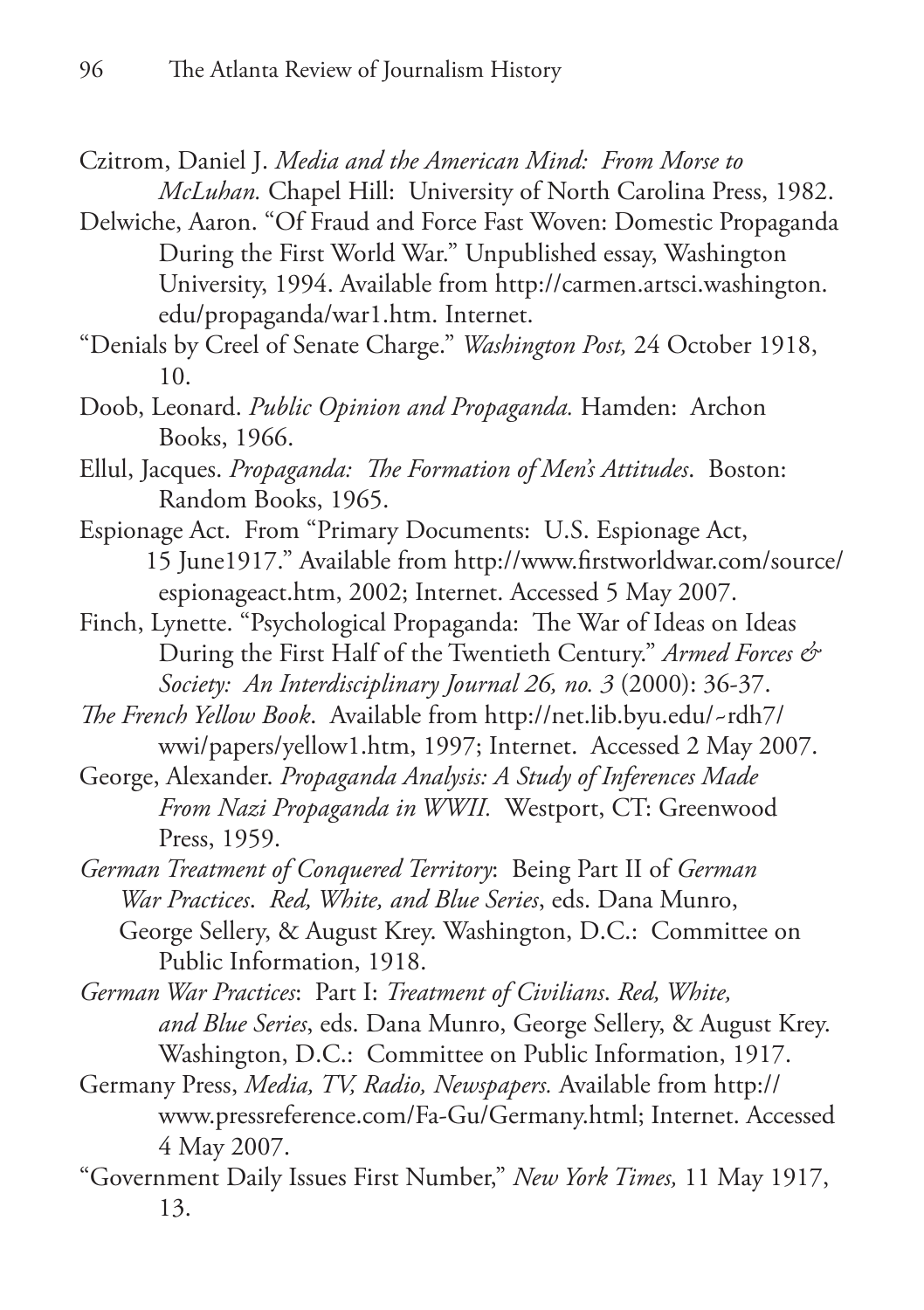- The Great War Society. "The Big Show: The Meuse-Argonne Offensive." Available http://www.worldwar1.com/dbc/bigshow.htm; Internet. Accessed 25 April 2007.
- Harding, Samuel. *The Study of the Great War: A Topical Outline, with Extensive Quotations and Reading References. War Information Series, no.16.* Washington, D.C.: Committee on Public Information, 1918.
- Haste, Cate. *Cate Haste, Keep the Home Fires Burning: Propaganda in the First World War*. London: Allen Lane, 1977.
- Hatt, Christine. *Documenting History: World War I, 1914-1918*. New York: Franklin Watts, 2000.
- History Matters. "Four Minute Men: Volunteer Speeches During World War I." par 1. Available from http://historymatters.gmu.edu/ d/4970. Internet. Accessed 27 April 2007.
- Hitler, Adolf. *Mein Kampf*. Translated by R. Manheim. New York: Houghton Mifflin Company, 1925.
- Horne, Charles F.., ed. *Source Records of the Great War,* 1923.
- *How the War Came to America. Red, White, and Blue Series, no. 1.*  Washington, D.C.: Committee on Public Information, 1918.
- Hummel, William and Keith Huntress. *The Analysis of Propaganda.*  Scranton: Haddon Craftsmen, 1956.
- International Society for General Semantics. *The Iconography of Propaganda Analysis 52, no.1* (1995):13-18.
- J. Stuart Blackton's *The Battle Cry of Peace*, W.W.I. Available from http:// simr02.si.ehu.es/FileRoom/documents/Cases/72battleCryofPeace. html; Internet. Accessed 6 May 2007.
- Lane, Franklin and Newton Baker. *The Nation in Arms. War Information Series, no. 2.* Washington, D.C.: Committee on Public Information, 1917.
- Lansing, Robert and Louis Post. *A War of Self-Defense. War Information Series, no. 5.* Washington, D.C.: Committee on Public Information, 1917.
- Lasswell, Harold. *Propaganda Technique in the World War*. New York: Peter Smith, 1938.

\_\_\_\_\_\_\_\_. *Public Opinion in War and Peace: How Americans Make up*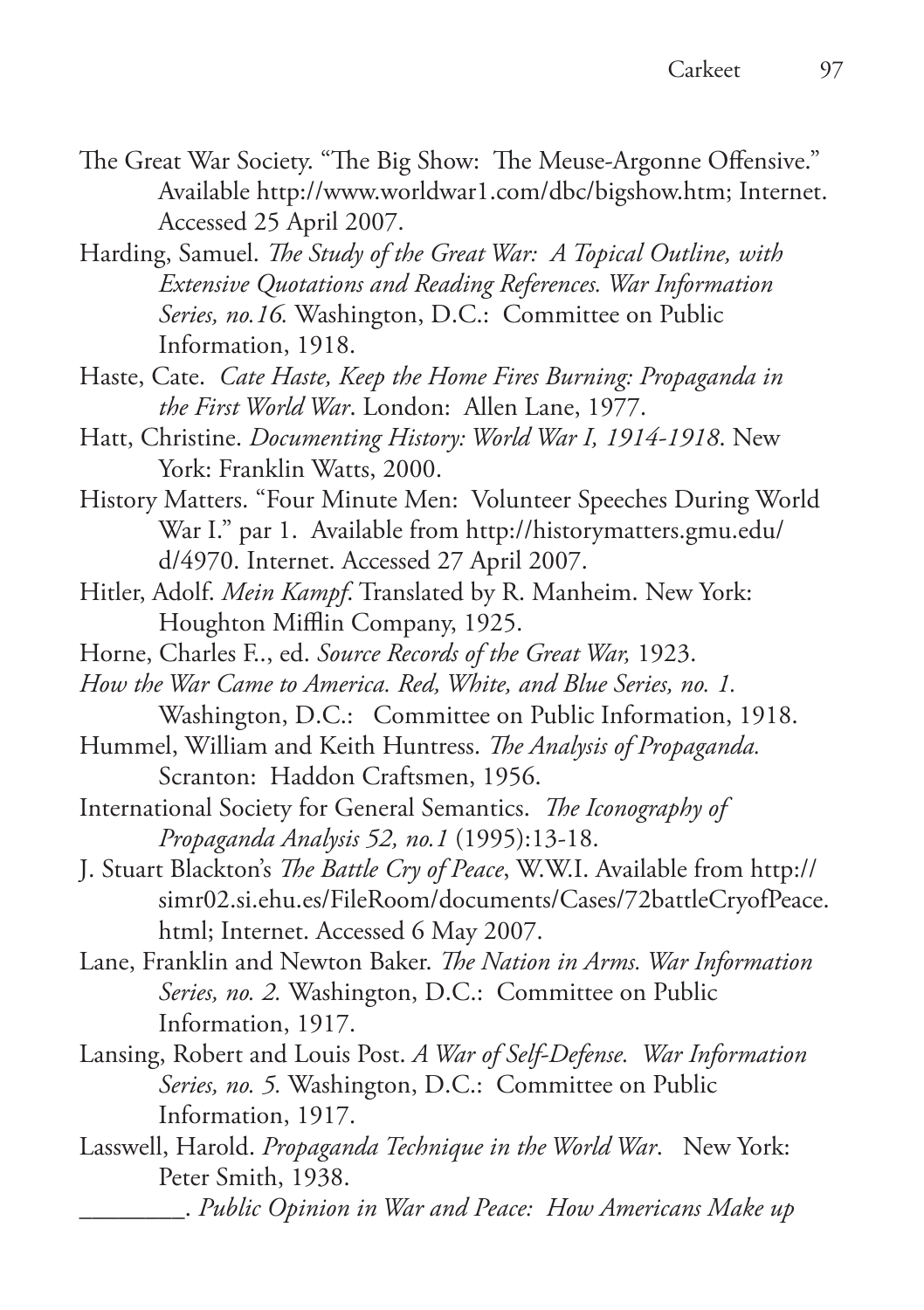*their Minds.* Menesha: George Banta Publishing Company, 1943. "Match Wilson's '50,'" *Washington Post,* 2 May 1918, 1.

- McLaughlin, Andrew. *The Great War: From Spectator to Participant. War Information Series, no. 4.* Washington, D.C.: Committee on Public Information, 1917.
- Mead, Gary. *The Doughboys: America and the First World War*. New York: *The Overlook Press,* 2000.
- Mertz, Charles. The First Session of the War Congress. *War Information Series, no. 10.* Washington, D.C.: Committee on Public Information
- Mock, James and Cedric Larson. *Words that Won the War: The Story of the Committee on Public Information, 1917-1919.* New York: Russel & Russel, 1968.
- *The Moving Picture Boys in the Great War*. David Shepard, 1975; Videocassette, Republic Pictures Home Video, 1986.
- *National Service Handbook*. Washington, D.C.: Committee on Public Information, 1917.
- *Over There.* Available from http://www.firstworldwar.com/audio/ overthere.htm; Internet. Accessed 5 May 2007.
- "Patriotism on Records," *New York Times*, 13 February 1918, 14.
- Perloff, Richard. *The Dynamics of Persuasion: Communication and Attitudes in the 21st Century*. Mahwah: Lawrence Erlbaum Associates, 2003.
- "Pershing Film Gives Vast View of War," *New York Times*, 22 May 1918, 7.
- Ponsonby, Arthur. *Falsehood in Wartime: Propaganda Lies of the First World War.* London: Institution for Historical Review, 1991.
- Pratkanis, Anthony and Elliot Aronson. (2001). *Age of Propaganda: The Everyday Use and Abuse of Persuasion.* New York: W.H. Freeman & Company, 2001.
- *The President's Flag Day Address: With Evidence of Germany's Plans. Red, White, and Blue Series, no. 4.* Washington, D.C.: Committee on Public Information, 1917.
- "President Thanks the Four Minute Men." *New York Times*, 19 November 1917, 4.
- Read, James. *Atrocity Propaganda*. London: Yale University Press, 1941.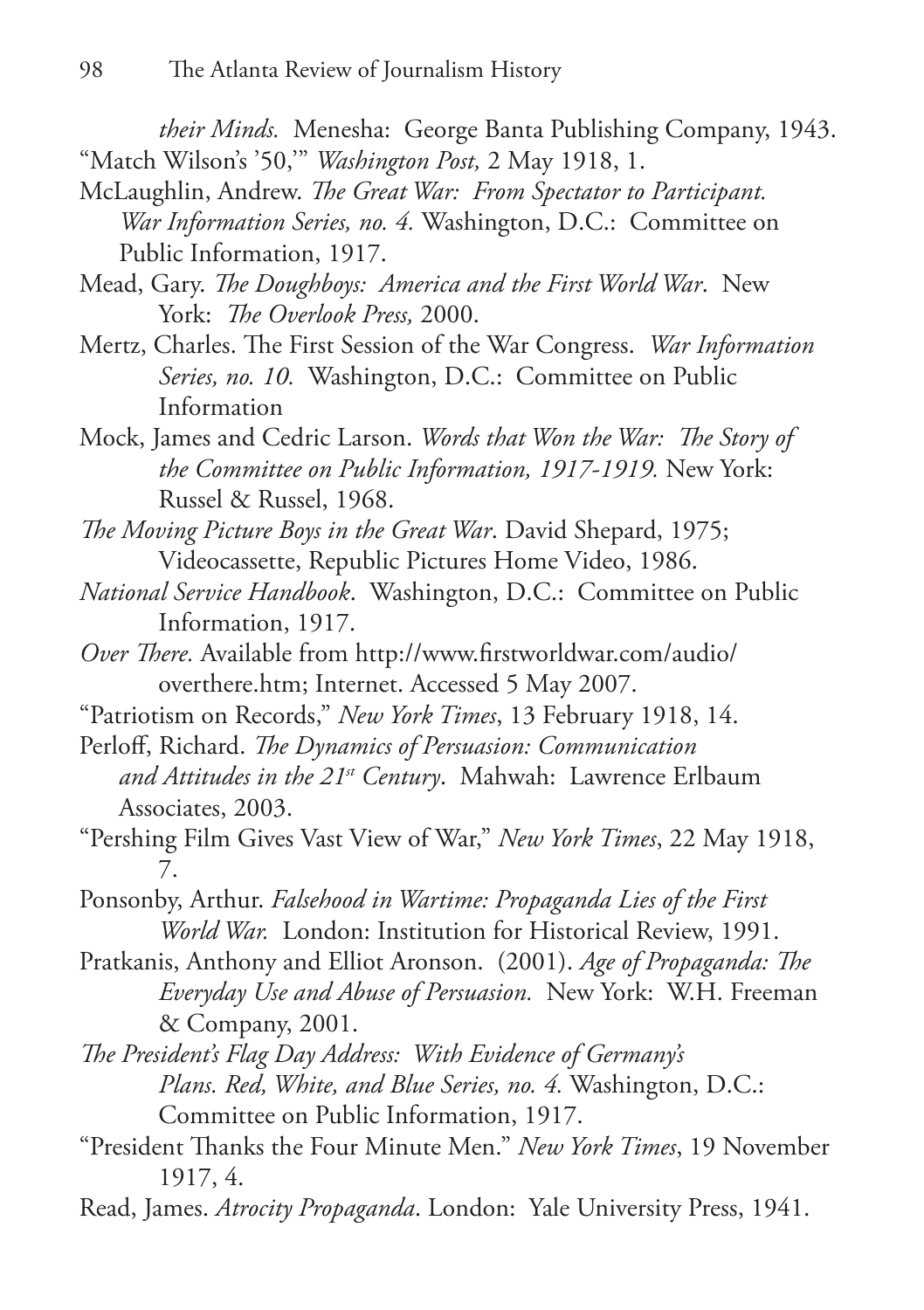- *Reader's Digest.* The War to End Wars, 1914-18. Pleasantville: Reader's Digest Association, 2000.
- "Ridicules Campaign Here," *New York Times*, 25 November 1917, 5.
- "Riot at Baltimore Ends Peace Meeting," *New York Times*, 2 April 1917, 1.

Ross, Stewart. *Propaganda for War: How the United States was Conditioned to Fight the Great War of 1914-1918*. Jefferson: McFarland & Company, 1996.

"Saw Mother Mutilated." *New York Times*, 29 August 1914, 3.

Scott, George and James Garner. *The German War Code: Contrasted with the War Manuals of the United States*, Great Britain, and France. *War Information Series, no. 11*.Washington, D.C.: Committee on Public Information, 1918.

- Seitel, Fraser. *The Practice of Public Relations*. Upper Saddle River: Prentice Hall, 1998.
- Sessue Hayakawa. Available from http://www.silentera.com/people/actors/ Hayakawa-Sessue.html; Internet. Accessed 20 February 2008.
- Shoulder Arms. *Charlie Chaplin, 1918*; Videocassette, 2001.
- Seymour, Charles, *Woodrow Wilson and the World War: A Chronicle of Our Own Times.* Toronto: Glasgow, Brook & Company, 1921.
- Sherman, Stuart. *American and Allied Ideals: An Appeal to Those who are neither Hot nor Cold.* War Information Series, no. 12. Washington, D.C.: Committee on Public Information, 1918.
- Sperry, Earl and Willis West. German Plots and Intrigues: In the United
	- States During the Period of Neutrality. *Red, White and Blue*
	- *Series, no. 10*. Washington, D.C.: Committee on Public Information, 1918.
- Stokesbury, James. *A Short History of World War I*. New York: William Morrow and Co., 1981.
- Summary: Timeline, 1917. Available from http://www.firstworldwar.com/ timeline/1917.htm, 2003; Internet. Accessed 1 May 2007.
- Tatlock, John. *Why America Fights Germany. War Information Series, no. 15*. Washington, D.C.: Committee on Public Information, 1918.
- Taylor, David. *Key Battles of World War I.* Chicago: Heinemann Library, 2001.
- "This Day in History: April 6, 1917: U.S. Enters World War I." Available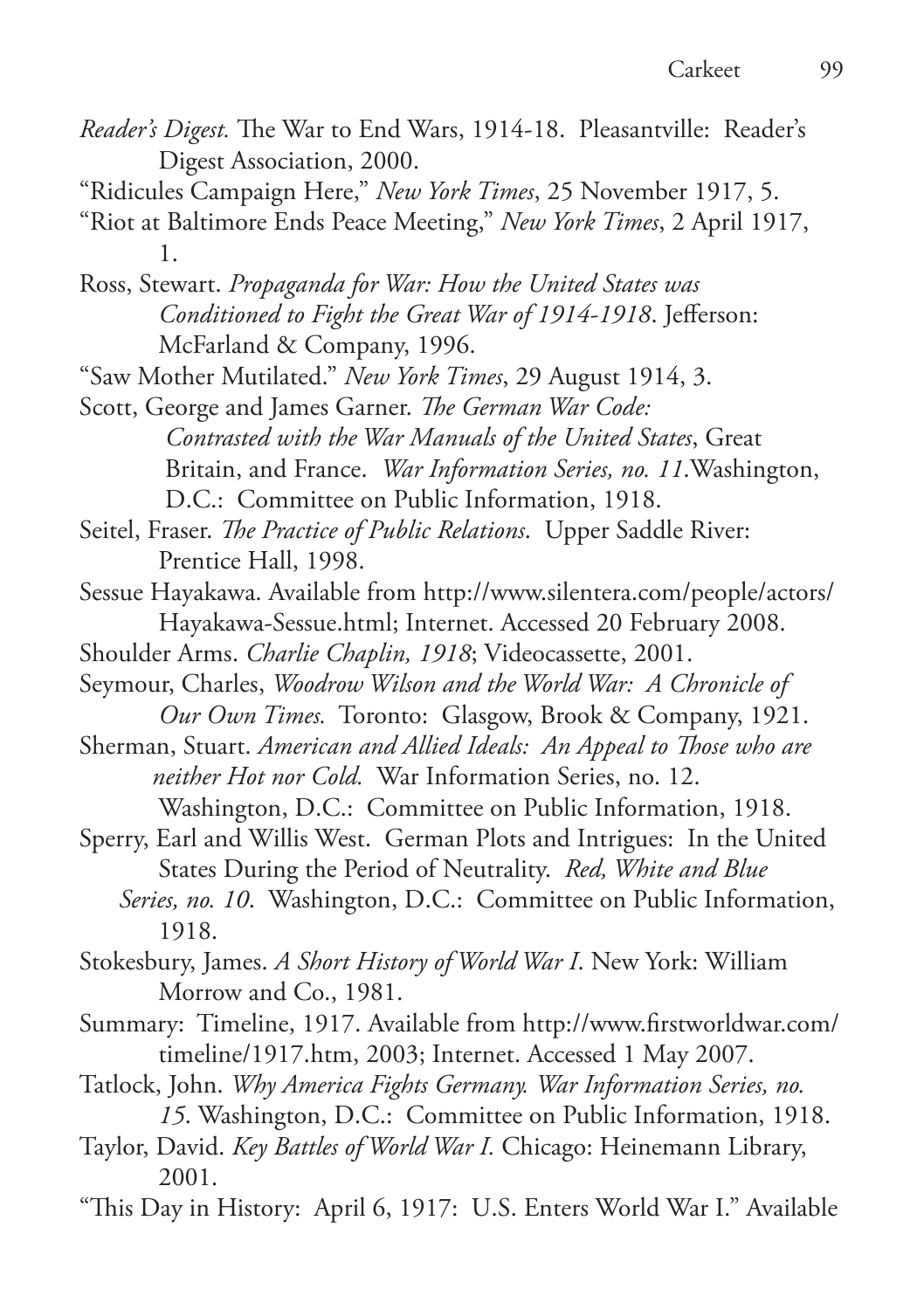from http://www.history.com/tdih.do?id=425&action=tdihArticle Category; Internet. Accessed 28 April 2007.

U.S. Census Bureau. Historical National Population Estimates: July 1, 1900 to July 1, 1999. Available from http://www.census. gov/popest/archives/1990s/popclockest.txt; Internet, 11 April 2000. Accessed 5 May 2007.

"U.S. Issues First War Newspaper." *Washington Post*, 11 May 1917, 5.

- United States Marine Corps. Officer Candidate School Mission Statement. Available from http://www.ocs.usmc.mil/; Internet. Accessed 10 May 2007.
- Vaughn, S.L. *Holding Fast the Inner Lines: Democracy, Nationalism, and the Committee on Public Information*. Chapel Hill: University of North Carolina Press, 1980.
- The War Department. *Home Reading Course for Citizen Soldiers. War Information Series, no. 9*. Washington, D.C.: Committee on Public Information, 1917.
- *The War Message and Facts Behind It: Annotated Text of President Wilson's Message*, April , 1917. *War Information Series, no. 1*. Washington, D.C: Committee on Public Information, 1917.
- *War, Labor, and Peace: Some Recent Addresses and Writings of President Wilson. Red, White, and Blue Series, no. 9.* Washington, D.C.: Committee on Public Information, 1918.
- Ward, Larry W. T*he Motion Picture Goes to War: A Political History of the United States Government's Film Effort in the World War, 1914-1918.* University of Iowa: Unpublished Thesis, 1981.
- Wilson, Woodrow. *Executive Order 2594: Creating Committee on Public Information.* In The Donnelly Collection of Presidential Executive Orders. Available from http://www.conservativeusa.org/eo/1917/ eo2594.htm; Internet. Accessed 3 May 2007.

Wilson, Woodrow. "Speech to Congress, 2 April 1917." *In Primary Documents: U.S. Declaration of War with Germany,* 2 April 1917. Available from http:// http://www.firstworldwar. com/source/usawardeclaration.htm; Internet. Accessed April 25, 2007.

Winter, Jay and Blaine Baggett. *The Great War and the Shaping of the*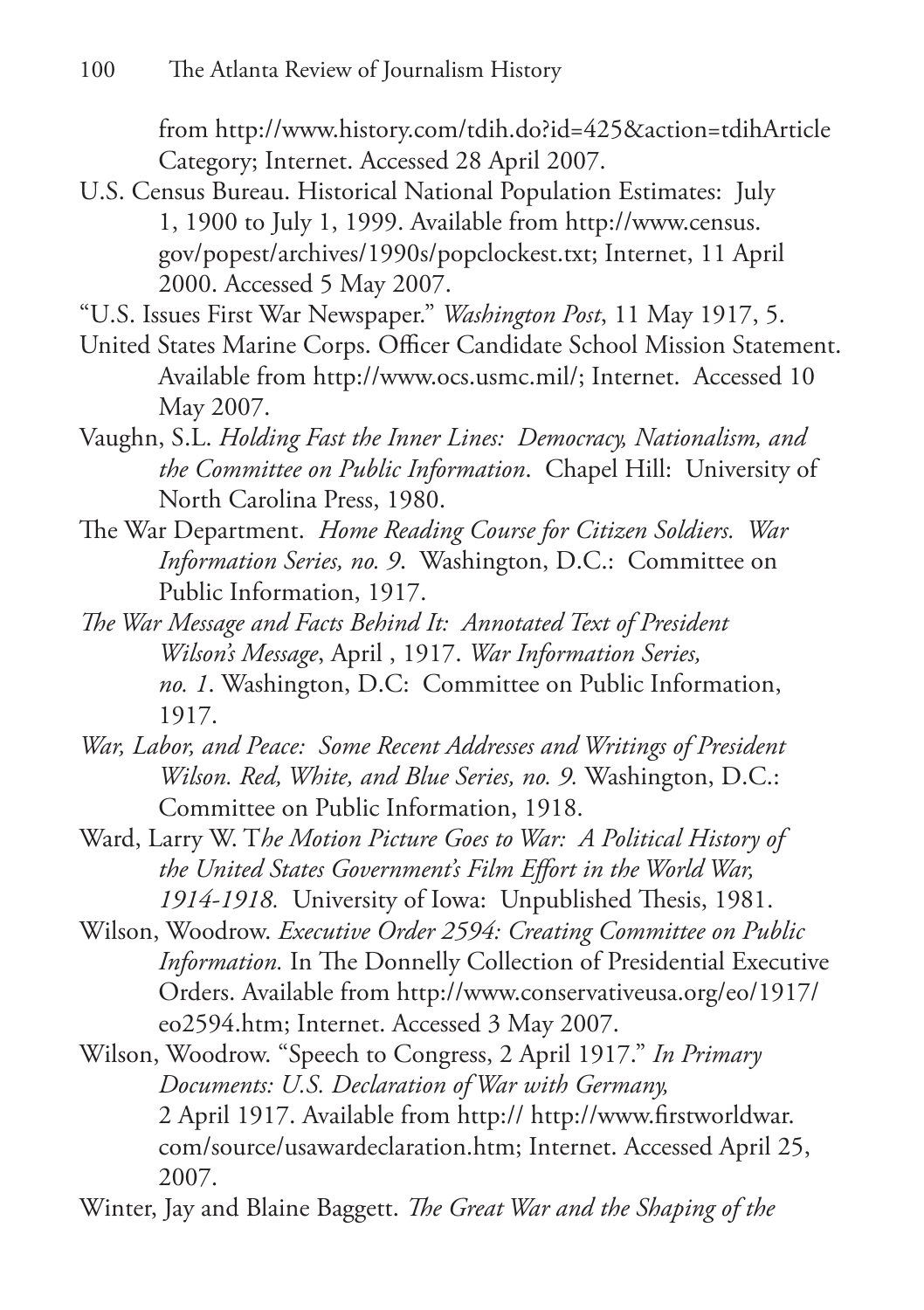*Twentieth Century.* New York: Penguin Books, 1996. Zieger, Robert. *America's Great War: World War I and the American Experience*. Lanham: Rown & Littlefield Publishers, Inc., 2000. Zimmerman, Arthur, Germany, to Johann von Bernstorff. *Transcript of the Zimmerman Telegram*. Available from http://www.etsu. edu/ cas/history/resources/Private/Faculty/Fac\_ From1877ChapterDoc/ ChapterImages/Ch21Zimmermantelegram.jpg; Internet. Accessed

29 March 2004.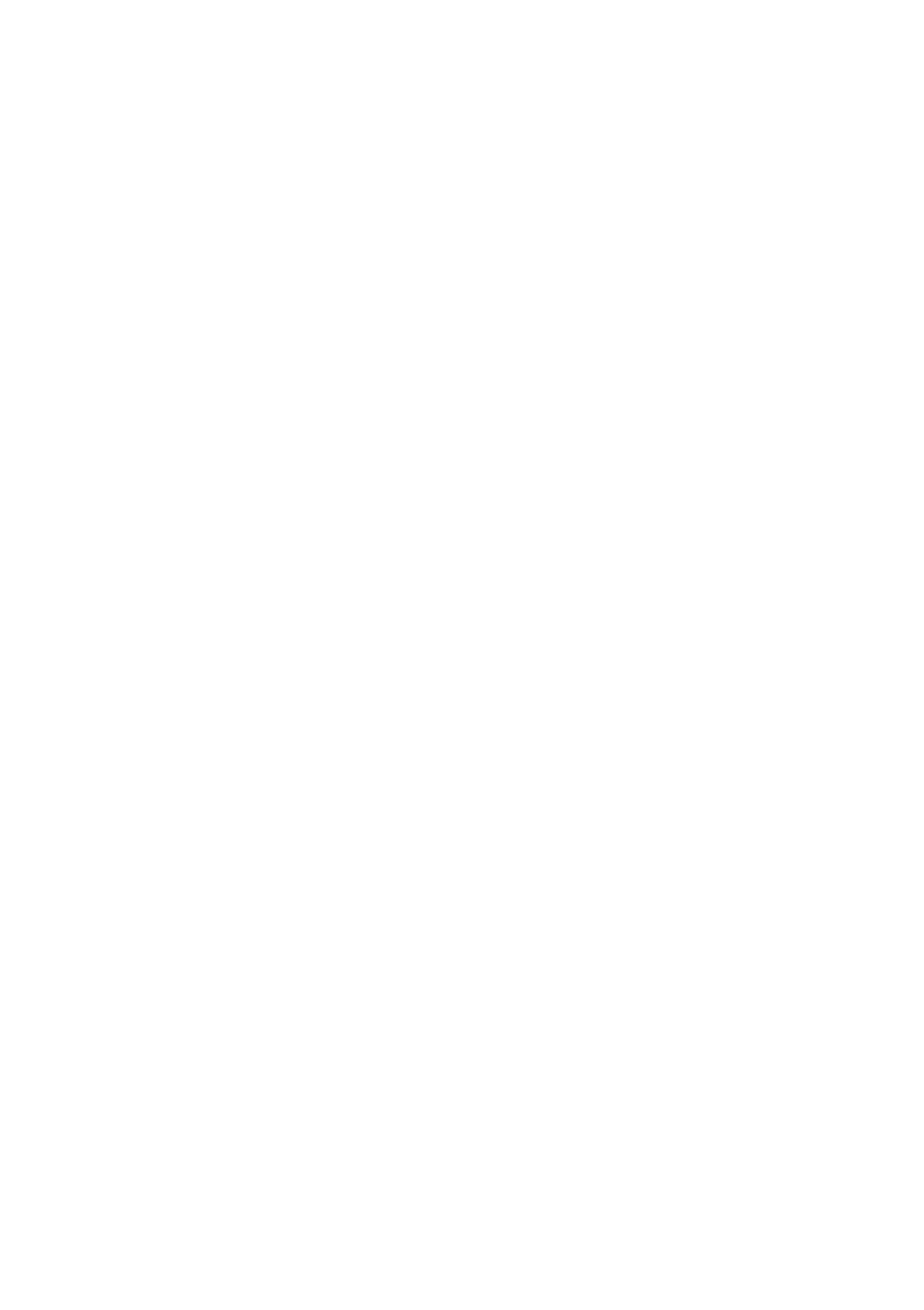# **Let the Flappers Flap! Press Coverage of Women's Fashions 1920-1929**

#### **Erin Robinson**

*In the 1920s, a type of woman known as the flapper emerged. She was unlike anything anyone had ever seen. This paper follows society's reactions to flappers from 1920-1929. The decade is separated into three sections (1920- 22, 1923-25, 1926-29). Each section focuses on three aspects – people opposed to them, people who defended them, and people who made predictions about them (if they were on their way out or if they were going to stay). This paper explores how close or far away flappers were from being accepted. As the years went by, opposition to them went from being very harsh to mild. Although flappers were never completely accepted, their defenders helped them emerge as a prominent symbol of the Roaring Twenties.*

In the United States in 1920, the fashions and activity of flappers were well underway. Though many accused them of destroying "established custom" and being immoral, many young women dove headfirst into the flapper lifestyle by smoking cigarettes, dancing the Charleston, wearing long beads, driving cars, drinking bootleg liquor at speakeasies, (bars that illegally sold alcohol) dancing to jazz music, and being sexually active.<sup>1</sup> A publication of the time, *The Decatur Review*, defined a flapper as a "young lady who [thought] she knew lots more than she did, [and] flapped her wings before she knew how to fly."<sup>2</sup> Press coverage of these vibrant young<br><sup>1</sup> young showed that not everyone appreciated this new lifestyle, especially <sup>1</sup>women showed that not everyone appreciated this new lifestyle, especially the elderly. They were not used to it because it drastically differed from what they were accustomed. The fashions greatly differed and were more daring than anything anyone had ever seen. When women started wearing shorter skirts and dresses and rolling down their stockings to expose their knees, it was the most flesh that had been exposed in public than at any other time in history.<sup>3</sup>

Where did flappers come from? Some attribute their arrival to women being granted the right to vote in  $1920,4$  a first step towards independence and equality for women. Some said it was because women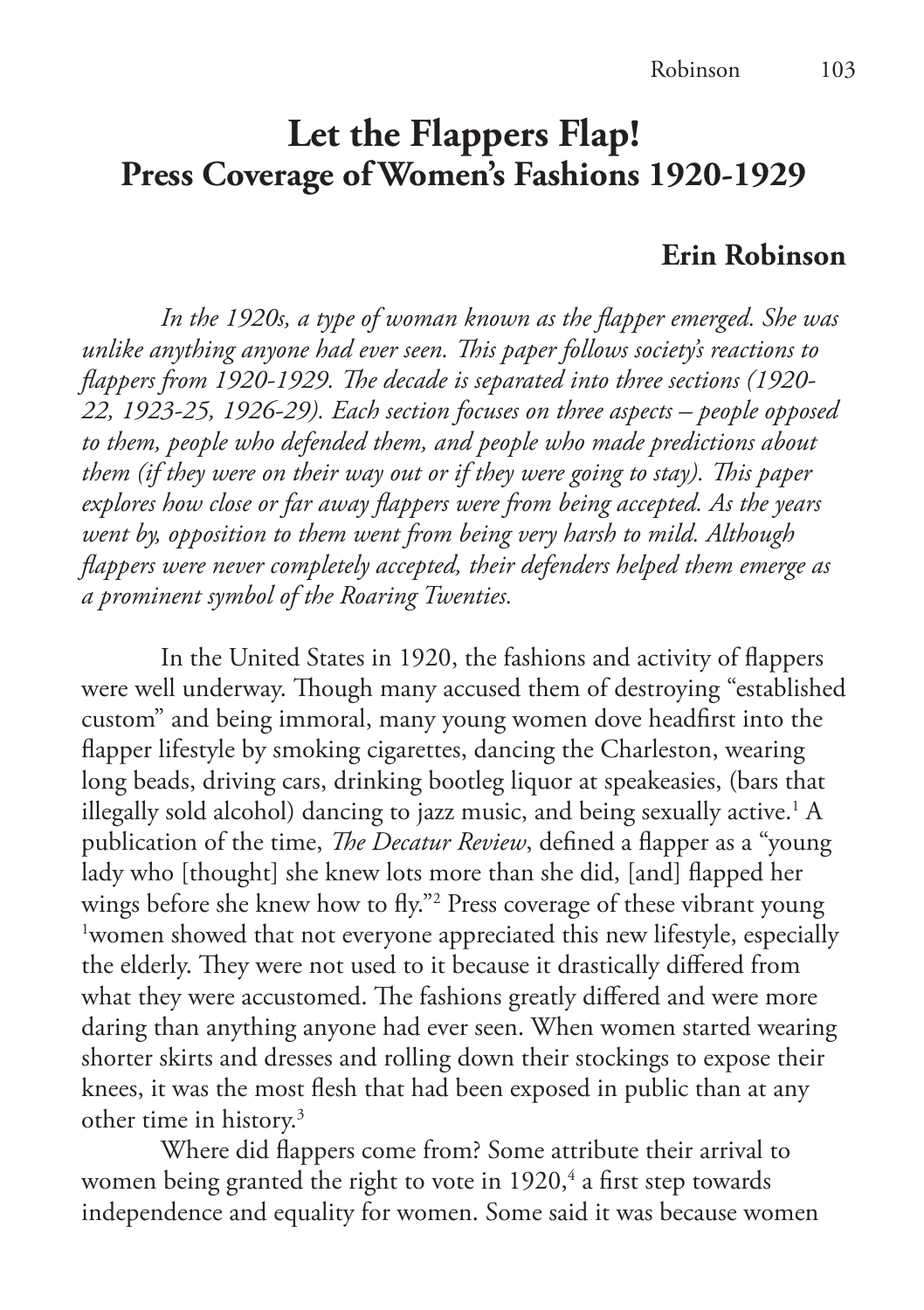had "engaged in war work and tast[ed] the sweets of independence and equality with man."<sup>5</sup>

Flappers became a symbol of the Roaring Twenties, from 1920 to 1929. Through press coverage of them during these years, one can examine opposition to them, defense of them, and predictions made about them. Changes in these perceptions can also be observed to see whether these women were accepted by the public.

In the first few years of the decade, flappers represented the most publicly visible women in the generation that emerged. They, not the women who conformed to the long-skirt-wearing rules of society, were noticed and either criticized or praised by the public. For these daring women, gone were the days of high-necked, long dresses that covered women from head to toe. They considered corsets no longer a necessity.

Even though, by 1920, flappers had been around for a few years, many people did not like that flappers "bust[ed] into more prominence than a red nose and caused more trouble than a Red agitator."6 It was unknown if those who opposed flappers at the beginning of the decade would ever accept them.

Some did not know what "flapper" meant. A 1922 letter written to *The Decatur Review* in Illinois asked, "Kindly tell me what a flapper is . . . Do you wear 'em, eat 'em, hug 'em, or what?"7 People, especially the elderly, also did not like that young women tried new things and no longer followed the rules set by society, which said that women should `be quiet, yielding, and submissive. Author George H. Douglas concluded, "The women of the twenties were often simply seeking to do the kinds of things that their older sisters, or even their mothers had been doing – but with more drama and gusto."8 Because young girls adopted their mothers' practices, the emergence of flappers could be looked at as something that "had been building up to a national explosion . . . and when it finally arrived [in 1920], the speakeasy world was ready."9 Their actions in the beginning of the decade shocked their elders who were not used to seeing girls be so passionate about the flapper lifestyle.

The speakeasy world may have been ready, but many were not and quickly voiced their opposition. In addition to the smoking, drinking, and the fact that "in flapperland . . . matters like chaperones [were] considered old-fashioned,"10 flappers' enthusiasm for jazz dancing was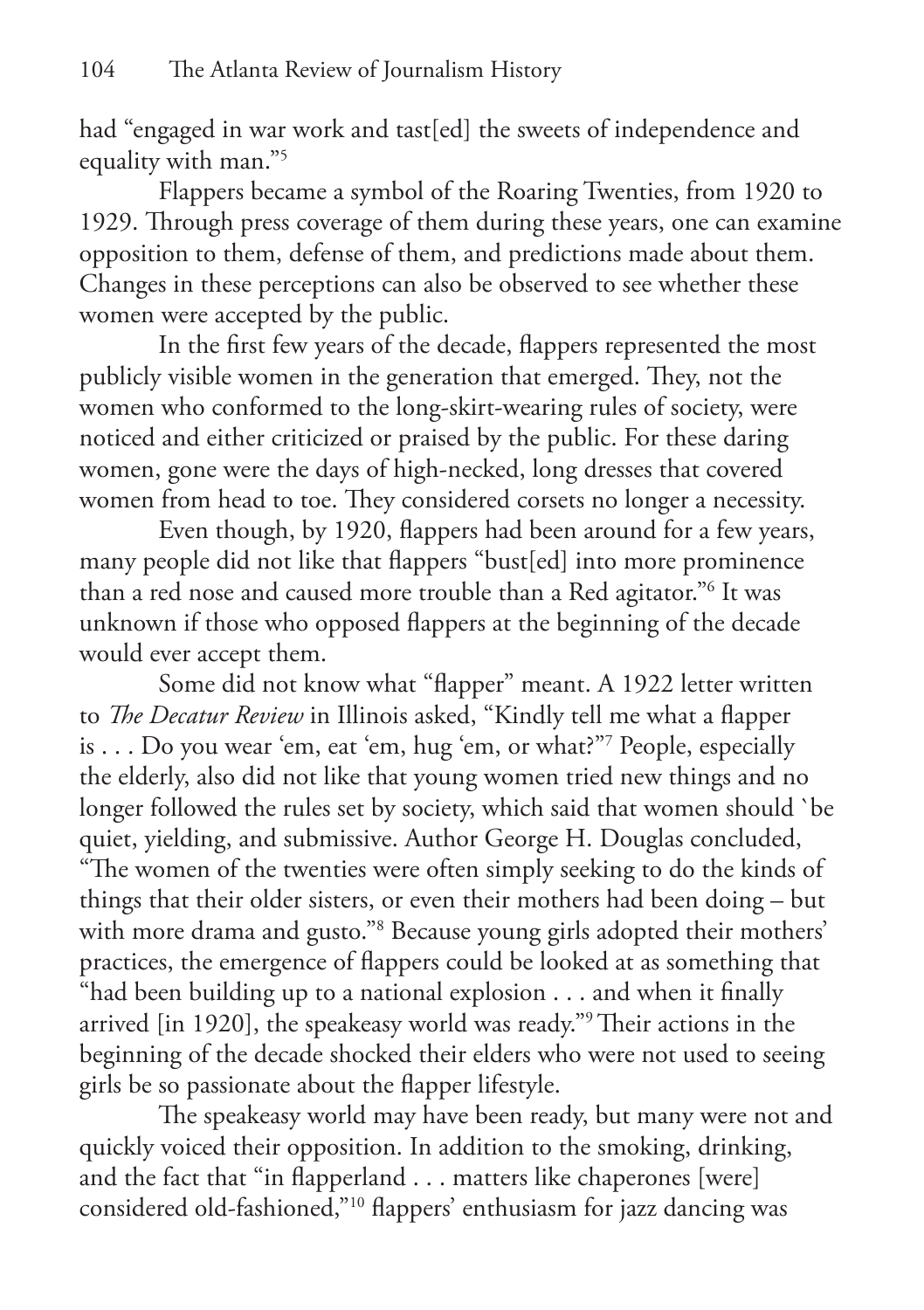another reason some people did not welcome them into society. Those who supported traditional styles of dance were horrified that girls would attend tea and dinner dances and remove their corsets so they could better sway their hips, dance closer to their partners, and kick up their heels to the Charleston. In Atlanta, some so opposed jazz dancing that they asked the city council to do away with "all dances where the feet are not used."11 Some blamed their resistance on the perceived bad effects on people's health: "From the point of view of health, it is poisonous, nerve-racking, shattering, the din and clatter, the tomtom music – no rhythm, no melody – just sex and bedlam."12 Speaking of sex, if a young woman visited a man in his room, traditionalists quickly reminded her that not too long ago, a woman who did that would have wrecked her social career.13 Some women, however, were not worried about any negative effects on their reputations.

Though it was still not acceptable for a woman to visit a man alone in his room, daring women met men at parties for "petting." Also, the era's cozy automobiles, parked on a quiet, deserted road, provided mobility and opportunity. "Petting" or "necking," was part of the social discourse, at least in colleges, where students were daring in print. *College Humour*  magazine published this "conversation" between coeds:

1<sup>st</sup> Flapper: The boy I'm going with now thinks of nothing but necking.

2<sup>nd</sup> Flapper: What can you do with a fellow like that?

1<sup>st</sup> Flapper: Neck.<sup>14</sup>

These "petting" parties and other similar gatherings caused concern. In Oneonta, New York, deputy sheriffs aimed to "put an end to parking of [cars] on lonely roads around the city" where residents "have branded the petters as obnoxious pests who must be eliminated" as "a public nuisance."15 Just like jazz dancing, "petting" was something that some older couples could not believe that the young people so boldly participated in.

Short skirts and dresses also came under harsh scrutiny in the early 1920s. In Utah, those who opposed of short skirts proposed a bill that would fine or even imprison women wearing skirts more than three inches above their ankles. In Ohio, people thought that the skirts worn by girls over age 14 should reach their insteps.16 Fashion entrepreneurs had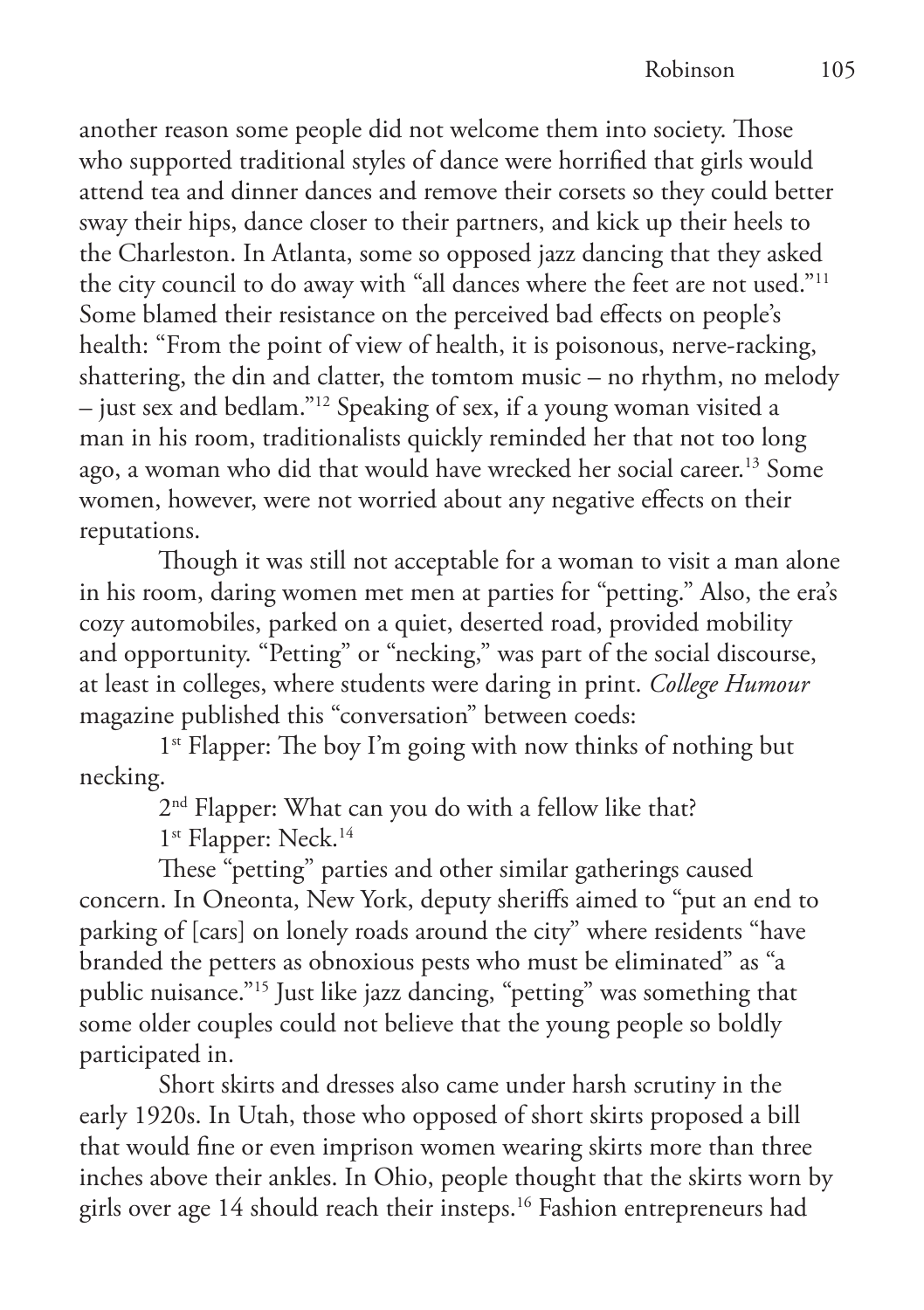their own way of trying to stop women from wearing them, which will be discussed further.

People who voiced dismay about flappers also looked for someone or something to blame. Some blamed the sisters and mothers. In a Syracuse newspaper one lady contended: "You can blame the flapper's mother every time . . . as the mothers flap, so flap the youngsters. Mother sets the pace and her daughter follows. While mother is flapping . . . at an afternoon tea . . . or bridge game daughter goes out flapping in an auto. It's only natural."17

Writers at times acknowledged flappers' originality. "The flapper is quite original in her own artistic, flapping way." The quote continues sarcastically, "After all she is a problem and we must keep on criticising her." The same writer noted their usefulness for "delicious copy and splendid models for magazine covers."18

Stating that flappers could be on magazine covers but not exist in everyday life shows the double standard women had to deal with. It must have been frustrating and confusing for women to see flapper fashions displayed so prominently on magazine covers and not feel they were allowed to try it themselves. Everyday women being hindered from wearing the fashions can be attributed to the women's flaws. Anyone who did not fit the model perfect figure was expected to "determine what best to keep hidden away from the all-too-watchful eyes of others."19

Carrie Chapman Catt, president of the International Women Suffrage Alliance, speculated that the reason women adopted flapper fashions was because they obeyed the "dictum of fashion."20 Unlike the view regarding "gusto" mentioned by George H. Douglas, Catt's statement implies that women felt they had no choice but to bob their hair and wear short skirts. Angela J. Latham discusses French designer Gabrielle "Coco" Chanel as "one of the most influential forces in women's fashion" who brought the simple, "boyish" 21 haircuts to the United States. Along with the haircuts, Chanel introduced fringe to the United States. Sara Marshall Cook, in a *Washington Post* article, discussed its "lavish" use on dresses, hats, and shawls. She enjoyed the "rather lovely" fringe fashions, noting that people slowly got used to them due to their copious appearances on women's clothing.<sup>22</sup> Alice Langelier, in a Texas newspaper, seems to favor the fringe when discussing a Paris dressmaker and the "chic effect" of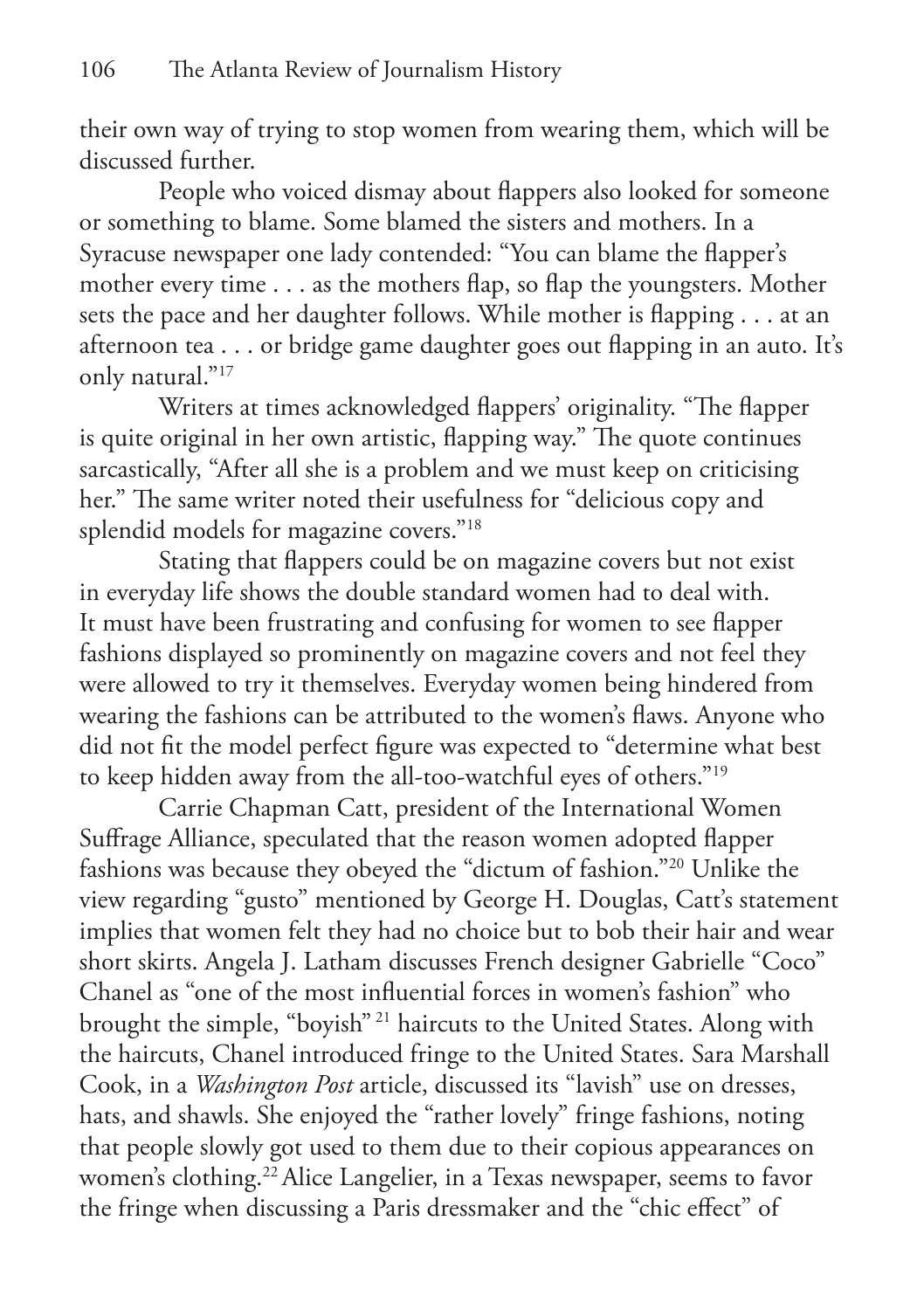putting horse-hair fringe on his designs: "One of the smart dressmakers has started putting horse-hair fringe on her latest models. The effect is very chic."23

Many young women embraced the flapper lifestyle, including dancing and smoking cigarettes. Such women were equated with men who were "sprinkling" their "wild oats."24 One woman who took the flapper lifestyle to the extreme was "Madcap Connie" of New York City. Connie defied rules of propriety by climbing a flagpole on a dare and dressing like a tomboy. She determined not to let anyone "slay her individuality."25 Her flagpole antics made a 1922 Indianapolis newspaper article which highlighted her bold flirtations to the males watching her: "It's cold up here, boys, don't you want to come up and keep me warm?"26 Open flirting is one example of the degrees of flappers that existed, as described by Ellen Welles Page in a 1922 *Outlook Magazine* article. She explained the semi-flapper, the flapper, and the super flapper. The semi-flapper did nothing more than wear shorter dresses; the flapper generally wore short dresses and cut her hair short; the superflapper did all these things as well as engaged in more scandalous activities such as drinking, wearing makeup<sup>27</sup> or climbing a flagpole like Madcap Connie. At one time, hotels and fashionable restaurants even banned superflapper types.<sup>28</sup> Page's explanation of the different types of flappers was a way to introduce and explain flappers, perhaps in the hope of making them more acceptable to society.

Page also made a plea to older generations "to overlook our shortcomings, at least for the present, and to appreciate our virtues . . . you must help us. Give us confidence, not distrust. Give us practical aid and advice – not criticism . . . Be patient when we make mistakes . . . Believe in us, that we may learn to believe in ourselves."29 Marion Miller, the education secretary and director of the YWCA, in 1922 urged the public not to judge flappers. "The young girl of today needs sympathy and understanding to help her face a very complex world . . . condemnation is the wrong attitude to take toward . . . the 'flapper.'"30

For some people, sympathy and understanding may have been hard to give to women whose bold fashion senses were not limited to every-day wear. As early as 1921, women stopped wearing the traditional bathing costumes that covered most of their bodies and started rolling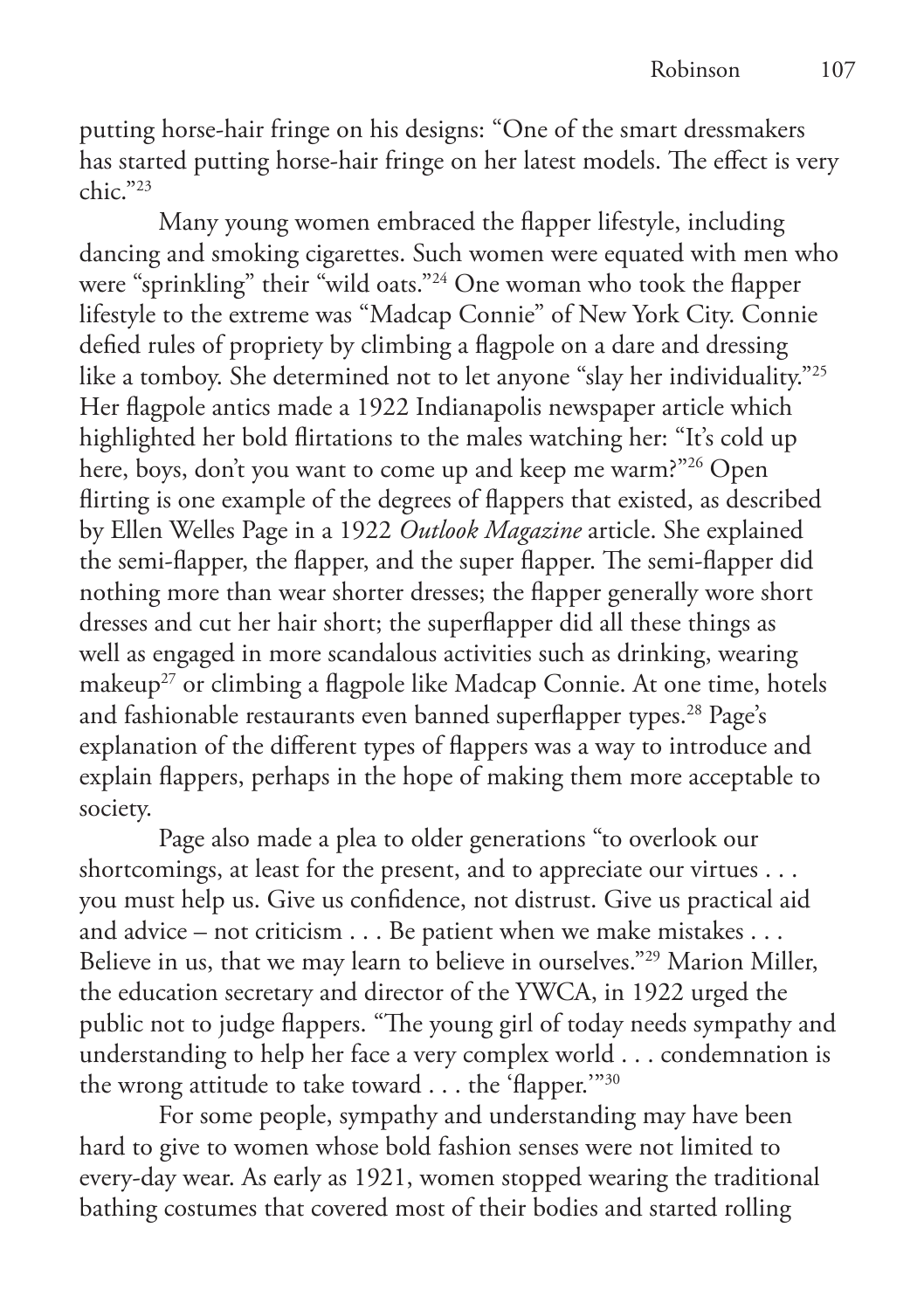their stockings down or wearing one-piece suits. Authorities enforced regulations against the suits, but women still pushed the boundaries to see what they could get away with. Some women rolled their stockings; some exposed all of their legs. In Atlantic City, guards who enforced the bathing suit restrictions had a hard time telling who followed the rules and who did not: "Many of the suits worn by women bathers approached so close to the limit that the beach guards said it was difficult to tell where the suits stopped and the law began."31 A Los Angeles woman literally and figuratively fought back when the police took her to jail for rolling down her stockings at the beach. While being escorted to jail, she allegedly punched a policeman, almost knocking him down. She declared it was not the city's business whether or not she rolled her stockings and pledged to fight her arrest, even if it went all the way to the Supreme Court.<sup>32</sup> Her boldness was characteristic of flappers who seldom shied away from expressing their beliefs.

Considering the change in and reactions to what women wore to the beach, it is quite a feat that flappers managed to last throughout the decade. Coco Chanel influenced bathing wear – before the 1920s, tanned skin was a sign of someone working in the field. By wearing wide-brimmed hats and using parasols, women avoided exposing their skin to the sun at all costs. But when Chanel visited the French Riviera and returned to the United States with slightly darker skin, off-season tans became "a status symbol, indicating that the individual had the means and the leisure time to travel to warmer climes during the harsh winter months." Tanning was such a new concept that some flappers spelled their names on their arms with adhesive tape.<sup>33</sup>

Sometimes defense came from unexpected sources. In the summer of 1921, the 72-year-old Atlantic City mayor observed about 500 women on the beach wearing one-piece suits. Not only did he not object, he had someone in mind whom he wanted to see wearing one: "I don't see anything immoral in it . . . and I don't understand why the one-piece suit has been prohibited in Atlantic City. Why, I am going to get one for my wife."34

Others defended flappers as symbols of the time. Statements such as , "The flapper is the picturesque figure of the day, whether we understand her or not," and "I believe the flapper will make the most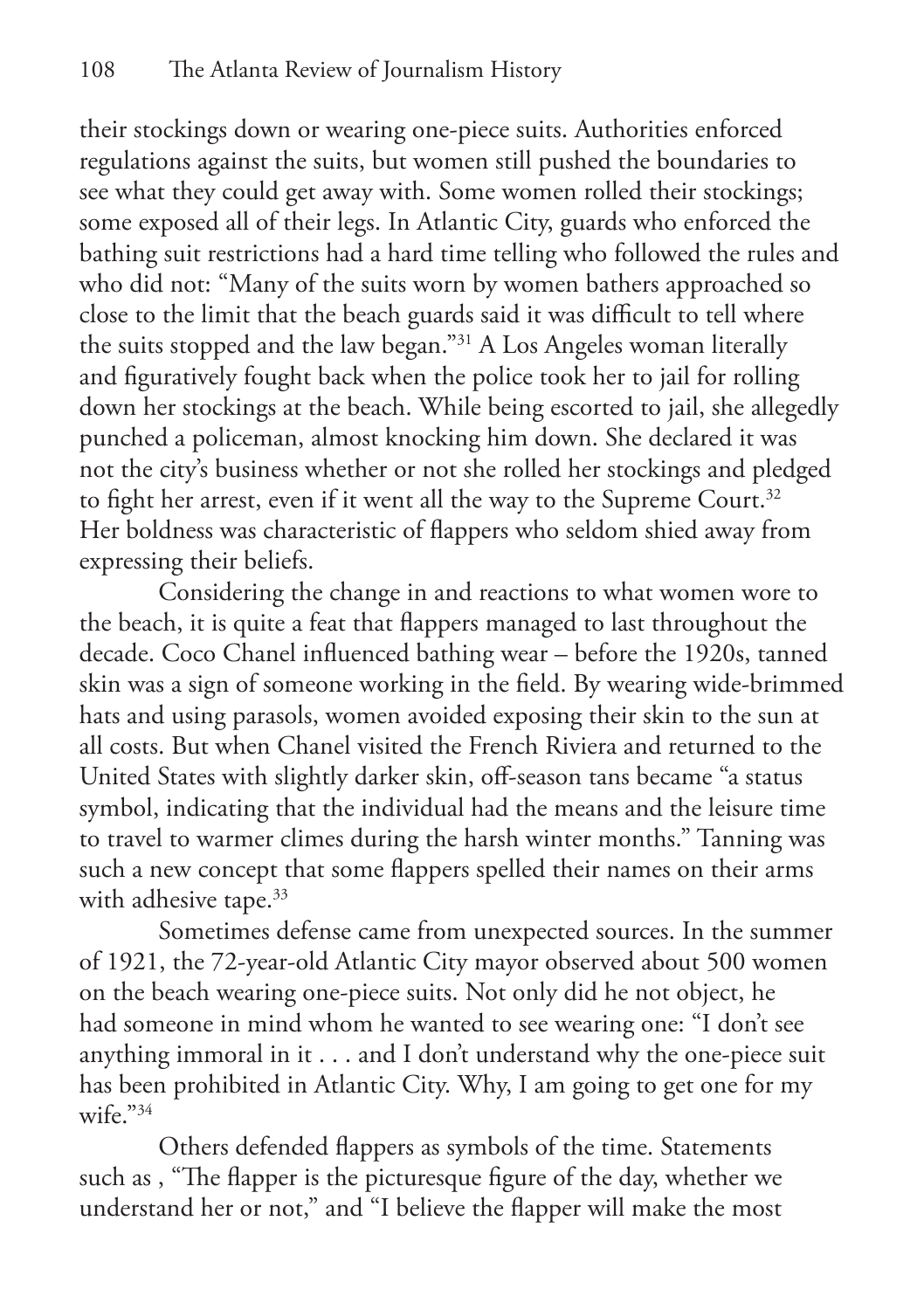interesting type of woman ever known"35 showed that not everyone disapproved of flappers. In 1921 *The Mansfield News* even advised women to keep their calves in shape since short skirts were fashionable and showed a picture of a woman on a stationary bicycle trying to do just that. The same article also gave advice on rouging knees and said, "The dimpled charms may be enhanced with powder and even painted beauty spots."36

Some critics predicted flappers' demise, certain that the lifestyle was only a fad that would not last through the decade. Fashion heads viewed the shorter skirt as something that would soon be on its way out. In the summer of 1922, the head of the women's department in a New York City dress shop audaciously declared that "the days of the flapper are numbered. The longer skirt, fashion's decree for up-to-date styles, has sounded her doom." If a woman wanted a short dress, store owners told her she would have to shorten it herself and would later regret it. They claimed short dresses would end up in attics with pantalettes and hoop skirts. In addition, they predicted the loss of the flapper's personality: "She is waging . . . a losing battle against the effacement of her jaunty recklessness, the loss of her piquant, convention-defying, self-sufficient personality. All the signs and portents are that the longer skirt will be the victor."37 Battles and victors seem harsh metaphors to use when talking about abolishing flappers, which shows how upset and determined people were to go back to old ways.

Some critics forecast not only the end of certain fashions, but also what would emerge next. "The flapper will take her place in the gallery of time along with the Colonial dame, the bustle girl, the Gibson girl and the vamp. And who shall succeed the flapper? . . . Dame fashion . . . has chosen her successor 'Lady Bug.' The 1850 period will be the 'influence' for the young girls' dress . . . a modest frock [will have an] intriguing note of femininity [that] will mark its up-to-dateness." Early in the decade, opponents stated that flappers had "passed into complete oblivion" and that "the fad for boldness has spent itself."38

Fashion entrepreneurs and dress shop owners' claims neither stopped women from engaging in controversial activities nor caused them to go back to old traditions, for example, squeezing themselves into corsets. Although longer skirts were deemed the newest fashion, women kept buying flapper fashions. Store owners tried to discourage women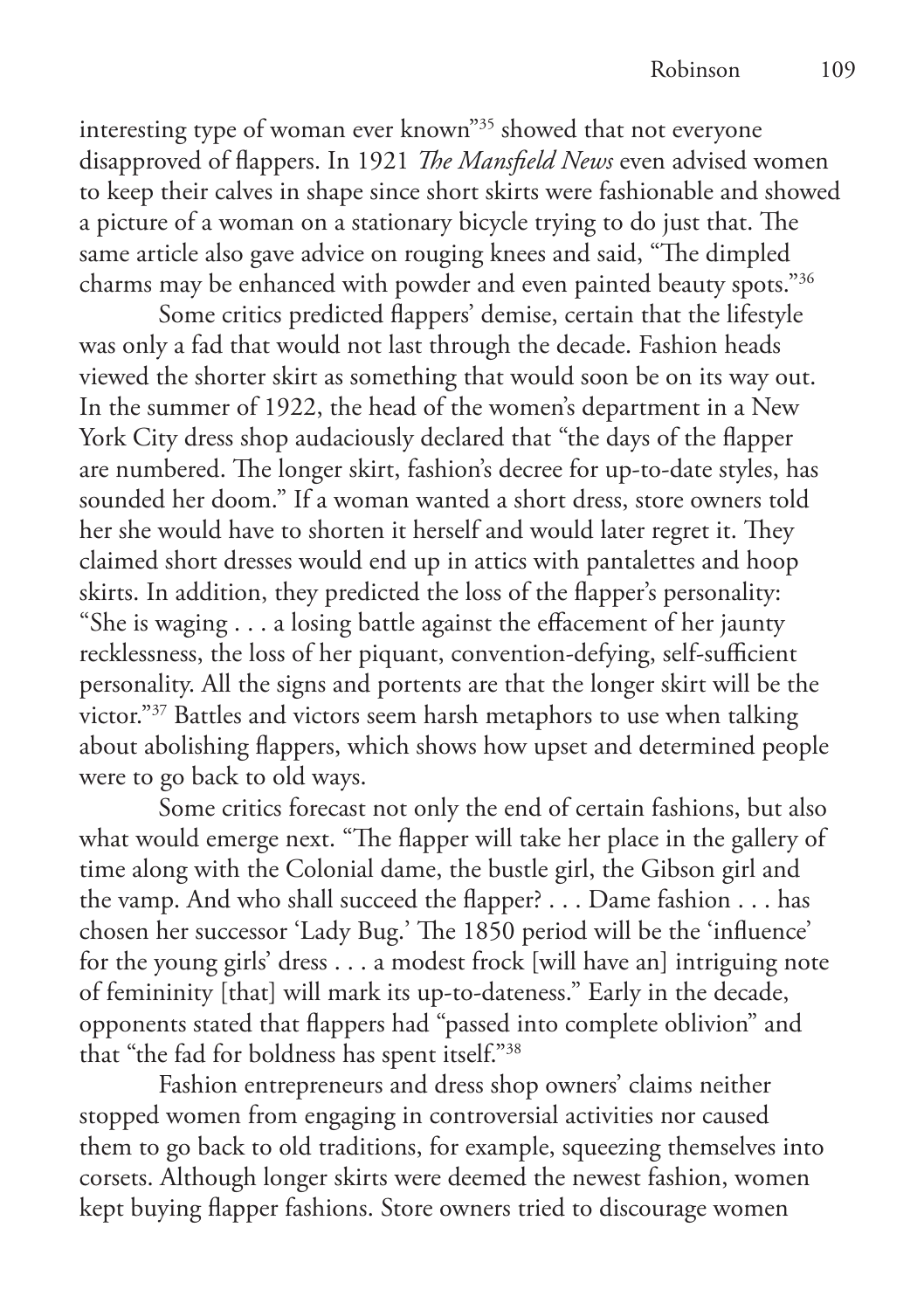from buying these fashions by placing wax figures in their windows and dressing them in more traditional outfits with tight bodices. Although women's magazines declared that the country "needed the corset physically, fashionably, and morally," women would buy material in the newest fashionable colors and "kept right on buying or making loose, simple, comfortable frocks."39 George H. Douglas notes one view of the time - that the "fashion moguls" of New York or Paris did not bring on the flapper era with their short skirts and dresses. Instead, the millions of women who decided that they were tired of wearing uncomfortable corsets and tight bodices and wanted looser clothes for their more active lifestyles were responsible.40 The fashion moguls did not bring the flapper era in and they did not have much success in trying to drive it out.

A shop in New York City that had trouble selling styles that women did not want and asked one of its experienced salesladies why the styles were not selling and she replied helplessly: "How can I sell these styles? . . The flappers won't buy them."41

Critics also predicted that bobbed hair would fade away. In November 1922, the New York Ladies' Hair Dressers' association announced that bobbed hair had gone out of style.<sup>42</sup> The following month, a New York newspaper claimed that forecasts that had been made six months previously about bobbed hair disappearing would hold to be true. It stated that, due to high cost and upkeep, the bobbed hair style was "passing, dying the death of fads before it."<sup>43</sup> As with the clothes, stylists thought if they stated that bobbed hair was unfashionable, maybe flappers would grow their hair out and wear it traditionally.

In line with looser, shorter dresses and bobbed hair going away, people predicted that flappers would reform. Some assumed that they would quit their eccentric ways as soon as they married or had children: "Mothers still take slight comfort in the thought when flappers marry and become mothers they will cease to flap."44 Some women did reform after marriage; one notable example was "Madcap Connie." A year after her flagpole antics, she traveled abroad and returned to the United States as a woman who had "blossomed into" a "conservative society beauty" who was "infinitely older in worldly wisdom, with the poise of a princess . . . At the ... club dances ... she wears skirts to her ankles and never laughs."45

By the mid-1920s, not much had changed from the early years of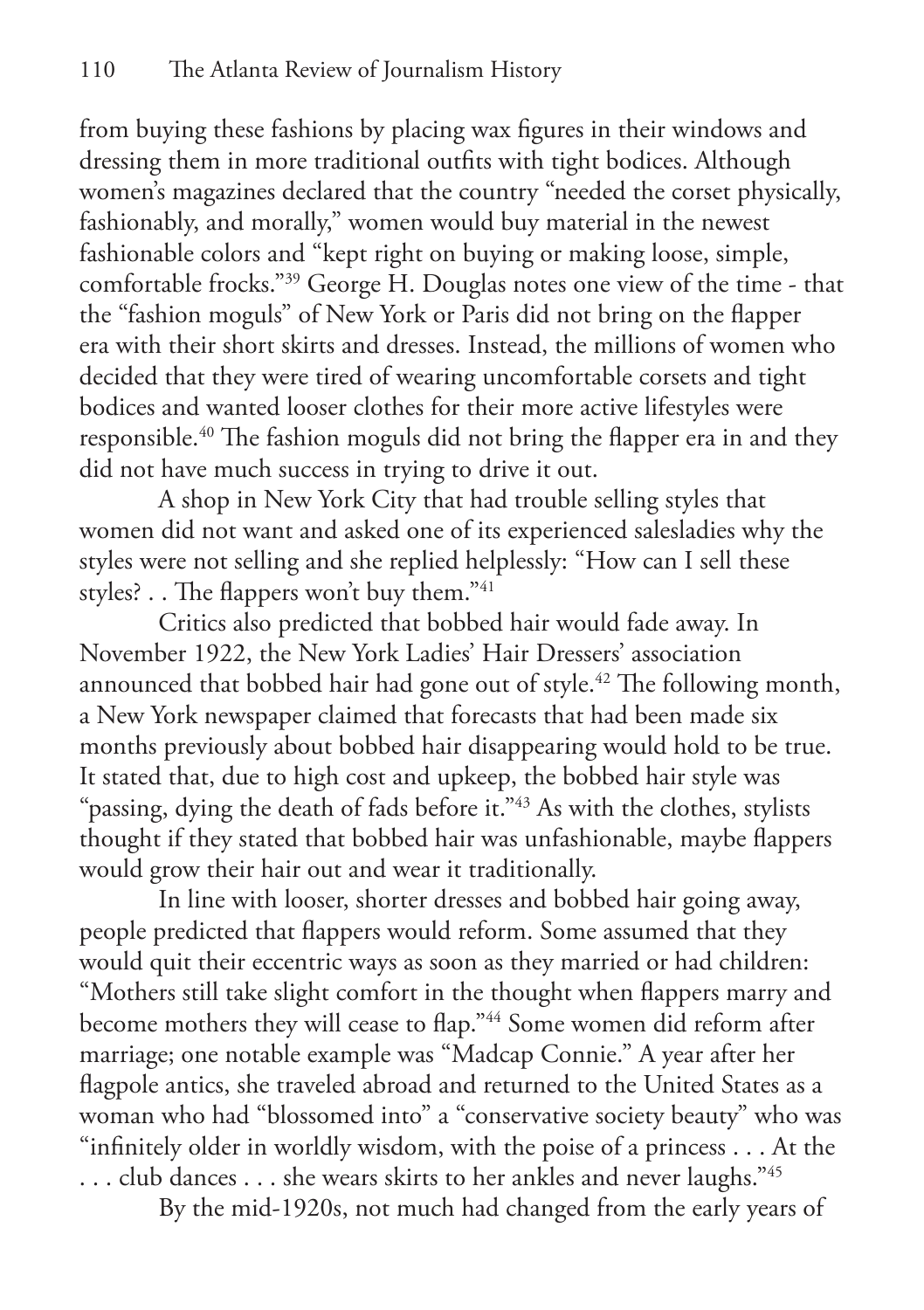the decade. Predictions about the flapper era coming to an end did not come true. Women still smoked and drank, attended petting parties, and wore makeup. They still bobbed their hair and refused to wear corsets. Social acceptance still did not happen, however. Stories and features about them continued to run in newspapers, and when one "smoked a cigarette conspicuously on a public street, reporters made a front page story of the incident."46

Opponents of the flapper lifestyle asked what the world was coming to. One article pointed out flappers' lack of conventional skills, like baking a cake: "All she thinks of is freedom and independence. She won't even use the word 'obey' in the wedding ceremony anymore. Where are our boys to find good, sweet, industrious, patient wives such as their grandfathers had?" The same article printed a response to this particular opposition by a young girl of the time: "Can I bake a cake? No . . . but I can earn enough money to buy a dozen cakes a day . . . As for respecting things . . .I'm not going to respect any old thing, simply because someone tells me to."47

Many schools did not want their female students wearing flapper fashions in the halls of learning. In Pennsylvania the "city of Somerset sommersaulted into a style class war" when the Parent-Teacher association had a meeting where they pushed the school board to enforce a dress code upon female students that would ban "silk stockings, short skirts, bobbed hair, and low-necked, sleeveless dresses." A group of flappers marched in and interrupted the meeting as they collectively protested, "I can show my shoulders. I can show my knees, I'm a free-born American. And I can show what I please."48

If a girl showed her legs, flapper fashions deemed she simply had to have silk stockings; the conventional cotton ones were just not fit to be worn with short dresses. A California newspaper praised girls at an Oregon high school who would not wear the silk stockings; they formed a cotton stocking organization. The newspaper said that it was a shame that other girls expected to attend school dressed in silk like "show dolls" and that "the dress up habit of school kids has been a worse disgrace than the smoke habit of their mothers." Advocates of cotton stockings said that foolish dress led to foolish behavior.<sup>49</sup>

By the mid-1920s more seemed to gradually accept flappers as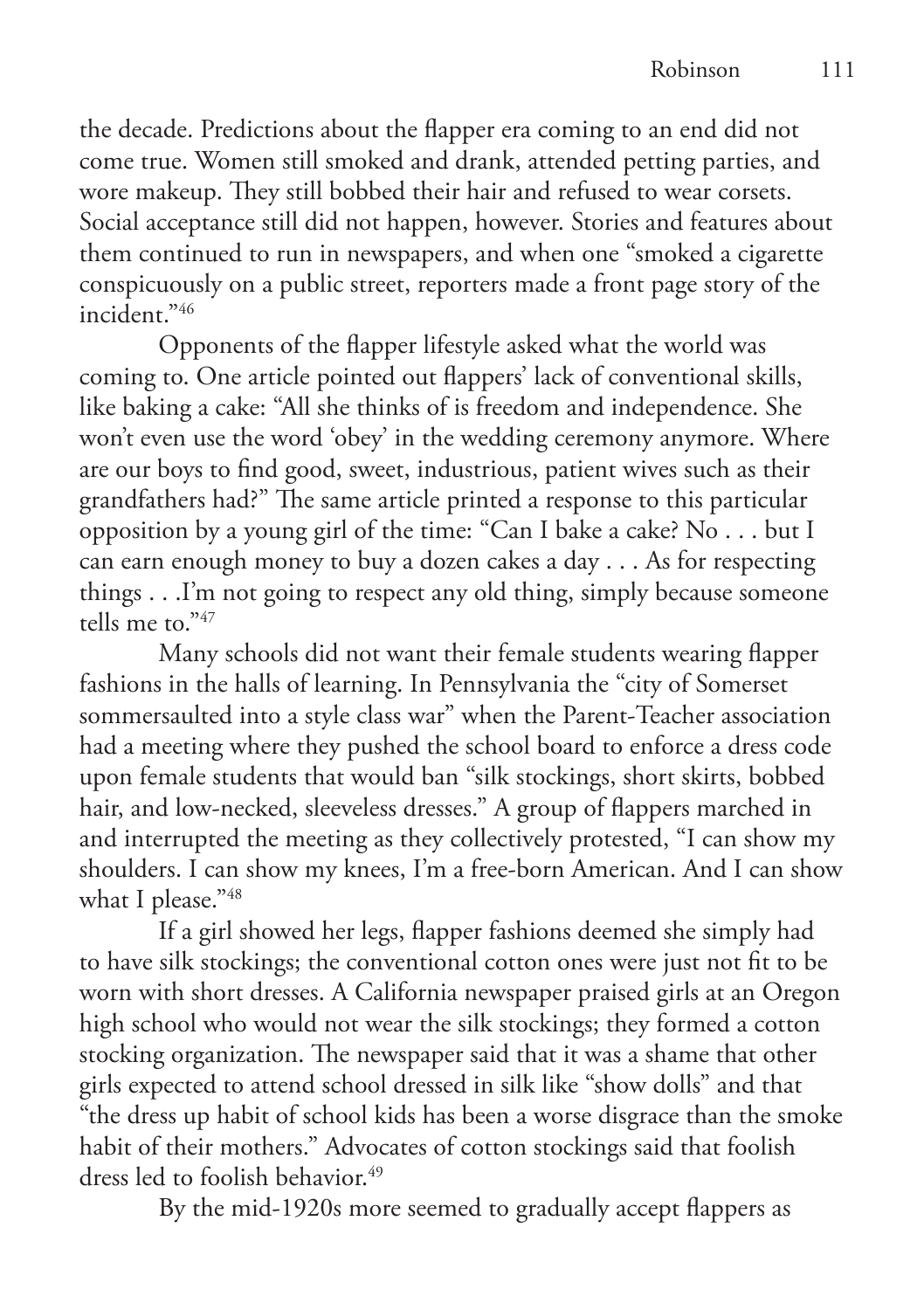some older women began to embrace the lifestyle themselves. They saw how much fun younger flappers had and decided they wanted to try it. A young woman named Jane, from Bruce Bliven's 1925 "Flapper Jane" article, points out the irony of the situation: "The old girls are doing it because youth is. Everybody wants to be young now – though they want all us young people to be something else. Funny, isn't it?"50 However, these older flappers; were "a different story" and people said that grownups who "pursu[ed] flapperdom" were a "waste . . . of human material."51

Once married, flappers were expected to stop engaging in the lifestyle. Society simply could not have "flapper wives." A married woman should leave her jazz dancing, smoking, drinking, bobbed-hair-wearing lifestyle at the altar.<sup>52</sup> Later in the decade, there is evidence that some mothers invited the lifestyle upon their offspring and dressed their young daughters in flapper styles.<sup>53</sup>

The double standard during this time dictated that women could wear the new fashions only if they could wear them well. In 1923, *The Atlanta Constitution* ran a half-page feature called "Pannieres for the Plump; The Best Way to Dress," which gave women "a way to dress to disguise [their] fat." The article said that many women had the idea that if they wore a lot of fringe, they would cover up their extra weight, and it declared, "sleeveless frocks should be religiously avoided,"<sup>54</sup>

In the middle of the decade efforts by the fashion industry to turn women back to long dresses and corsets did not work. In 1924 manufacturers found that women did not want what store managers put on display in the stores. Women preferred shorter skirts "and they wanted them right away."<sup>55</sup> By 1925, efforts to steer away from flapper fashions continued to be futile, especially regarding the corset: "The corset is a dead as the dodo's grandfather; not feeble publicity pipings by the manufacturers, or calling it a "clasp around" will [bring it back]."<sup>56</sup> Unlike dressmakers, stocking manufacturers saw an opportunity to promote their product. Newspapers during this time from all over the United States show plenty of advertisements for silk stockings, including *The Atlanta Constitution*, *The Bridgeport Telegram*, and the *Oakland Tribune Magazine*. 57 An ad in *The Syracuse Herald* promised "pointed heel reinforcements that slenderize the ankle."58

Some maintained their strong defense of flappers; it continued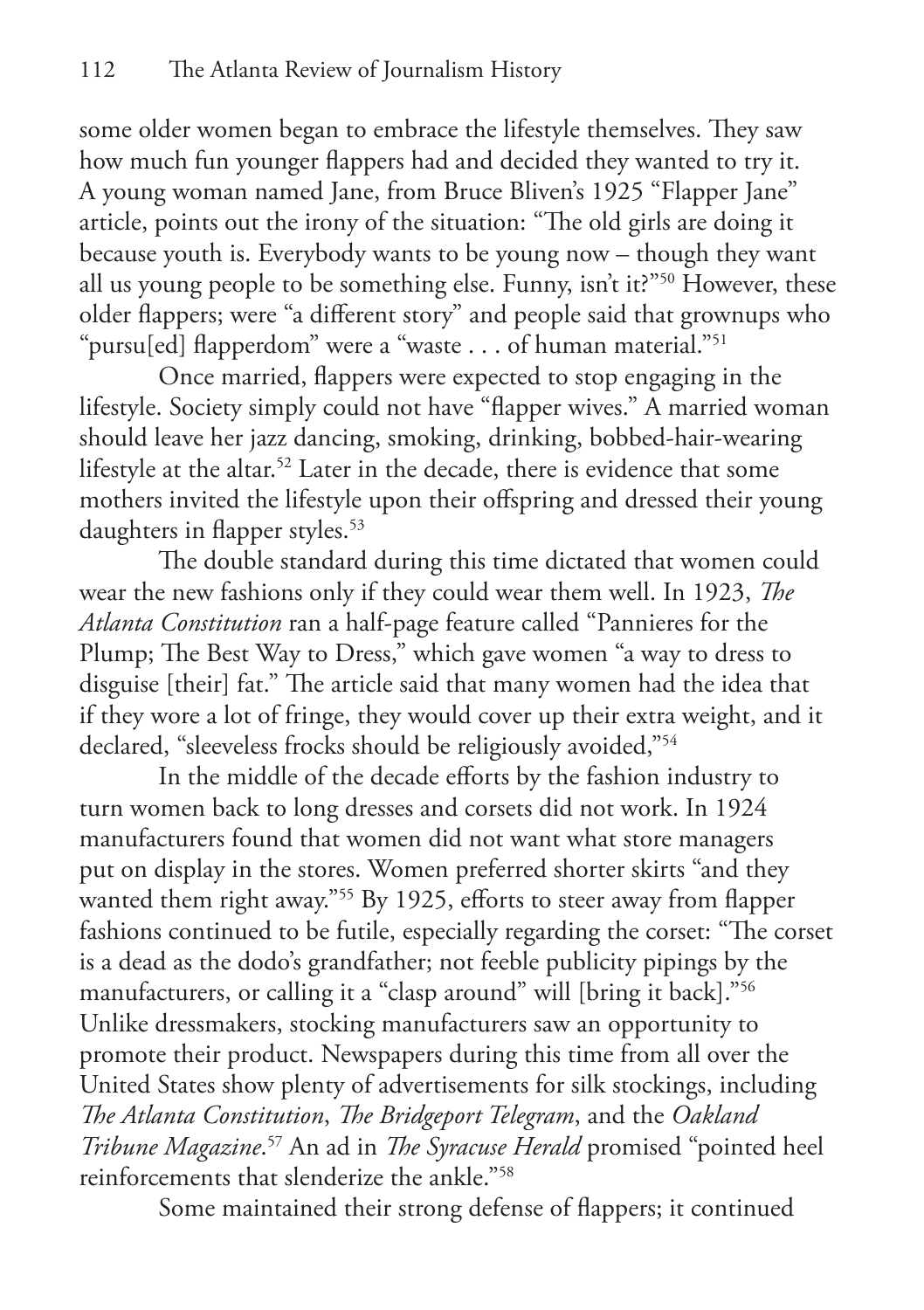to come from unexpected sources. As the elderly Atlantic City mayor defended the one-piece bathing suit in 1921, a California Reverend wrote a letter that ran in a 1923 issue of the *Oakland Tribune Magazine*: "I am one of those who stand for the flapper[s]. [They are] a symbol of the time" and "we do wrong to condemn them, to defy them, to suspect them."59

A major change in bathing suits was seen between 1923 and 1924. In the summer of 1923, policewomen were sent to Chicago beaches to arrest women who bathed without stockings. Women continued to fight against the regulations. In 1924, they could finally wear to the beach what they wanted. By this time, just about every woman showed her legs "all without a whiff of scandal."<sup>60</sup> This lack of scandal is evidence of the gradual acceptance of the flapper lifestyle.

Slowly but surely, flapper characteristics became more than fads that could be brushed aside. No stockings at the beach and shorter skirts symbolized the new, independent women who wanted equality with men: "Women have highly resolved that they are just as good as men and intend to be treated so. They don't mean to have anymore unwanted children. They don't intend to be debarred from any profession or occupation which they choose to enter. They clearly mean . . . that in the great game of sexual selection they shall no longer be found to play the role . . . of helpless quarry."61 The assertiveness of the flapper caused some to declare her the "hope of the world" and claim that "her defiance and daring are glorious . . . she is the son of Woman Awakened."62 Some found flappers a refreshing change to the safe, submissive women in society. However, the feminist tendencies of the flapper also garnered disapproval. A 1924 article talked about Leap Year Dances where "the girls steal the manly prerogatives by paying for the taxis, asking for the dances, leading on the dance floor, and taking the initiative in wooing . . . It's hard for mere man to be manly this year with the girls stealing his stuff. Flapper feminism is the rage."63

People continued to predict the demise of flappers. In 1925 one writer pointed out that flappers' practices of powdering their cheeks, painting their lips, and combing their hair in public were quite common and seen daily, but that "such practices . . . must not be regarded as a new feature of the twentieth century . . . [they] really are 'old stuff' in which no really up-to-date person should be so bromidical as to indulge."64 Instead of simply stating that flappers were just a fad that would soon go away,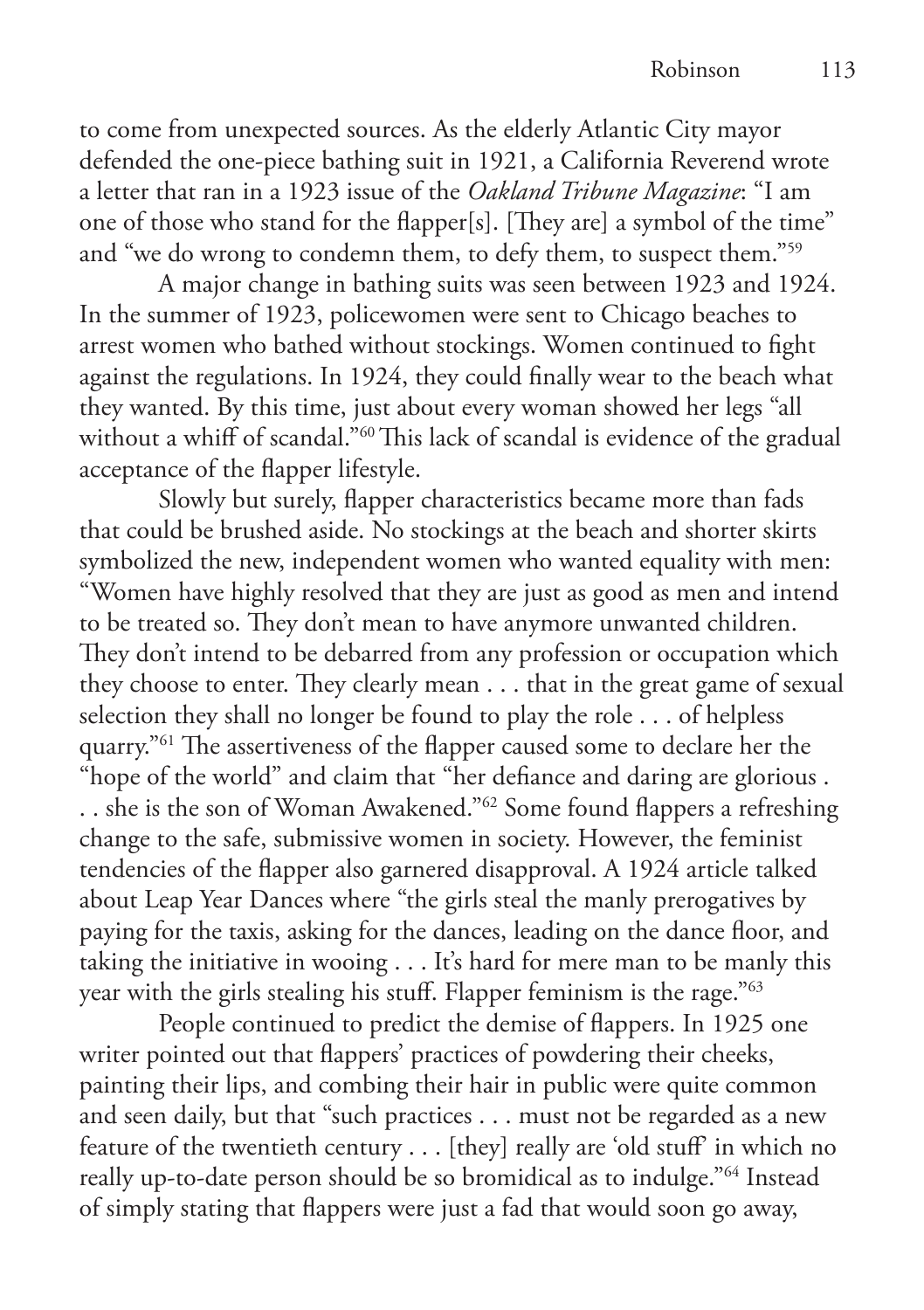people tried to associate the characteristics with something out of date that no fashionable woman would do.

Predictions also went the other way. In 1925, Ernie Young, a theatrical producer in Chicago, described what would be the typical girl in 1926. He said she would be a flapper and that her hair and skirts would be shorter.65 People also made claims regarding the bobbed hairstyle. In 1922 the New York Ladies' Hair Dressers' association had said that bobbed hair was on its way out. But by 1924, people said that women would not be growing their hair out anytime soon: "Let the men and all other opposed to bobbed hair say what they will, bobbed hair is here to stay. That is that and if you care to dispute it go to any flapper who has tasted the freedom of bobbed hair. You will soon know that women certainly ARE going to keep their hair bobbed no matter what is said. It wasn't so long ago that the . . . cry went up that bobbed hair was doomed." 66 In just a few short years, adamant assertions that bobbed hair would disappear had been completely reversed.

The mid-1920s brought acceptance and opposition to flappers, just as in the beginning of the decade. It also brought predictions about their futures. There were some slight changes, however. People opposed young as well as old flappers. Some did not mind them as long as they reformed when they got married or had children. People not taking offense to flappers was a sign of their gradual acceptance by some. Another sign was that people made predictions about them not going anywhere, in addition to the predictions that had been that they would soon fade out.

In the last few years of the decade, critics did not succeed in making flappers disappear. People continued to defiantly state that flappers would not be around much longer, and Paris and New York City style heads saturated fashion magazines and "the smartest shops" with styles resembling those of the late  $19<sup>th</sup>$  century.<sup>67</sup> Fashion writers joined them, saying that skirts had gotten entirely too short and that women should lower their hemlines.<sup>68</sup>

Instead of predicting that flappers would go away, people said that they had gone away and out of style. Critics claimed that flappers had been replaced by more poised, soft-spoken women who wore tasteful outfits. One 1928 article, titled "Gone is the Flapper", said they were no longer found in any part of the United States: "The flapper has sung her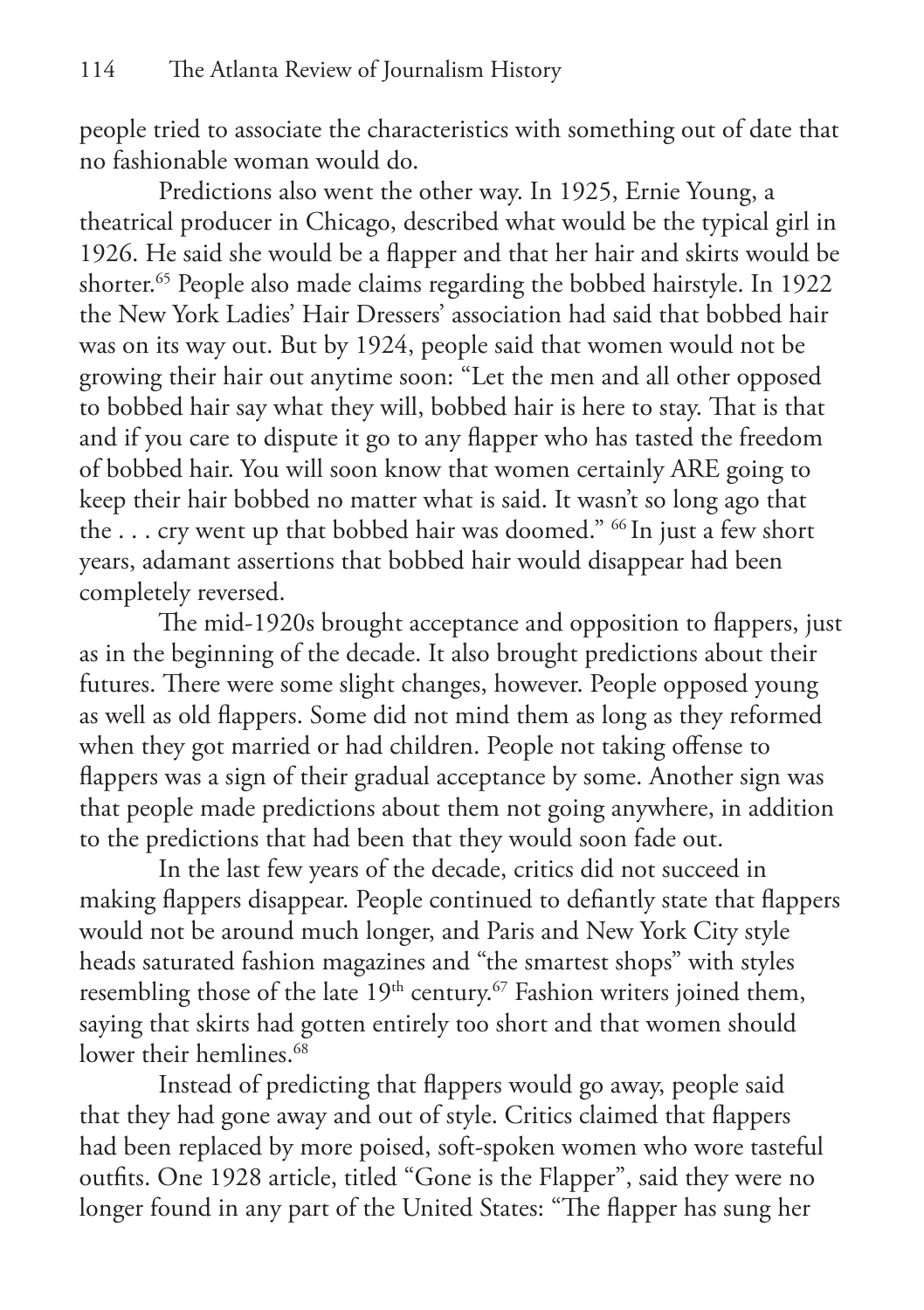swan song in the North, South, East, and West . . . gone completely out of style."69 As in the previous years of the decade, people tried to equate short skirts and bobbed hair with something out of style in hopes of more quickly getting rid of them.

Additional opposition to shorter skirts and dresses continued to come from the general public, though it seemed slightly relaxed compared to previous years, as seen in the following excerpt from a 1928 newspaper: "Clothing styles 'move in tides.' We understand it now – the girls have been preparing for high water . . women are now buying dresses on the installment plan. We have seen some of them wearing the first installment."70 A noticeable playful tone is seen in this comparison of clothing styles and tides. A haughty, "I-told-you-so," tone is evident in the following quote regarding women who bobbed their hair and then, not liking it, decided to grow it out: "Undoubtedly these ladies have discovered that bobbing of the hair has not enhanced their appearance . . . let the ladies find that they do not look as good bobbed as they thought they would, and many of them will return to the old way."71 The height of the flapper hairdo seemed to be over to those who prided themselves on their claims in past years of its passing. A 1929 Pennsylvania newspaper poked fun, saying they had bobbed hair and bobbed brains.72 People had had time to get used to flappers so this may be why they did not react as harshly as they had previously and instead brought humor to their criticisms.

Opposition to flappers, even if light-hearted, often elicited a response from those who defended them. In 1926 they got support from another unlikely source. During a Mother's Day Address delivered at the Arlington National Cemetery in Washington, D.C., James J. Davis, the Secretary of Labor at the time, said that, contrary to some beliefs, the flapper was not more frivolous than "girls of the same age of previous periods" and predicted that she would "give a good account of herself when the time came to take her place among the matrons."73

Hollywood caught on to the changing lifestyles as well. Actress Louise Brooks was famous for her bobbed hair that thousands of women emulated.74 When "actress flappers" were mentioned, the public often thought of Clara Bow, who starred in such films as Wings in1927 and Ladies of the Mob in 1928. Filmmakers often cast her in low-status roles such as a waitress or a salesgirl; however, in each story her "character would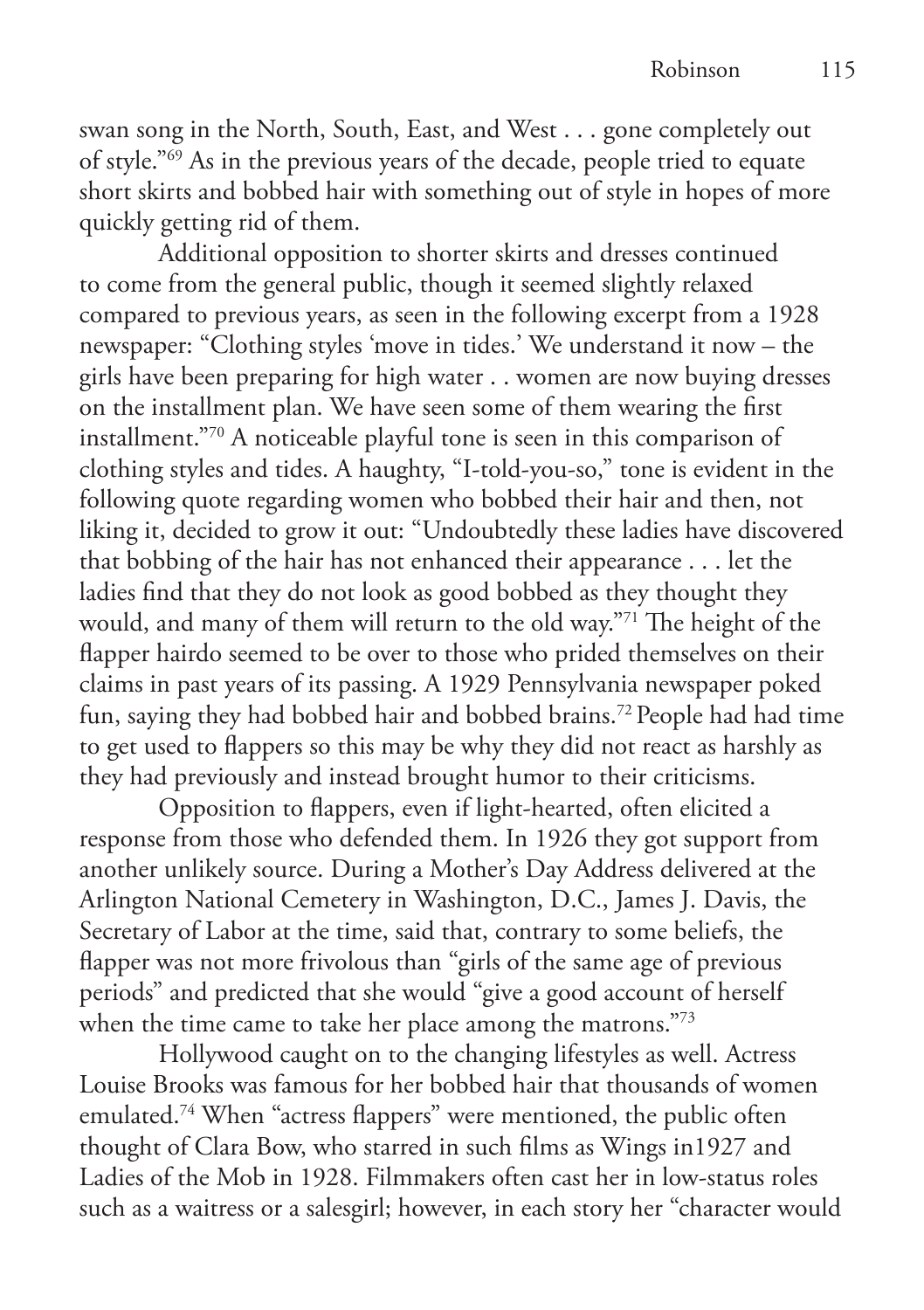rise above her lowly station in life and obtain her goal."75

Other writers, like Elizabeth M. Gilmer, known as "Dorothy Dix" during the time, defended flappers by downplaying all the hysteria they caused. Gilmer said that "bad girls were 'as old as sin itself'" so nothing about them shocked her. She said that short skirts were so commonplace that "no one notices a woman's legs anymore than they do her arms."76 It took a almost a decade for some people to get used to flappers. A 1927 feature in a North Dakota newspaper urged readers to "realize that [the flapper] is, at bottom, a healthy, fine-souled American girl – and you will presently discover that instead of being a national problem she is one of the nation's greatest assets."77 It seems that flappers got their due credit as symbols of the Roaring Twenties. Mentions of the decade often bring to mind these forward-thinking women who broke away from the suppressing society of the early 1900s.

In 1929 *Oakland Tribune Magazine* ran a full-page feature titled, "What Makes the Flapper Go Round?", an analysis and explanation of flappers. The article finished on an encouraging note: "If she had been made to order by physicians of the universe, the flapper could not be more perfect for the role she has to play as the mother of America's next generation . . . if there ever was a time when a nation needed a backbone of mothers with flapper psychology, this year . . . is IT!"78 This attitude was quite a change from when people wanted women to stop being flappers before they had children.

Lighthearted opposition brought lighthearted defense. The following poem ran in a Richmond newspaper in 1928, written by someone who obviously liked women in short skirts: "So it's knees, knees, knees! / Fat, thin, thick, ugly, funny looking knees / Can't the skirts of mothers day be / Brought again to us? Well maybe - / But I'd rather that they couldn't, if you please."79 Finally, women showing their knees was not such a bad thing, a goal they had been trying to reach for quite a few years.

Advocates of short skirts defended their stance in a more practical way. They emphasized their support through health reasons: "It is naturally the most practical, sensible style to wear" because "it is healthier" and "with a short skirt one isn't liable to collect the dust and germs of the street and so subject oneself to the risk of disease."80 Unlike the opposers of jazz dancing who had said it was unhealthy, this reason for wearing short skirts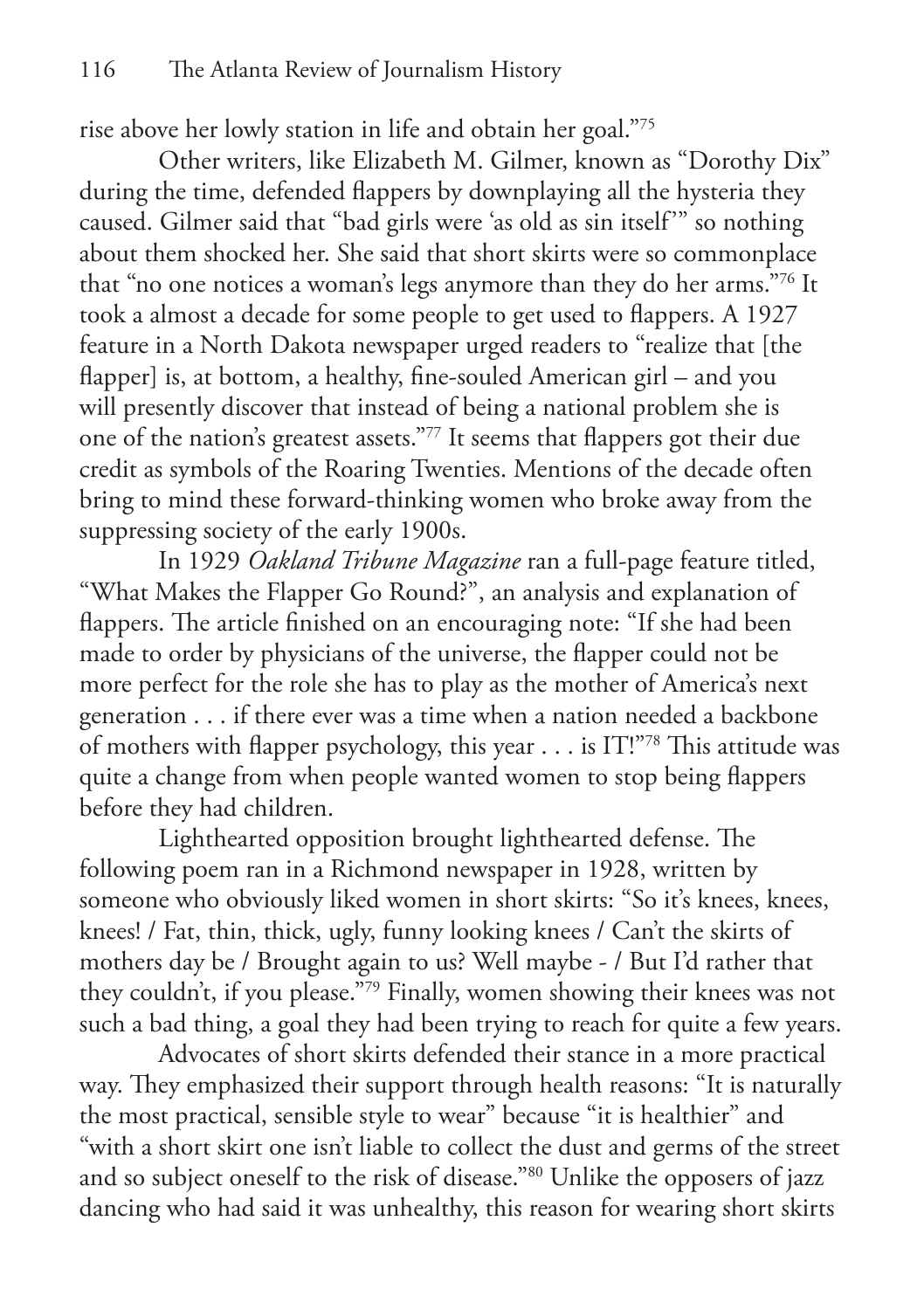actually made sense.

Fashion heads persisted in their efforts to drive flappers away by continuing to include long skirts and dresses in their fashion lines. But women enjoyed too much the freedom they felt with flapper fashions, a feeling that they "would not readily relinquish, despite the Paris mandate [that short skirts are out]."<sup>81</sup> They further demonstrated their refusal to give up this freedom when, in 1929 a group of them paraded up and down Park and Fifth Avenues in New York City in dresses that showed their knees.82

By the end of 1929, flappers proved that they had more staying power than some people thought. Despite continuous predictions that they would not last, they emerged as one of the most prominent symbols of the Roaring Twenties. They may have even lasted through the next decade if not for the 1929 stock market crash and Great Depression of the 1930s, which put a halt to the extravagant lifestyle of flappers. These independent women drastically differed from the subservient, docile women of the 19<sup>th</sup> century in how they expressed themselves through daring fashions. Because of the radical change in attitudes, lifestyles, and dress, not everyone completely accepted them, neither at the beginning of the decade nor at the end. Luckily, flappers were not completely shunned as many people supported and defended them, which most definitely contributed to their existence and longevity. Their gradual acceptance is illustrated when tracing opposition to them and seeing it go from very intense to mild. Defense of the flappers, in response to the opposition, also went from being quite strong in the beginning of the decade to more moderate at the end.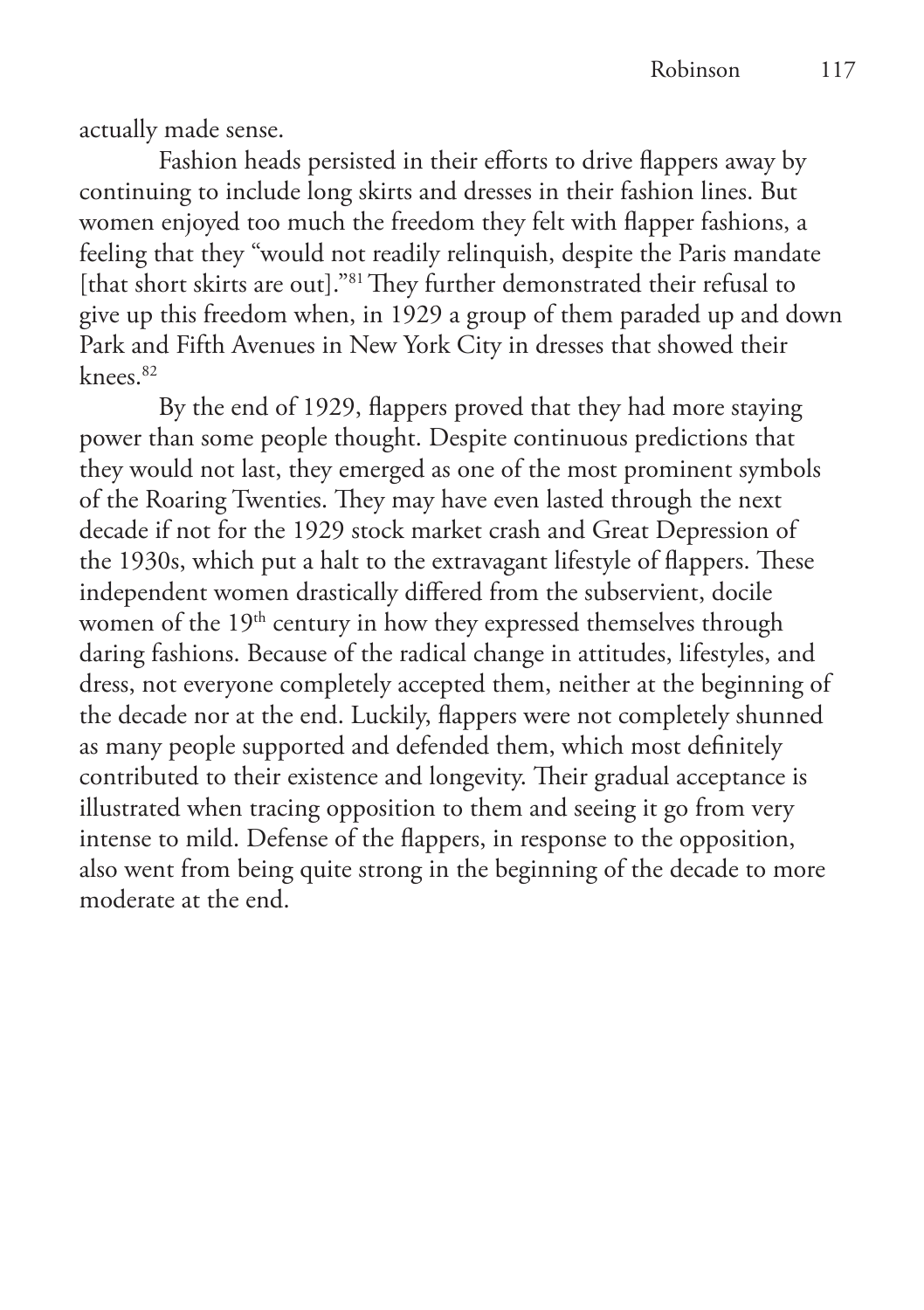## **Endnotes**

- 1 Lynn Dumenil, *Modern Temper: American Culture and Society in the 1920s* (New York: Hill and Wang, 1995), 3.
- 2 "What is a Flapper?" *The Decatur Review*, 23 April 1922, 24.
- <sup>3</sup> Gerald Leinwand, *1927* (New York: Four Walls Eight Windows, 2001), 174.
- 4 Ellie Laubner, *Fashions of the Roaring '20s* (Atglen, Pa: Schiffer Publishing Ltd, 1996), 8.
- 5 "Exit the Flapper Via Longer Skirts," *New York Times*, 25 June 1922, E2.
- 6 Neal R. O'Hara "Those Fluttering Flappers," *The Syracuse Herald*, 17 May 1920, 4.
- 7 "What is a Flapper?" 24.
- 8 George H. Douglas, *Women of the 20s* (Dallas, TX: Saybrook Publishers, 1986), 13.
- 9 Ethan Mordden, *That Jazz! An Idiosyncratic Social History of the American Twenties* (New York: G.P. Putnam's Sons, 1978), 154.
- 10 "When the Flapper Sows Her Wild Oats," *The Indianapolis Star*, 29 January 1922, 10.
- 11 "What is Jazz Doing to Our Boys and Girls?" *Atlanta Constitution*, 15 January 1922, 2.
- 12 O'Leary, Margaret. "More Ado About the Flapper," *New York Times*, 16 April 1922. 49.
- <sup>13</sup> "What is Jazz Doing to Our Boys and Girls?" 2.
- <sup>14</sup> Mordden, 52.
- 15 "Motor 'Petting' Parties," *Oneonta Daily Star*, 23 May 1922, 6.
- 16 Angela J. Latham, *Posing a Threat: Flappers, Chorus Girls, and Other Brazen Performers of the American 1920s* (Hanover, New Hampshire: Wesleyan UP, 2000), 48.
- 17 Fay Stevenson, "Mother Not to Blame for Flapper's Flapping," *The Syracuse Herald*, 9 February 1922, 12.

- 19 Latham, 34.
- 20 Ibid, 32.
- $21$  ---, 33.
- 22 "Ribbons and Fringes Blossom Forth," *The Washington Post*, 8 May

 $18$  Ibid.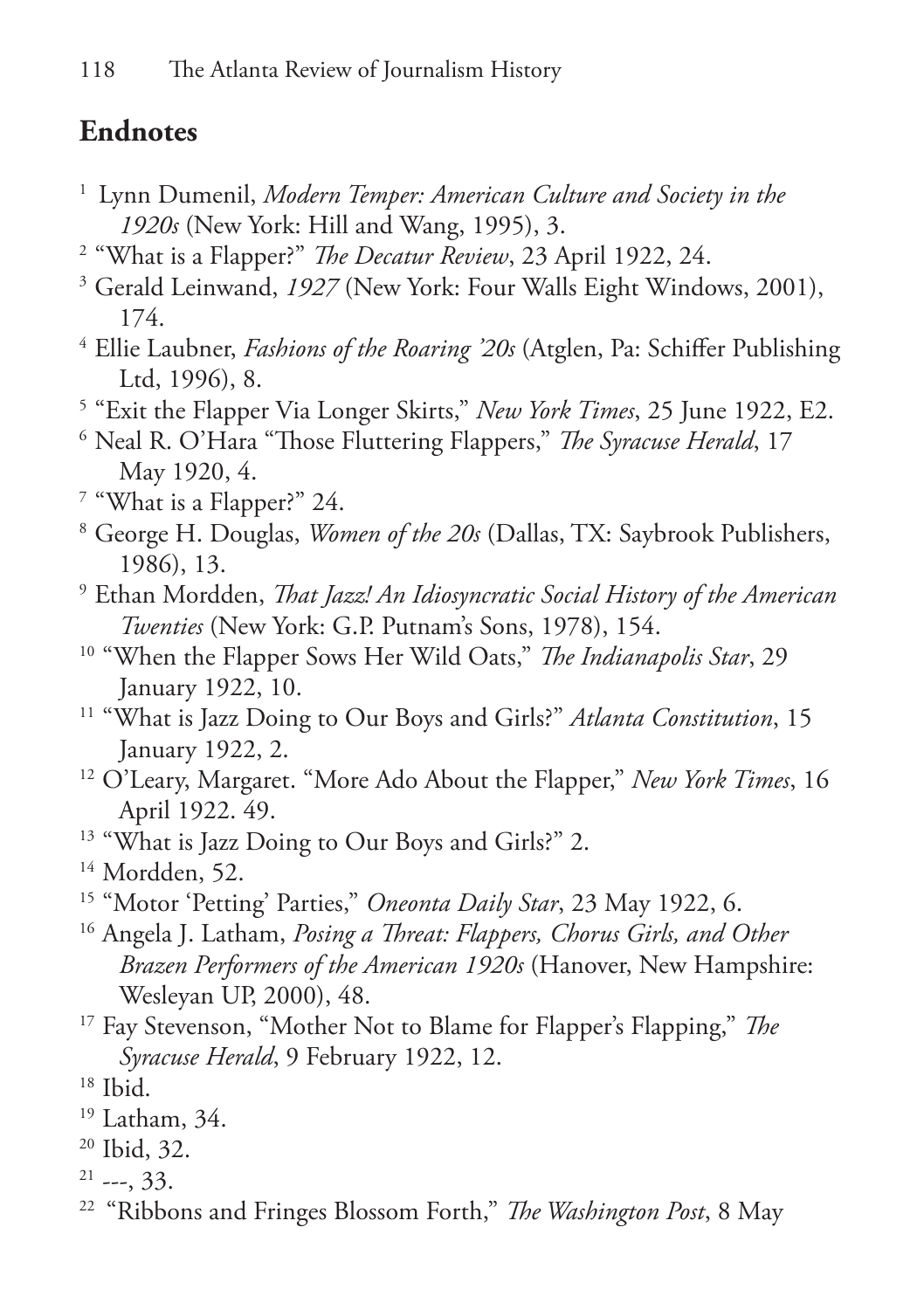1925, 5.

- 23 Alice Langelier "Paris Style Hints," *The Mexia Daily News*, 16 September 1924, 8.
- <sup>24</sup> "When the Flapper Sows Her Wild Oats," 10.

- <sup>26</sup> Ibid.
- 27 Ellen Welles Page, "A Flapper's Appeal to Parents," *Outlook*, 6 December 1922, 607.
- 28 Douglas, 8.
- 29 Page, 607.
- 30 "Help Flapper, Her Plea," *The Washington Post*, 8 March 1922, 12.
- 31 "Atlantic City Limits Suits," *New York Times*, 13 June 1921, 13.
- 32 "Bather Goes to Jail. Keeps Her Knees Bare," *New York Times*, 4 September 1921.
- $33$  Laubner, 69.
- 34 "Hundreds in one-piece suits," *New York Times*, 13 June 1921, 13.
- 35 Marian Hale, "Flapperism Renders All Girls Equal," *The Bridgeport Telegram*, 2 August 1922, 13.
- 36 Jean Seivwright "Now for Knees," *The Mansfield News Journal*, 10 June 1921, 12.
- <sup>37</sup> "Exit the Flapper Via Longer Skirts," E2.
- 38 "New Fall Models in Flappers," *Nebraska State Journal*, 16 July 1922, section 2.
- 39 Mary Alden Hopkins, "Woman's Rebellion Against Fashions," *The New Republic*, 16 August 1922, 32.
- 40 Douglas, 7.
- 41 Hopkins, 32.
- 42 "Bobbed Hair Out of Style," *The Chronicle Telegram* (Ohio), 14 November 1922, 2.
- <sup>43</sup> "Bobbed Hair is Passing, Hairdressers Say, But It Is Popular in High School," *The Syracuse Herald*, 10 December 1922, 24.
- <sup>44</sup> Stevenson, "Mother Not to Blame for Flapper's Flapping," 12.
- <sup>45</sup> "When the Flapper Sows Her Wild Oats," 10.
- 46 Elizabeth Stevenson, *Babbits and Bohemians: The American 1920s* (New York: Macmillan Co., 1967), 141.
- <sup>47</sup> "Geraldine on Flappers," 12.

 $25$  Ibid.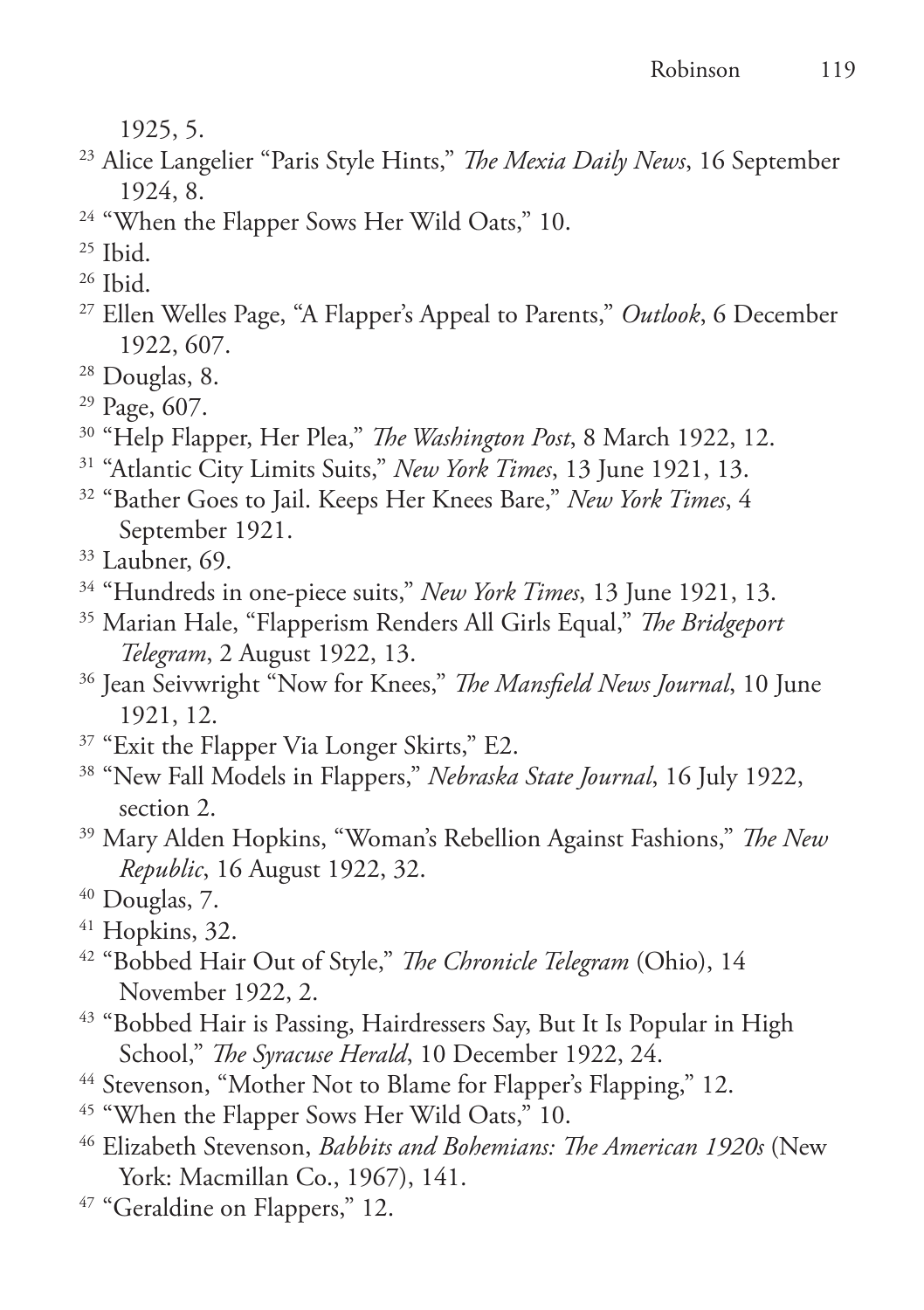- 48 "Flappers-Puritans Declare Open War in Pennsylvania," *Wisconsin Rapids Daily Tribune*, 24 August 1923, 1.
- 49 "High School Dress," *The Hayward Review*, 9 October 1925, 9.
- 50 Bruce Bliven, "Flapper Jane," *The New Republic*, September 1925, 66.
- 51 "Winifred Black Writes About Flappers at Forty," *The Evening State Journal* and *Lincoln Daily*, 2 October 1923, 1.
- 52 "Let Flappers Flap Until They Marry, Then Stop, Mary Garden's Solution," *The Helena Daily Independent*, 7 June 1925, 13.
- 53 Nate Skousen, Jr. "Mom Dressed Her Family in Style," in Bettina Miller, ed., *From Flappers to Flivvers . . .We Helped Make the '20s Roar!*  (Greendale, Wisc.: Reiman Publications, 1995), 27.
- 54 "Pannieres for the Plump; The Best Way to Dress," *The Atlanta Constitution*, 3 June 1923, 28.
- 55 Douglas, 8.
- 56 Bliven, 65.
- <sup>57</sup>*The Atlanta Constitution*, Advertisement of 16 November 1924, 17, *The Bridgeport Telegram*, Advertisement of 12 December 1925, 32, *Oakland Tribune Magazine*, Advertisement of 23 July 1924, 7.
- <sup>58</sup>*Syracuse Herald*, Advertisement of 30 November 1923, 16.
- <sup>59</sup> "Geraldine on Flappers," 12.
- 60 Douglas, 9.
- <sup>61</sup> Bliven, 65.
- <sup>62</sup> "Geraldine on Flappers," 12.
- 63 "Keeping Up With Leap Year's 'Crazy Crop'," *The Lima News*, 6 April 1924, 31.
- 64 "'Flapper' Habits Long Ago," *The Washington Post*, 2 May 1925, 6.
- 65 Roy J. Gibbons, "And What Are We Coming to? Here She Is," Indiana Evening Gazette, 14 November 1925, 2.
- <sup>66</sup> "'Shingle' Bob Growing in Popularity Among Short-Haired Damsels," *Appleton Post Crescent*, 27 March 1924, 11.
- 67 "Can Paris End Reign of Flapper Woman?" *Oakland Tribune Magazine*, 27 October 1929, N3.
- 68 Leinwand, 174.
- <sup>69</sup> "Gone is Flapper Says Chicago Junior Leaguer, Successor Sophisticated," *The Lancaster Daily Eagle*, 15 February 1928, 10.
- 70 "Scoop's Colyum," *The Bee* (Virginia), 22 March 1928, 6.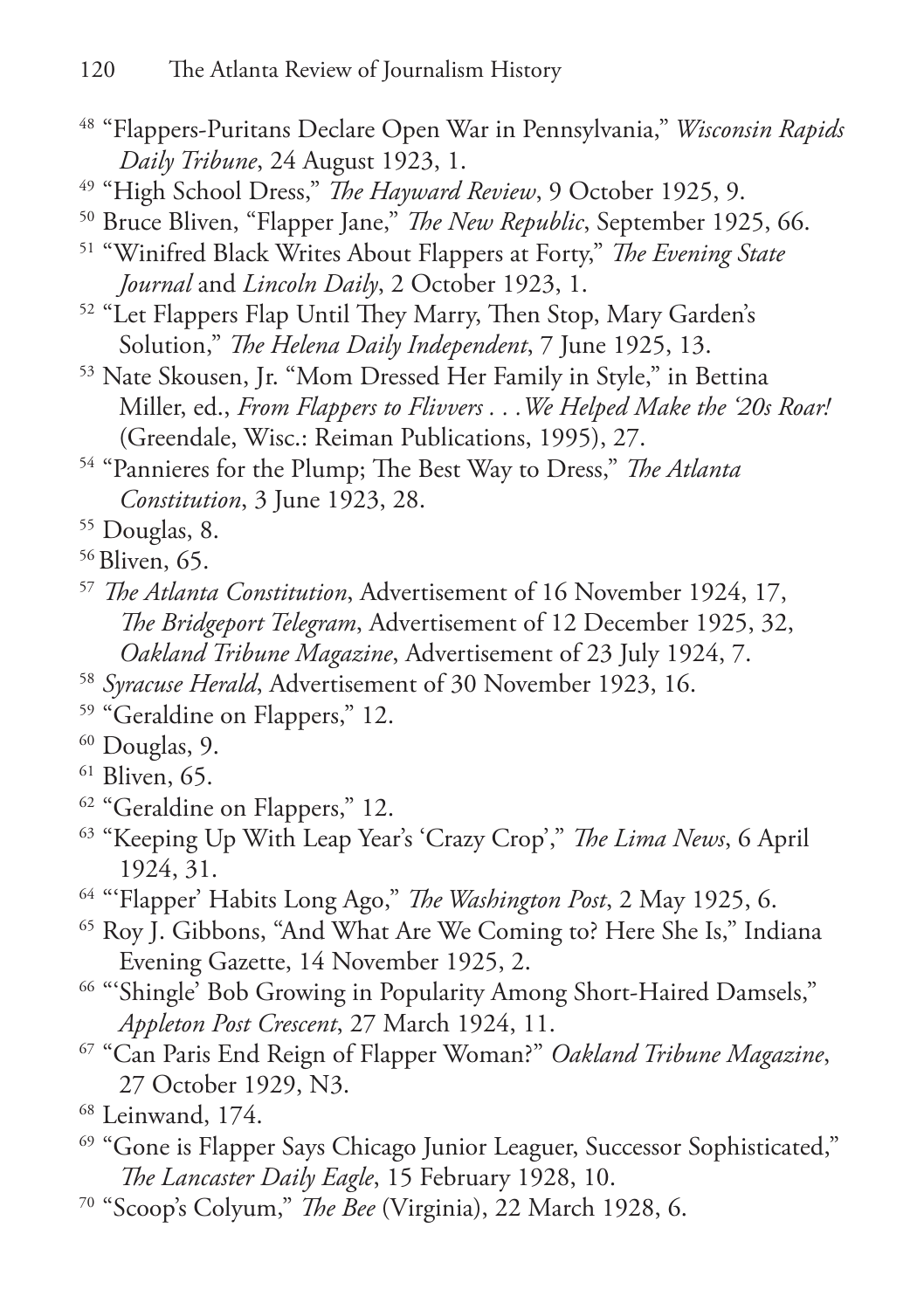- 71 "Letting It Grow Out!" *Helena Daily Independent*, 21 March 1928, 4.
- 72 "Society," *The Charleroi Mail*, 28 May 1929, 3.
- 73 "Defends Flapper as a Normal Girl," *New York Time*s, 10 May 1926, 10.
- 74 "Biography for Louise Brooks," http://www.imdb.com/name/ nm0000315/bio (accessed January 30, 2006).
- 75 "Clara Bow: A Short Biography." http://www.clarabow.net/biography/ biography.html (accessed January 30, 2006).
- 76 "Dorothy Dix's Letter Box," *The Bee* (Virginia), 22 June 1929, 2.
- 77 "A Daughter of the World War: That's the Flapper And Repression won't help her, says Mina Van Winkle," *The Bismarck Tribune*, 21 October 1927, 7.
- 78 Velva G. Darling, "What Makes the Flapper Go Round?" *Oakland Tribune Magazine*, 9 November 1929, 27.
- 79 "Scoop's Colyum," 6.
- 80 "Can Paris End Reign of Flapper Woman?" N3.
- $81$  Ibid.
- 82 "Knees' Freedom is Again Proclaimed," *The Lincoln Evening Journal*, 1 April 1929, 3.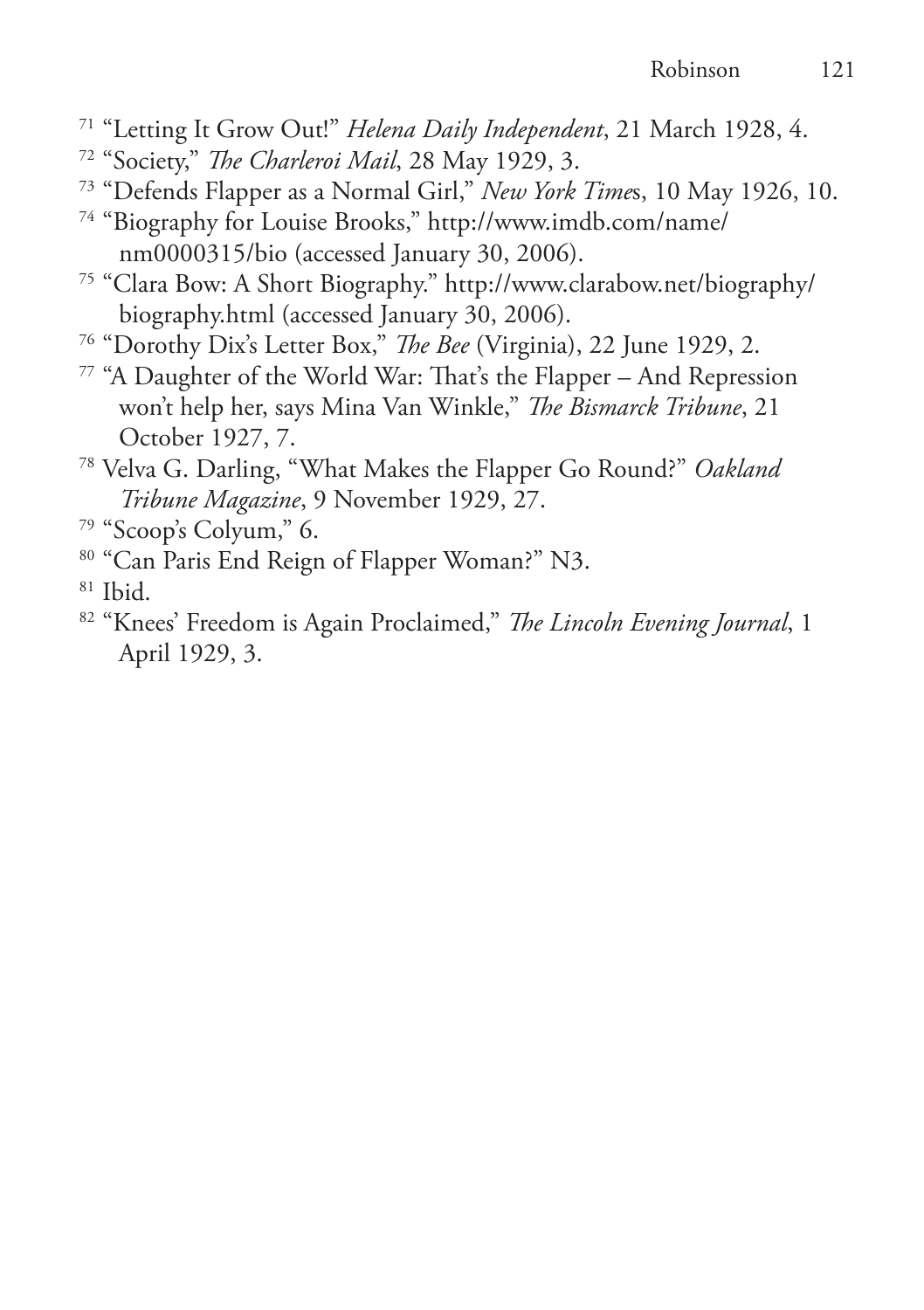## **Biblography**

#### **Primary Sources**

"A Daughter of the World War: That's the Flapper – And Repression won't help her, says Mina Van Winkle," *The Bismarck Tribune*, 21 October 1927: 7.

"Atlantic City Limits Suits." *New York Times* 13 June 1921: 13.

- "Bather Goes to Jail. Keeps Her Knees Bare." *New York Times* 4 September 1921: 13.
- Bliven, Bruce "Flapper Jane," *The New Republic*, September 1925: 66.

"Bobbed Hair is Passing, Hairdressers Say, But It Is Popular in High School." *The Syracuse Herald*. 10 December 1922: 24.

- "Bobbed Hair Out of Style." *The Chronicle Telegram*, 14 November 1922: 2.
- "Can Paris End Reign of Flapper Woman?" *Oakland Tribune Magazine*. 27 October 1929: N3.
- Darling, Velva G. "What Makes the Flapper Go Round?" *Oakland Tribune Magazine*. 9 November 1929: 27.
- "Defends Flapper as a Normal Girl." *New York Times.* 10 May 1926: 10.

"Dorothy Dix's Letter Box." *The Bee*. 22 June 1929: 2.

- "Exit the Flapper Via Longer Skirts." *New York Times*. 25 June 1922: E2.
- "'Flapper' Habits Long Ago." *The Washington Post*. 2 May 1925: 6.
- "Flappers-Puritans Declare Open War in Pennsylvania." *Wisconsin Rapids Daily Tribune*. 24 August 1923: 1.
- "Geraldine on Flappers." *Oakland Tribune Magazine*. June 1923: 12.
- Gibbons, Roy J. "And What Are We Coming to? Here She Is." *Indiana Evening Gazette*. 14 November 1925: 2.

"Gone is Flapper Says Chicago Junior Leaguer, Successor Sophisticated." *The Lancaster Daily Eagle*. 15 February 1928: 10.

- Hale, Marian. "Flapperism Renders All Girls Equal." *The Bridgeport Telegram*. 2 August 1922: 13.
- "Help Flapper, Her Plea." *The Washington Post*. 8 March 1922: 12.
- "High School Dress." *The Hayward Review*. 9 October 1925: 9.
- Hopkins, Mary Alden. "Woman's Rebellion Against Fashions." *The New Republic*,. 16 August 1922: 32.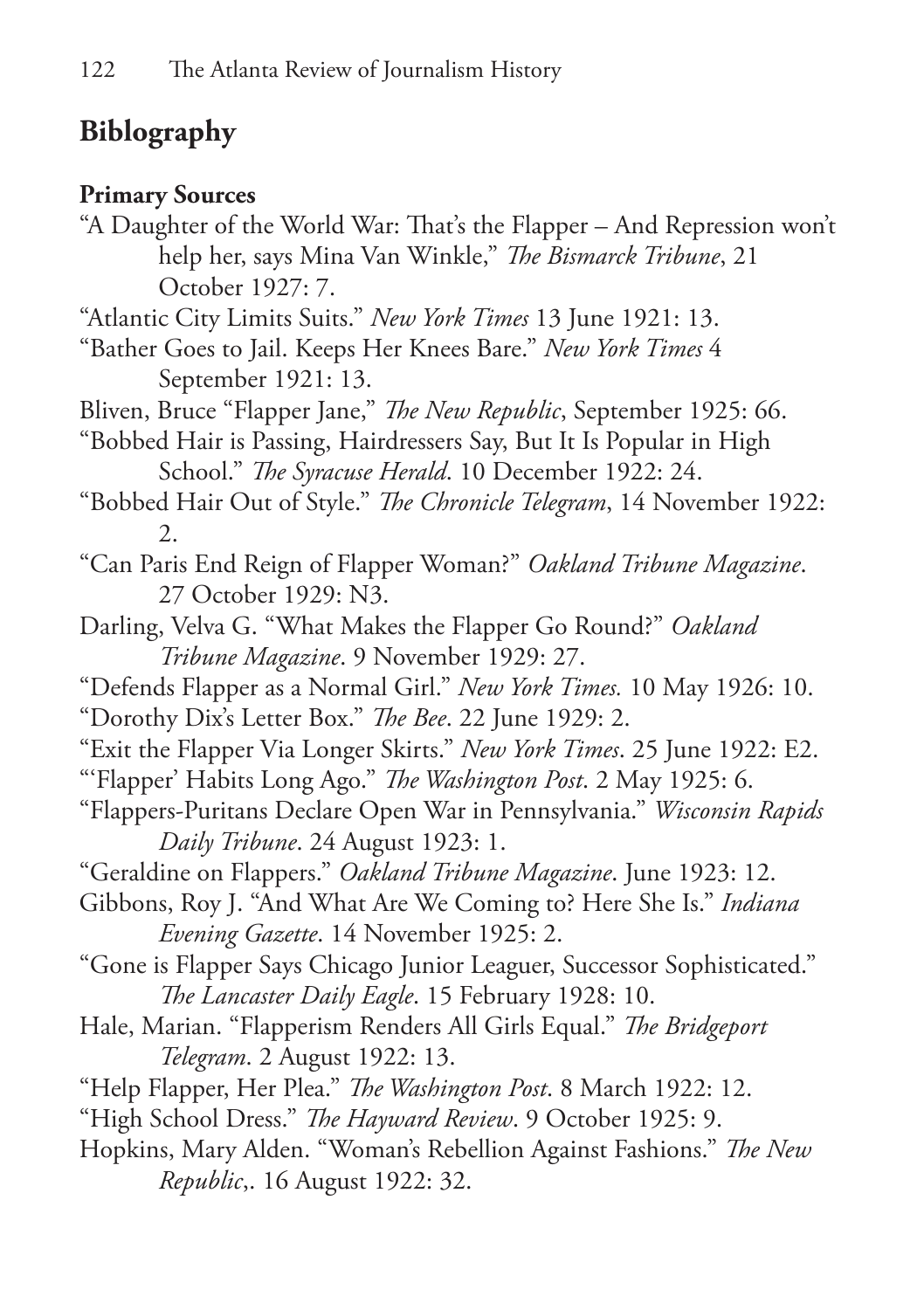- "Hundreds in one-piece suits." *New York Times*. 13 June 1921: 13.
- "Keeping Up With Leap Year's 'Crazy Crop.'" *The Lima News*. 6 April 1924: 31.
- Langelier, Alice "Paris Style Hints." *The Mexia Daily News*,. 16 September 1924: 8.
- "Let Flappers Flap Until They Marry, Then Stop, Mary Garden's Solution." *The Helena Daily Independent*. 7 June 1925: 13.
- "Letting It Grow Out!" *Helena Daily Independent*. 21 March 1928: 4.
- "Motor 'Petting' Parties." *Oneonta Daily Star*. 23 May 1922: 6.
- "New Fall Models in Flappers," *Nebraska State Journal*, 16 July 1922, section 2.
- O'Hara, Neal R. "Those Fluttering Flappers." *The Syracuse Herald*. 17
- May 1920: 4.
- O'Leary, Margaret. "More Ado About the Flapper." *New York Times*. 16 April 1922: 49.
- Page, Ellen Welles. "A Flapper's Appeal to Parents." *Outlook*. 6 December 1922: 607.
- "Pannieres for the Plump; The Best Way to Dress." *The Atlanta Constitution*. 3 June 1923: 28.
- "Ribbons and Fringes Blossom Forth." *The Washington Post*. 8 May 1925: 5.
- "Scoop's Colyum." *The Bee*. 22 March 1928: 6.
- Seivwright, Jean. "Now for Knees." *The Mansfield News Journal*. 10 June 1921: 12.
- "'Shingle' Bob Growing in Popularity Among Short-Haired Damsels." *Appleton Post Crescent*. 27 March 1924: 11.
- Skousen, Jr, Nate. "Mom Dressed Her Family in Style." *From Flappers to Flivvers ...We Helped Make the '20s Roar!* Ed. Bettina Miller. Greendale: Reiman, 1995: 27.
- "Society." *The Charleroi Mail*. 28 May 1929: 3.
- Stevenson, Fay. "Mother Not to Blame for Flapper's Flapping." *The Syracuse Herald*. 9 February 1922: 12.
- "What is a Flapper?" *The Decatur Review.* 23 April 1922: 24.
- "What is Jazz Doing to Our Boys and Girls?" *Atlanta Constitution*. 15 January 1922: 2.
- "When the Flapper Sows Her Wild Oats,." *The Indianapolis Star*. 29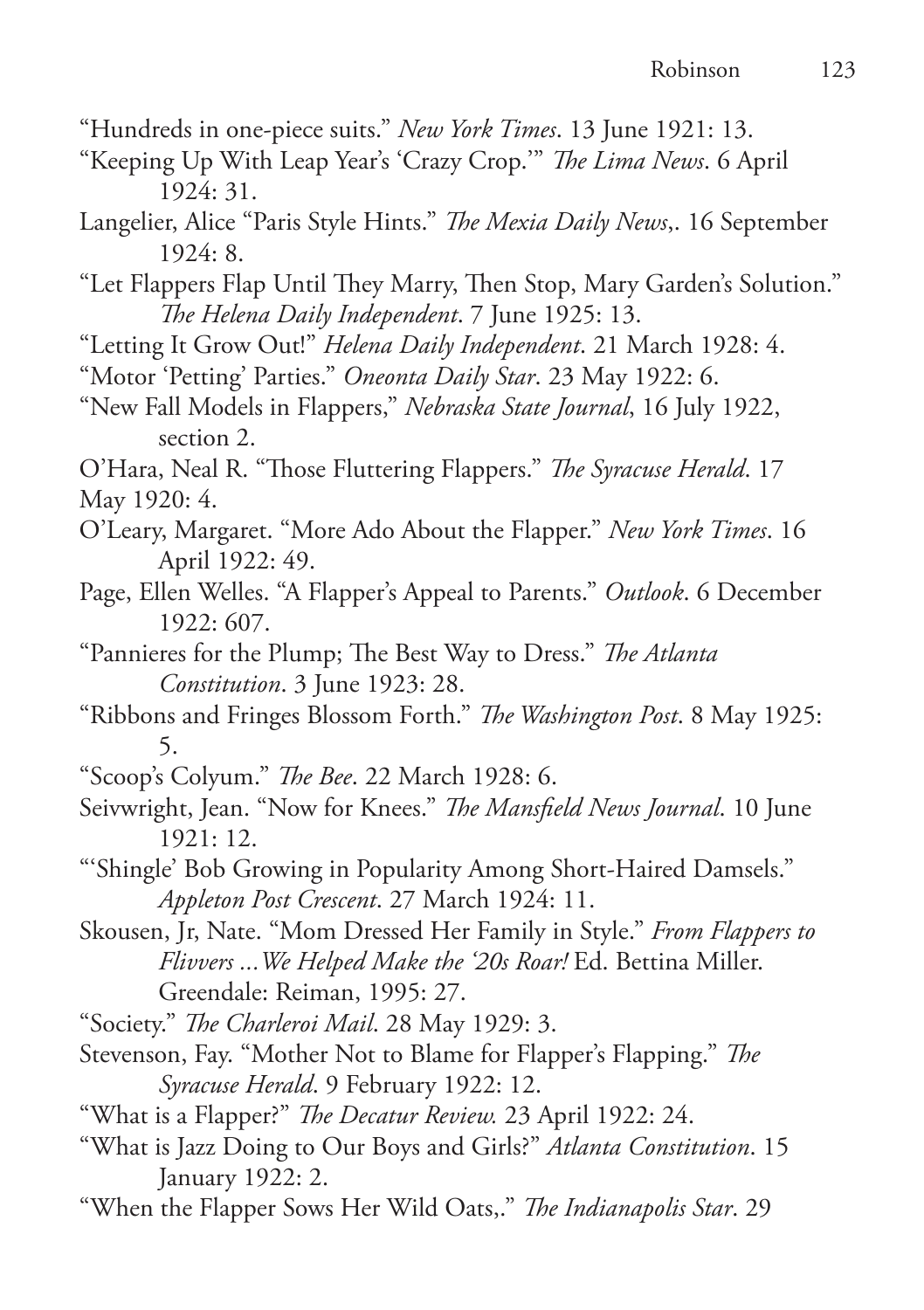January 1922: 10.

"Winifred Black Writes About Flappers at Forty." *The Evening State Journal and Lincoln Daily*. 2 October 1923: 1.

### **Secondary Sources**

- Cramer, William, "Clara Bow: A Short Biography," http://www.clarabow. net/biography/biography.html
- Douglas, George H. *Women of the 20s*. Dallas: Saybrook, 1986: 7-13. Dumenil, Lynn. *Modern Temper: American Culture and Society in the 1920s*. New York: Hill and Wang, 1995: 3.
- Jackson, Denny. "Biography for Louise Brooks," http://www.imdb.com/ name/nm0000315/bio

Latham, Angela J. *Posing a Threat: Flappers, Chorus Girls, and Other Brazen Performers of the American 1920s.* Hanover: Wesleyan UP, 2000: 32-48.

- Laubner, Ellie *Fashions of the Roaring '20s*. Atglen: Schiffer Publishing Ltd, 1996: 8-69.
- Leinwand, Gerald. 1*927 New York: Four Walls Eight Windows,* 2001: 174.

Mordden, Ethan. *That Jazz! An Idiosyncratic Social History of the American Twenties.* New York: G.P. Putnam's Sons, 1978: 52-154.

Stevenson, Elizabeth. *Babbits and Bohemians: The American 1920s.* New York: Macmillan Co., 1967: 141.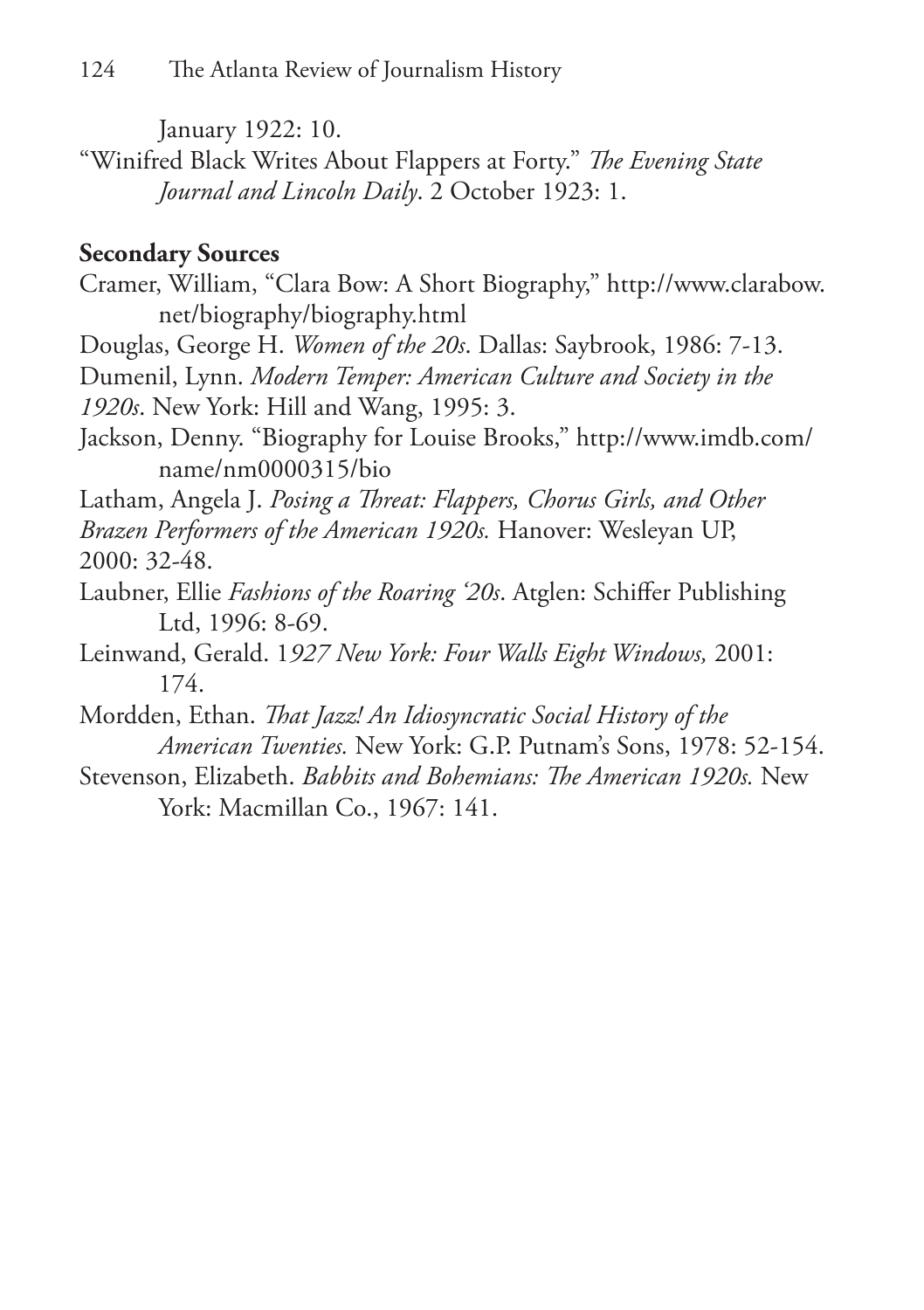### **Invisible Forces in Action: Early Coverage of the Korean War by** *People's Daily*  **(June - November 1950)**

**Qing Tian**

 *China's entry into the Korean War took the United States by surprise and had a profound impact on the outcome of the war. The gradual decisions made by Chinese leaders to intervene during the early stage of the war were reflected in the* People's Daily*, the mouthpiece of the Chinese Communist Party. This study analyzes the coverage of the Korean War from June to November of 1950.* 

 *Based on the timing of the war and China's intervention, the* People's Daily's *early coverage is divided into three phases: the interpretation of the start of the war, the public opinion preparation for the military intervention, and the justification for China's entry into war. During this process, the Chinese government effectively utilized the* People's Daily *to evoke patriotic feelings, mobilize the public and acquire legitimacy for its decisions.*

For a long time, the Korean War has been described as the "forgotten war" in Western scholarship. However, the war has been remembered in many different ways Of a number of significant aspects of the Korean War, none is more important than the Chinese intervention. China's entry into the war immediately altered the balance of power on the Korean battlefield, and turned the United States and United Nations (UN) operation from a success at hand into a major disaster. The gradual and step-by-step decisions made by Chinese leaders to intervene during the early stage of the war have received new and particularly detailed attention especially with the declassification of Soviet and Chinese archives in recent  $years.$ <sup>1</sup>

 During this complicated decision-making process, mass media played an important role. In Communist China, media have long been regarded as a crucial part of the party–state machine, functioning as a tool of propaganda, organization, mobilization and control.<sup>2</sup> This paper focuses on the *People's Daily's* (*Renmin Ribao*) coverage of the Korean War from June to November 1950, to demonstrate how mass media in China were used as an instrument of ideological control, and how the leaders, especially Mao Zedong, manipulated the media to bolster the party's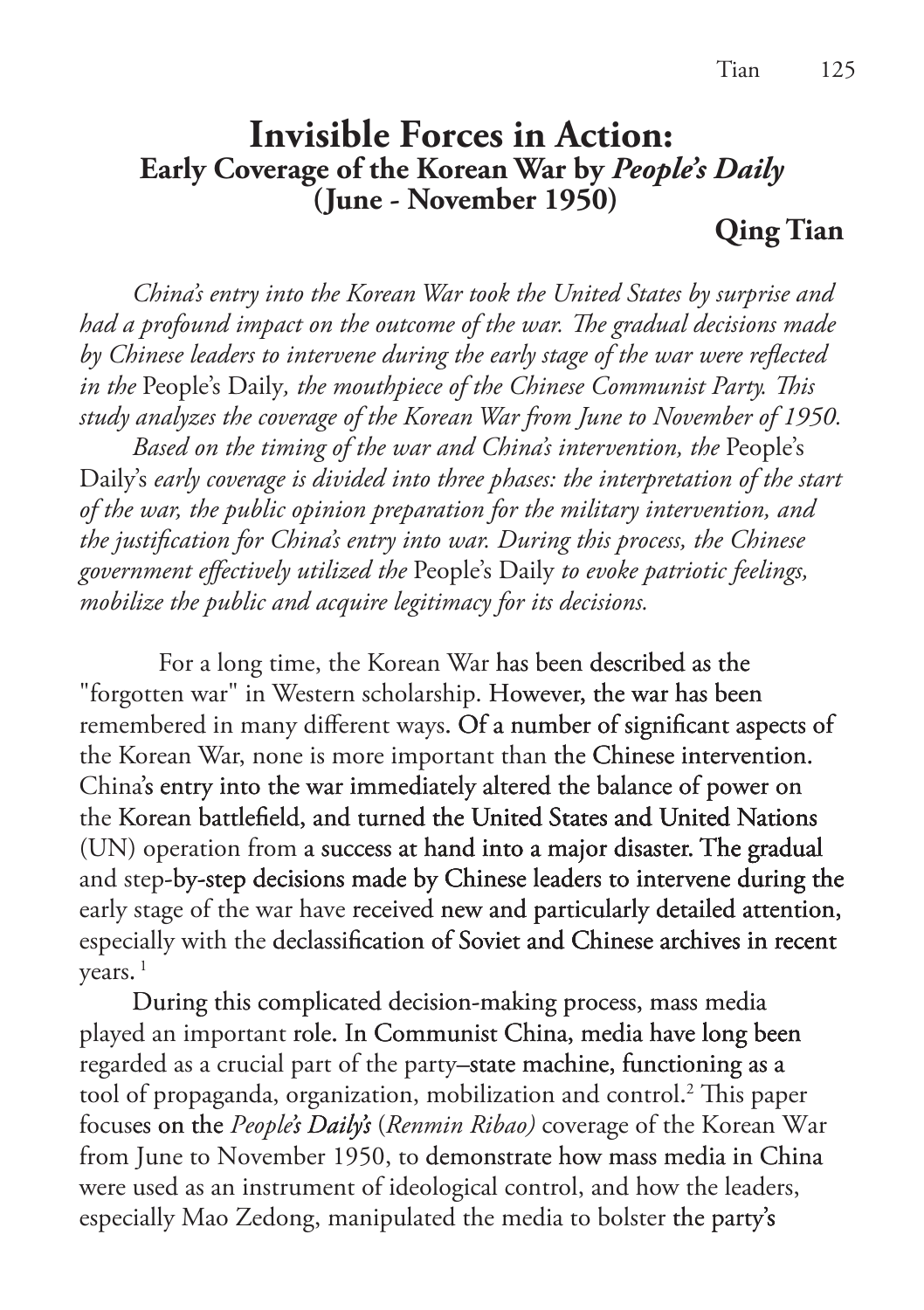position and gain ideological legitimacy for China's entry into the war

The choice of the *People's Daily* as a primary source is based on its central role in China's propaganda system. The *People's Daily* has been known as China's most influential newspaper since its establishment on June 15, 1948. It is the mouthpiece of the Central Committee of the Chinese Communist Party (CCP), the top decision-making body in China. The paper is directly controlled by the Propaganda Department of the Central Committee. The *People's Daily* uses its authority to shape Chinese public opinion. Other mass media in China, no matter newspaper, radio or television, often have to reprint or re-broadcast the important news and commentaries from the *People's Daily*.<sup>3</sup>

 Editorials and commentaries of the *People's Daily* are especially essential to understanding China's propaganda state. They have always been interpreted as voicing the official viewpoints of CCP and the Chinese government. All editorials and commentaries on the *People's Daily* are reviewed by the chief editor of the paper before publication. In many cases, they also undergo strict censorship from the central leaders (usually a politburo member).<sup>4</sup> Many Chinese leaders, including Mao Zedong, have even drafted editorials and commentaries for the *People's Daily* in person

 Based on the timing of the war and China's intervention, *People's Daily's* early coverage of the Korean War can be divided into three phases: the interpretation of the start of the war, the public opinion preparation for the military intervention, and the justification for the entry into war.

## **The Outbreak of the War**

At the middle of June 1950, the *People's Daily* had already "predicted" the outbreak of the war. Great importance was attached to the eagerness and resolution of North Korea (Democratic People's Republic of Korea, DPRK) to bring the whole of Korea into unity. On June 19, the *People's Daily* reported that Syngman Rhee, the president of South Korea (the Republic of Korea, ROK), intended to start a civil war under the assistance of the United States to "turn the whole Korea into a U.S. military base and colony."5 South Korea and America reportedly had taken a series of military actions to prepare for a war. According to the *People's Daily*, the U.S. government allegedly had provided over \$110 million to South Korea to prepare for the war in the name of "financial assistance."6 The visit of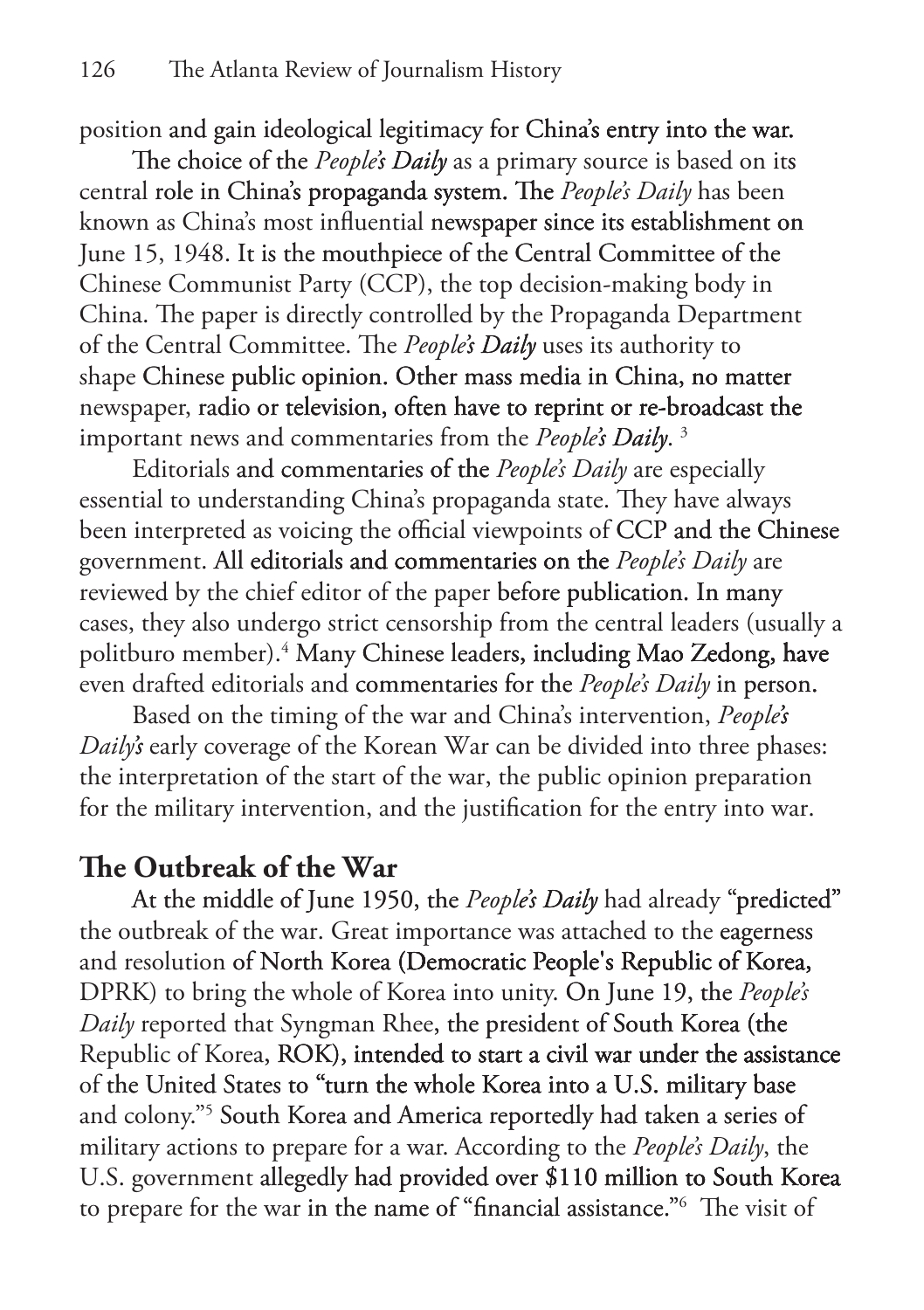John Foster Dulles, the U.S. secretary of state, at South Korea from June 17 to 20 was described as "the warmonger's conspiracy." 7

 At dawn on June 25, 1950, the army of North Korea unexpectedly attacked the positions of the South over the 38<sup>th</sup> Parallel, the line then serving as the border between the two states. At 11 a.m. North Korea announced a formal declaration of war and what is now known as the Korean War officially began. In the announcement, North Korea claimed South Korean forces attacked the North in the Haeju area and its declaration of war was in response to this attack.<sup>8</sup>

The *People's Daily* responded to this event immediately but cautiously. On the second day, it only carried a brief story on the front page, which duplicated the DPRK announcement that the "South Korean army unexpectedly attacked the North over the 38<sup>th</sup> Parallel."<sup>9</sup> Ever since, the Chinese public has been fooled by Chinese media about the cause of the Korean War for more than forty years.<sup>10</sup>

 However, solid evidence from various sources suggested that Chairman Mao Zedong knew as early as the end of 1949 that North Korea intended to attack the South. Pyongyang, Moscow, and Beijing had actively exchanged views and proposals in the year preceding the war.11During Mao's visit to Moscow in 1949, Stalin asked him "what he thought about the essence behind such an action. … Mao answered with approval and also expressed the opinion that the United States wouldn't interfere in an internal matter which the Korean people would decide for themselves."<sup>12</sup> In other words, Mao expected a quick North Korean victory at that time.

 Another proof that China knew of North Korea's attack strategy is that in January 1950, at the request of North Korean President Kim Il Song, China arranged the return of 14,000 Korean soldiers in the People's Liberation Army (PLA) back to North Korea with their weapons. These troops were merged into the Korean People's Army (KPA) units and deployed at the 38<sup>th</sup> Parallel for the coming offensive.<sup>13</sup>

The *People's Daily's* instant response to the war also indicated that Mao and other leaders in Beijing were not surprised by the North Korean invasion. On June 27, the paper devoted most of its front page to the war, including several dispatches from Pyongyang, some background information about the start of the war, and an editorial titled "North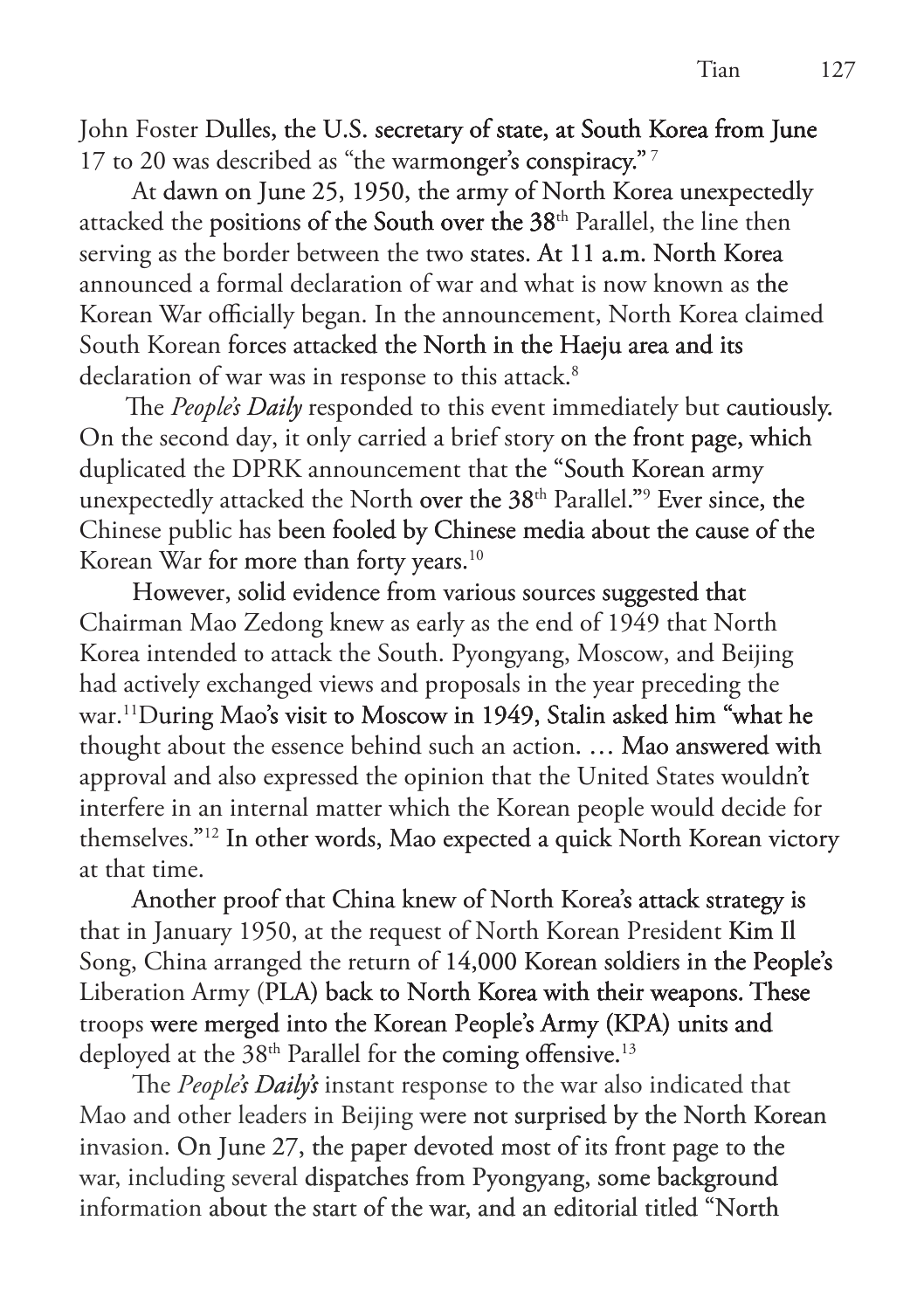Korean people fight to repel invader." The editorial reiterated that the war was initiated by South Korea with the assistance of the United States. South Korean President Syngman Rhee was compared to Chinese Nationalist President Chiang Kai-Shek,<sup>14</sup> but was dismissed as less sophisticated than Chiang Kai-Shek both on military and political issues. The editorial ended with the assurance of the certain victory of the Korean people's struggle for independence, freedom and unity.15

 However, the U.N. Security Council's resolution of the previous day, calling upon North Korea to withdraw to the north the 38<sup>th</sup> Parallel, was not mentioned in the *People's Daily*. Not until June 28 did the *People's Daily* cite the Soviet Union's official Tass News Agency which indicated the United Nation's condemnation of North Korea for attacking the South was illegitimate. As noted by Allen, in this and subsequent People's Daily reporting of the United Nation's decisions, a time lag of 48 hours or even longer always existed, suggesting China's "reliance upon Russian interpretation of these matters."<sup>16</sup>

 In contrast with the delayed treatment of the U. N. resolution, the People's Daily's reaction to U.S. President Harry Truman's order on June 27 to render full sea and air force support to South Korea, especially the order to place the U.S. Seventh Fleet at the Taiwan Strait was immediate and intensive. It published Chinese Foreign Minister Zhou Enlai's denunciation of the move as "an armed invasion into the territory of China in total violation of the United Nations Charter."<sup>17</sup> Along with Zhou's statement, an editorial by the *People's Daily* and a reprint of the editorial from Soviet's most authoritative newspaper, *Pravda* (*The Truth*), were also published on the front page of the *People's Daily*.

 From June 30 to July 5, stories about Korea slipped into the back pages of the *People's Daily*, except for a summarized statement from Pyongyang's foreign minister. News of the war appeared only on the international news page. There, stories concentrated on how the North Korean army advanced on the battlefield, and how various countries and organizations condemned U.S. "atrocities".

 The *People's Daily's* swift reaction to the U.S. protection of Taiwan, as contrasted with its diffident treatment of the Korean War, indicated that at the beginning of the war, China's main concern was still the physical security of its territory, especially the return of Taiwan, rather than direct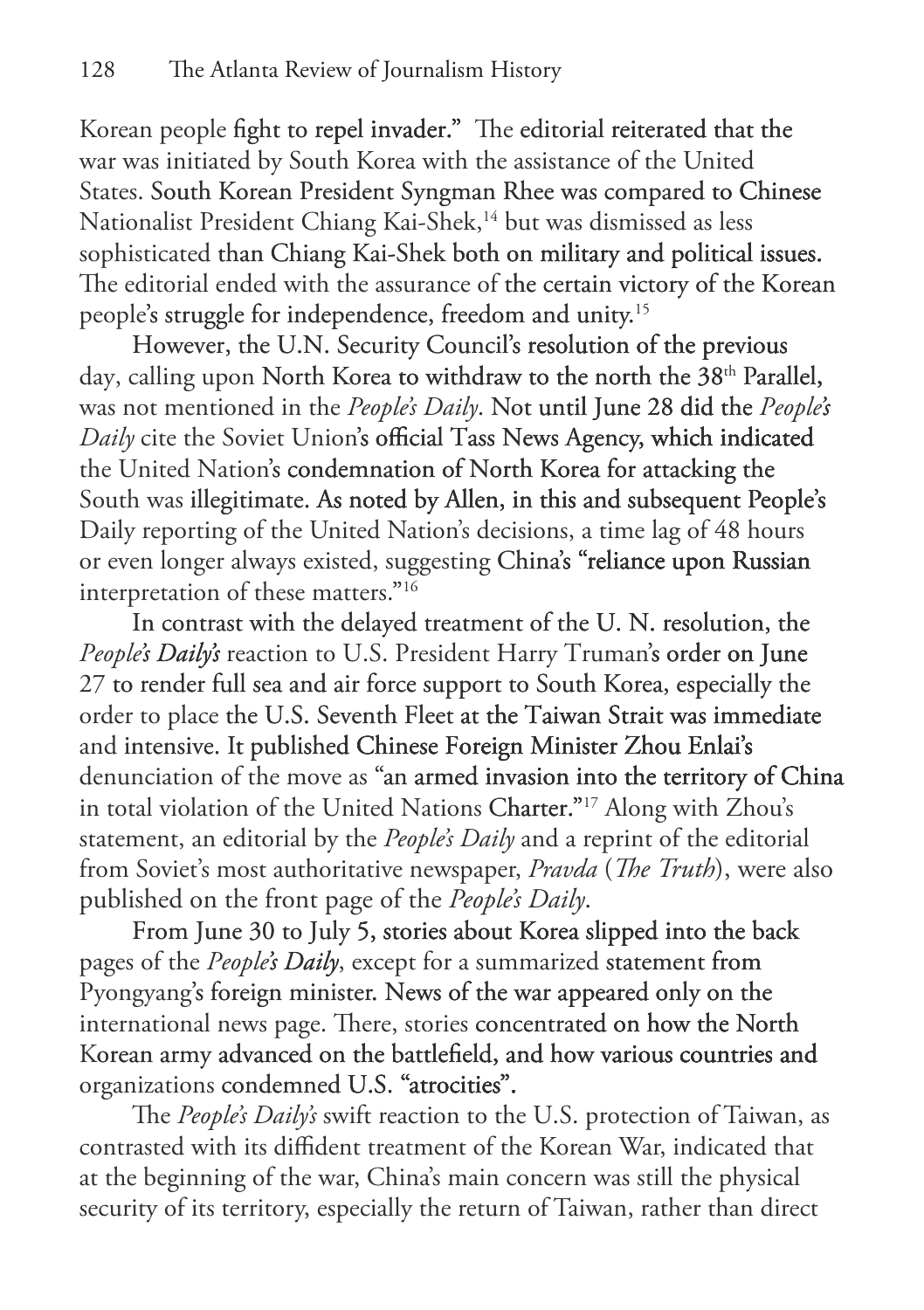involvement in the Korean War.

### **Preparation of Public Opinion for Intervention**

 With the balance of power on the battlefront shifting gradually in favor of South Korea and the United States, China's leaders became more worried about the impact of the U.S. intervention. On July 6, a frontpage editorial in the *People's Daily* openly warned that the presence of U.S. military forces in Korea meant that the Korean people's victory, although certain, "could be a bit slower" and that "the Korean people had to prepare for a prolonged and more arduous warfare."<sup>18</sup>

 The deep-rooted worries that Pyongyang could lose the initiative in the war precipitated China's military deployment to cope with the Korean conflict. On July 7, a CCP conference decided to establish the Northeast Border Defense Army (NEBDA), which "proved to be a pivotal step toward China's entry into the war."<sup>19</sup>

 In mid-July, the CCP leadership initiated the "Great Movement to Resist America and Assist Korea," aiming to "fit the entire country to a war orbit,"<sup>20</sup> although no direct commitment to relieve the North Korean difficulties was implied in the propaganda. This movement began in July and continued in various forms into August.

 In accordance with the movement, a semi-official organization, "The Chinese People's Committee of the Movement to Fight against U.S. Invasion of Taiwan and Korea," was established on July 10. The main task of the committee was to coordinate and promote a nationwide anti-American imperialism propaganda movement. On July 14, the committee announced that the week from July 17 to 23 would be a "Special Week for the Movement of Protesting the U.S. Invasion of Taiwan and Korea." 21 The purpose of this particular movement, according to the announcement of the committee, was to "educate the people all over the country to understand thoroughly the crimes that U.S. imperialists had committed in their aggression towards Asian countries and their destruction of the world peace, and that U.S. imperialists were totally defeatable."<sup>22</sup>

The *People's Daily* actively participated in conditioning the public by uncovering the "real face" of the United States and by updated reporting of the progress of the movement in China. "Beating American arrogance became its central propaganda theme in this period. *People's Daily s Daily*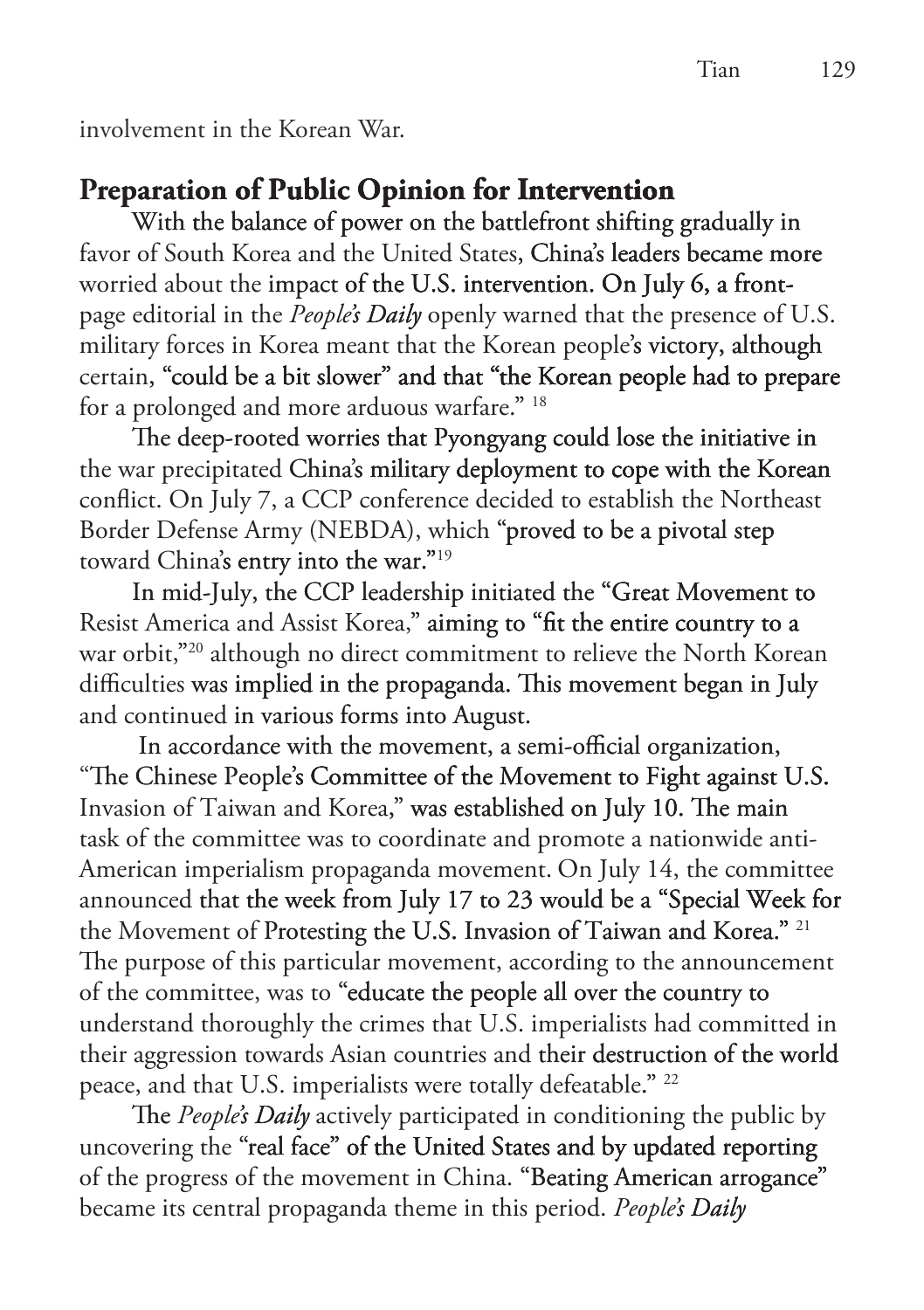emphasized that the United States had long engaged in both political and economic aggression against China; that the United States had been hostile to the Chinese revolution; that the United States, as a declining capitalist country, was in reality not as powerful as it seemed to be; and that a confrontation between China and the United States was inevitable. On July 26, for example, the *People's Daily* answered the inquiry of why U.S. forces invaded Korea as follows: "… to change the whole Korea into U.S. colony and to use it as a passageway of its aggression on the borders of China and the Soviet Union."<sup>23</sup>

Despite generalized exhortations to render "wholehearted support" to Pyongyang's cause, the *People's Daily* seldom spelled out the implications of such support. Most of the time the support seemed to be only moral since nowhere did the paper hint at the necessity for Chinese military assistance to North Korea, although the military deployment was under way secretly. 24

Compared with its peak in the July campaign, the *People's Daily's s*  coverage of the Korean War fell dramatically in August, except for the celebrations of the fifth anniversary of North Korea's "liberation." Particularly striking was its failure to exploit U.S. General Douglas MacArthur's visit to Taiwan<sup>25</sup> on July 31 to sharpen the image of "the American imperialist." The news of the trip was suppressed for four days before the *People's Daily* finally broke its silence on the matter on August 5 with an editorial. Under the headline "Warn MacArthur," the editorial quoted part of the MacArthur-Chiang communiqué as evidence of an "American military invasion of Taiwan."<sup>26</sup> It also compared the inevitable "failure" of American's policy in Taiwan with Japan's ultimate failure of invading China.

 Overall, the "resist American Invasion of Taiwan and Korea campaign was apparently not intended to directly mobilize the populace for immediate military intervention in the war, but to prepare the climate of opinion for possible involvement at a later time and to arouse hatred for the United States. The *People's Daily's* propaganda between July and mid-August suggested that military intervention, "particularly war with the United States, would have been undertaken with considerable reluctance on the part of both the regime and the people. $27$ 

In late August, an incident provided ample gist for China's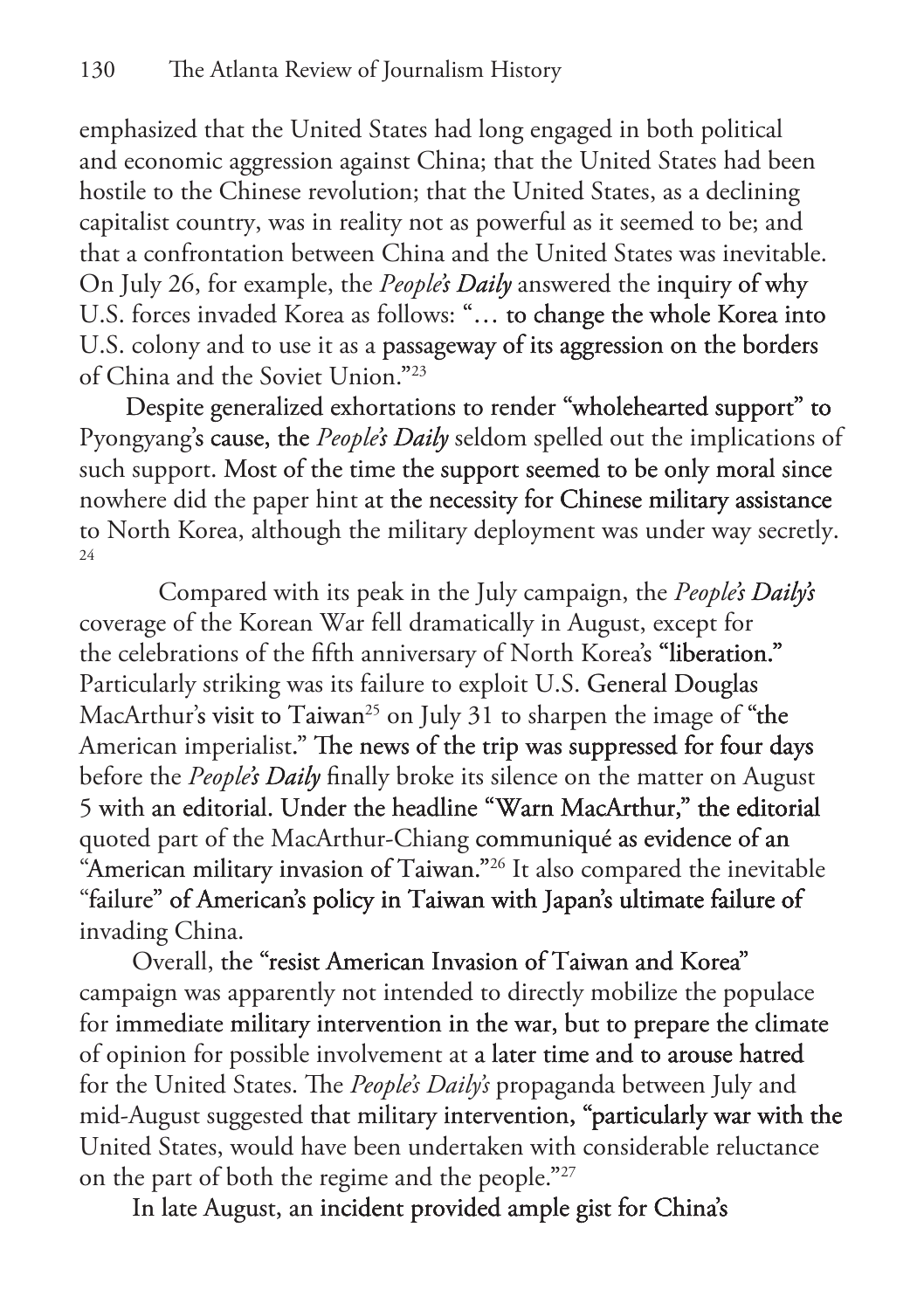propaganda. On August 27, the government first charged that American planes had flown over China's border. According to the *People's Daily*, U.S. aircraft "strayed across the Yalu River,<sup>28</sup> machine-gunned the rail terminal and adjoining facilities"<sup>29</sup> at the airfield of Talitzu and Antung. The incidents reportedly killed three persons and wounded twenty-one, as well as caused minor damage to rolling stock. Within a few days, U.S. authorities conceded the possibility of a "mistake" and offered compensation. This point was not reflected in the *People's Daily*. Moreover, on August 29, the paper charged a second border violation by U.S. pilots who allegedly fired on Chinese fishing boats in the Yalu River, killing four and wounding seven.

The People's Daily's treatment of the alleged air intrusions was intensive. On August 28, Minister Zhou's condemnation and protest against the attacks appeared on the front page of the *People's Daily*, accompanied by an editorial labeling this as "47,500 million people's protest."<sup>30</sup> In the following days, a wave of mass rallies throughout the country sparked an unprecedented outburst of anti-American propaganda in which a war with the United States received repeated, explicit emphasis. The masses of the Chinese people were reportedly determined to fight for peace and ready to take up arms at any time against whoever dared to violate the territorial integrity of China. For example, People's Liberation Army units in Beijing reported "furious anger at the news of attacks in the Northeast by U.S. planes."<sup>31</sup> An antiaircraft gunner echoed an infantryman's statement, "We must teach them a lesson. … We are ready for action. We are ready to shoot down any planes that dare intrude into our territory."<sup>32</sup> A worker of Shijingshan Steel and Iron works said, "If the American imperialists dare start a war of aggression against us, shall be the first to enlist."<sup>33</sup> Statements like the following were typical of the campaign: "American imperialists try to scare us with war. Honestly speaking we can never be scared by such a threat. …We, with 450 million people, are ready to deal a deadly blow to anyone who should dare to invade our territory...<sup>"34</sup>

The *People's Daily* cited the *Washington Star* on August 31, indicating that the attack was "premeditated by U.S. authority."<sup>35</sup> During this period, the *People's Daily* also publicized U.S. Secretary of the Navy Francis Matthews and General MacArthur's statements on August 25<sup>36</sup> as "proof"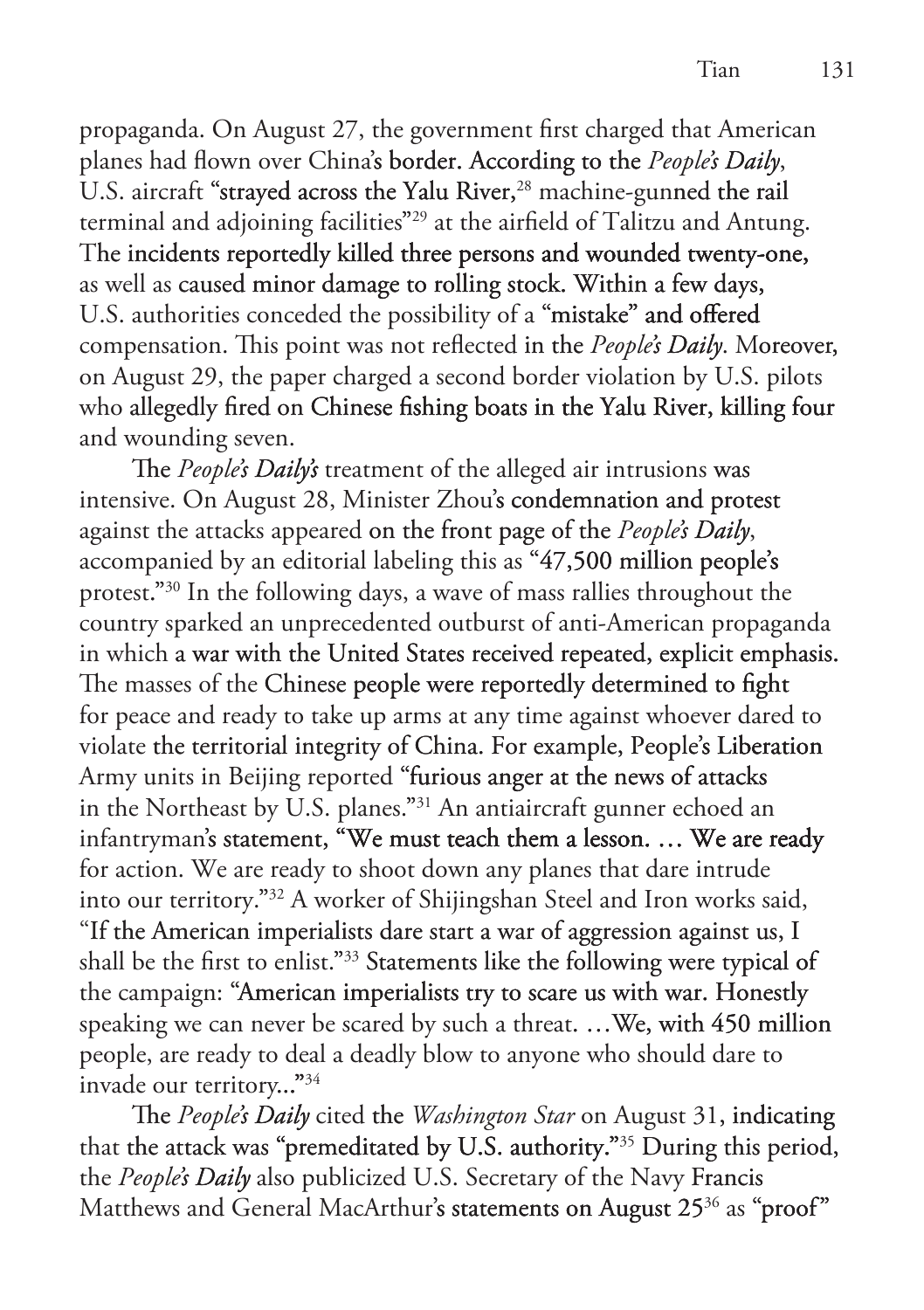of American aggressive intent, dismissing the withdrawal of the two statements as  $a$  cover-up."  $37$ 

 Judging from both its content and extent, this late-August propaganda could be regarded as "the first clear mobilization of Chinese public opinion for possible military action."<sup>38</sup> The Chinese people now had good reason to anticipate an immediate war with the United States. But prior to the U.N. Inchon landing on September 15,<sup>39</sup> the CCP did not commit itself publicly to military action in Korea but couched this "voluntary mobilization" in purely defensive terms.

The *People's Daily* then muted the war theme again after September 8. It transferred its attention from the U.S. threats to domestic issues. Similar to the period of early and mid- August before the alleged accidents, stories about the Korean War only occasionally appeared on the front page of the paper. It was observed that Beijing may be "awaiting developments on the battle front and in the U.N. General Assembly before moving into the next phase of strategy."40

 The crucial U.N. landing at Inchon on September 15 was not mentioned by *People's Daily* until September 19, again by citing Soviet Union's official Tass News Agency, which further suggested Beijing's dependence on Moscow's interpretation of such significant events. An editorial in the *People's Daily* the same day dismissed the Inchon landing as a sheer "gamble" and said that the "American imperialists' stakes were destined to lose" because of the "low fighting spirit" and "distant reinforcement." 41

 Although the Inchon landing did not seem to affect China's aloof posture, its aftermath did spur the government to increase its public commitment to Pyongyang both abroad, so as to deter U.N. troops from crossing the 38<sup>th</sup> Parallel, and at home, so as to prepare the public for action in case the deterrence failed

 On September 22, the Ministry of Foreign Affairs spokesman acknowledged MacArthur's charge that China gave "substantial if not decisive military assistance" to North Korea by the return of ethnic Korean troops before the outbreak of the war. 42 In justifying the troop transfer, the *People's Daily* editorial titled "Support the patriotism of Korean people" declared that "the Chinese People neither accept nor fear this accusation," adding that "it was the Korean people's right and responsibility to go back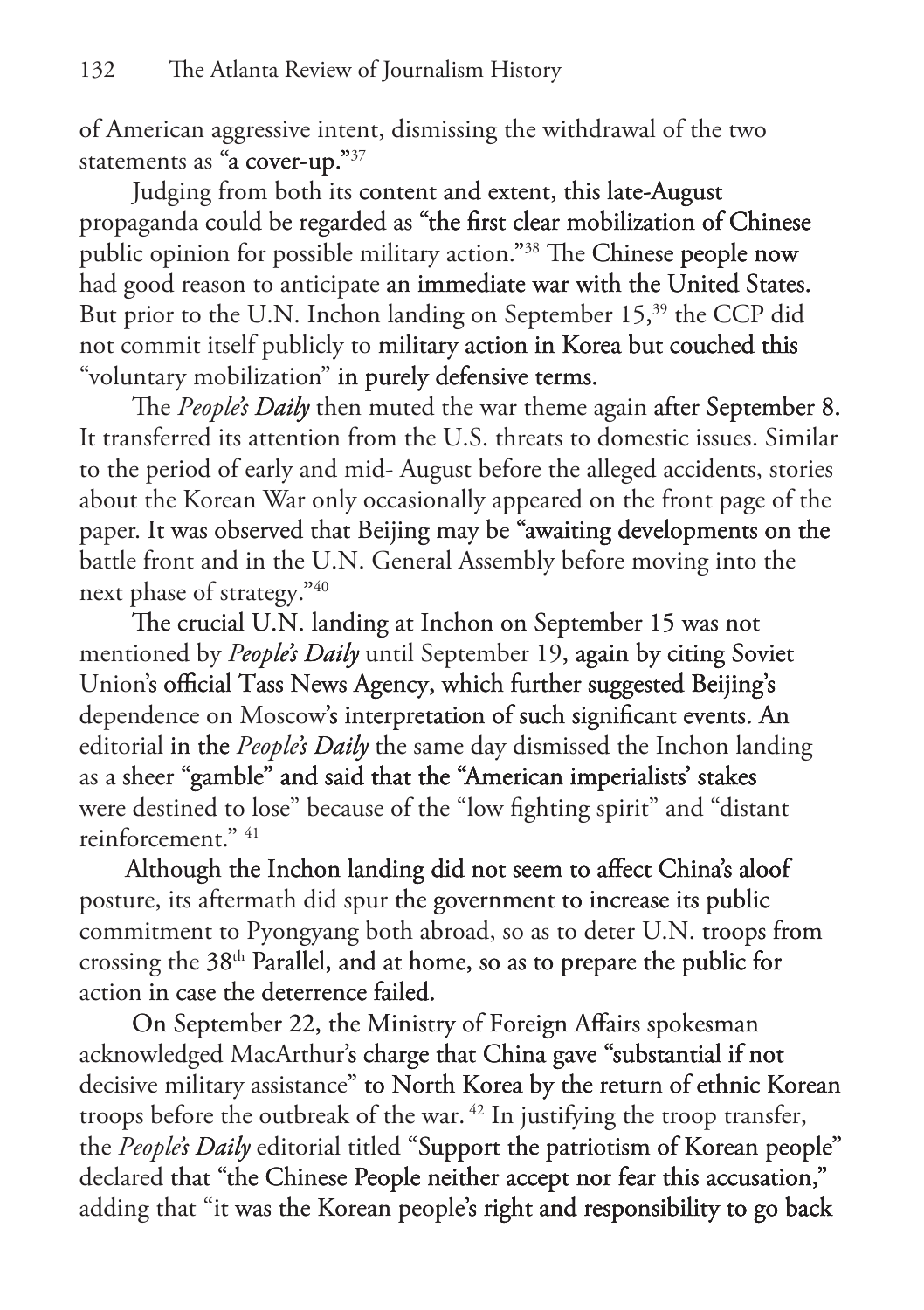to protect and build their own country. No other country should interfere in it.  $43$ 

 Commenting on another alleged U.S. air attack over Antung in China on September 22, the *People's Daily* concluded that "the American imperialists are attempting to extend their aggression against China."<sup>44</sup> The paper also reported Foreign Minister Zhou Enlai's protest to U.N. on the alleged air intrusion, citing his warning that if the majority of states attending the United Nations General Assembly continue to play deaf and dumb to the aggression, they would not "escape the share in the responsibility for lighting up the war in the East."45

 In both statements, there was no call for immediate military intervention, but they did "go beyond the earlier alerts that had discussed fighting the U.S. exclusively for the defense of Chinese territory." 46

 It is noteworthy that the Ministry of Foreign Affairs spokesman's original statement on September 22 apparently showed more commitment to assisting North Korea:

> We clearly reaffirm that we will always stand on the side of the Korean people - just as the Korean people have stood on the side of the Chinese people during the past decades - and resolutely oppose the criminal acts of American imperialist aggressors against Korea and their intrigues for enlarging the war. $47$

 In another speech, delivered on September 30, Zhou also warned that "the Chinese people absolutely will not tolerate foreign aggression, nor will they supinely tolerate seeing their neighbors being savagely invaded by the imperialists." 48 The absence of these official comments from *People's Daily* indicated that they were intended for a foreign audience, aiming to demonstrate China's willingness to assist North Korea and to deter U.N. forces from crossing the 38<sup>th</sup> Parallel.

**The Justification and Mobilization of the Entry** The timing of the Chinese government's reaction to U.N. developments indicates that the U.N. General Assembly's endorsement of "all appropriate steps to ensure conditions of stability throughout Korea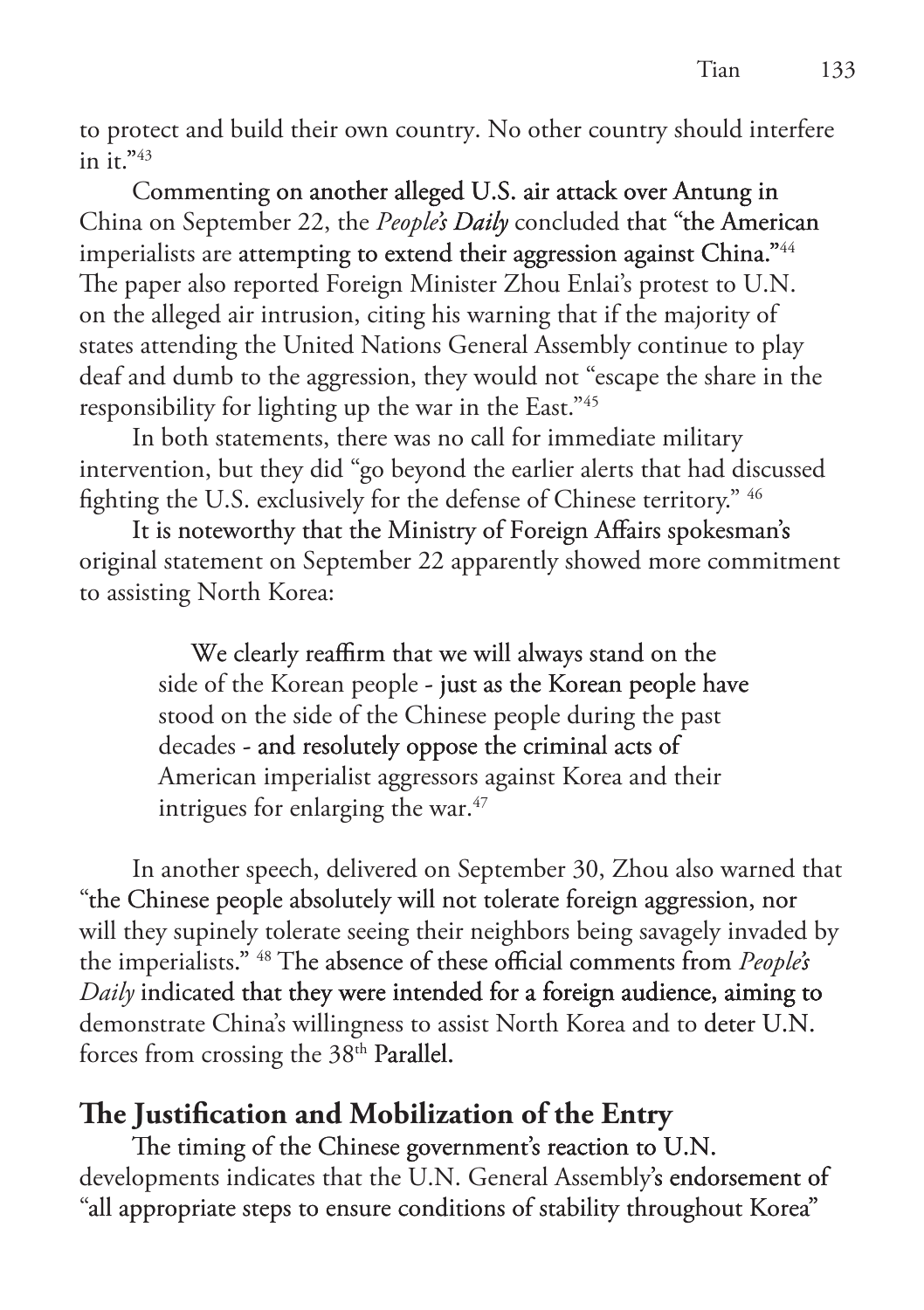and the U.S. First Cavalry Division's crossing over the 38<sup>th</sup> Parallel on October 7 were the final acts determining China's entry into the war.<sup>49</sup> On October 8, in the name of chairman of the Chinese People's Revolutionary Military Commission, Mao issued the order to send Chinese troop to  $K$ orea.<sup>50</sup>

On October 9, the *People's Daily* admitted that the war was "in a new state" in its front-page editorial.<sup>51</sup> The editorial singled out Zhou's September 30 statement for attention, noting "so far as the situation is concerned with respect to China's neighbor, Korea, the Chinese people have made public their position."<sup>52</sup> The paper attacked the General Assembly's resolution as proof "that the American-British aggressive bloc has precariously expanded the sphere of the aggressive war in the Far East, in other words, the threat of aggression against the People's Republic of China is more pronounced. Everyone in this country should watch this development attentively."<sup>53</sup>

 A Chinese Ministry of Foreign Affairs statement on October 10 amplified the warnings. "The Chinese people cannot stand idly by with regard to such a serious situation created by the invasion of Korea. … The American war of invasion has been a serious menace to the security of China from its very start."<sup>54</sup> The *People's Daily* reproduced this statement under the headline "War to China's borders." This opened the first stage in the mobilization of the Chinese populace for the war through the public media. Within a week,<sup>55</sup> the first Chinese troops crossed the Yalu River secretly.<sup>56</sup>

 For two weeks, the Korean War theme once again almost disappeared from the People's Daily's front page. This lull in coverage from October 12 to 25 was possibly intended to conceal military movements to reduce the likelihood of a United States counterblow in the deployment stage of the Chinese troops. In this period, Mao ordered the entire country, especially the public media, to adopt a policy of "only act and no talk" (Zhi Zuo Bu Shuo).<sup>57</sup> Mao ordered that "no open propaganda about what we are doing should appear in our newspapers" and that "only high-ranking cadres of the party will be notified of the actions undertaken."<sup>558</sup>

 After the Chinese People's Volunteers (CPV) had finished deployment and readied for war on October 25, a new extensive campaign began in China for the justification and mobilization of the military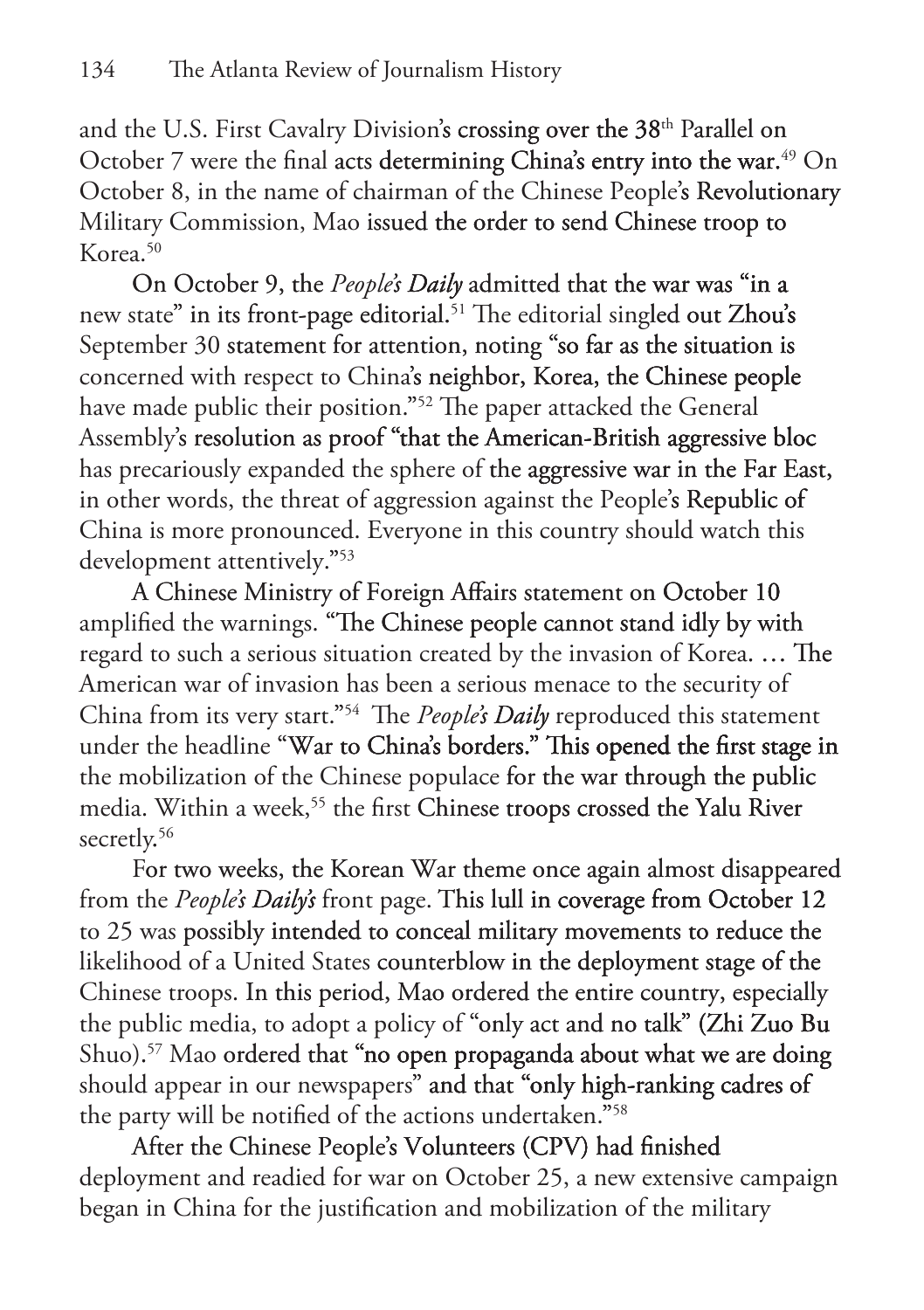intervention. On October 26, the Chinese People's Committee in Defense of World Peace and Against American Aggression was formed in Beijing to spearhead the mass propaganda campaign that was to last for the duration of the war. Unlike the earlier alert, however, this new campaign contained frequent, explicit references to defending Korea, as well as to protecting the motherland, but in the disguise of "spontaneous" expressions of opinion.

 In less than a week, people in every major city of China reportedly held public meetings at which thousands pledged to defend the motherland and volunteered to "fight the American imperialists in Korea."<sup>59</sup> On October 27, the *People's Daily* carried a front-page headline, "American troops invading Korea Approach our Borders." The paper published letters from students offering to volunteer for the war, as well as stories about meetings of civic and educational groups on the same subject.

 Not until the beginning of November did the characteristics of the propaganda campaign change. The justification and mobilization then entered its second stage. On November 2, the *People's Daily* made its first reference to such "volunteers," although a subsequent DPRK communiqué acknowledged their presence at the front since October 25. Despite the battlefront lull, the *People's Daily* saturated its pages with war propaganda in its most discursive treatment of the conflict since June 25. The initial the People's Daily editorial following CPV action in Korea declared: "The voluntary aid of Chinese patriots … will bring the possibility of turning the tide of war, annihilating and repulsing the unconsolidated American troops, and forcing the aggressors to accept a just and peaceful solution of the Korea issue." $60$ 

 Throughout its propaganda in November 1950, the *People's Daily s Daily*  insisted that the war was likely to be a long one. "The imperialists have only begun to be battered, and they will continue to carry out atrocities. Therefore we must continue to conduct firm counterattacks against them.<sup>"61</sup> This was perhaps a preventive measure to forestall any setbacks in the domestic morale that might follow from reverses at the front.

 In addition to conceding the possibility of a prolonged war, the *People's Daily* dealt with the prospect of atomic attacks against civilians, reassuring the audience both about the probability of atomic warfare and about the effects of atomic bombs should they be used. It carried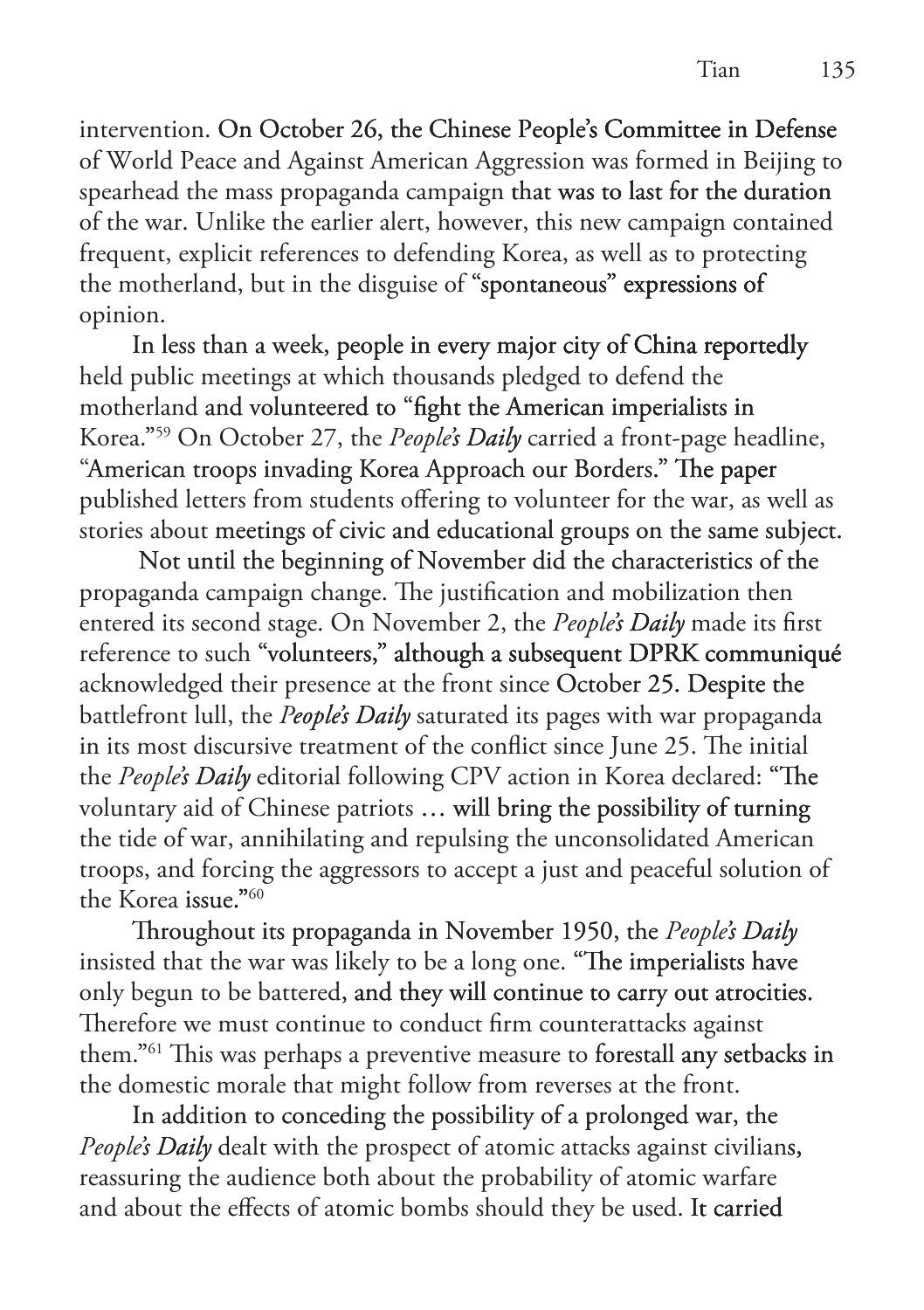many introduction articles about atomic bombs, arguing that the bombs might "influence the process of a war but could not decide the fate of a war.<sup>" $62$ </sup> On November 11, the paper provided a Hiroshima bombing eyewitness's account of that experience. He denied the rumor that atomic bombs will result in sterility and described some measures for protection against atomic blasts, reassuring people that "atomic bombs are not as terrible as U.S. imperialists boasted."<sup>63</sup> The People's Daily also referred to Soviet atomic capability, implying that the latter "smashed U.S. atomic  $intimitation.<sup>964</sup>$ 

 In sum, the first three weeks of November saw Chinese propaganda mobilizing the populace for a prolonged war in Korea. Amidst the exhortations to "volunteers" were frank statements of the uncertainties ahead, including the possibility of atomic attacks against China. Following the massive CPV counteroffensive in late November, the balance of power on the battlefield gradually changed. Correspondingly, the propaganda of the People's Daily evolved into a new stage, which is beyond the scope of this inquiry.

This analysis of the *People's Daily's* early coverage of Korean War demonstrates that in the Chinese communist system, the *People's Daily* mainly served as a tool of propaganda, justification, mobilization and ideology control. In some cases, it reported the opposite of what really happened. The unfavorable news were either mentioned lightly or totally suppressed. The paper did not inform the audience what happened, but told them what the government wanted them to know.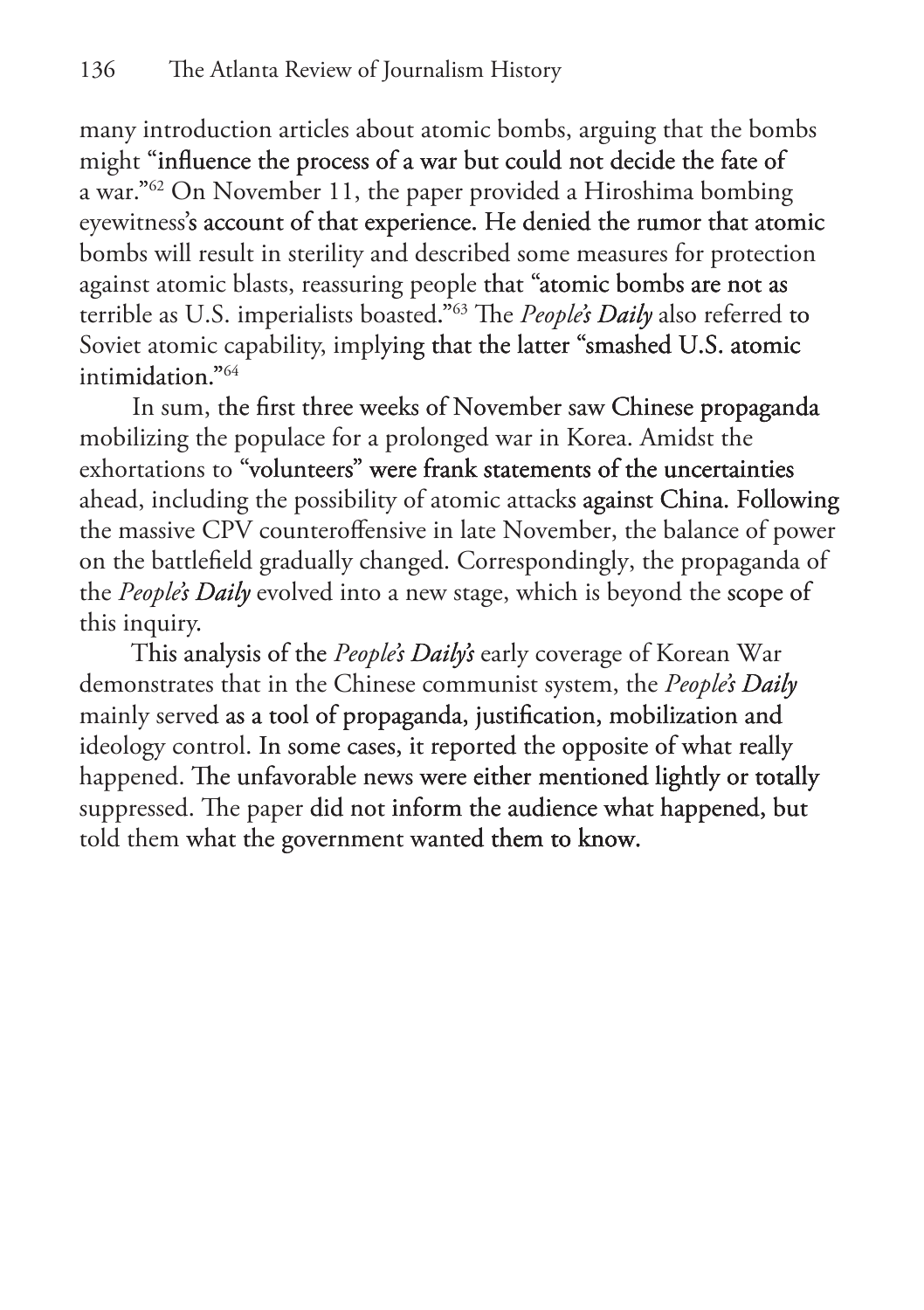## **Endnotes**

- $<sup>1</sup>$  A large number of books and articles have explored this topic,</sup> attempting to put the Chinese intervention into context. Among them, the most important ones include: Allen S. Whiting, *China crosses the Yalu: The Decision To Enter the Korean War* (New York: the Macmillan Company, 1960); Sergei N. Goncharov, John W. Lewis & Xue Litai, *Uncertain Partners: Stalin, Mao, and the Korean War*  (Stanford, CA: Stanford University Press, 1993); Chen Jian, *China's Road to the Korean War: The Making of the SinoAmerican Confrontation* (New York: Columbia University Press, 1994).
- 2 Wu Guoguang, "Command Communication: The politics of Editorial Evaluation in the *People's Daily*." *The China Quarterly*, No.137 (Mar., 1994), p. 194.
- 3 Wu, "Command Communication," p.195.
- 4 For example, Deng Tuo, the chief editor and director of the *People's Daily* for 10 years after 1949, kept sending central leaders the drafts of editorials, see Wu, "Command Communication," p.204.
- 5 "Syngman Rhee urgently connives the civil war," *People's Daily*, June 19, 1950, p.4.
- 6 Ibid.
- 7 Ibid.
- 8 Of course the claim was false. As suggested by Goncharov (*Uncertain Partners*, p.150 ), "South Korea used the turmoil and guerrilla struggles in the South and the continuing border skirmishes along the 38th parallel as a pretext." Yoo Sung Chul, head of the KPA Operations Directate once said, "Even after Kim Il Sung dies, you won't be able to find any legal document about an attack; it was a counteroffensive…. It was a fake, disinformation to cover ourselves." (Goncharov et al., *Uncertain Partners*, p.150).
- 9 "Syngman Rhee puppet army attacks North Korean, DPRK garrison fights back." *People's Daily*, June 26, 1950, p.1.
- <sup>10</sup> In recent years, Chinese media tend to be ambiguous about the cause of the Korean War. For example, the website of the *Liberation Army Daily*, the official newspaper of Chinese People's Liberation Army, now answers the question "how did the Korean civil war break out?" in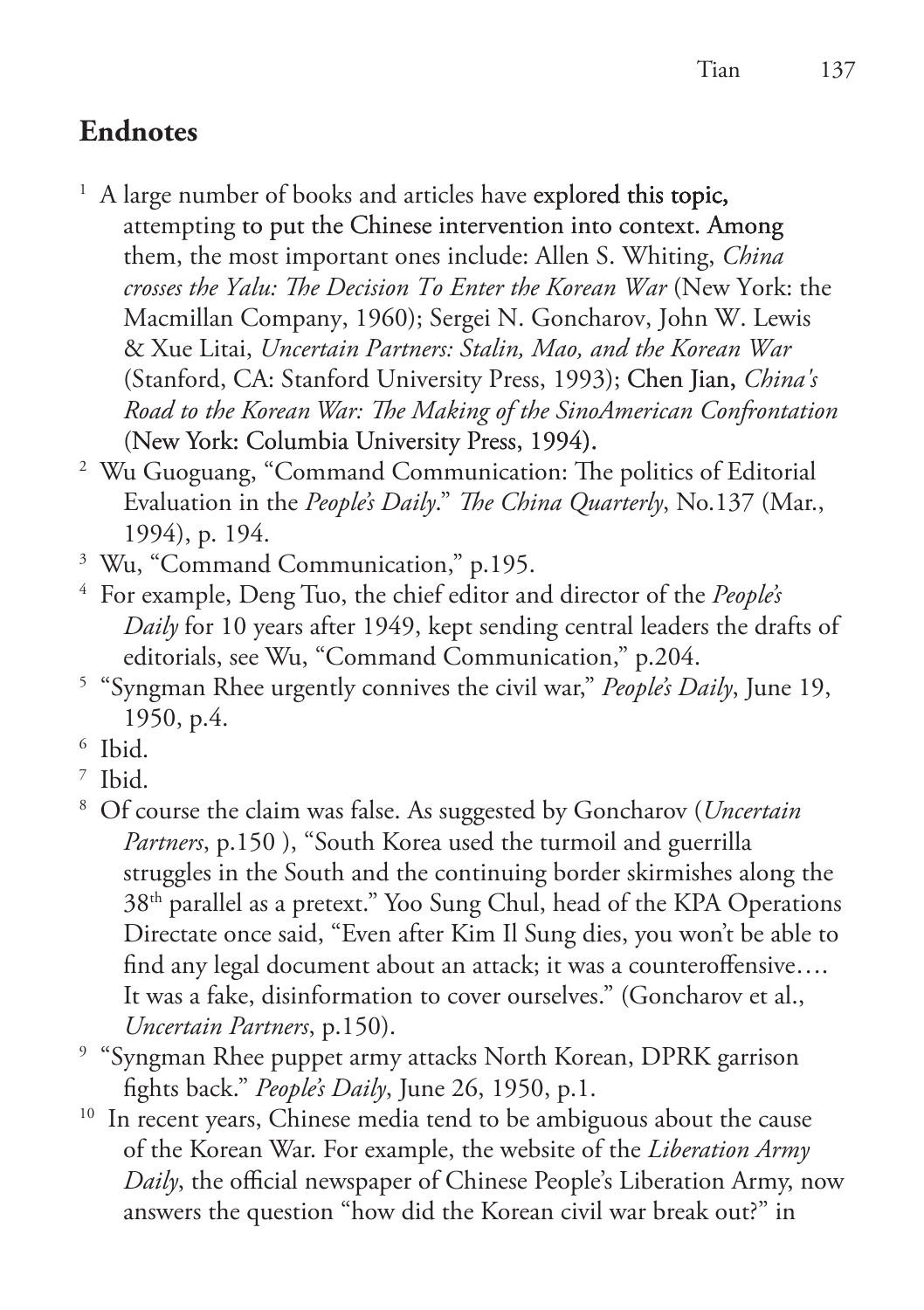these terms: "(After 1945) the situation on the Korean peninsula was one of two antagonistic governments each with its own sphere of rule. Thereafter, a fierce struggle broke out between them on how to achieve unification. From January 1949 to June 1950, there occurred more than 2,000 incidents of North-South conflict on the 38th Parallel. These armed clashes grew in intensity until full-scale warfare broke out on June 25, 1950." Available online at: http://www.pladaily.com. cn/item/kmyc50/100wd/kmyc002\_kmyc.htm

- 11 For details, see Goncharov et al., *Uncertain Partners*, chapter 5.
- 12 Goncharov et al.,*Uncertain Partners*, p.130.
- 13 Goncharov et al.,*Uncertain Partners,* p.140.
- <sup>14</sup> In 1945, a civil war erupted between the Communists and the Nationalists in China. In 1949, the Nationalists were defeated and fled to Taiwan. The Communists won control of the entire country and founded the People's Republic of China.
- <sup>15</sup> "North Korean people fight to repel invader," People's Daily, June 27, 1950, p.1.
- 16 Whiting, *China Crosses the Yalu*, p.54.
- <sup>17</sup> "Minister Zhou: Truman's statement and U.S. navy action are military invasion to China," *People's Daily*, June 29, 1950, p.1.
- 18 "The impending victory of Korean people's liberation war," *People's Daily*, July 6, 1950, p.1.
- 19 Chen, *China's Road to the Korean War*, p.218.
- 20 Ibid.
- <sup>21</sup> "Special Week for the Movement of Opposing the U.S. Invasion of Taiwan and Korea to start," *People's Daily*, July 15, 1950, p.1. 22 Ibid.
- 
- <sup>23</sup> "Questions about Korean War," *People's Daily*, July 26, 1950, p.1.
- <sup>24</sup> On July 23, CCP issued the "Orders to Defend the Northeast Borders." After that, large-scale military redeployment started.
- <sup>25</sup> On July 31, MacArthur arrived in Taipei to confer with Chinese Nationalist President Chiang Kai-shek. After the visit, Chiang Kaishek issued a statement "indicating that the talks [with MacArthur] laid the foundations for a joint defense of Formosa and Sino-American military cooperation." Goncharov, *Uncertain Partners*, p.165.
- 26 "Warn MacArthur," *People's Daily*, August 5, 1950, p.1.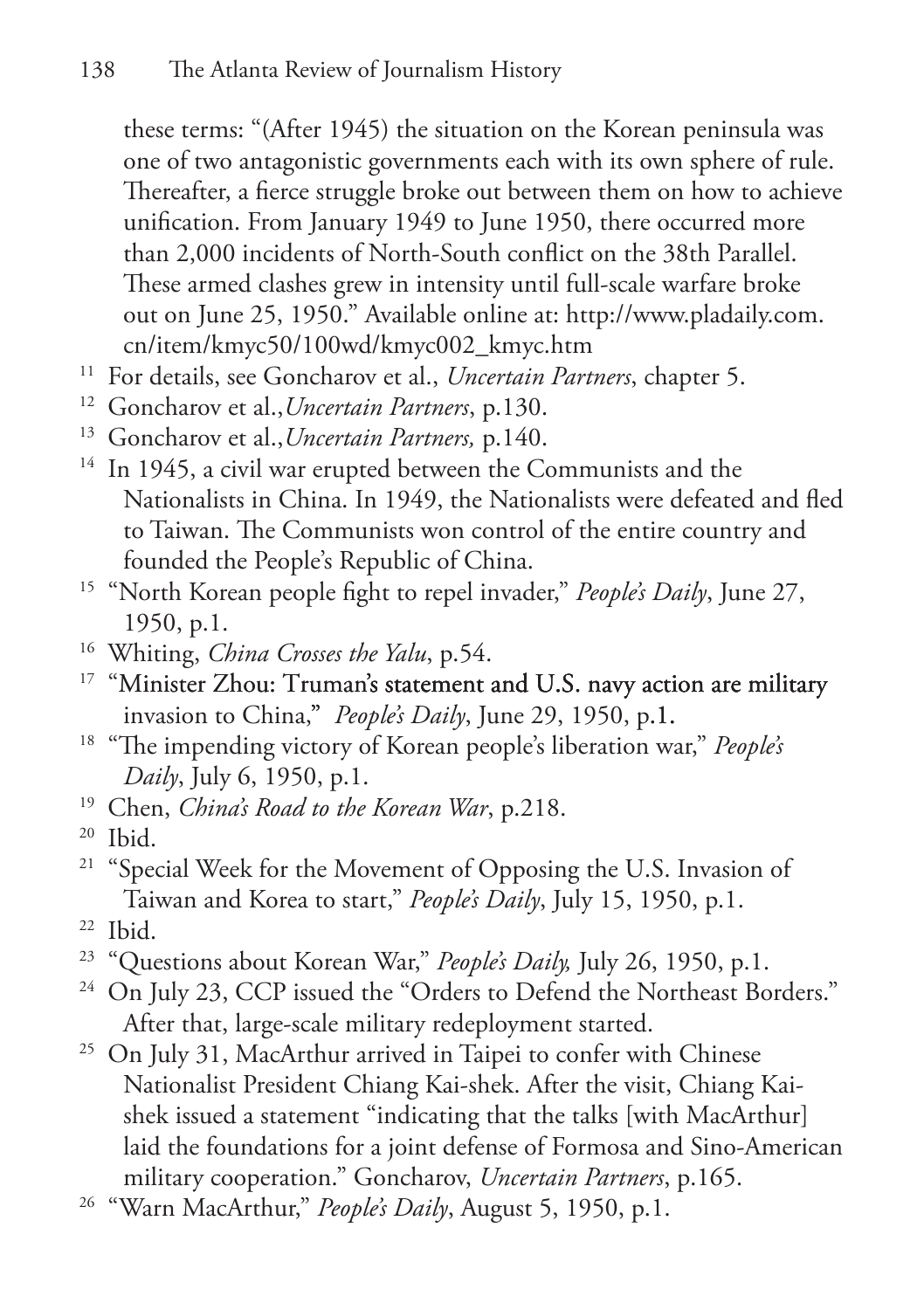- 27 Whiting, *China Crosses the Yalu*, p.84.
- <sup>28</sup> The Yalu River forms part of the border between China and DPRK.
- <sup>29</sup> "U.S. aircraft invades our territory, strafe our people," *People's Daily*, August 28,1950, p.1.
- 30 "A 47,500 million people's protest," *People's Daily*, August 28, 1950, p.1.
- 31 "Capital air defense unit and artillery swear to punish invader," *People's Daily*, August 29, 1950, p.1.
- 32 Ibid.
- 33 "Beijing workers protest U.S. airplane's invasion of our airspace," *People's Daily*, August 29, 1950, p.1.
- 34 "Railway workers protest U.S. air attack," *People's Daily*, August 30, 1950, p.1.
- 35 "Washington Star disclose U.S. attack premeditated," *People's Daily*, August 31, 1950, p.1.
- 36 On August 25, Mathews called for "instituting a war to compel cooperation for peace." On the same day, MacArthur said Taiwan is part of "the island chain" from which U.S. "can dominate with air power every Asiatic port from Vladivoskok to Singapore." Both of the statements were withdrawn as unofficial.
- 37 "U.S. Secretary of the Navy Matthews clamors a war." *People's Daily*, August 31, 1950, p. 4.
- 38 Whiting, *China Crosses the Yalu*, p.99.
- <sup>39</sup> On September 15, the American X Corps succeeded in landing at Inchon. The North Korean forces, forced to turn from the offensive to the defensive, in a few days began to disintegrate.
- 40 Whiting, *China Crosses the Yalu*, p.103.
- 41 "U.S. invader's stake destined to lose," *People's Daily*, September 19, 1950, p. 1.
- 42 Whiting, *China Crosses the Yalu*, p.93.
- 43 "Support the patriotism of Korean people," *People's Daily*, September 25, 1950, p. 1.
- 44 "Protest the U.S. imperialists' new aggressive action," *People's Daily*, September 24, 1950, p. 1.
- 45 "Minister Zhou protest to U.S. air invasion," *People's Daily*, September 25, 1950, p.1.
- 46 Whiting, *China Crosses the Yalu*, p.106.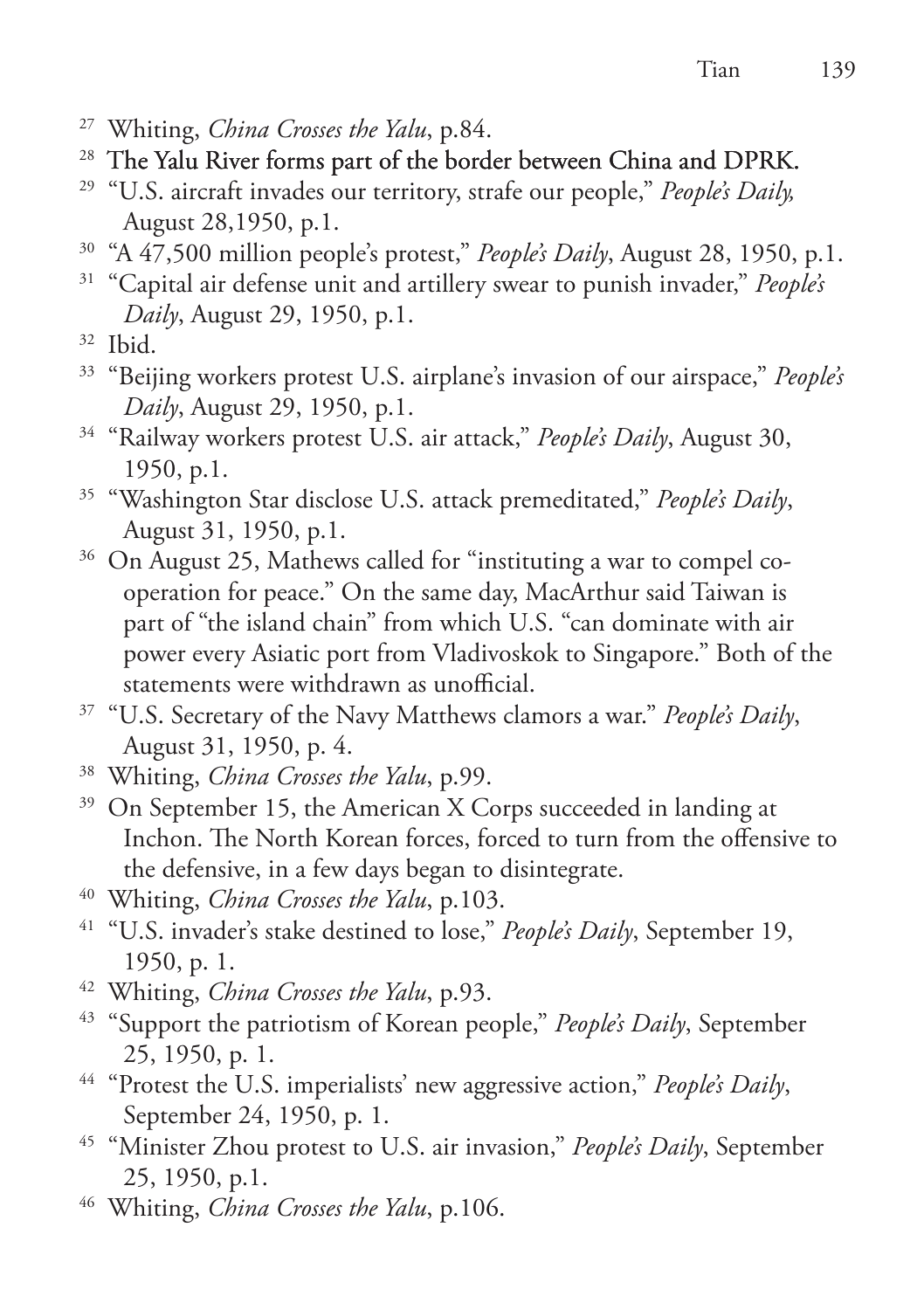- <sup>47</sup> Radio Peking in English Morse to North America, Sept.22, 1950, in Whiting, *China Crosses the Yalu*, p.105.
- 48 Whiting, *China Crosses the Yalu*, p.93.
- 49 Whiting, *China Crosses the Yalu*, p.114.
- 50 Chen, *China's Road to the Korean War*, p.186.
- <sup>51</sup> "Strongly protest the aggressive bloc's illegal 'resolution' concerning Korea problem,' *People's Daily*, October 9, 1950, p.1.

- 53 Ibid.
- <sup>54</sup> "Chinese people firmly oppose U.S. expanded invasion to North Korea," *People's Daily*, October 11, 1950, page 1.
- <sup>55</sup> There are some discrepancies concerning the exact date of the first Chinese troops' entry into Korea. Some sources said it was October 14, others said October 16.
- 56 China's entry into the war took Washington by surprise. U.S. leaders ignored clues about Beijing's military redeployment and political mobilization for entering the war. The CIA concluded as late as October 12, four days after Mao issued the formal orders to send Chinese troops to Korea: "Despite statements by Chou [Zhou] Enlai, troops movements to Manchuria, and propaganda charges of atrocities and border violations, there are no convincing indications of an actual Chinese Communist intention to resort to full-scale intervention in Korea," see Chen, *China's Road to the Korean War*, p.170.
- 57 Chen, *China's Road to the Korean War*, p.209.
- 58 Ibid.
- <sup>59</sup> "Our readers volunteer to resist U.S., aid North Korea and defend our country," People's Daily, November 2, 1950, page 1.
- 60 "Why we cannot wave aside U.S. invasion to North Korea?" *People's Daily*, November 6, 1950, page 1.
- 61 "The significance of CPV's action," *People's Daily*, November20, 1950, page 1.
- 62 "Why Atomic Bombs cannot decide the result of a war," *People's Daily*, October 23, 1950, page 5.
- 63 "The atomic bombs I experienced," *People's Daily*, November 11, 1950, p.1.
- 64 "The powerful peace fortress," *People's Daily*, November 8, 1950, p.3

<sup>52</sup> Ibid.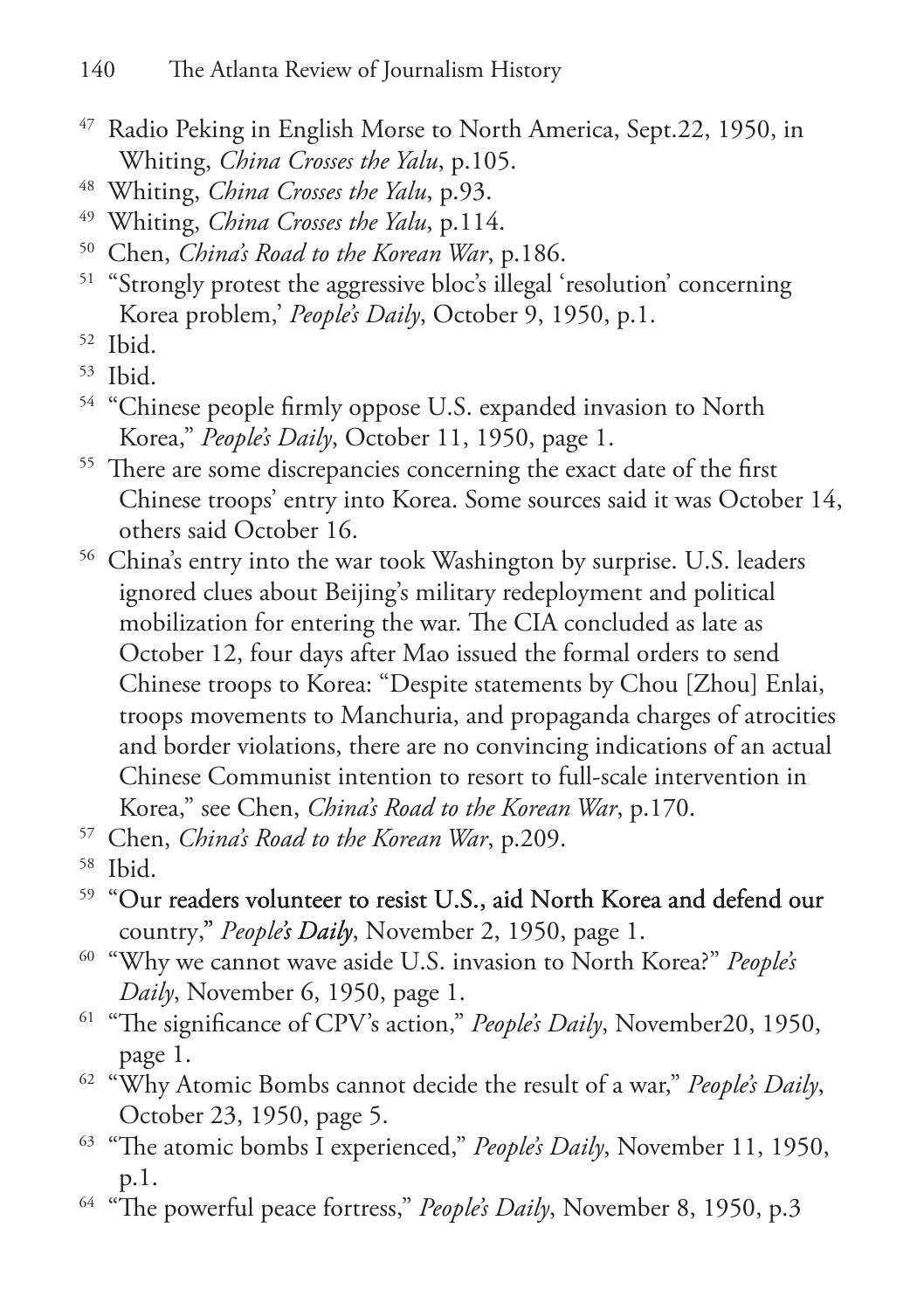## **Bibliography**

**Primary Sources:**

- "A 47,500 million people's protest," *People's Daily*, August 28, 1950, p.1.
- "The atomic bombs I experienced," *People's Daily*, November 11, 1950, p.1.
- "Beijing workers protest U.S. airplane's invasion of our airspace," *People's Daily*, August 29, 1950, p.1.
- "Capital air defense unit and artillery swear to punish invader," *People's Daily*, August 29, 1950, p.
- "Chinese people firmly oppose U.S. expanded invasion to North Korea," *People's Daily*, October 11, 1950, p.
- "The impending victory of Korean people's liberation war," *People's Daily*, July 6, 1950, p.1
- "Minister Zhou: Truman's statement and U.S. navy action are military invasion to China," *People's Daily*, June 29, 1950, p.
- "Minister Zhou protest to U.S. air invasion," *People's Daily*, September 25, 1950, p.1.
- "North Korean people fight to repel invader," People's Daily, June 27, 1950, p.1.
- "Our readers volunteer to resist U.S., aid North Korea and defend our country," *People's Daily*, November 2, 1950, p.
- "The powerful peace fortress Soviet Union," People's Daily, November 8, 1950, p.3
- "Protest the U.S. imperialists' new aggressive action," People's Daily, September 24, 1950, p.1.
- "Questions about Korean War," People's Daily, July 26, 1950, p.1.
- "Railway workers protest U.S. air attack," People's Daily, August 30, 1950, p.1.
- "The significance of CPV's action," People's Daily, November 20, 1950, p.1.
- "Special Week for the Movement of Opposing the U.S. Invasion of Taiwan and Korea to start,"*eople's Daily*, July 15, 1950, p.1.
- "Strongly protest the aggressive bloc's illegal 'resolution' concerning Korea problem," *People's Daily*, October 9, 1950, p.
- "Support the patriotism of North Korean people," People's Daily,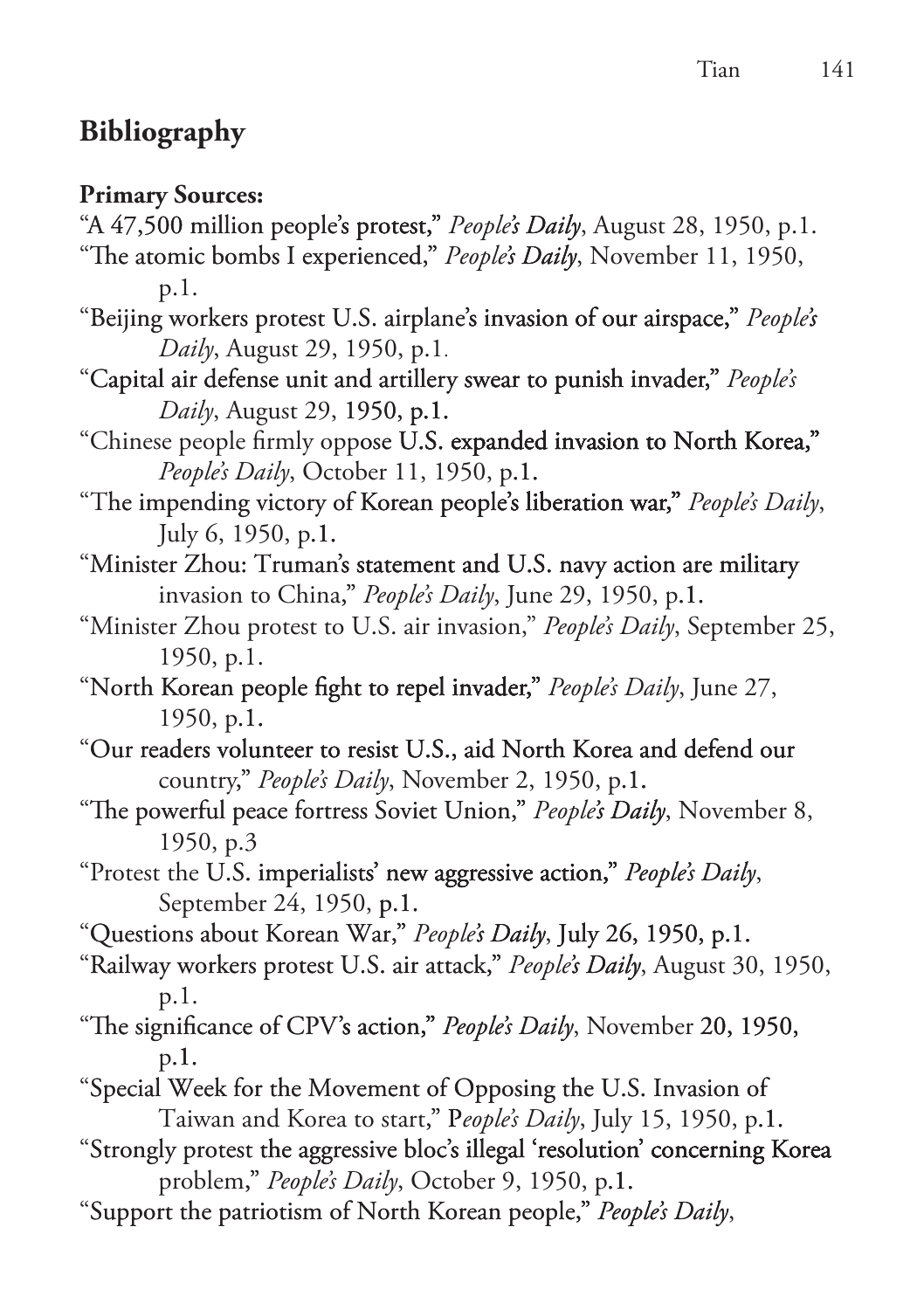September 25, 1950, p.

- "Syngman Rhee puppet army attacks North Korean, DPRK garrison fights back," *People's Daily*, June 26, 1950, p.
- "Syngman Rhee urgently connives the civil war," *People's Daily*, June 19, 1950, p.4.
- "Warn Macarthur," *People's Daily*, August 5, 1950, p.1.
- "Washington Star discloses U.S. attack premeditated," People's Daily, August 31, 1950, p.1.
- "Why Atomic Bombs cannot decide the result of a war," *People's Daily s* , October 23,1950, p.5.
- "Why we cannot wave aside U.S. invasion to North Korea? *People's Daily*, November 6, 1950, p.
- "U.S. aircraft invades our territory, strafe our people," *People's Daily*, August 28, 1950, p.
- "U.S. Secretary of the Navy Matthews clamors a war," *People's Daily*, August 31, 1950, p.
- "U.S. invader's stake destined to lose. *People's Daily*," September 19, 1950, p.1.

## **Secondary Sources:**

- Chen, Jian (1994). *China's Road to the Korean War: The Making of the SinoAmerican Confrontation.* New York: Columbia University Press, 1994
- Goncharov, Sergei, John W. Lewis, and Xue Litai. *Uncertain Partners: Stalin, Mao, and the Korean War.* Stanford, CA: Stanford University Press, 1993.
- Li, Xiaobing, Millett, A.R & Yu, Bin *Mao's Generals Remember Korea.* Lawrence, Kansas: University Press of Kansas, 2001
- Roe, Patrick C. *The Dragonstrikes: China and the Korean War: June-December 1950.* Novato, CA: Presidio Press, 2000.
- Russell, D. H. *The 38th parallel: Mao's line in the sand*. Army, Vol. 52, Iss.7: pg. 32-37, 2002.
- Stein, R.Conrad. *The Korean War: the Forgotten Wa*r. Enslow Publishers, 1994.
- Stueck, W. *Rethinking the Korean War: A New Diplomatic and Strategic History*. Princeton: Princeton University Press, 2002